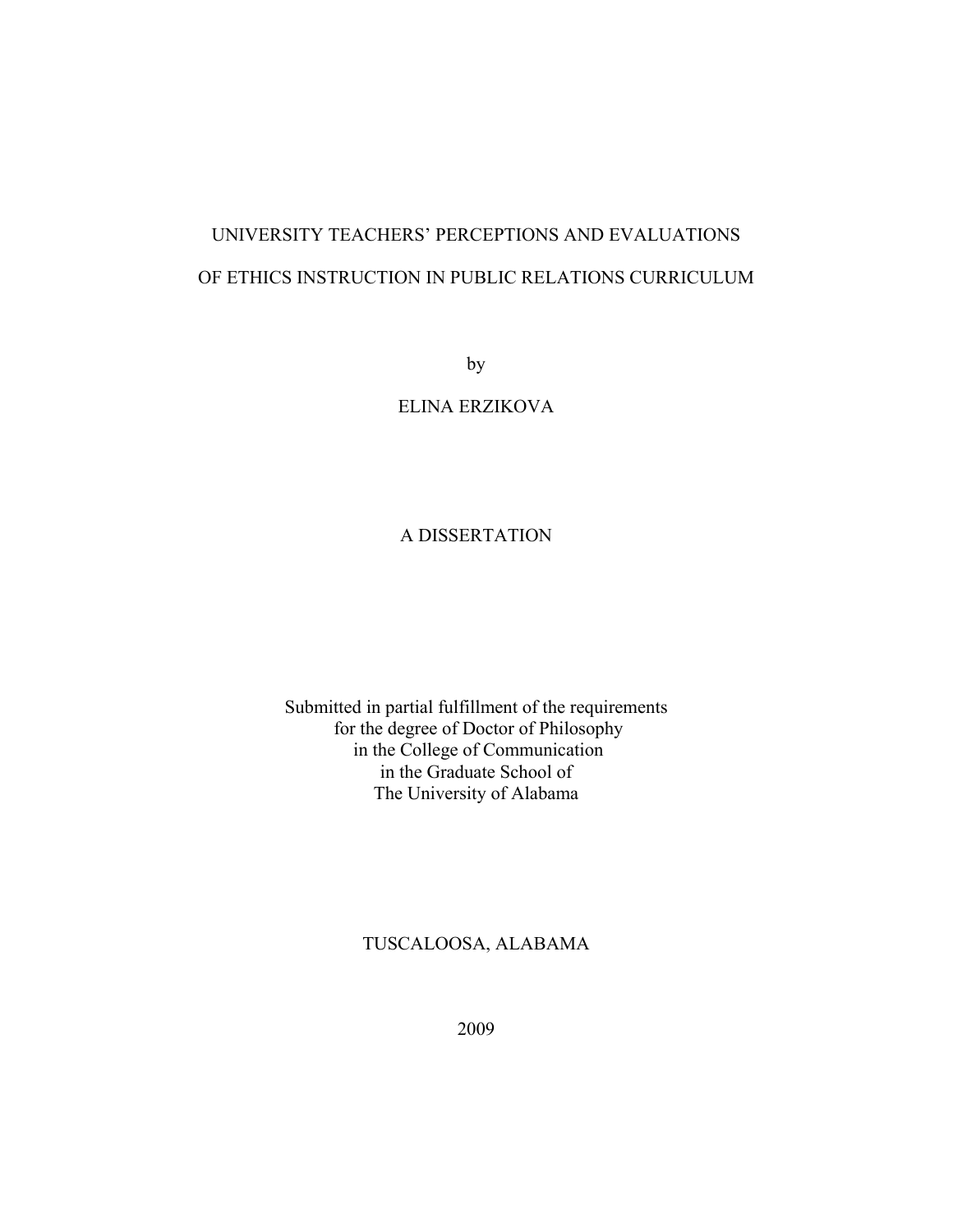Copyright Elina Erzikova 2009 ALL RIGHTS RESERVED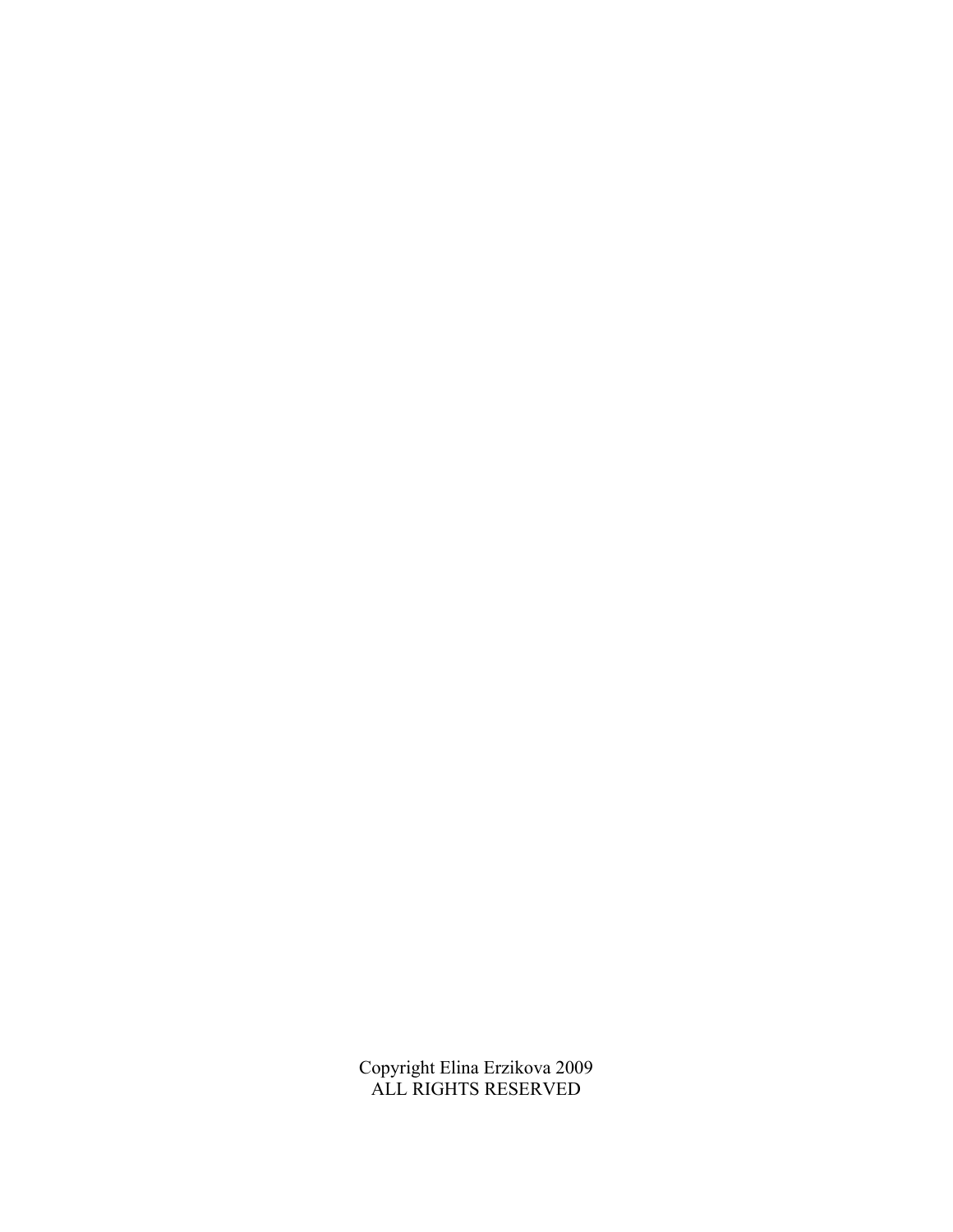#### **ABSTRACT**

This study examined the present state of teaching ethics in university public relations departments in the U.S. and abroad. The results indicated that public relations teachers perceived ethics instruction in public relations education to be essential, and they believed in a close tie between general morality and professional ethics. However, as the results of a quantitative survey suggested, foreign participants believed that ethics instruction helps students make right choices on the job less so than did participants who were born and teach in the U.S. A series of qualitative interviews with communication teachers in Western European universities revealed that the foreign teachers did not perceive themselves as direct contributors to the public relations industry. Instead, they saw themselves as individuals who are responsible for general liberal education of the youth, not specialized training.

Multiple regression analysis of a number of respondents' demographics showed that the higher the participants' rank, the less favorable attitude they held toward the value of ethics education to students. This result is a subject of a future investigation.

The majority of participants recognized ethics instruction incorporated in courses throughout the PR curriculum as the most valuable format of ethics instruction delivery. The most used pedagogies—teacher lectures, case studies, and group discussion—appeared to be the most effective approaches, whereas the most used resources in teaching ethics—textbooks, trade magazine articles, and newspaper or magazine stories—were perceived as the most effective material in teaching ethics.

ii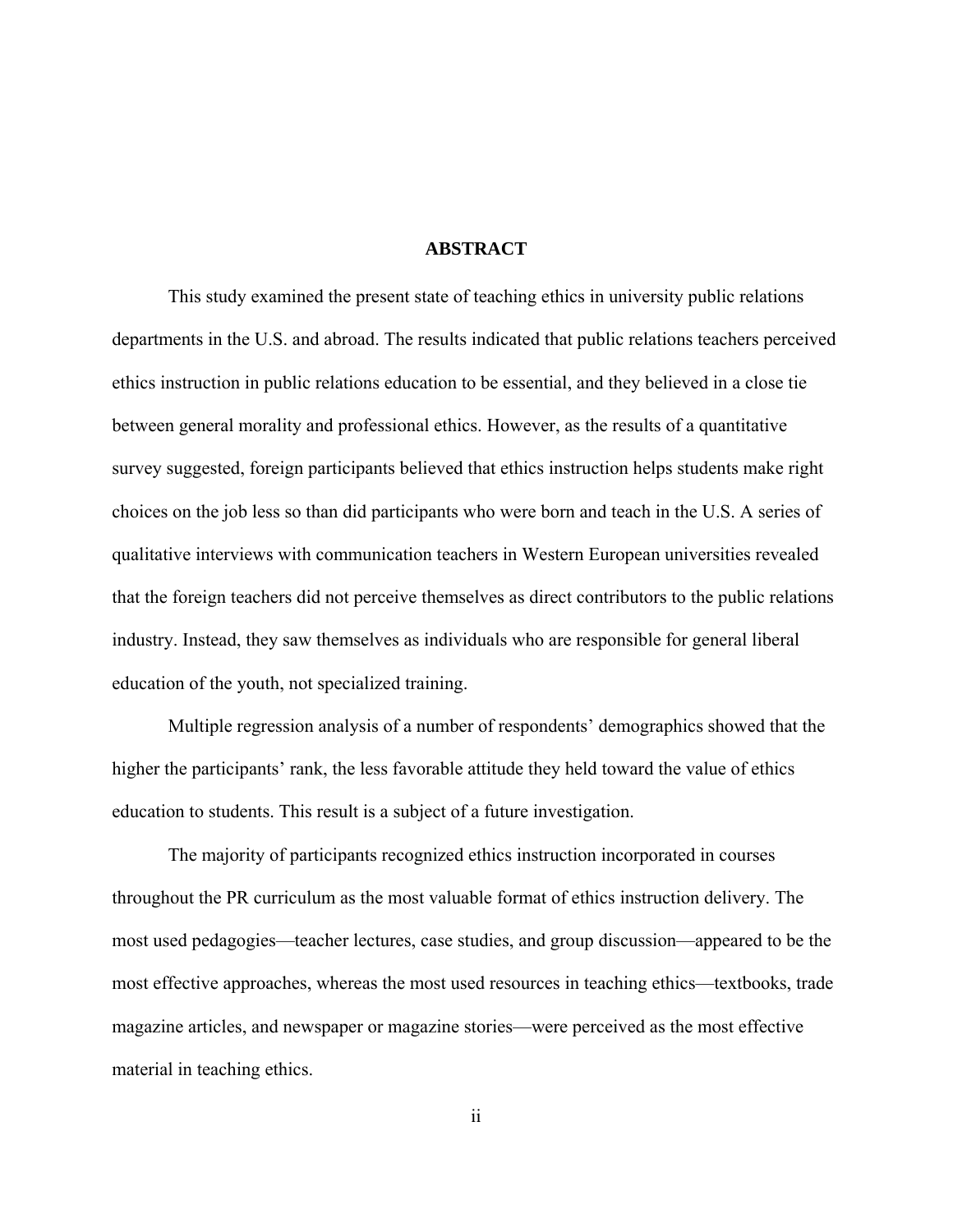Future research should focus on the content of ethics courses; theoretical systems (e.g., Judeo-Christian ethics, Kantian deontology, utilitarianism, and others) examined in the course; whether and to what extent ethics is not only a teaching, but also a research interest of public relations teachers; and, the most important, whether and to what extent ethics instruction affects public relations graduates' future as individuals and professionals.

 This study makes a pedagogical and theoretical contribution to a thin literature on ethics education. Research based on examination of teachers' perceptions and preferences may help public relations educators see trends in contemporary education, better understand their underpinnings, and possibly enhance their own teaching and educational curricula.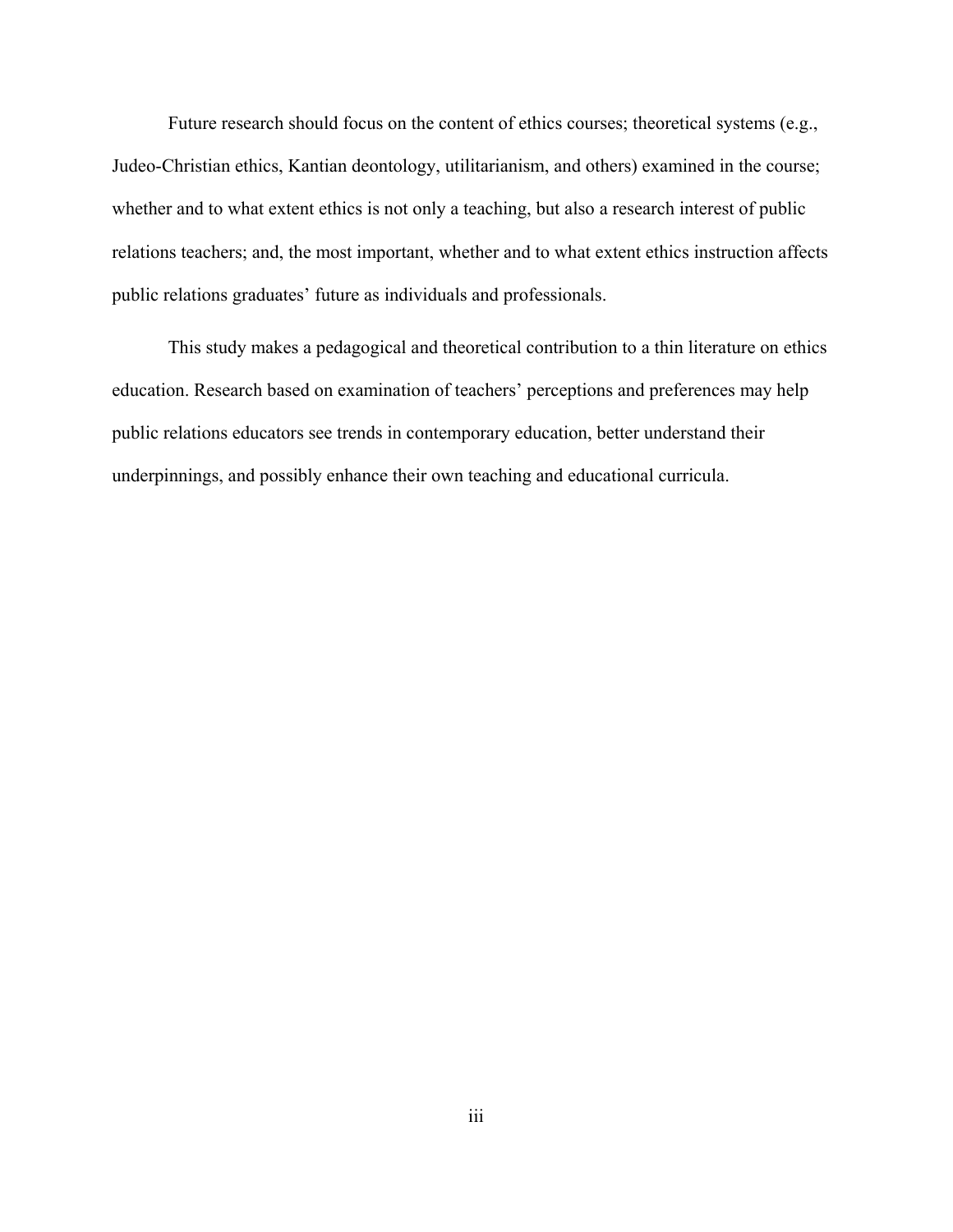## **DEDICATION**

This dissertation is dedicated to Tom and Regina Wright, *the Decatur Daily*, AL.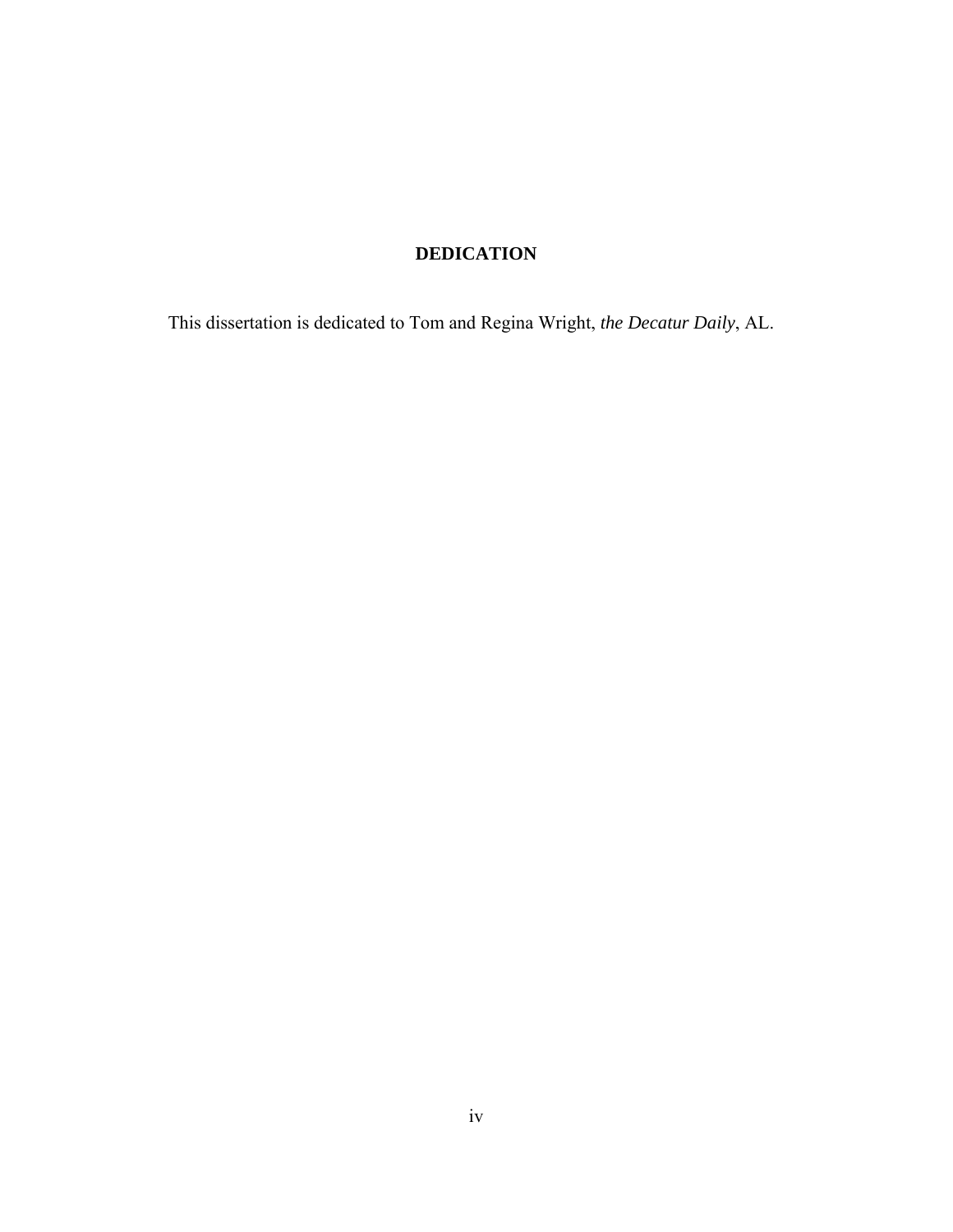## **LIST OF ABBREVIATIONS AND SYMBOLS**

| $\alpha$         | Cronbach's index of internal consistency                                          |
|------------------|-----------------------------------------------------------------------------------|
| <b>ANOVA</b>     | Analysis of variance                                                              |
| df               | Degrees of freedom: number of values free to vary after certain restrictions have |
|                  | been placed on the data                                                           |
| $\boldsymbol{F}$ | Fisher's $F$ ratio: A ratio of two variances                                      |
| $\boldsymbol{M}$ | Mean: the sum of a set of measurements divided by the number of measurements      |
|                  | in the test                                                                       |
| $\mathbf n$      | Number                                                                            |
| $\boldsymbol{p}$ | Probability that a value occurs when testing the null hypothesis                  |
| r                | Pearson product-moment correlation                                                |
| <b>SD</b>        | Standard deviation                                                                |
| <b>SPSS</b>      | <b>Statistical Package for the Social Sciences</b>                                |
| t                | Computed value of a $t$ test                                                      |
| $\,<\,$          | Less than                                                                         |
| $=$              | Equal to                                                                          |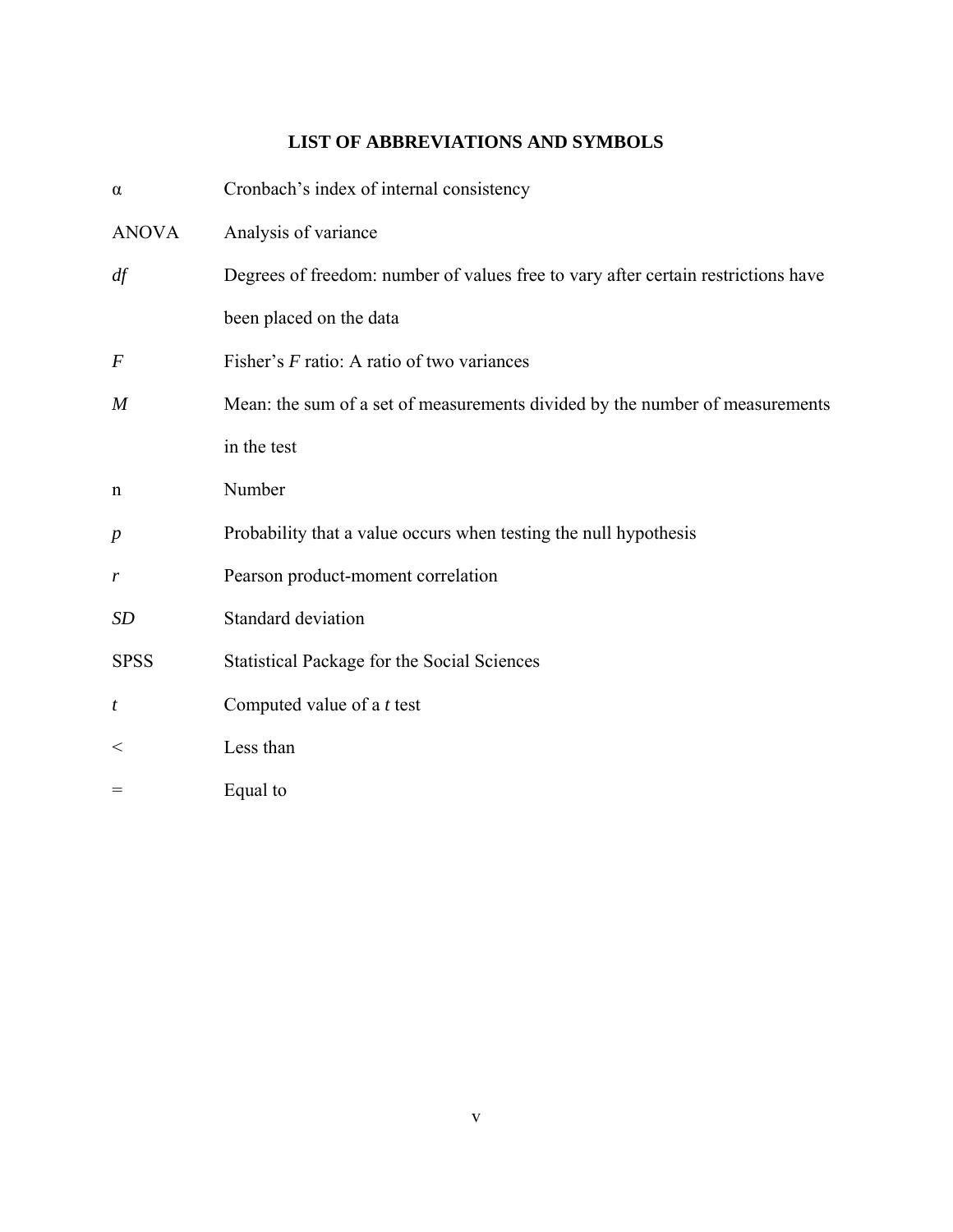#### **ACKNOWLEDGEMENTS**

 If you are reading this page, it means that you are my relative, mentor, faculty member, colleague, friend or classmate. Whoever you are, I appreciate your endorsement and encouragement that resulted in this moment: Writing acknowledgements.

If I start mentioning everyone whom I owe my gratitude, the length of the Acknowledgements might exceed the number of pages of dissertation. And even after that, I would still have a fear that I forgot to mention someone who helped me to get through not only the process of crafting this manuscript, but also the exciting and adrenaline-driven process of the graduate study.

Thank you for your time, expertise, support, advice, energy, interest, tolerance, kindness, care, patience, faith, inspiration, friendship and love. The tide always rolls!

I am also thankful to a grant giver, the Arthur Page Center (Penn State university), for their financial support of this dissertation.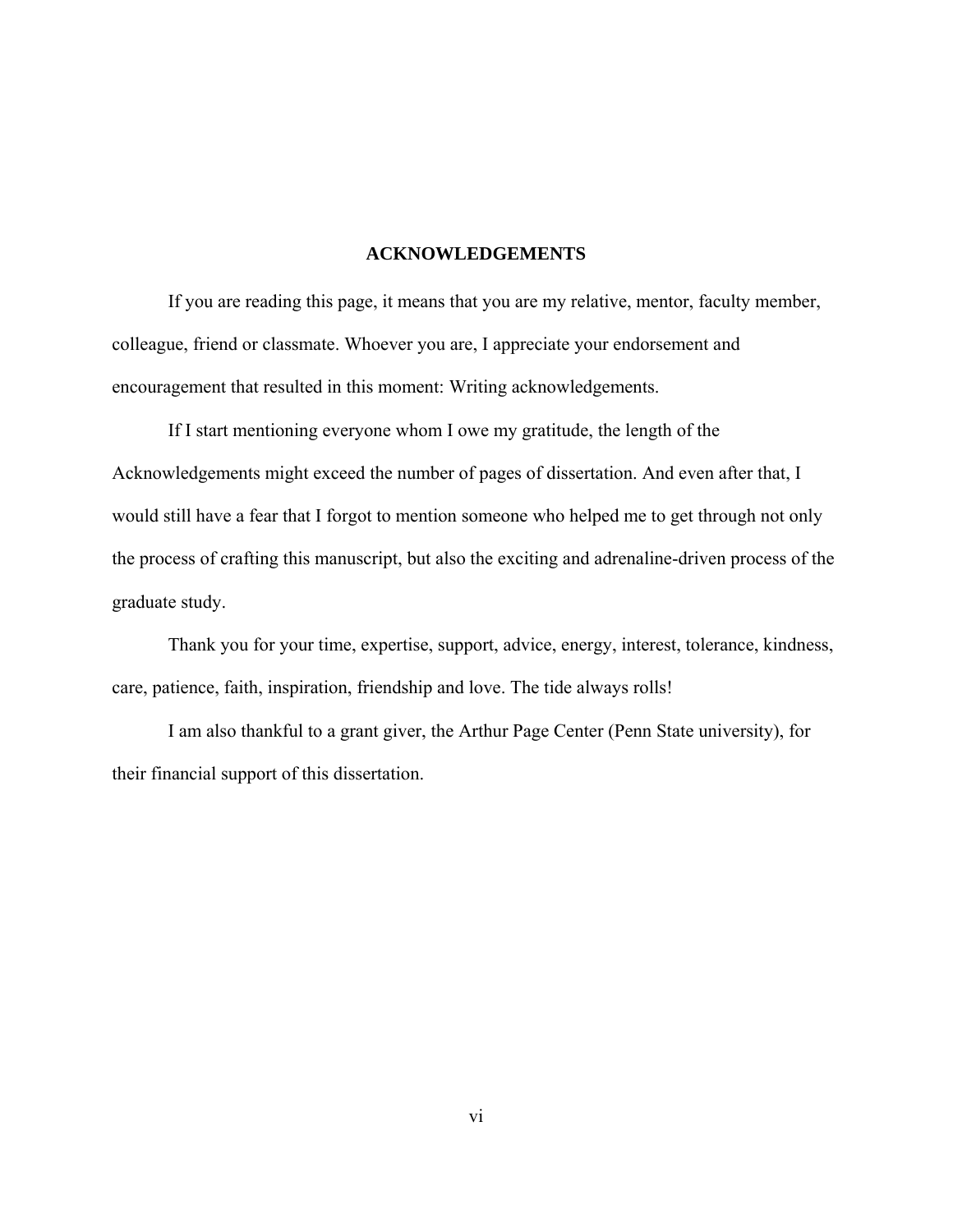## **CONTENTS**

| <b>ABSTRACT</b>                                                               |  |
|-------------------------------------------------------------------------------|--|
|                                                                               |  |
|                                                                               |  |
|                                                                               |  |
| <b>CONTENTS</b>                                                               |  |
|                                                                               |  |
|                                                                               |  |
| CHAPTER 2 LITERATURE REVIEW AND RESEARCH QUESTIONS  4                         |  |
| 2.1.                                                                          |  |
| 2.2.                                                                          |  |
| 2.3.                                                                          |  |
| 2.4.                                                                          |  |
| 2.5.<br>Goals of Teaching Ethics and Value to Students of Ethics Education 19 |  |
| 2.6.                                                                          |  |
| 2.7.                                                                          |  |
| 2.8.                                                                          |  |
| 2.9.                                                                          |  |
|                                                                               |  |
|                                                                               |  |
| 3.1.                                                                          |  |
| 3.1.1.                                                                        |  |
| 3.1.2.                                                                        |  |
| 3.1.3.                                                                        |  |
| 3.1.4.                                                                        |  |
| 3.1.5.                                                                        |  |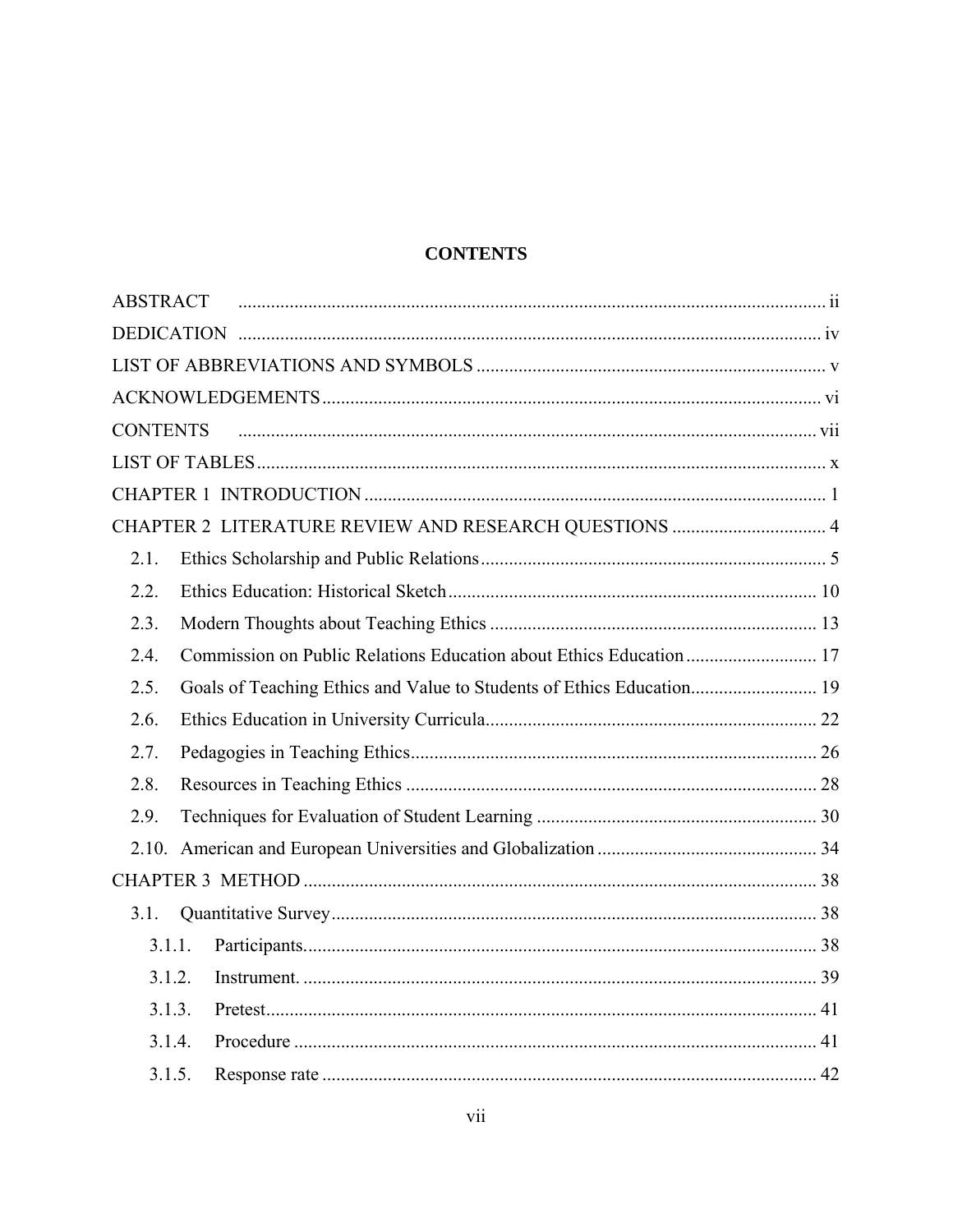| 3.2.   |                                                                                     |  |
|--------|-------------------------------------------------------------------------------------|--|
| 3.2.1. |                                                                                     |  |
| 3.2.2. |                                                                                     |  |
|        |                                                                                     |  |
| 4.1.   |                                                                                     |  |
| 4.1.1. |                                                                                     |  |
| 4.1.2. |                                                                                     |  |
|        |                                                                                     |  |
| 4.2.1. |                                                                                     |  |
| 4.2.2. |                                                                                     |  |
| 4.2.3. |                                                                                     |  |
| 4.2.4. |                                                                                     |  |
| 4.2.5. |                                                                                     |  |
| 4.2.6. |                                                                                     |  |
| 4.3.   |                                                                                     |  |
| 4.3.1. | Proposition I. American and European public relations educators think that ethics   |  |
|        | are important for education, but they view this importance in different ways 66     |  |
|        |                                                                                     |  |
|        |                                                                                     |  |
|        |                                                                                     |  |
| 4.3.2. | Proposition II. American and European public relations educators' practices reflect |  |
|        |                                                                                     |  |
| 4.3.3. | Proposition III. European participants think that there are apparent differences in |  |
|        |                                                                                     |  |
| 4.3.4. | Proposition IV: American and European educators appear to be similar in their       |  |
|        |                                                                                     |  |
|        |                                                                                     |  |
|        |                                                                                     |  |
|        |                                                                                     |  |
|        |                                                                                     |  |
|        |                                                                                     |  |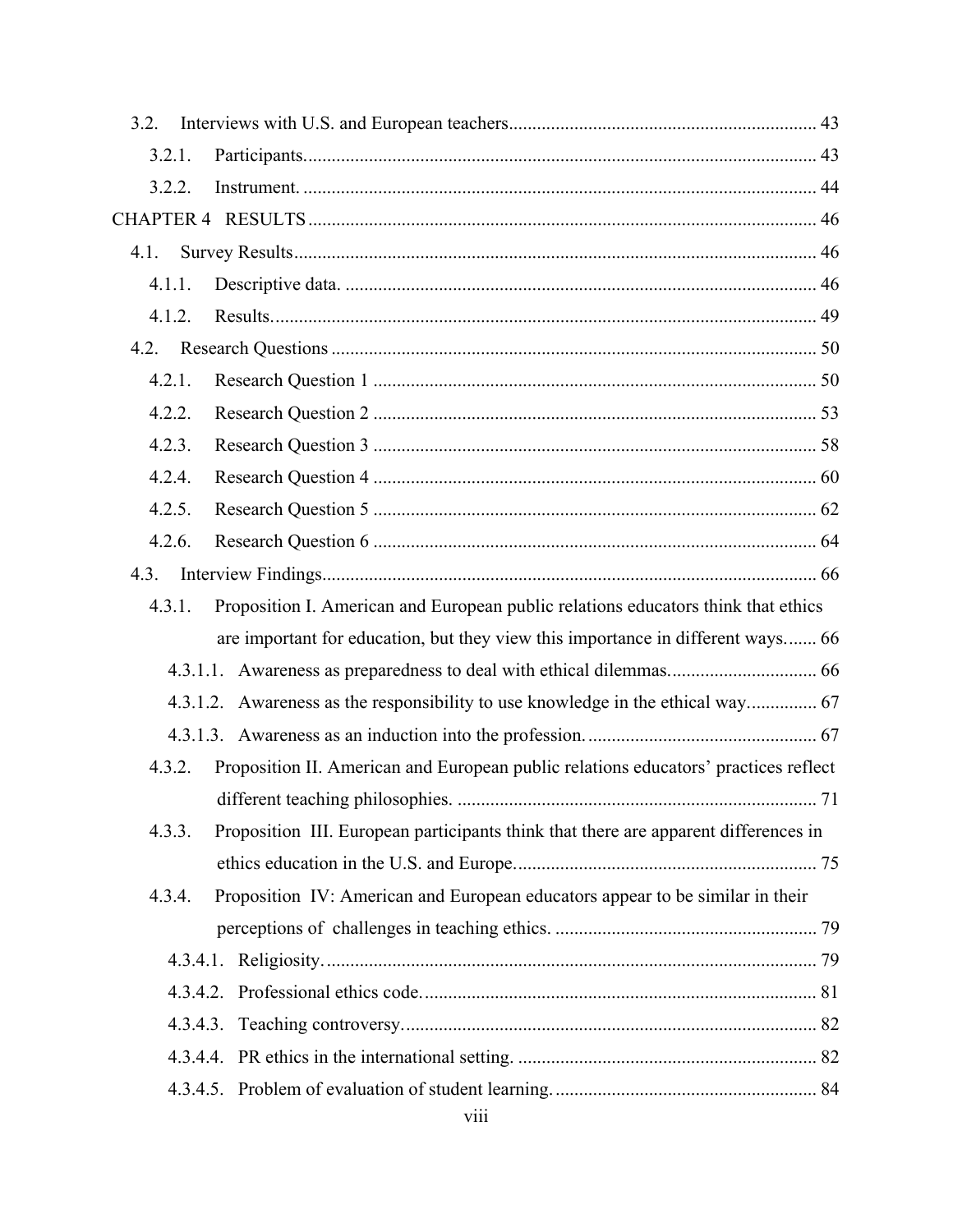|      | 4.3.4.6. Journalism vs. Public Relations, or Who is responsible for a bad PR image?  85  |  |
|------|------------------------------------------------------------------------------------------|--|
|      |                                                                                          |  |
|      | Proposition V: Participants believe that the best method to teach ethics is to<br>4.3.5. |  |
|      |                                                                                          |  |
|      |                                                                                          |  |
|      |                                                                                          |  |
|      |                                                                                          |  |
|      | Proposition VI: The majority of American and European educators think that the<br>4.3.6. |  |
|      | best format of ethics instruction delivery is to combine a free-standing course with     |  |
|      |                                                                                          |  |
|      |                                                                                          |  |
| 5.1. |                                                                                          |  |
| 5.2. |                                                                                          |  |
| 5.3. |                                                                                          |  |
| 5.4. |                                                                                          |  |
| 5.5. |                                                                                          |  |
| 5.6. |                                                                                          |  |
| 5.7. | Similarities and differences in teaching philosophies and practices of American and      |  |
|      |                                                                                          |  |
| 5.8. |                                                                                          |  |
|      | 5.8.1.                                                                                   |  |
|      | 5.8.2.                                                                                   |  |
|      | 5.8.3.                                                                                   |  |
|      | REFERENCES 114                                                                           |  |
|      |                                                                                          |  |
|      | APPENDIX II ELECTRONIC INVITATION TO PARTICIPATE IN SURVEY 132                           |  |
|      |                                                                                          |  |
|      | APPENDIX IV INTERVIEW GUIDE WITH AMERICAN AND EUROPEAN PUBLIC                            |  |
|      |                                                                                          |  |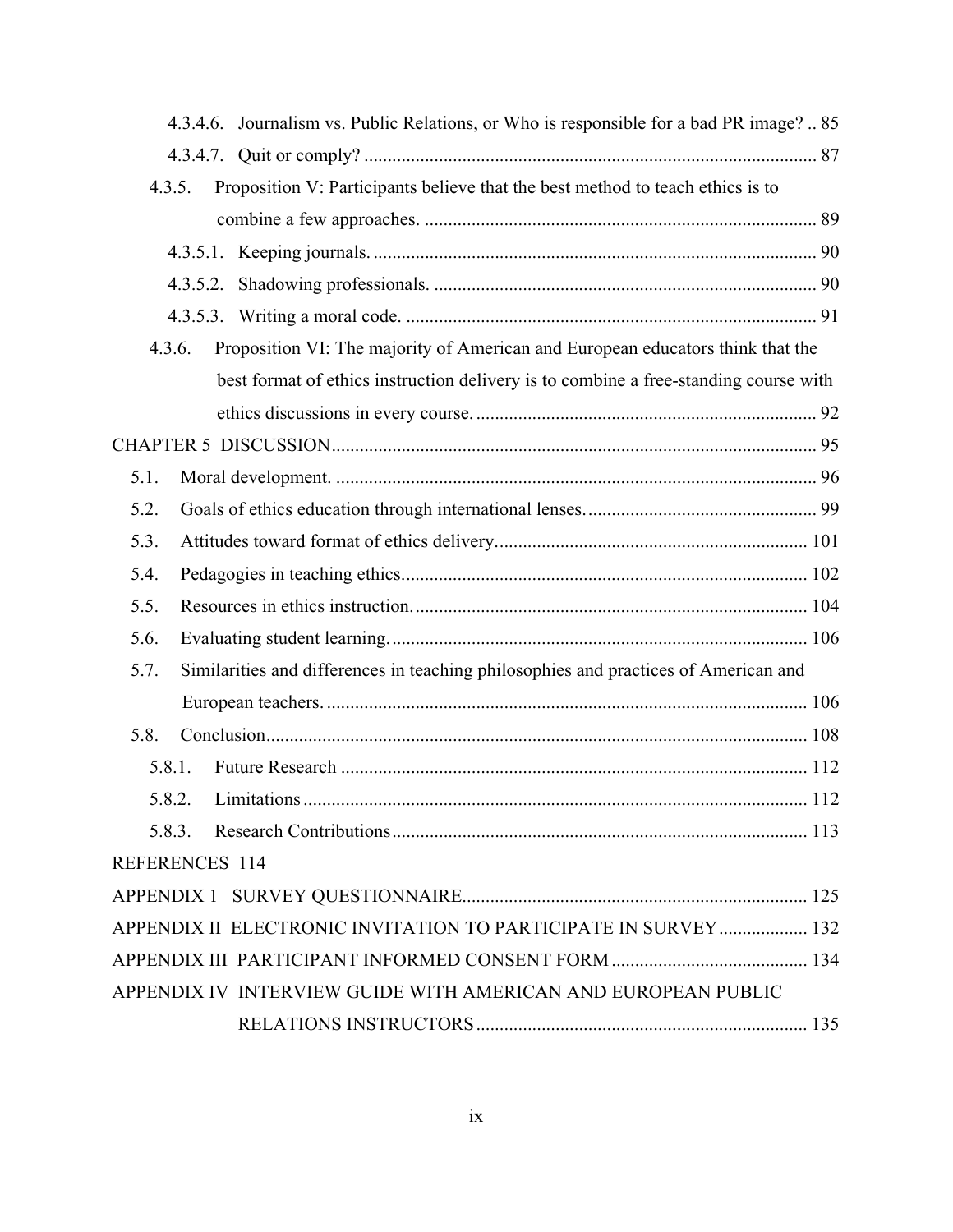## **LIST OF TABLES**

| Table 2. Participants' (n=282) Evaluations of the Primary Goals of Ethics Education 51       |  |
|----------------------------------------------------------------------------------------------|--|
| Table 3. ANOVA-test Comparison among Participants who Were Born and Teach in the             |  |
| U.S. ( $n=186$ ), Who Were Born Abroad and Teach in the U.S. ( $n=23$ ), and                 |  |
|                                                                                              |  |
| Table 4. Means and Factor Analysis for Value to Students of Ethics Education Scale Items  56 |  |
| Table 5. Multiple Regression Analysis Results for "Value to Students of Ethics Education"    |  |
|                                                                                              |  |
|                                                                                              |  |
|                                                                                              |  |
|                                                                                              |  |
|                                                                                              |  |
|                                                                                              |  |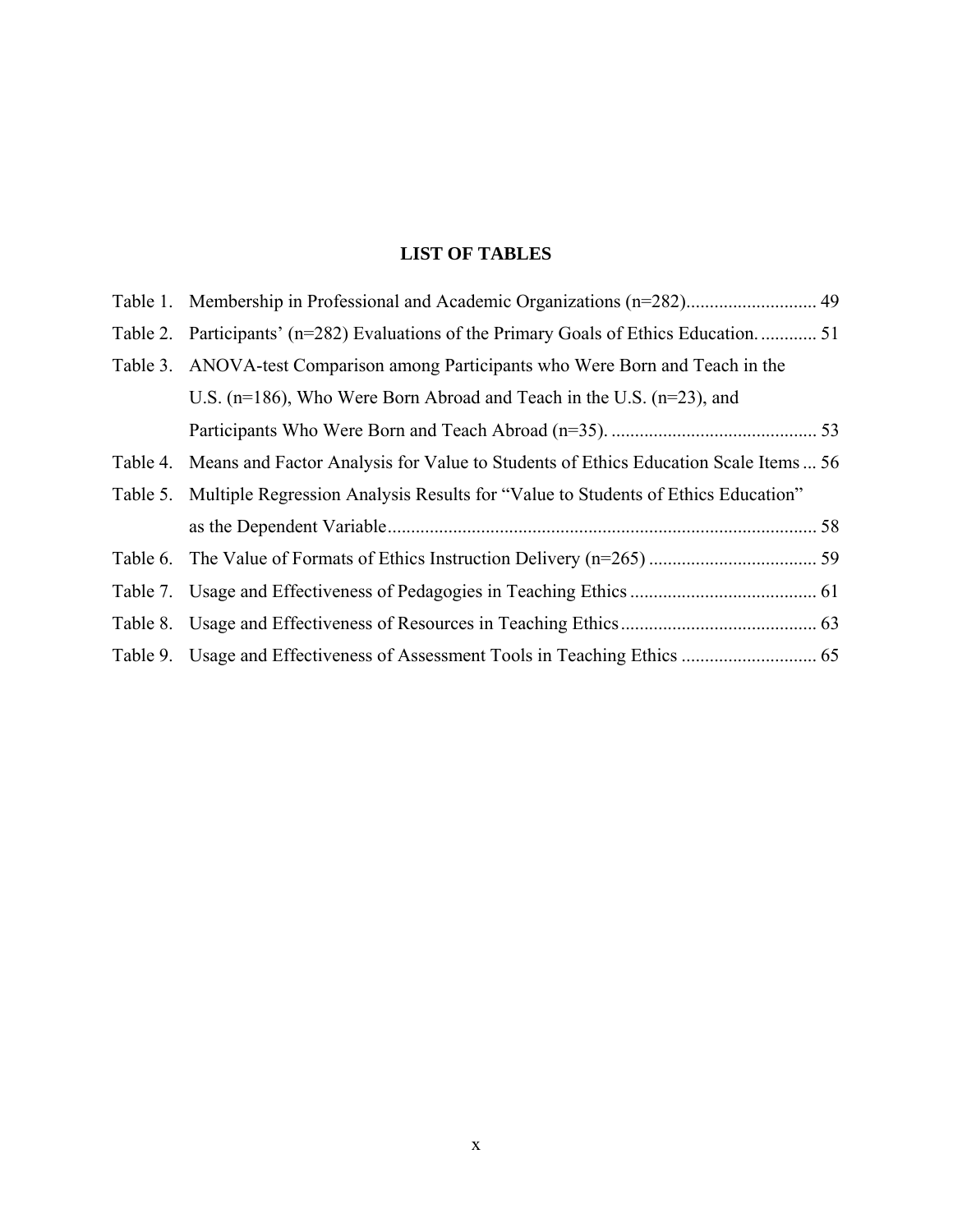# **CHAPTER 1**

#### **INTRODUCTION**

This research focuses on ethics education in university public relations departments in the U.S. and Western Europe. Ethical decisions and actions are important in our personal and professional lives. This is certainly true in the public relations profession, where ethical misconduct continues to make attractive headlines for journalists. Meanwhile, Bowen (2008) argued that normatively, the public relations management function is noble because it intends to create understanding and promote dialogue and collaboration rather than to manipulate and deceive. The ethical and the moral are considered essential components of a theory of excellence and effectiveness in PR (Grunig, 1992). In Bowen's (2007a) words, "Ethics is a single excellence factor and the common underpinning of *all* (Italic is original) factors that predict excellent public relations" (p. 275).

Higher education is presumably one of the ways that leads future PR practitioners to the role of a moral agent by making them aware of ethical choices and preparing them to resolve ethical dilemmas. In Wright and Turk's (2007) words, "[S]pecialized educational preparation—education that provides the technical and managerial knowledge skills needed in a particular profession—clearly is a hallmark of professionalism (p. 576). In this light, Kruckeberg (1998) argued that PR as a professional occupation required professional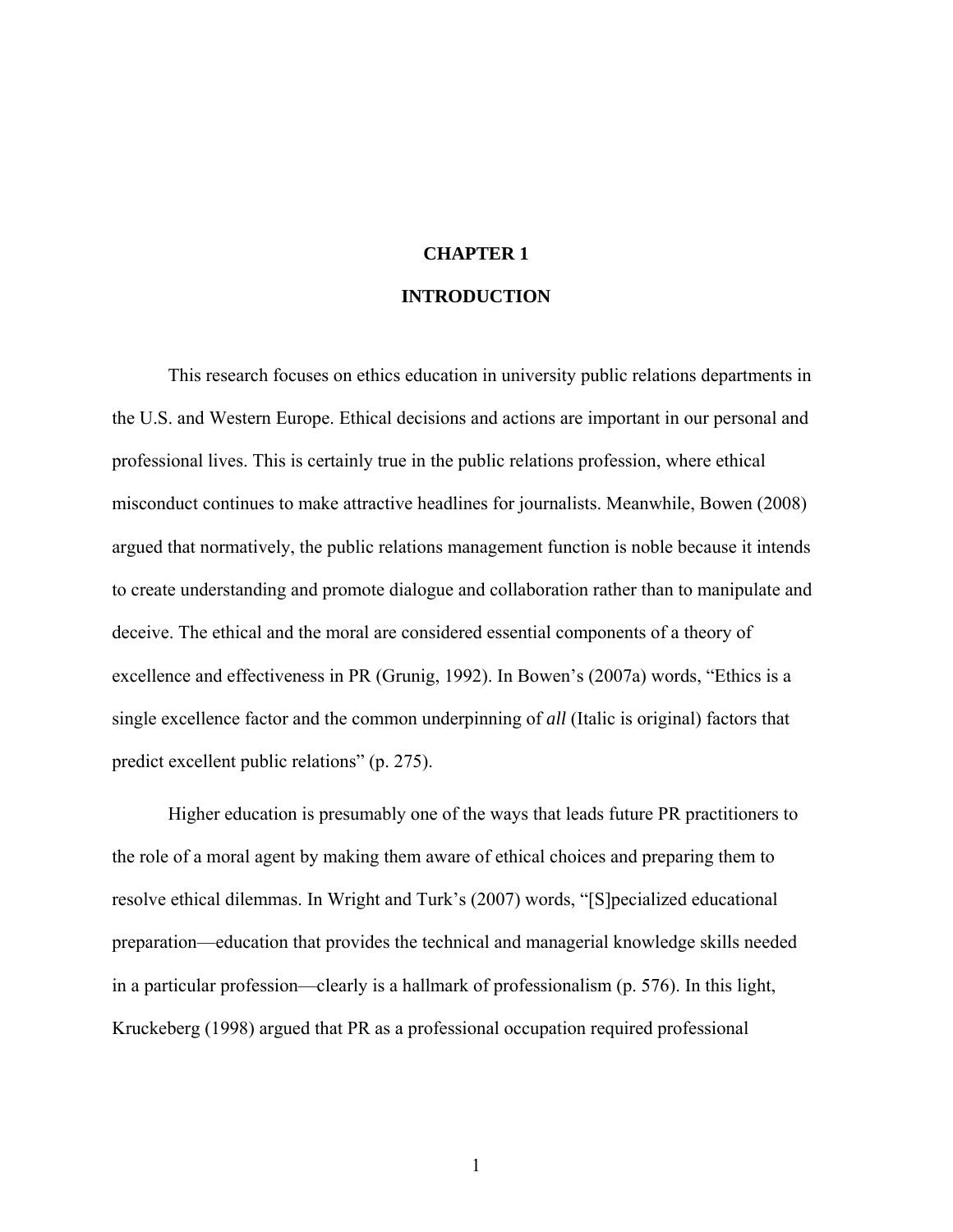education, whereas Grunig and Grunig (1991) said that academic preparation of PR practitioners is one of the characteristics of excellent PR departments.

The purpose of this study is to examine the present state of teaching ethics in university public relations departments in the United States and abroad, predominantly in Western Europe. This study focuses, first, on how ethics is taught, what kind of pedagogies and assessment tools for evaluating ethics learning are considered the most effective, and what kind of teaching resources are employed by PR instructors. Second, the study examines instructors' perceptions of the goal of teaching ethics to PR majors and its value to students.

Although a number of studies in various academic disciplines have examined the process and underpinnings of teaching ethics, not many studies have elaborated this topic in the public relations field (Bowen, 2005). Therefore, through the investigation of teachers' philosophies and practices of teaching ethics, the present research will contribute to a thin literature on PR ethics education. Anecdotal data showed that in general, public relations instructors are attuned to innovative approaches in teaching public relations. It is hoped that the present research will yield results that PR instructors will find helpful in enriching their classroom experiences.

Attitudes and perceptions of instructors who teach courses in public relations at the university level are important because the American educational experience provides a model for teaching public relations elsewhere in the world. The PR profession was born in the Western hemisphere, and, even though the American dominance is fading these days (McKie & Munshi, 2007), the countries with a developing stage of public relations still look to the United States for guidance in research and teaching (Azarova, 2003). By the same token, Kruckeberg (1998), speculating about tasks of the Commission on Public Relations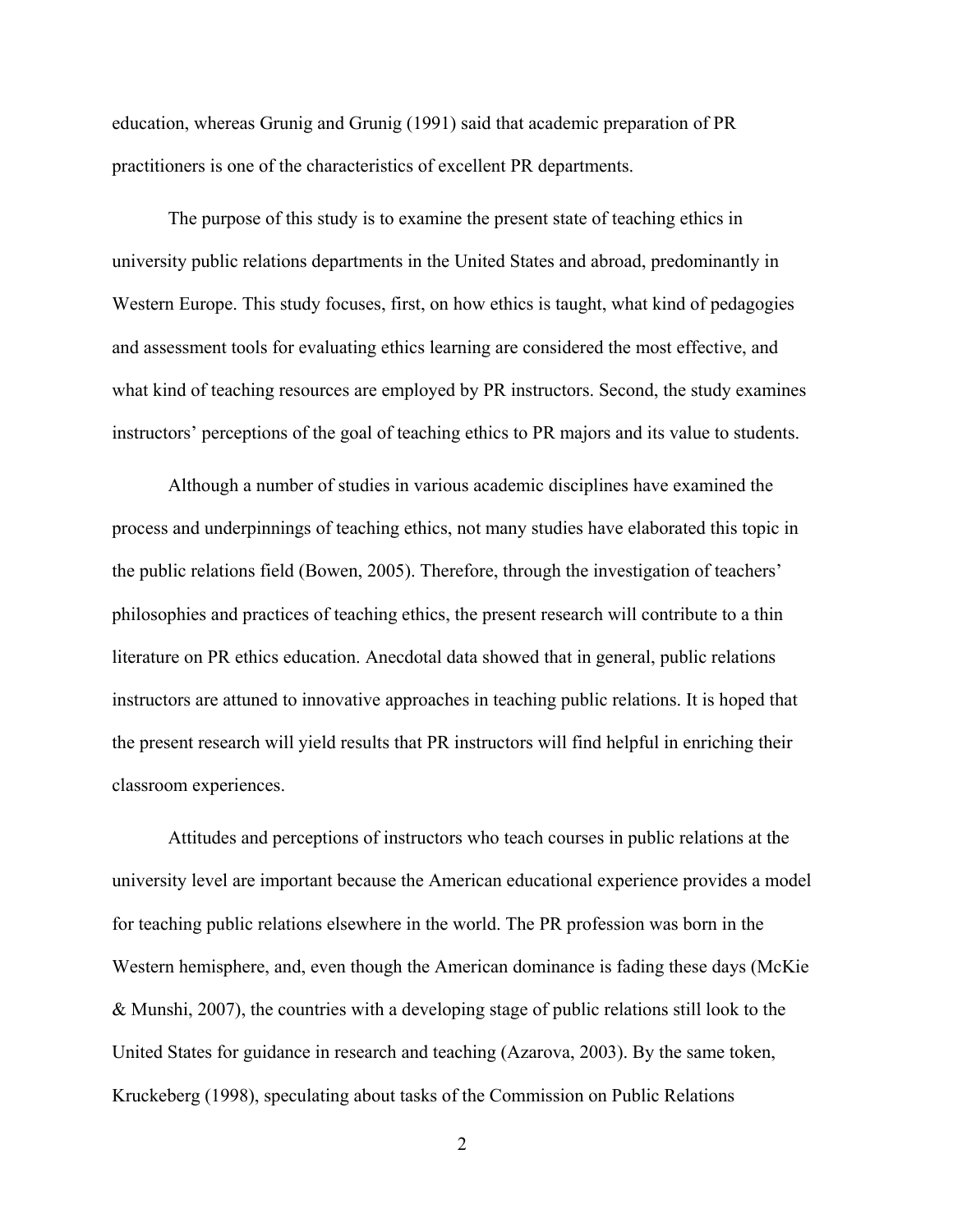Education, argued that educational institutions throughout the world might find value in the Commission's recommendations and even voluntarily comply with them.

The Commission on Public Relations Education (2006) called for a standard practice importing or significantly adapting the U.S. and Western European models of PR education in Latin America and Asia. Therefore, assessing the contemporary state of ethics education in the U.S., one can speculate not only about the future of the profession in the West, but also about evolving trends in public relations education elsewhere in the world.

Despite Aristotle's contention that ethical behavior cannot be taught, but must be a part of a person's upbringing, moral philosophy was studied at the medieval university (Sloan, 1980). These days, ethics education is not taken as a panacea for the moral problems because awareness of ethical conduct does not necessarily result in moral behavior. Nevertheless, to leave ethics out of a curriculum might mean the failure to prepare students for real life—personal and professional—filled with moral quandaries. Although the effectiveness of ethics education has not been supported, "The experiment is worth trying, for the goal has never been more important to the quality of the society in which we live" (Bok, 1976, p. 30). Modern life is saturated with moral anxiety, and the pressure for moral education increases with the intensity of moral confusion in society (Radest, 1989). Lee (1990) argued that in public administration, failure to institutionalize ethics into the curriculum resulted in scarcity of teaching resources and uncertainty about the goals of teaching ethics and methods. The same might be true about other academic disciplines.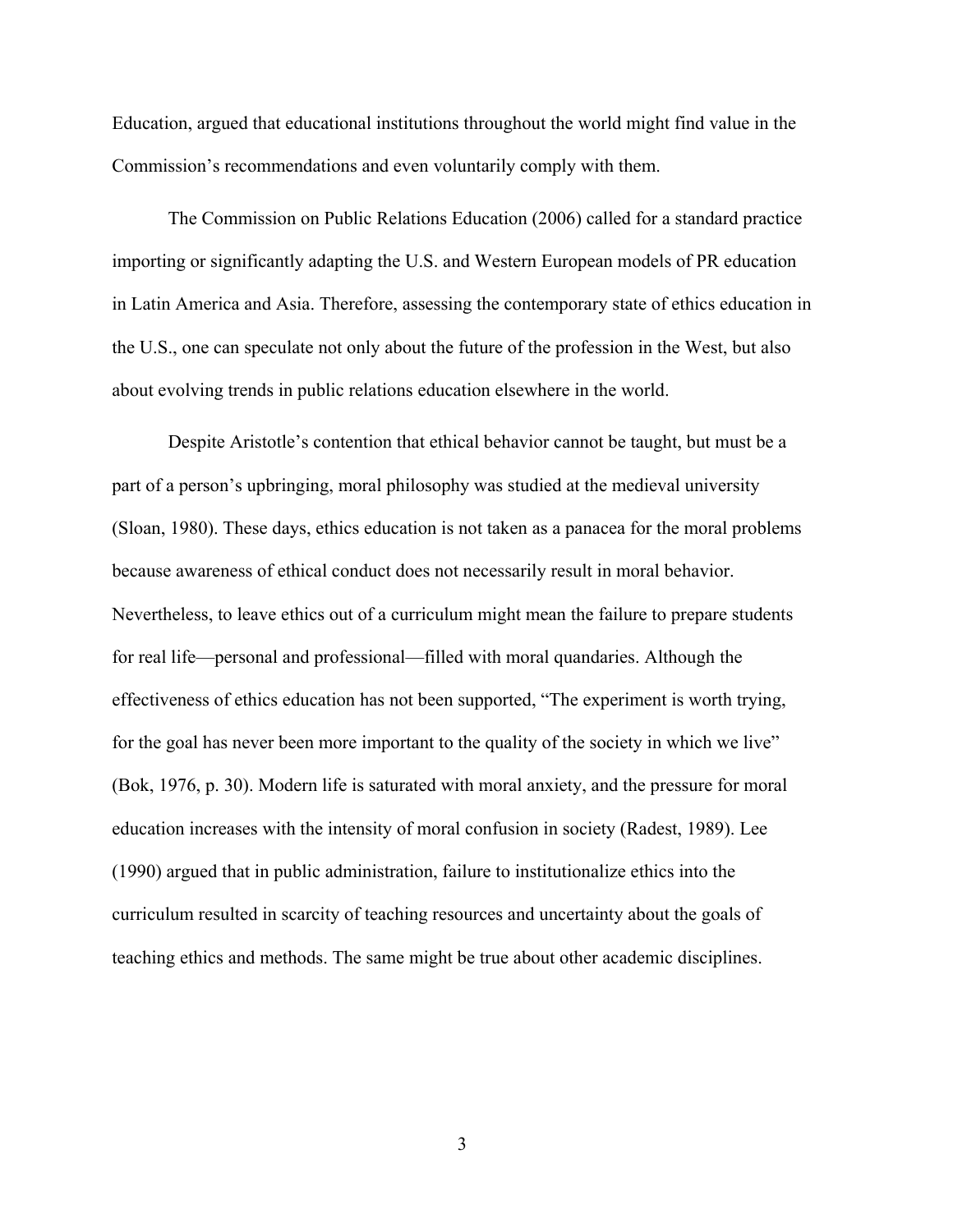#### **CHAPTER 2**

#### **LITERATURE REVIEW AND RESEARCH QUESTIONS**

This section is organized as follows: First, the literature on ethics scholarship and public relations is examined. Then, the history of ethics education in the U.S. is discussed. The third section of the literature review focuses on modern thoughts about ethics education. The fourth section addresses concerns about the public relations curriculum articulated by the Commission on Public Relations Education's (2006) report. The scholarship on main goals in teaching ethics is presented in section 5. Then, ethics education in the university curriculum is discussed (section 6). The final three sections of the literature review address issues of pedagogies, resources, and evaluation in ethics instruction.

To be consistent with previous research (Commission on Public Relations Education, 2006), this study adopted the operational definition used in the earlier project. Particularly, "ethics for the public relations profession" was defined as "a set of a *priori* (italic in original) principles, beliefs and values that should be followed by all who engage in public relations practice" (p. 21). As for the difference between the two notions, "morality" and "ethics," the former refers to actual moral choices and conduct, whereas the latter refers to the activities that reflect on, justify or criticize such choices and conduct (Camenisch, 1986).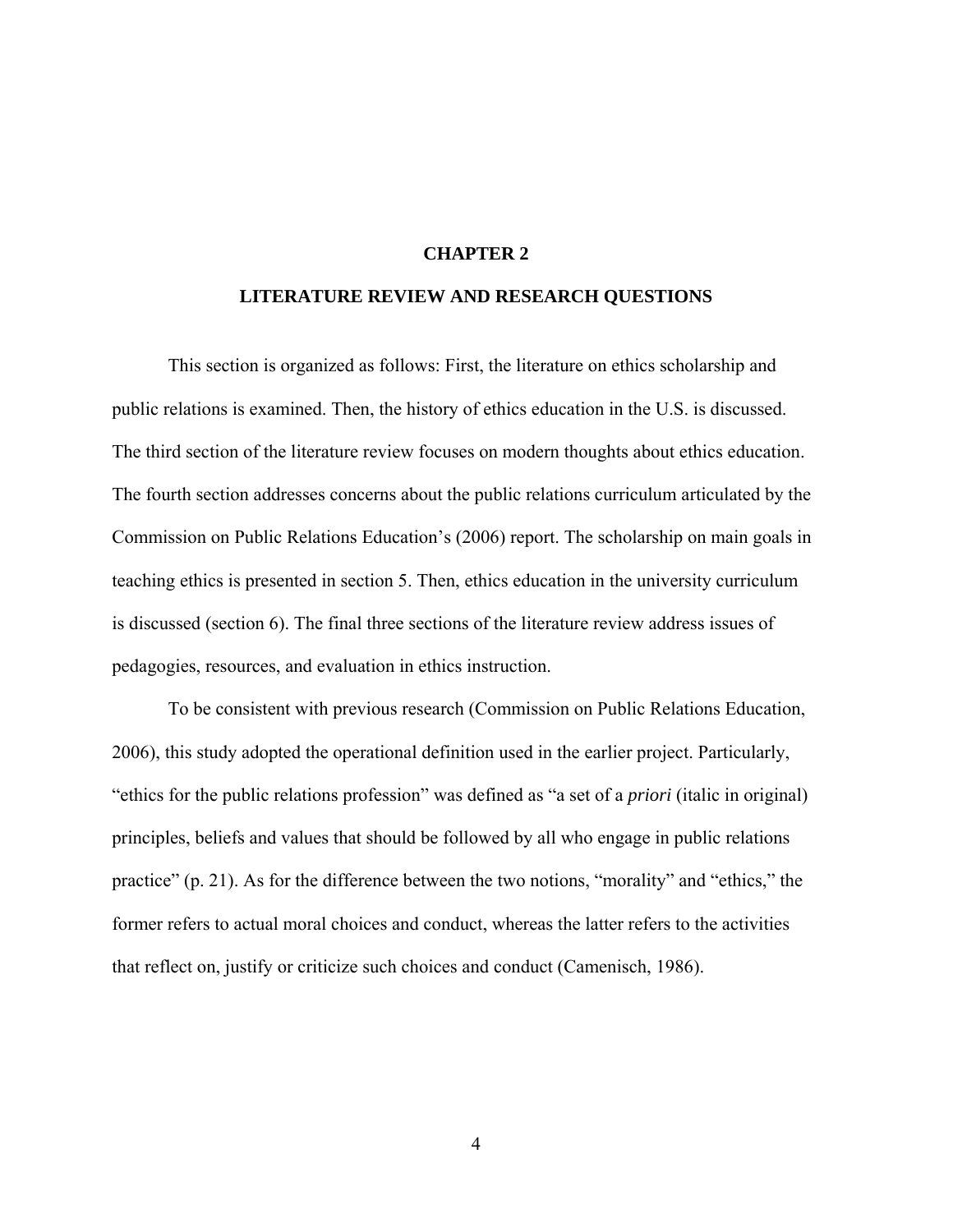#### *2.1. Ethics Scholarship and Public Relations*

This section outlines the history of ethics scholarship in public relations, discusses the underpinnings of the two dimensions—normative and practical—in public relations, and reviews frameworks developed by PR scholars to analyze ethical dilemmas.

Public relations is a very young profession, compared, for example, to medicine that claims to have a 2500-year-old history (Lord & Bjerregaard, 2003). Ideally, there might be a direct relationship between the "age" of a profession and the strength of its values and principles. It might be further argued that the firmness of professional standards increase not only through experience, but through a constant and scrupulous assessment of developmental stages. In this regard, Pratt (1991) noted that in 1988, PRSA identified only 16 articles and two books that dealt largely with public relations ethics. The author argued that two studies—Ryan and Martinson (1984) and Wright (1985)—evoked some interest in the subject. The former found that when behavioral guidelines were absent, public relations practitioners employed subjectivism as the moral-ethical theory; the latter indicated moderate to high levels of ethics among professionals in regard to moral and legal aspects of public relations practice.

The first issue of a U.S. academic journal devoted to public relations ethics was the summer 1989 issue of *Public Relations Review*. Analyzing a number of empirical studies, Pratt (1991) came to the conclusion that (1) public relations practitioners did not value ethics as an important issue; (2) public relations professionals cannot ignore the public's low evaluation of their professional ethics; and (3) older practitioners, possessing a higher degree of ethics, can help institutionalize ethics in the workplace. Pratt argued that the success of organizations in integrating ethical standards in their practices heavily depended on public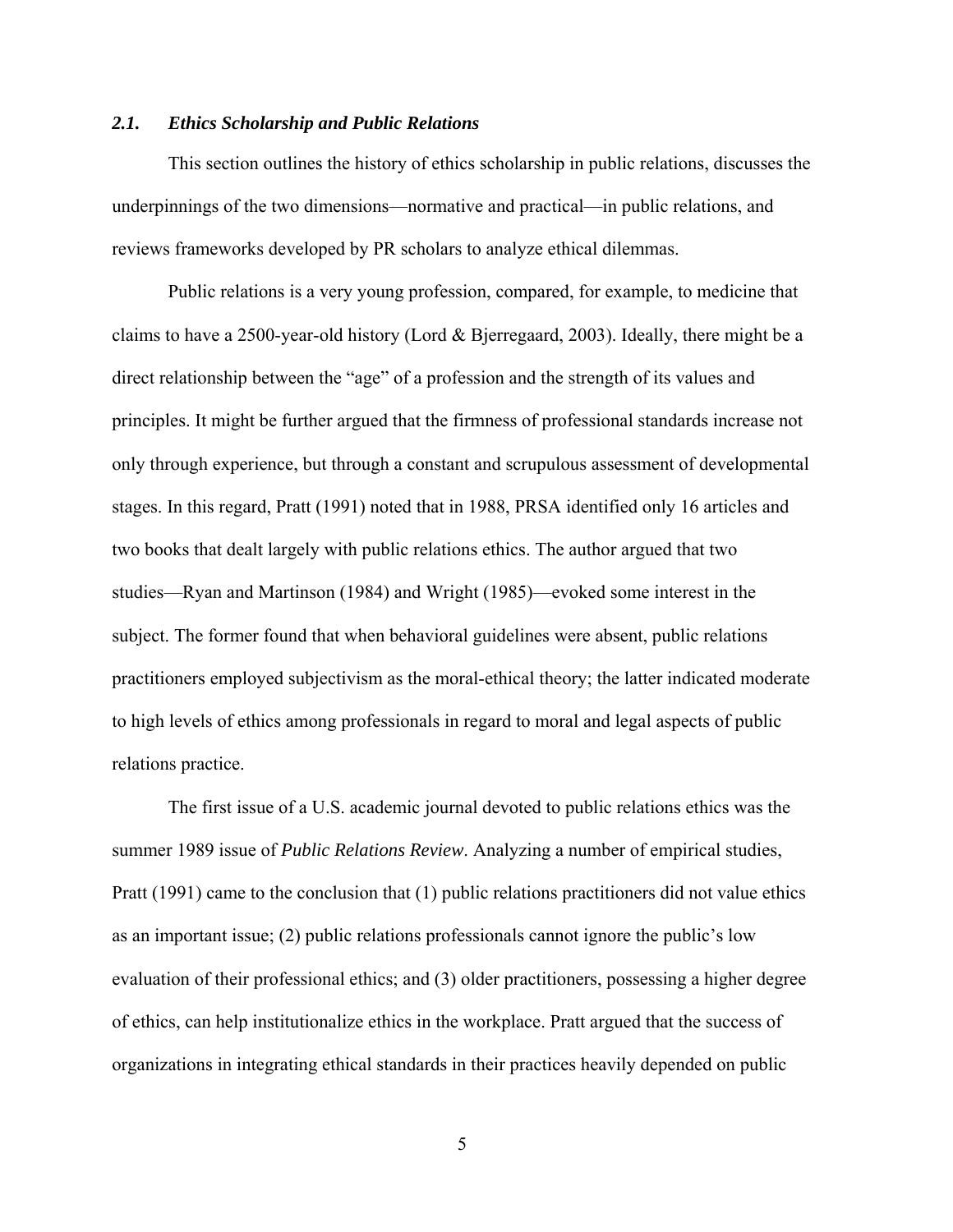relations professionals, whose activities publics would most likely associate with organizational behavior.

In this regard, professional ethics constitutes an occupational or role morality (Wueste, 1994). While ethics "plain and simple" applies to general human conduct, professional ethics is more narrow in its scope and institutional. This means that a "professional ethic/role morality is instituted, set up, established, by human action" (Wueste, 1994, p. 20). This fact, according to Wueste, explains why professionals might be obligated to act wrongly and be justified for the deeds that would be denounced by ethics plain and simple, or non-institutional morality.

It might be argued that a decline in American public relations supremacy in the global scope is explained by not so much a weakness of the contemporary American PR practice, but rather a rapid development of national PR fields. Metaphorically speaking, ambitious pupils declare their independence from the teacher and question his or her authority, while pursuing the goal of self-establishment. However, ties between the teacher and his or her students usually survive a rebellious period of the pupils' self-assessment—if they possess such a quality as appreciativeness. In other words, during upcoming years, public relations students throughout the world will study the Grunigian paradigm of excellence as a starting point of PR knowledge, while gaining understanding of their native public relations environments and searching for their own theories. And, unfortunately, they may sometimes "spin" information if a quick triumph is needed. The two dimensions—normative and practical—will continue to exist, and an unspoken competition between them might not ever be resolved.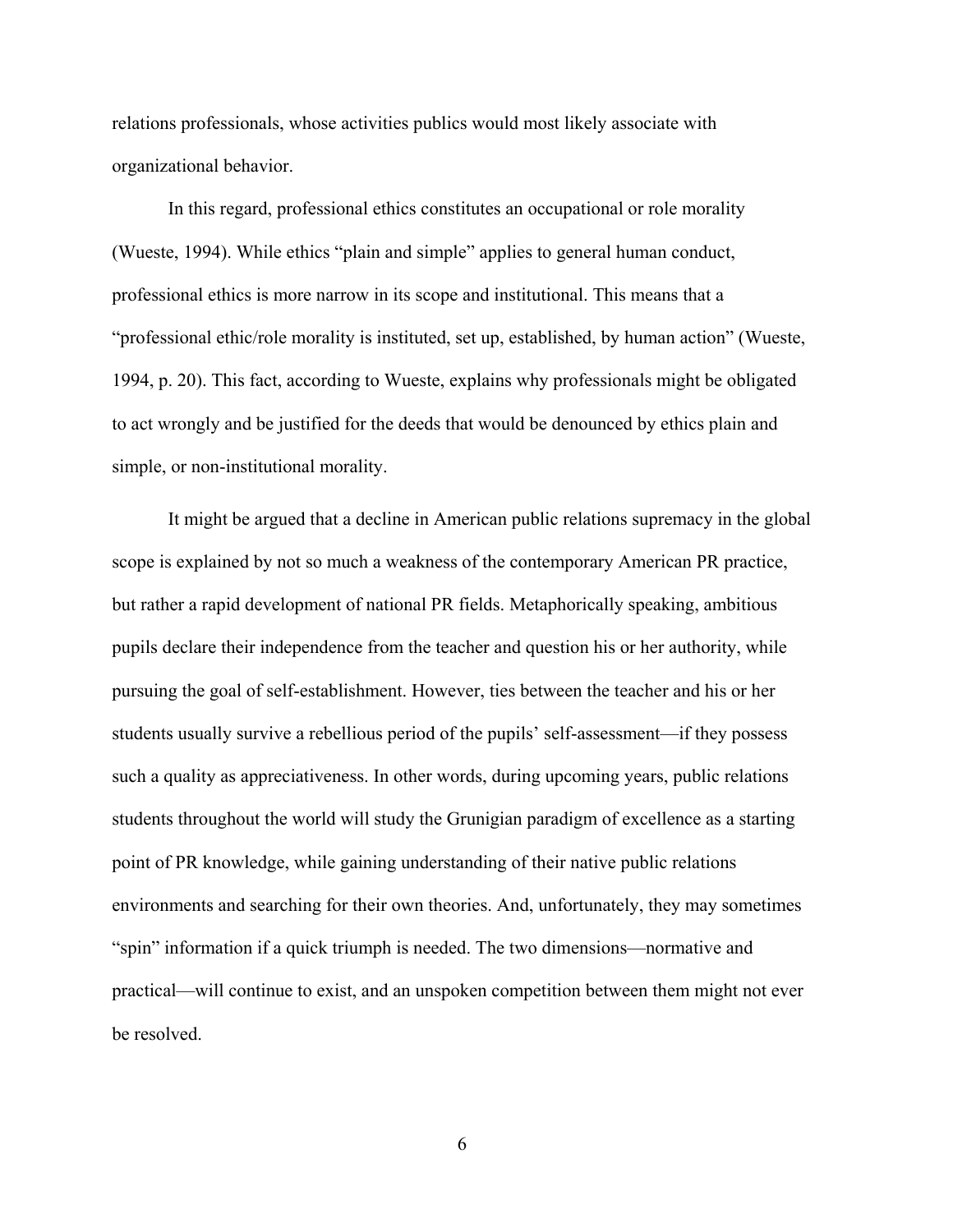The public relations profession like numerous other occupations experiences a discrepancy between intentions and results. While normative theories call for social responsibility and moral behavior, real life provides examples of an "ethical misconduct disaster," or a situation in which ethics and law violations result in lawsuits and criminal charges that not only interrupt routine operations and diminish organizational reputation, but also *literally* destroy organizations (Chandler, 2007).

In business research, ethics was conceptualized as good business because corporations that follow ethical guidelines retain valued employees, increase productivity, prevent liability issues, and enhance customer trust (McDaniel, 2004). An ethical concern of public relations practitioners goes beyond worries about the profitability of enterprises. The term used to describe PR practitioners—the "ethical conscience of the organization" (Bowen, 2008; Pratt, 1991)—should be understood in the broader societal context. To be the ethical conscience of an organization means to pursue the ultimate goal: To contribute in the improvement of the overall ethical climate in society. This objective might be seen as a dream rather than a potentially achieved point by someone who believes in obviously realistic aims, but such important issues as ethics require high aspirations to make a difference. "Realistic" tasks might turn out to be low-level tasks that evoke apathy and the perception of a goal's unimportance, whereas high-level aims motivate and inspire to accomplish the difficult task. The moral behavior of a single PR professional contributes to the achievement of harmony (Paluszek, 1989), like a glass piece contributes in a mosaic picture.

Public relations scholars have developed some frameworks to analyze ethical dilemmas. Pearson (1989) created a dialogue-based approach. Bivins (1992) authored a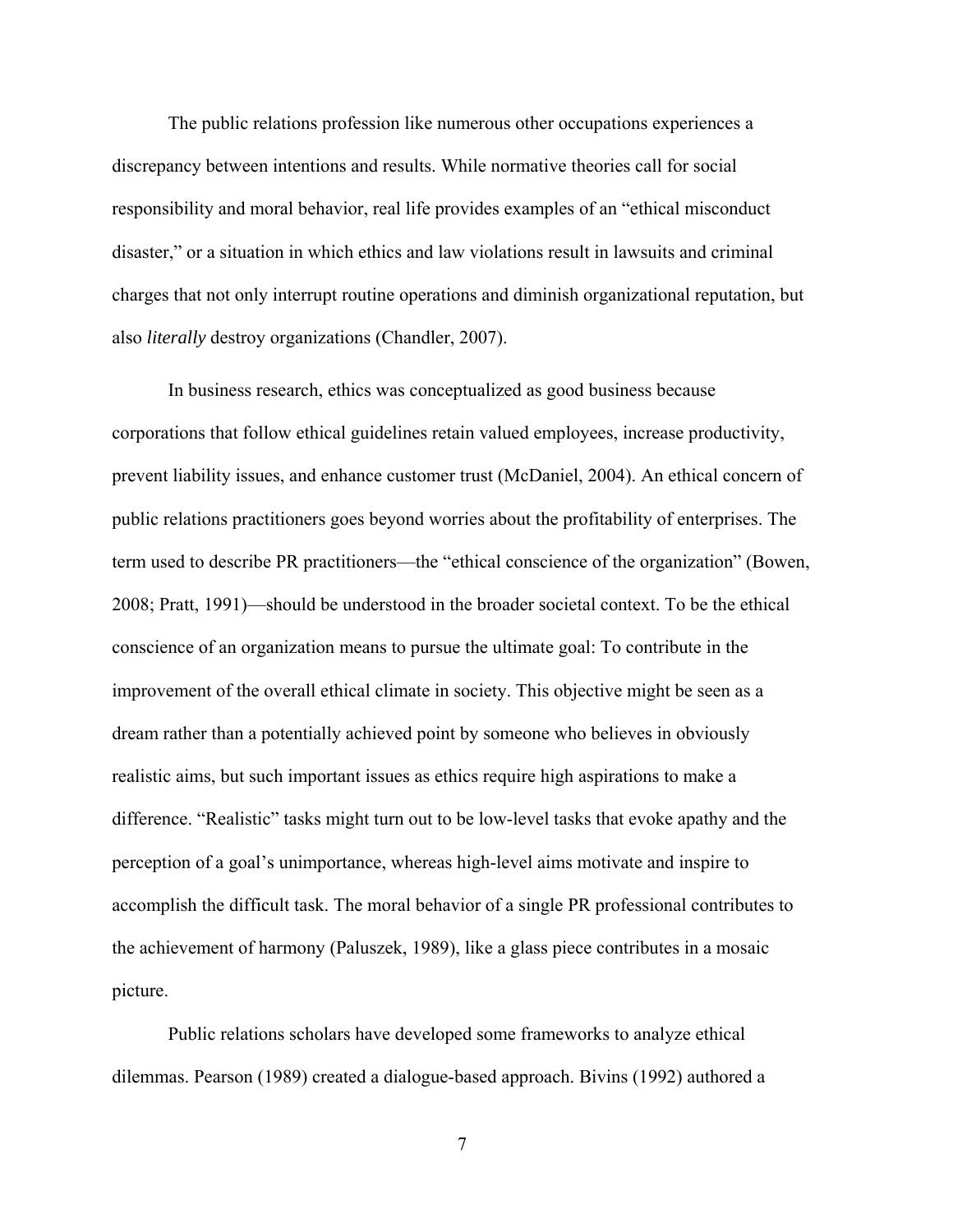systems-theory-based method where value is based on the approach's ability to "delineate a complex process and to wed it to an already accepted model of organizational decision making" (p. 381). Tilley (2005) developed a management approach that integrates proactive ethical decision making into every process, instead of waiting for ethical problems to arise. Bowen (2005) created a deontological analysis, which is, according to Berger and Reber (2006), comparable with PR professional and organizational codes of ethics. Deontological ethics, in Bowen's (2007a) words, "[R]equires that the respect and dignity of others be maintained in ethical decision making" (p. 281). Another ethical framework—teleological stresses outcomes, or, "simply put, the ends justify the means" (Curtin & Boyton, 2001, p. 411).

Curtin and Gaither (2007) overviewed postcolonial feminist ethics and identity ethics, two newer schools of ethical thought that have a potential to meet the challenges posed to PR practice by globalization. Postcolonial feminist ethics is concerned with "globalization's tendency to shift resources from the majority of the world's people and in oppression of all sorts" (p. 249). Identity ethics is based on the "hybridity and multiplicity of identities" (p. 250), respecting diversity, not difference. According to this field of ethical thought, "difference splinters and dichotomizes, dividing 'us' from 'them," whereas "identity ethics embraces diversity and pluralism, along with the cacophony of voices that often ensues" (p. 250). A successful integration of both perspectives—postcolonial feminist ethics and identity ethics—into PR practice may lead to establishing a traitorous identity, which should not be understood as a disloyal self. Rather, this term implies PR practitioners' willingness to accept and value diversity and dissent; to learn from other cultures, not simply about them.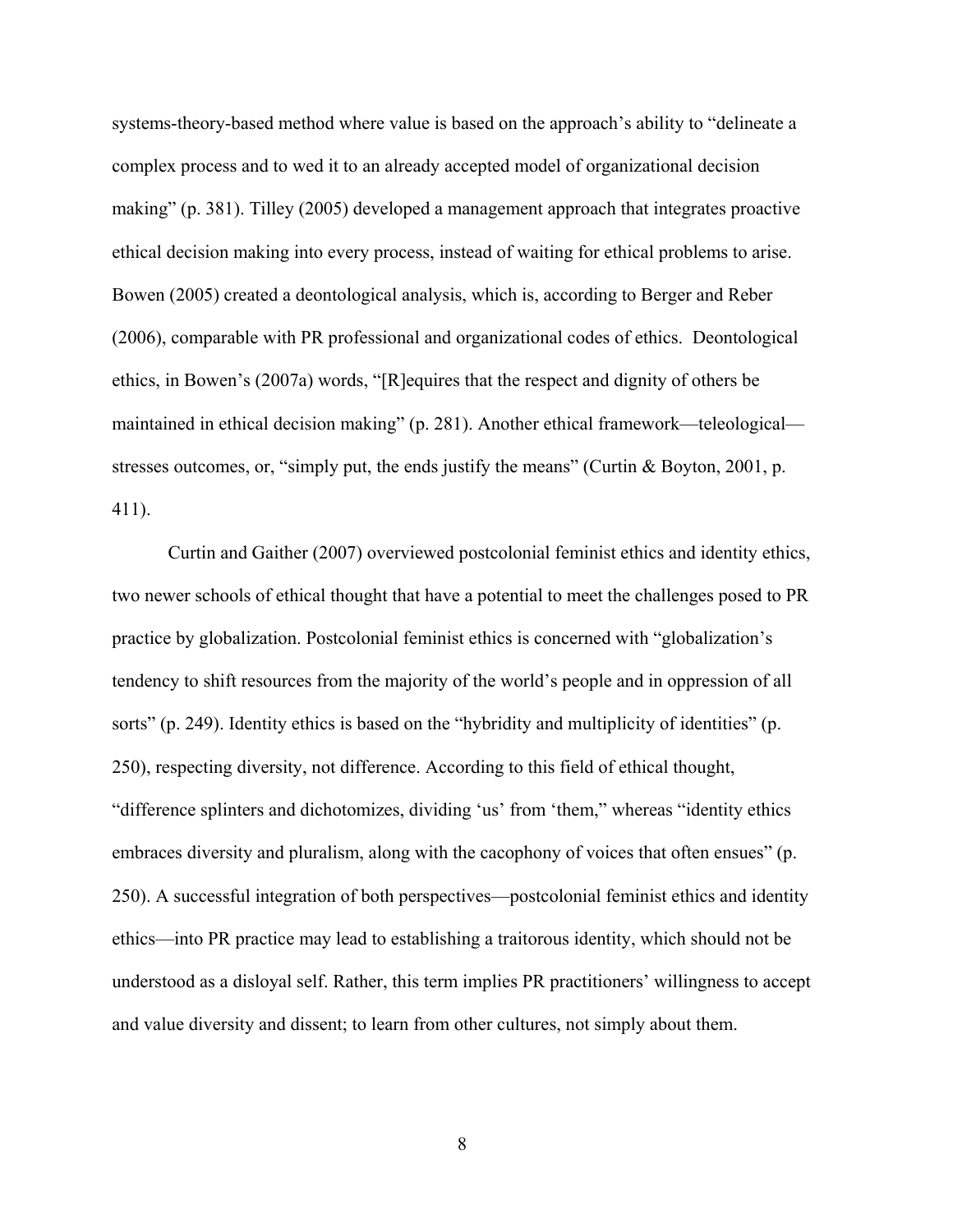Shamir, Reed, and Connell (1990) studied individual differences in ethical values of 198 American public relations practitioners. They concluded that although professional ethical norms usually are acquired and strengthened through a process of professional socialization, a greater emphasis on ethics education may help to "solidify the initial ethical level of new practitioners and thus contribute to their holding higher professional ethical values throughout their careers" (p. 963).

Ethics and social responsibility are an intrinsic part of public relations self-identity (L'Etang, 2003). The author argued that the term, "ethical guardian," is associated with a high status in society and with the status that attracts power and responsibility. To be in position to act as "ethical guardians," PR practitioners have to possess philosophical, sociological, and political knowledge. This is why PR education and particularly courses in media and business ethics are important for professional development. L'Etang concluded that because of criticism of the practice, ethics has always been of interest to PR practitioners and educators.

Nevertheless, when it comes to professional morality, public relations has been studied to some extent, whereas primary attention in communication scholarship has been given to journalism (Christians, 2008). Ideally, both groups of practitioners—journalists and public relations—intend to provide the public with factually correct information. However, as Day, Dong, and Robins (2000) pointed out, accurate information should not be equated with the truth. "Public relations messages are persuasive rhetorical messages and, as such, are not mere presentations of data" (Day et al., 2000, p. 406). In other words, messages evoke particular values, and this is why public relations discourse has to be ethical.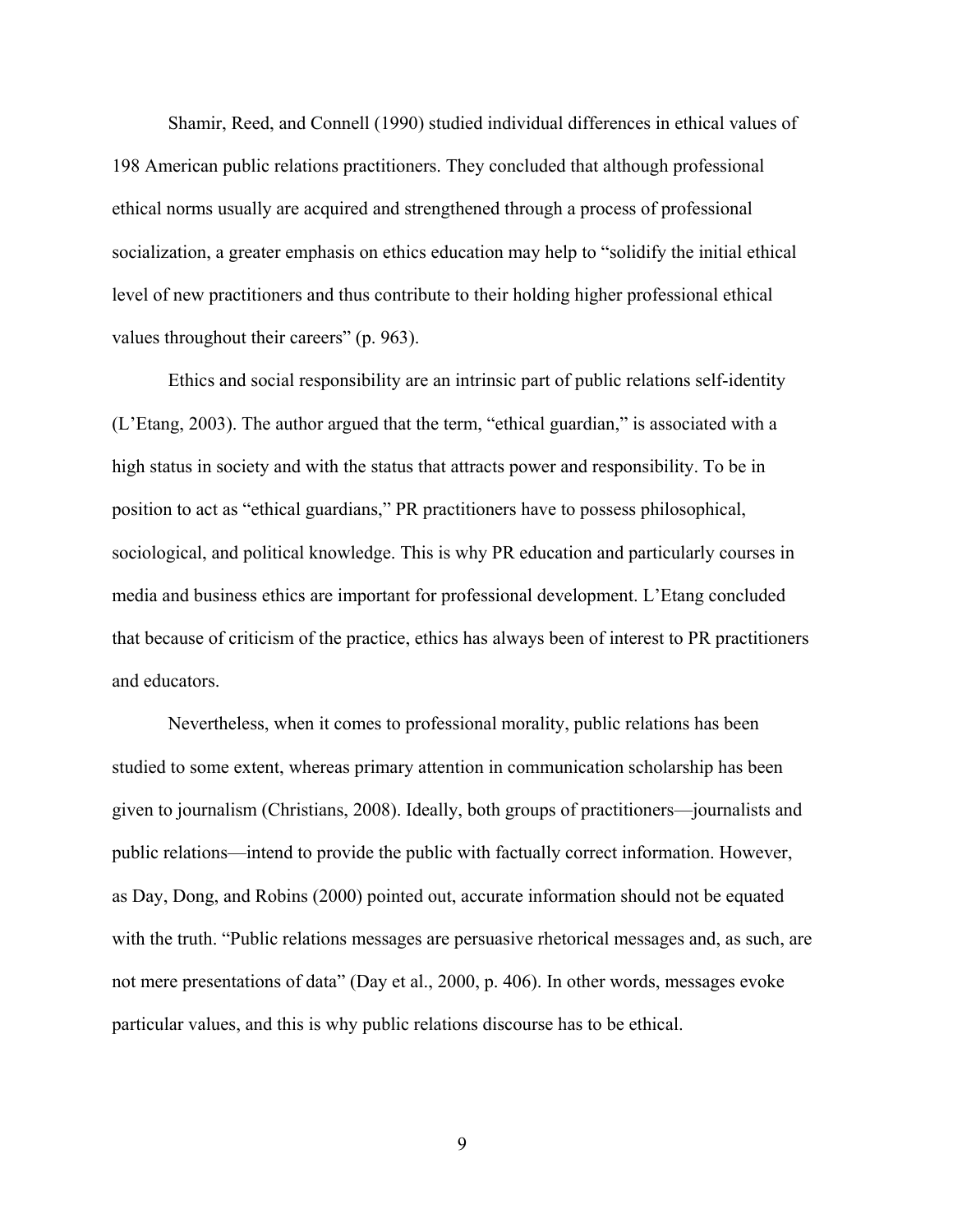Meanwhile, as recent research has shown (Berger, 2008), ethical values and orientation were not among prioritized dimensions of excellent public relations leadership. This survey of 162 members of the Southern Public Relations Federation (Berger, 2008) revealed that nearly half of respondents regarded problem-solving abilities, communication expertise, and strategic decision-making skills as the most important qualities, whereas only 23% mentioned ethics.

The challenge for contemporary public relations educators and practitioners is to link strategic and persuasive abilities with general morality. In this regard, Baker and Martinson (2002) proposed the TARES test, which is an acronym for five principles of ethical persuasion: Truthfulness, Authenticity, Respect, Equity, and Social Responsibility. Baker and Martinson (2002) suggested that the TARES test assists public relations practitioners in their communication practices by helping them weigh moral consequences of persuasion and thus, keeps persuasive messages ethical.

#### *2.2. Ethics Education: Historical Sketch*

This section briefly traces the two centuries-long history of ethics education in the U.S. by discussing how the university curriculum had been affected by the overall societal changes in the  $19<sup>th</sup>$  and  $20<sup>th</sup>$  centuries.

The place of ethics in the curriculum has reflected shifts in American higher education and broader academic and social trends for more than two centuries (Bok & Callahan, 1980). In the early 1800s, moral philosophy occupied the central place in the college curriculum due to a widespread perception of education as the power that built a sense of national community through creation of common values. Therefore, as Sloan (1980)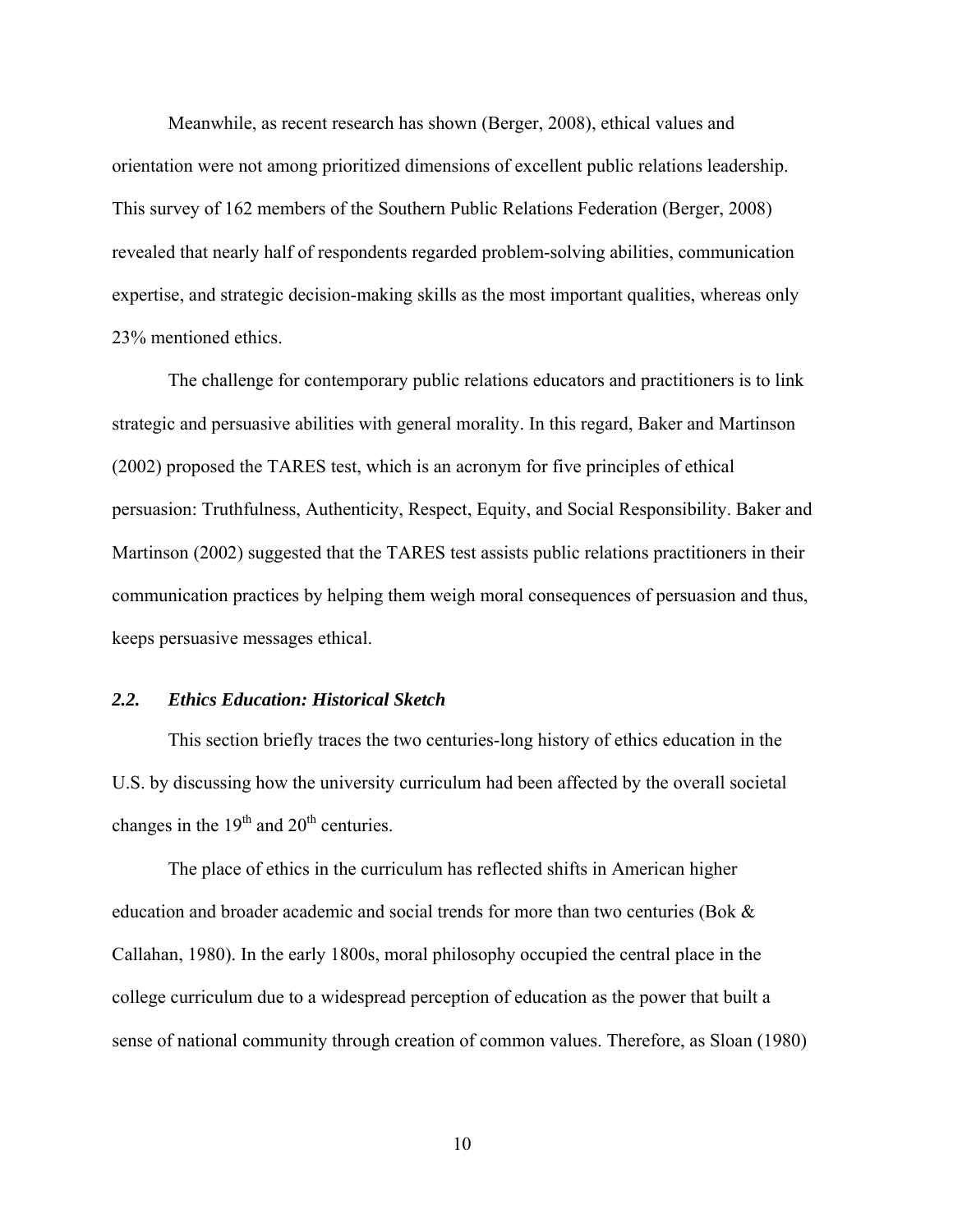noted, moral philosophy was an essential component in the college curriculum and the national agenda.

In the  $19<sup>th</sup>$  century, moral philosophy was a required course for all senior students. who were expected to awake their ethical concerns and strive for developing moral characters. According to Sloan (1980),

[T]he nineteen-century moral philosophers saw the essential unity of the three dimensions of the teaching ethics: the cultural—the search for common values; the intellectual—the investigation of philosophic ground of values and moral action; and the individual—the formation of character and conduct (p. 9).

However, as a response to industrialization, a new social theory of higher education began to emerge in the late  $19<sup>th</sup>$  century. The primary function of colleges and universities became to educate not so much a "man of culture," but a "specialized expert" who would be able to manage society (Sloan, 1980). An emphasis on specialized training and ethicallyneutral and objective research changed the status of moral philosophy courses from required to elective in the majority of American universities in the early of  $20<sup>th</sup>$  century. As a consequence, only a small percentage of students studied ethics. In that time, scholars who believed in a quantitative approach to research were embarrassed over colleagues who viewed sciences as ethically oriented endeavors (Sloan, 1980).

Nevertheless, Ellwood (1910) argued against the separation of ethics from social sciences. In his opinion, one of the goals of social sciences was furnishing the raw material for ethics, which Ellwood called "a science of moral values, of moral norms and ideals" (p. 315). A similar idea that ethics as a normative discipline lies at the foundation of social sciences was articulated in the discussion of graduate training in ethics (Adams, Ducasse,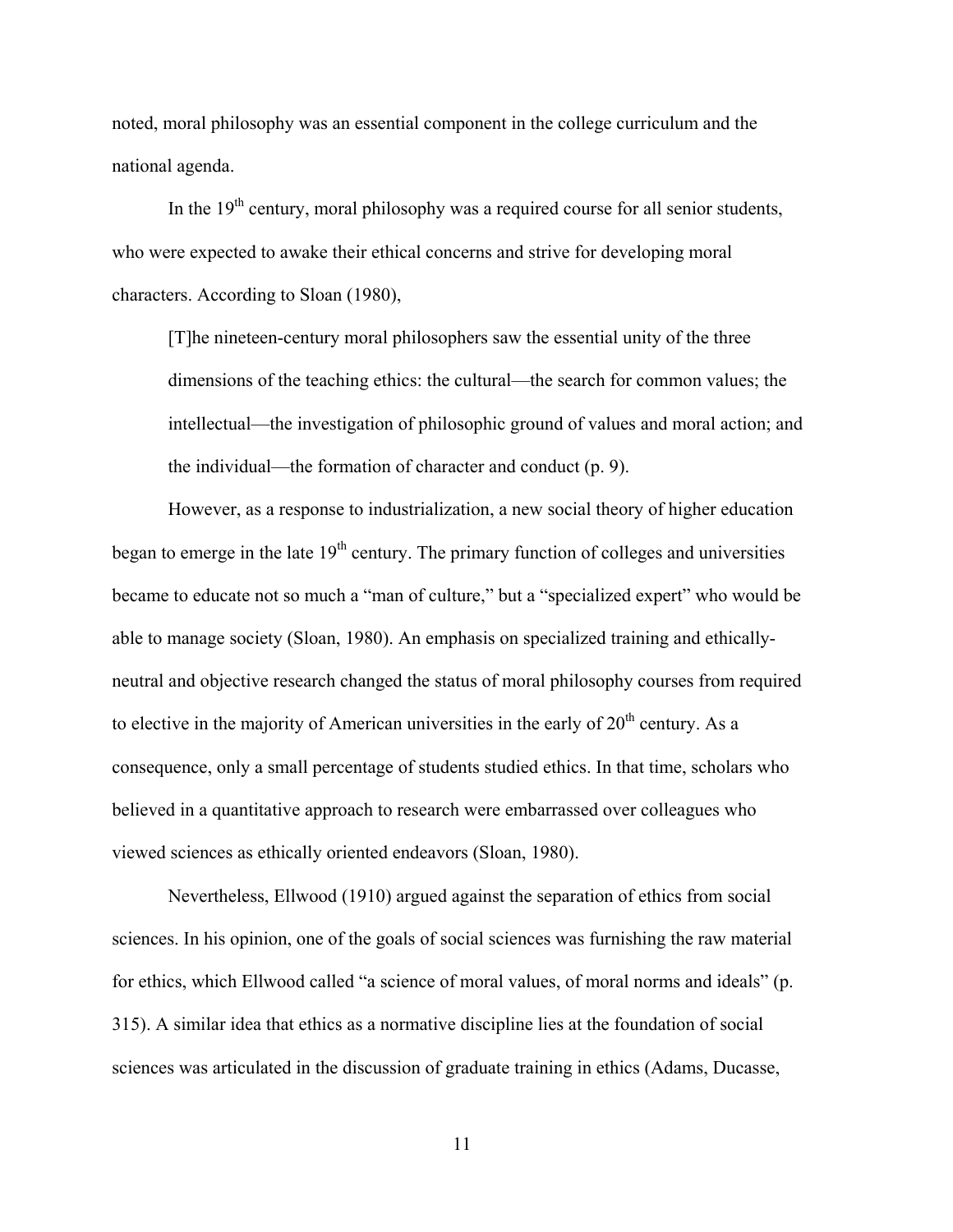Everett, Parker, Sharp, & Turfs, 1932). The participants acknowledged a connection between teaching ethics and the increase in students' interest in the problems of contemporary life that emerged as moral dilemmas.

During the 1930s, the growing influence of scientific naturalism reinforced the general perception of ethical values as "noncognitive, nonrational, frequently as mere epiphenomena of underlying biological, economic, and social forces" (Sloan, 1980, p. 28). In that period, John Dewey developed his philosophic or ethical naturalism, which emphasized a connection between natural science and moral science. However, the movement known as logical positivism became dominant in the United States during the 1930s. Positivists undermined Dewey's theory, seeing ethical statements as lacking cognitive significance—as statements that could be only asserted, not rationally justified (Sloan, 1980).

Although by the middle of the 1960s ethics was generally freed from positivists' influence, ethics found itself even more isolated than ever in the college curriculum. According to Bok and Callahan (1980), in the middle of the  $20<sup>th</sup>$  century, ethics was taught almost exclusively in departments of philosophy and religion, and efforts to introduce ethics to other university units were generally rejected. As a consequence, there was a tendency, for example, in the business world to link the word, "ethics," exclusively to philosophical discussions of good and evil (Carey, 1947). This preconception disregarded ethics as a pragmatic concept and thus, prevented the development of professional ethics.

Leys (1950) discovered that students in ethics courses were able to give summaries of the principal systems of ethics, but they could not analyze their own problems in terms of these systems. The author called for *rapprochement*, or bringing together ethics and social sciences to help students learn *how* to make an ethical decision. In Leys (1950) opinion,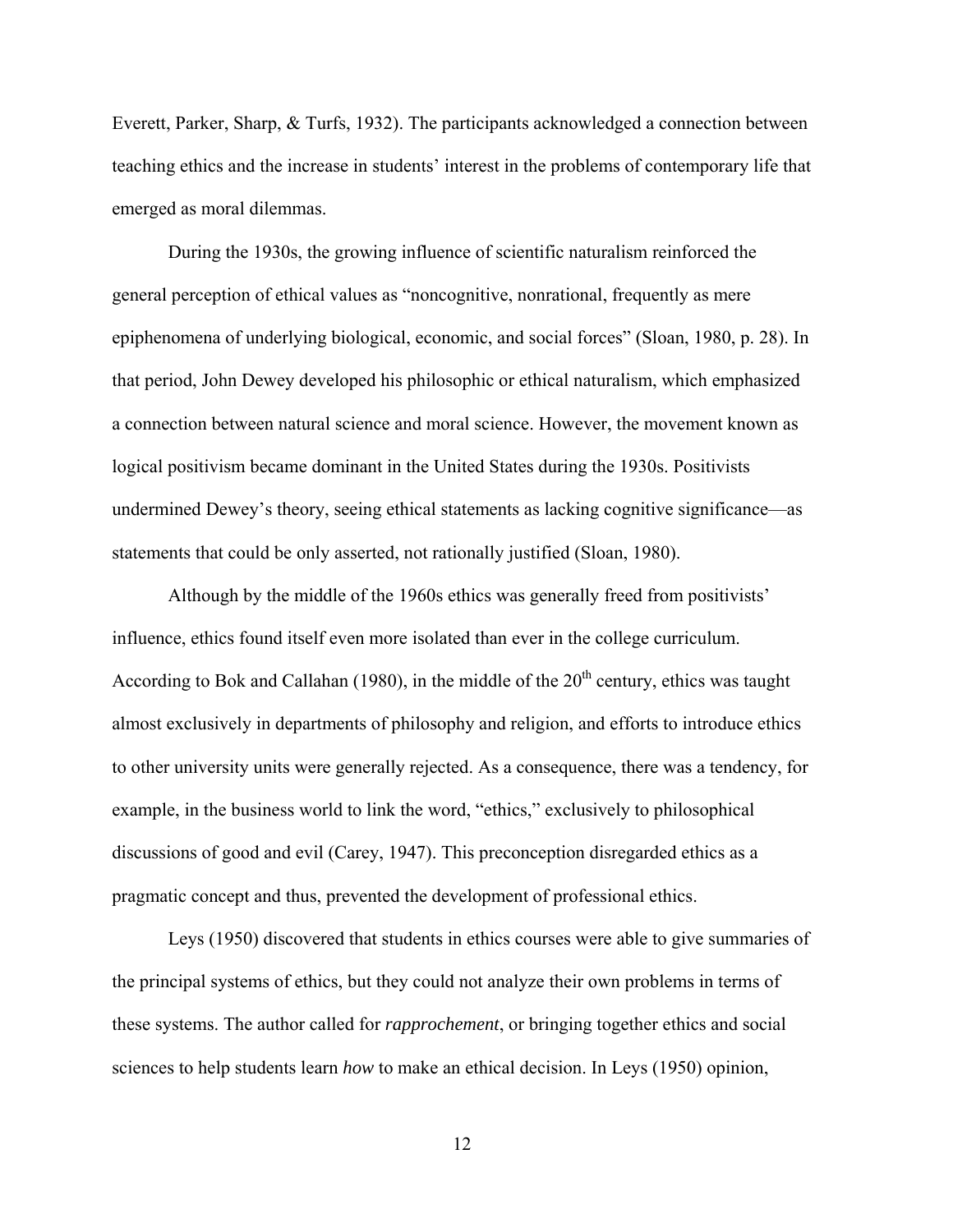courses in applied ethics were an important part of education because "ethics is presumably concerned with action" (p. 415).

Summarizing and oversimplifying, two centuries-long processes affected American higher education in general and teaching ethics in particular in the  $19<sup>th</sup>$  and  $20<sup>th</sup>$  centuries. The first development was the fragmentation of a single culture of learning into selfcontained disciplines of knowledge. Although moral philosophy was regarded as the root of many disciplines—economics, sociology, political science, and anthropology—the professionalization process led to the separation of the social sciences from teaching ethics at the end of the  $19<sup>th</sup>$  century.

The second development was associated with a widespread attitude toward literature, philosophy, art, and religion as not sources of knowledge, but as expressions of subjective preference or ideological inclinations, compared to natural sciences (Sloan, 1980). Consequently, most of the  $20<sup>th</sup>$  century is regarded as the period in which disciplines built on discourse of ethics did not have enough respect in the university curriculum.

#### *2.3. Modern Thoughts about Teaching Ethics*

This section focuses on a ground-breaking study of ethics education undertaken by the Hastings Center (Callahan & Bok, 1980) in the 1970s in the U.S. and discusses research on modern universities' concern with the morality of their students and graduates.

The 1970s were proclaimed "the age of ethics" (Rosen & Caplan, 1980), or the period of the rebirth of ethics education in the United States (Sloan, 1980). A report by the Hastingss Center (1980) stated that the convergence of many cultural and academic flows evoked the interest in moral philosophy at the college and professional school level. Particularly, symptoms of a moral vacuum, a sense of ethical uncertainty, juvenile and white-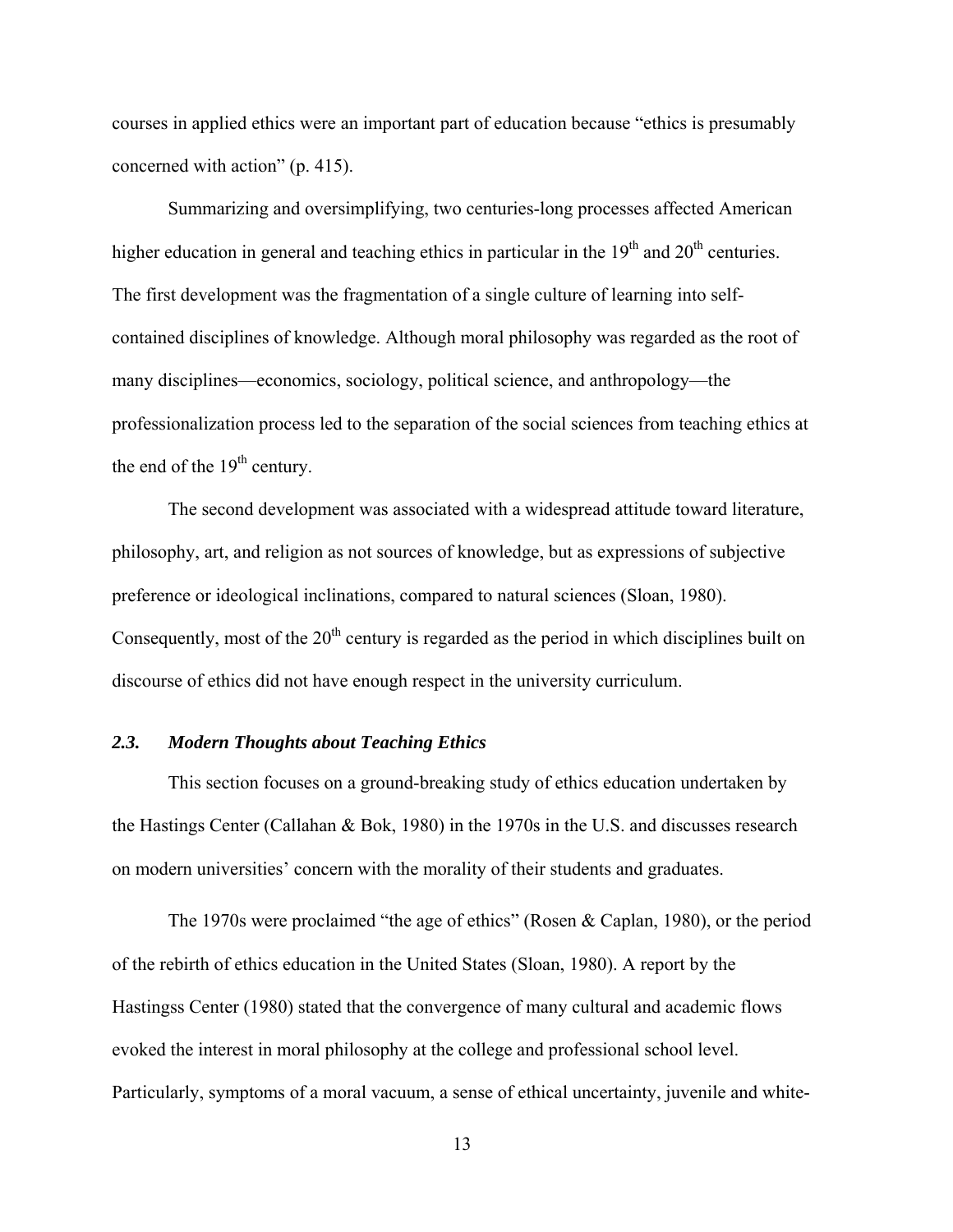collar crime, a culture of narcissism, and the absence of fixed behavioral guidelines brought concerns about morality to the forefront. Within the universities, there was a concern that education did not equip students with knowledge and skills necessary to deal with personal and professional ethical dilemmas. On the part of research, scholars faced the need to reexamine relationships between knowledge and its ethical applications (Sloan, 1980).

Elliott (2007) said that in the 1970s, philosophers were no longer the only experts in ethics. Developmental psychologists and scholars from other academic disciplines were discussing ethics, developing codes of ethics, and introducing ethics education in undergraduate curricula. The term *ethicist* appeared in the 1970s to describe a person with ethical expertise, or someone who taught ethics or was a philosopher with academic interest in ethics (Elliott, 2007).

Acknowledging the fact that there is not an agreed-upon definition of the term "moral education," Callahan (1980) nevertheless proposed that ethics education is "an educational process with the goal of improving moral behavior, instilling certain virtues and traits of character, and developing morally responsible persons" (p. 71).

The report by the Hastings Center (1980) said that ethical principles are already being *implicitly* (Italic in original) communicated in various university courses, whereas the main goal of *explicit* teaching of ethics is "to uncover hidden assumptions, unchallenged and unexamined values, and treat the realm of morality with all the rigor and discipline that other areas of human study and concern already receive in the university" (p. 8). Callahan (1980) expanded the statement of the Report by articulating more precisely the goals of teaching ethics. They are to: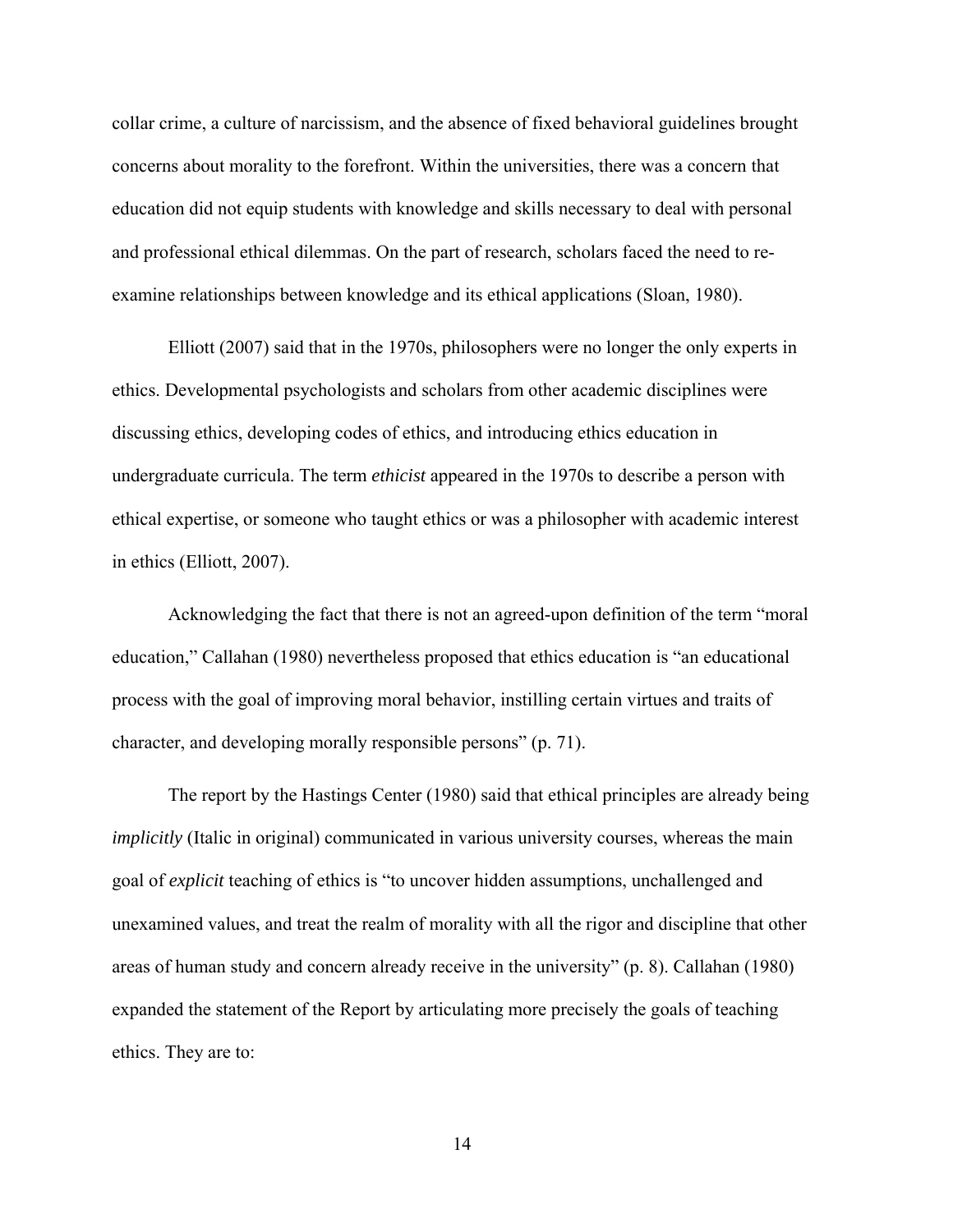- 1. Stimulate students' moral imagination, or evoke such emotions as empathy, sensibility, and caring.
- 2. Teach students to recognize ethical issues, or detect hidden value biases and see the moral implications of personal and collective decisions.
- 3. Elicit a sense of moral obligation, or highlight the necessity of ethical thinking: To act in accordance with the perception of right and good.
- 4. Develop analytical (logical) skills to help students analyze ethical propositions and their justification.
- 5. Tolerate and, thus, reduce disagreement and ambiguity while resolving moral dilemmas.

The formulation of the last goal has been modified to fit the era of globalization. Recently, scholars' attention has shifted from the problem of reaching consensus to the goal of managing dissensus in a global village (Curtin & Gaither, 2007). Particularly, public relations was conceptualized as a "multicultural field that entails an ongoing competition and cooperation among a finite number of cultural voices" (Leichty, 2003, p. 277). Such a cacophony of voices calls for greater sensitivity to cultural diversity and pluralism; such an understanding becomes a synonym of ethicality, or obedience to moral conduct, in public relations.

Recognizing the contribution of the Hastings Center's (Callahan & Bok, 1980) study into ethics scholarship, the researchers were nevertheless criticized for "moral neutrality" because they rejected the idea of direct impact of ethics courses on student behavior (Camenisch, 1986). A possible explanation for this is the desire to avoid indoctrination,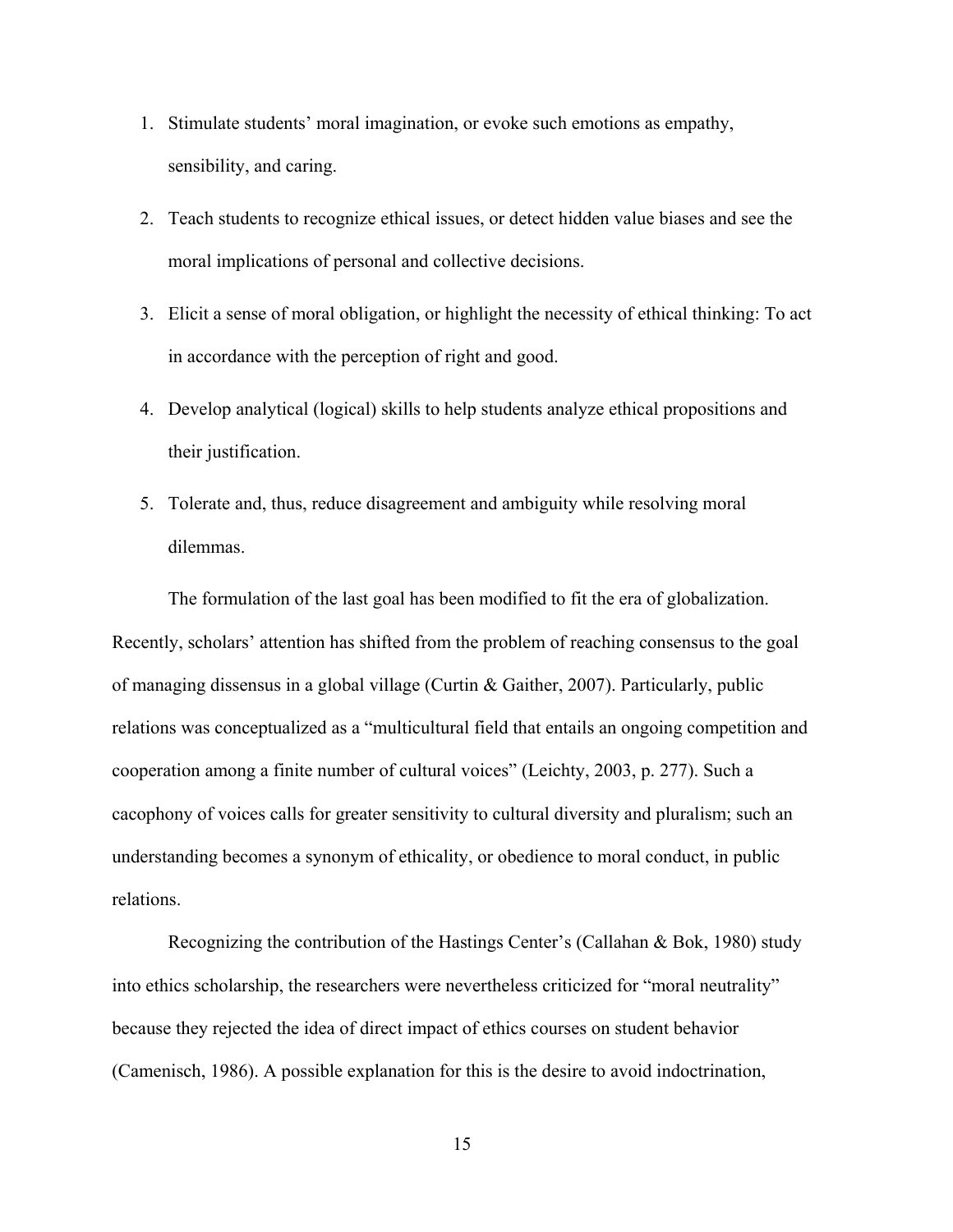which occurs when "someone attempts to inculcate a view without the intended learner's exercising his or her own reasoning ability" (Rosen, 1980, p. 187).

Nevertheless, "integrity must be proactive" (Nelson, 2003, p. 69), and educational institutions must be part of the resistance process to ethical misconduct because education itself is inherently ethical. It is hard to imagine that instead of teaching students to contribute to human welfare, they are taught to pursue self-interest for the expense of others by lying and manipulating. However, as Mendonca and Kanungo (2007) argued, the fundamental societal changes in norms and values resulted in the perception of education as an economic investment, whereas the "fundamental purpose of and reason for education—that is, the search for truth—is forgotten" (p. 7). Not surprisingly, some graduates of a prestigious university believed that money, fame, and power are main life achievements (Mendonca  $\&$ Kanungo, 2007).

Interestingly, another author (Rhode, 2006) mentioned the same school as an initiator of the process of ethical scrutiny of its applicants. The applicants are required to provide letters of recommendations in which applicants' integrity is ranked on a five-point scale; prospective students are also asked to discuss ethical problems that they have experienced. In this regard, Rhode argued that a new market of moral dilemmas is evolving: Keeping in mind the competitive nature of the admission process, some applicants might purchase "right" narratives and advice manuals to be admitted to this prestigious school.

Although an attempt by a number of U.S. universities to screen applicants for moral character might not look like an effective method to reduce the number of unethical students, it nevertheless reveals a growing concern of educators over what kind of values future practitioners possess and what kind of norms they will bring to the professional environment.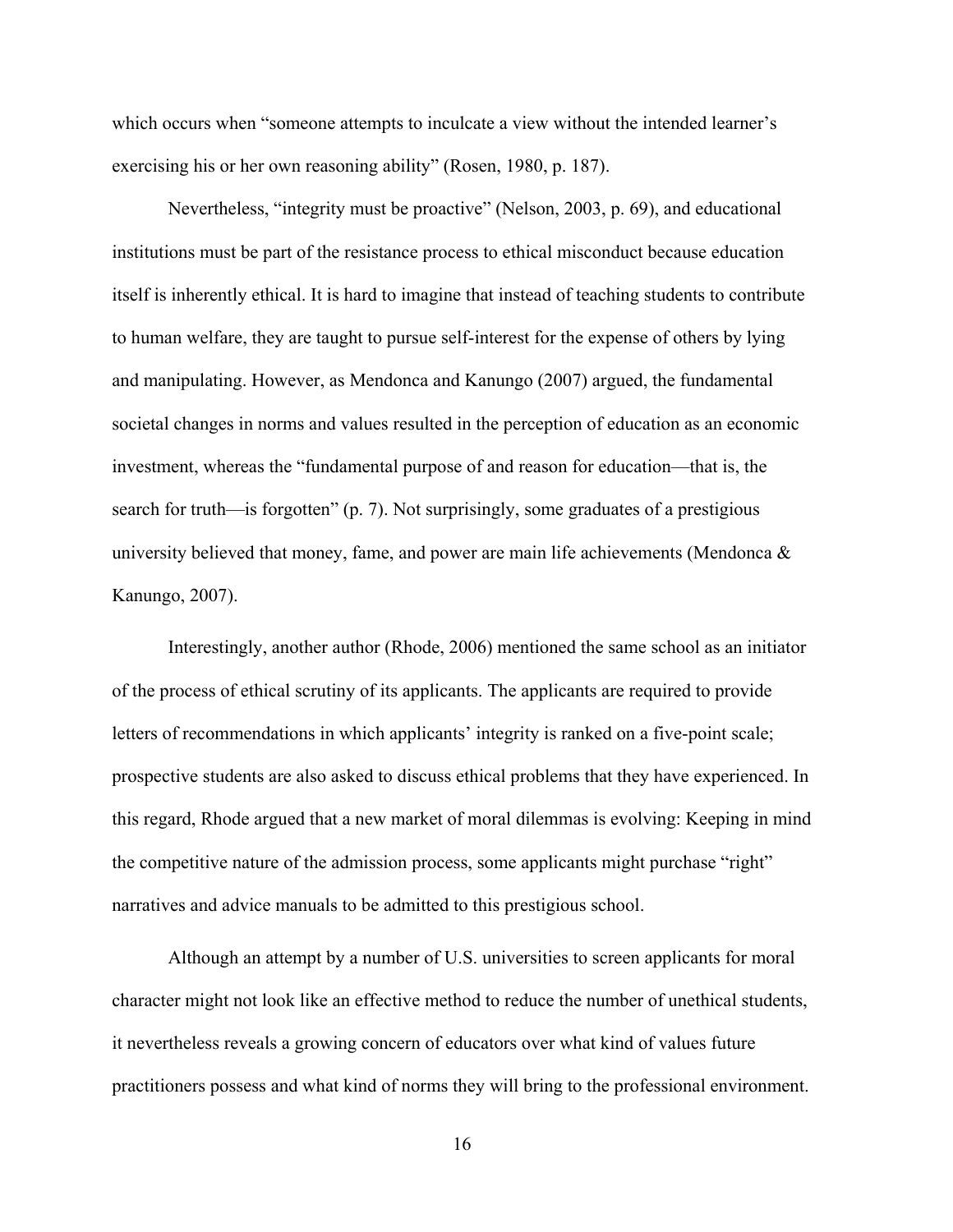The practice of ethical scrutiny also might be considered, however, as an attempt to avoid responsibility for having unethical graduates, uncertainty about the positive impact of higher education, and third, mere "window-dressing" for a university that desires to look "in tune" with the times.

In this light, a question arises whether ethics courses, being introduced into universities' curricula so rapidly these days, are able to contribute to student perceptions of education in its original meaning—as the process of acquiring knowledge and skills and developing character, and to have a positive impact on student moral development. As Boylan and Donahue (2003) put it, "Professional education […] is more than simply the gaining of knowledge and technique. It is also an introduction to the moral framework that serves as the basis for the profession" (p. 91). To Boylan and Donahue (2003), to enter a profession means to enter an ethos, or a set of values and norms that constitute an environment in which the profession operates. Therefore, an overall task of higher education is to communicate to students professional values and provide them with an understanding of appropriate ways of professional practice.

#### *2.4. Commission on Public Relations Education about Ethics Education*

This section outlines the Commission on Public Relations Education's (2006) suggestions on how ethics should be taught in the public relations curriculum.

The Commission on Public Relations Education's (2006) report, *The Professional Bond—Public Relations Education and Practice,* is based on the findings of five research projects. The report included suggestions of course content for a PR curriculum. Courses that are considered essential for the proper preparation of students to meet expectations and challenges of modern PR practice are: writing and speaking skills; the fundamentals of public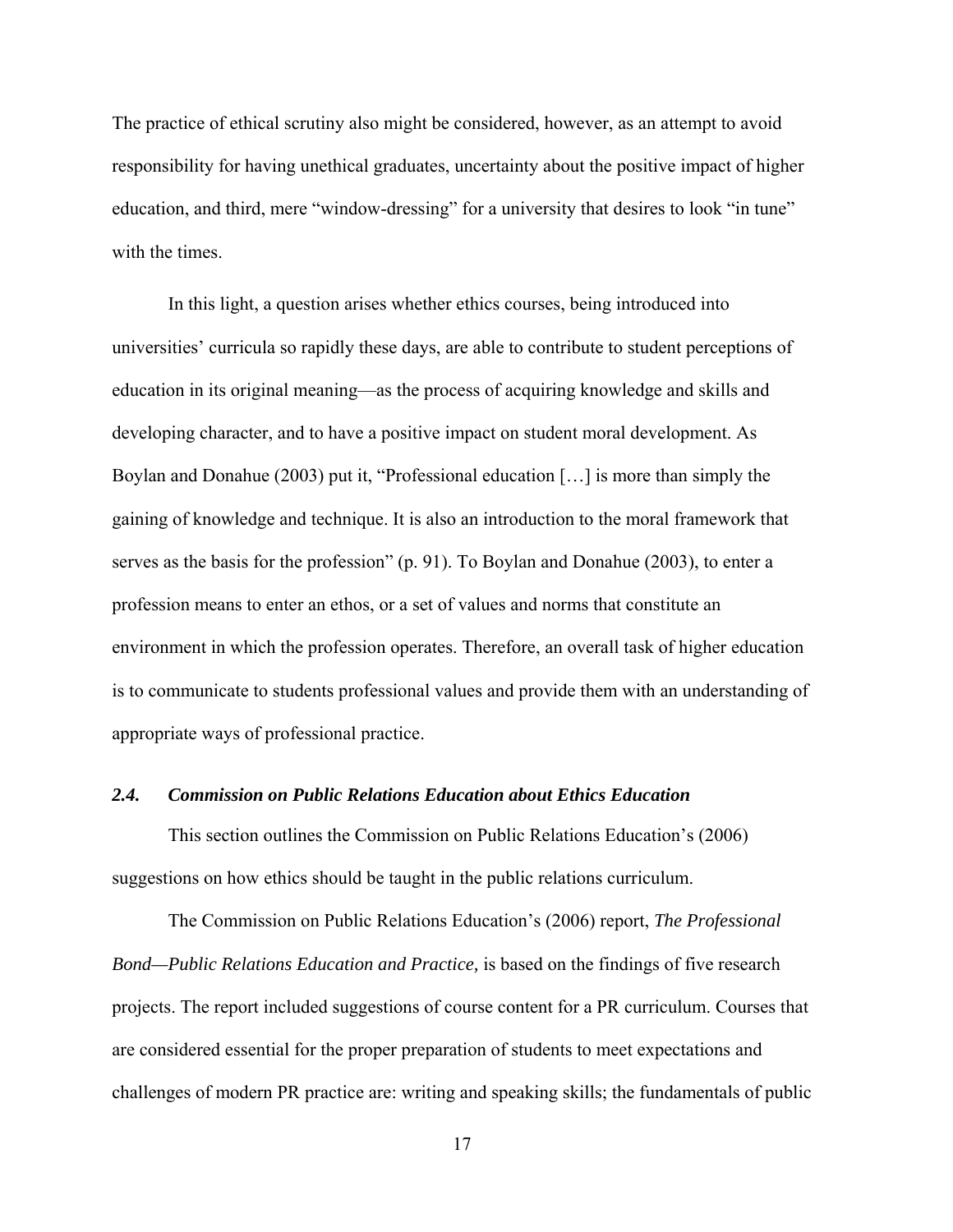relations; strategic thinking skills, research skills; planning and problem-solving skills; ethics; the fundamentals of how organizations operate; and liberal arts and science.

Compared to the previous report (Commission on Public Relations Education, 1999), the Commission's most recent document paid more attention to the interplay between professional ethics, globalization, and cultural variables. Particularly, the Commission said that PR professionals, practicing abroad, should understand and follow international ethical standards and take into account cultural differences. However, they should be careful in taking questionable conduct as culturally predetermined. Even if such practices are commonly adopted within a local community, it might not mean that they are ethical and thus, a PR practitioner is not obligated to employ them.

Emphasizing the fact that modern public relations is defined by ethical standards, the Commission acknowledged the importance of PR professional education as the process of defining and teaching professional ethics; as education that helps students to acquire skills necessary to identify and resolve moral dilemmas in a way that leads to an ethical outcome.

The Commission recommended that discussion of ethical issues should pervade all content of PR professional education, especially in such courses as Introduction to PR, Campaigns, Case Studies, and, of course, Law and Ethics. Acknowledging the fact that PR curricula may not have room for a free-standing PR ethics course, the Commission suggested a one-hour course or a mini-seminar on PR ethics at the undergraduate level. As for the graduate level, the Commission advocated seminars in PR ethics and encouraged doctoral students to consider public relations ethics as a primary area of academic analysis.

The Commission stated that mass media ethics courses should not substitute for PR ethics course because PR practitioners duties are not limited to media relations. Rather, PR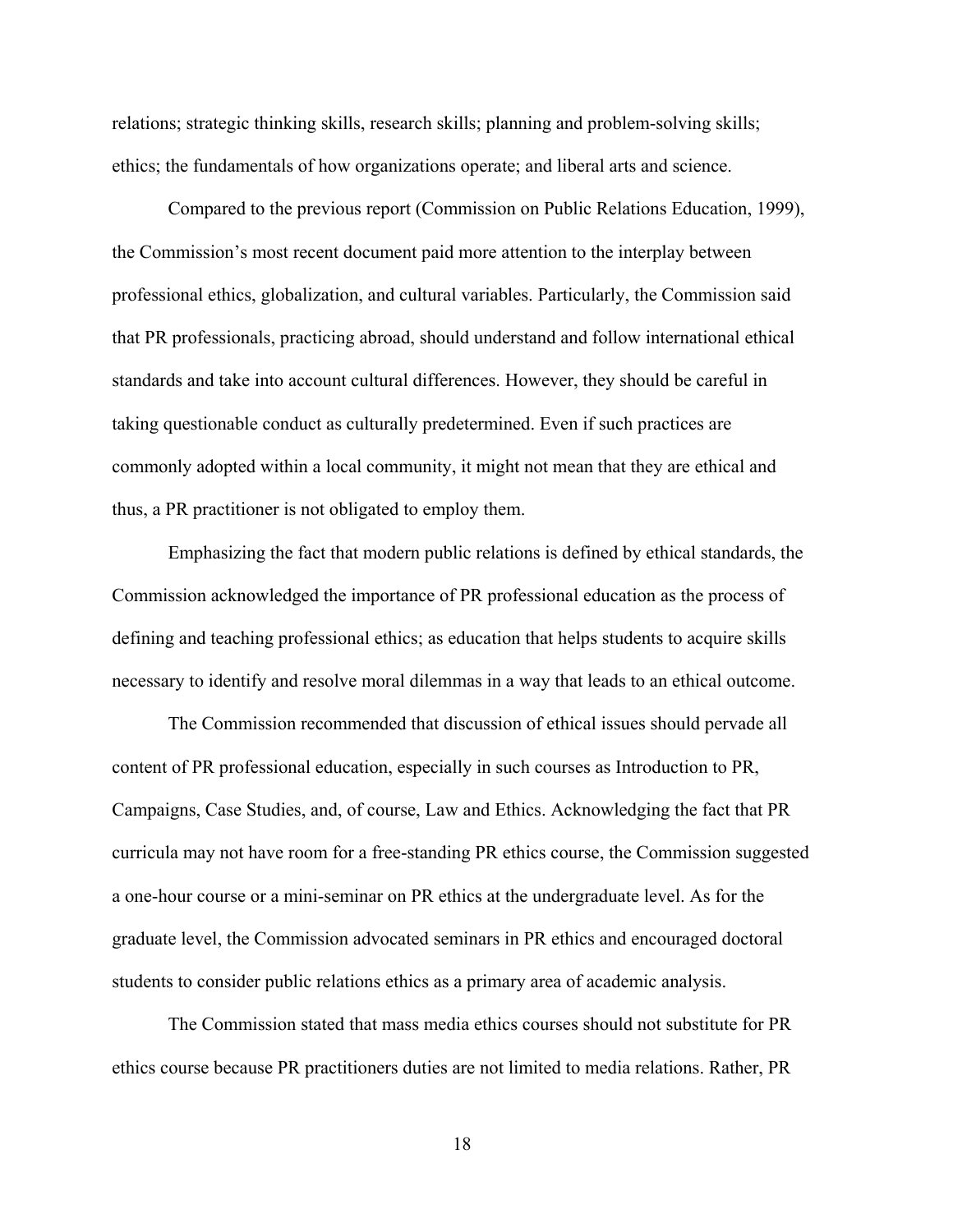professionals should be viewed as "counselors who are knowledgeable—theoretically as well as technically—about communication in its broadest and most philosophical sense" (p. 23).

Acknowledging the fact that PR practitioners have the freedom to determine an ethical framework for their actions, the Commission nevertheless emphasized that the behavior of professionals must be consonant with publics' expectations. Moreover, PR practitioners are expected to influence the behavior of their organizations through their ideologies and values. This is why it is so important to teach these values to PR students. By integrating moral principles in practices, future PR professionals will contribute to "a morally defensible body of professional ethics" (p. 24).

#### *2.5. Goals of Teaching Ethics and Value to Students of Ethics Education*

Since the educational process is defined and shaped by goals that teachers want to achieve, this section focuses on scholarship in various academic disciplines that address the issue of goals in teaching ethics.

Many academic branches—communication, business, law, public administration, political science—are concerned with their graduates' ethical behaviors. This is why the problem of teaching ethics seems to be cross-disciplinary. There are ongoing debates on the goals of ethics education and evaluation of student learning (Lee & Paddock, 1992). Heika-Ekins (1988) analyzed scholarship on teaching ethics in the public administration programs. She concluded that debates were concerned with two issues: whether courses should improve the moral cognitive capacities or cultivate moral character. While the majority of the public administration scholars saw the second task unattainable, other scholars believed that to teach students to vigorously rationalize their choices does not mean to prepare them to perform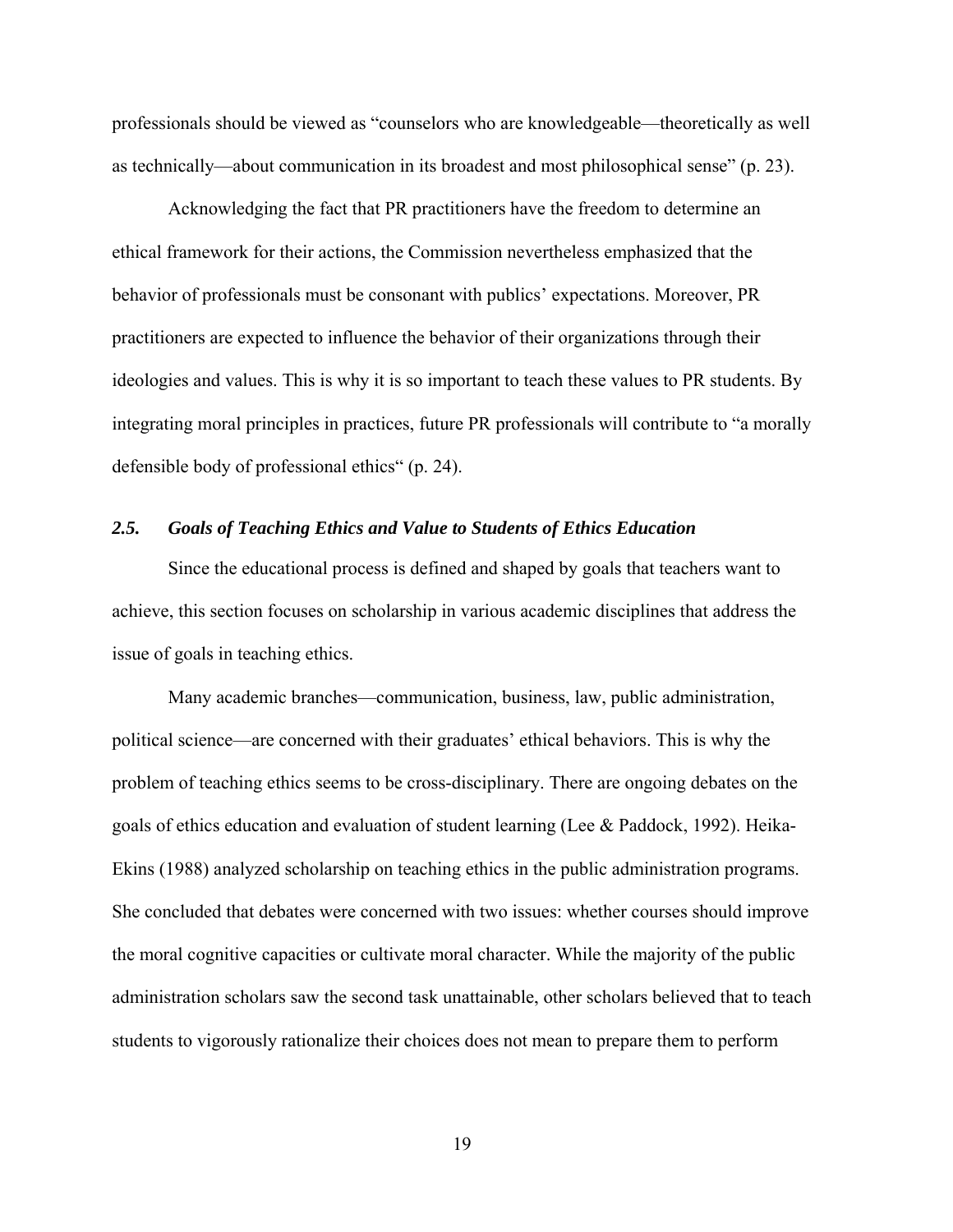their duties in a democratic society. The primary goal of ethics education then becomes a cultivation of a moral frame of mind.

Although Callahan (1980) doubted that such a goal as improving moral behavior is realistic, he did not diminish the importance of ethics education, seeing its goal in helping "students develop a means and a process for achieving their own moral judgments" (p. 71). By the same token, Lisman (1996) saw the overarching goal of teaching ethics as helping students develop their capacities to become "contributing members of a liberal democratic society" (p.68). Thus, when teachers pursue this goal, students presumably benefit from such an education by performing their professional roles in accordance with societal expectations. Lisman identified the following capacities that students should develop in their undergraduate years: (1) autonomy, meaning to be self-directed and responsible; (2) fairness, the ability to regard self-interest impartially; and (3) citizenship, meaning to work cooperatively rather than competitively with others and to understand the democratic decision-making process.

A meta-analysis of studies on moral orientation (Jaffe & Hyde, 2000) showed that the type of moral reasoning (the care or justice orientation) is not gender differentiated but depends on the context and content of the dilemma. However, the general public as well as students have different degrees of ethical capacity which "consists of knowledge, skills, perspectives, and motivations" (Johnson, 2005, p. 50). It means that they have different degrees of readiness to absorb and comprehend ethics lessons. J. D. Wallace's teaching experience showed that some students could not understand more than a simple phrase, "If you violate ethics, you go to jail," whereas other students were capable to grasp much more subtle and complex issues of moral choices and social responsibility (personal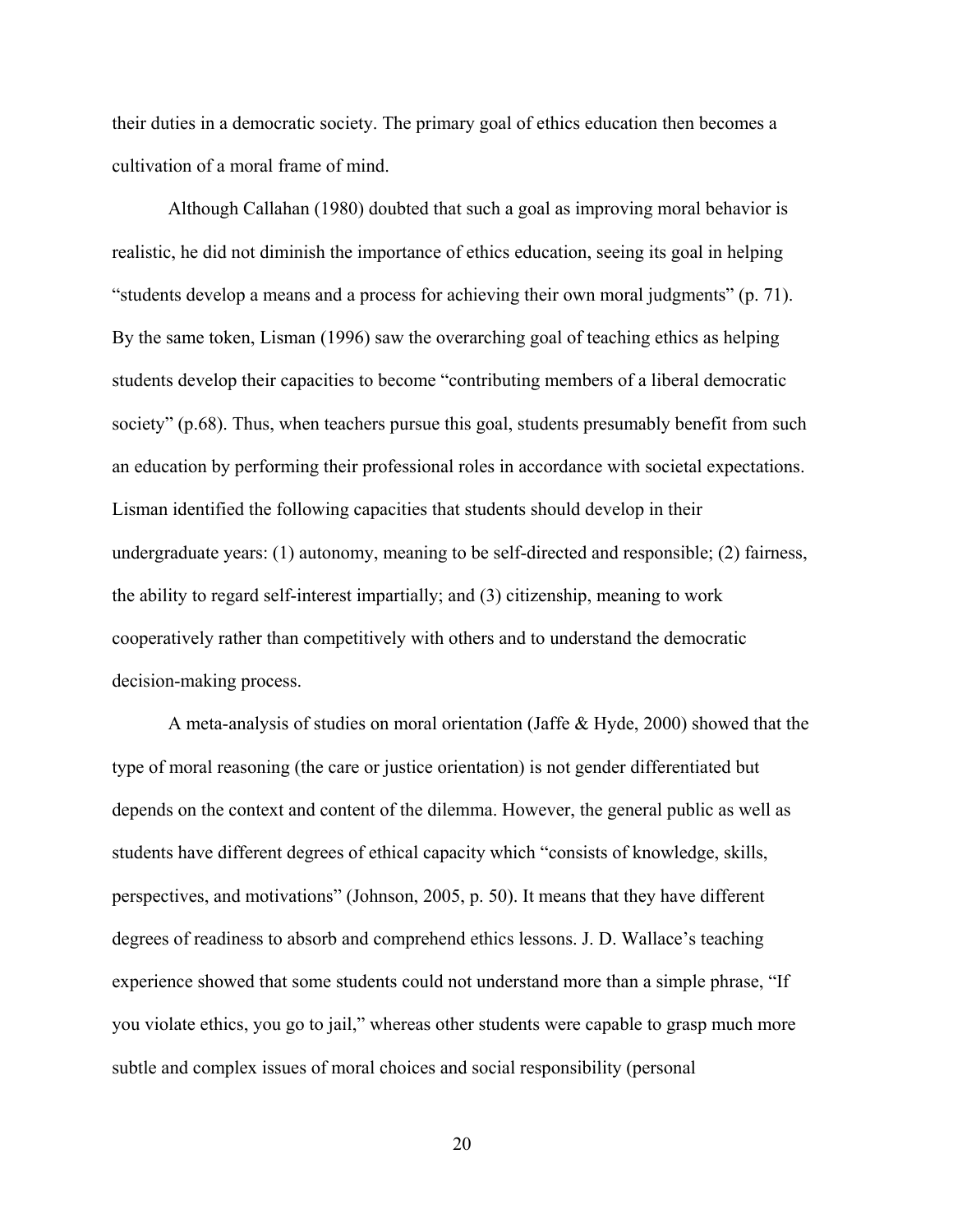communication, November 15, 2007). One of the goals of ethics education is to raise the level of ethical capacity to prepare students for a PR career (Coombs, personal communication, November 15, 2007).

Sloan (1980) pointed out that in their pursuit of social harmony, the  $19<sup>th</sup>$  century philosophers tended to avoid potentially conflicting issues, such as the question of slavery (p. 8). Internal weakness is one of the reasons why moral philosophy in the undergraduate curriculum did not survive the  $19<sup>th</sup>$  century. Applying this history lesson to today, a suggestion would be to encourage ethics teachers to talk about controversial issues, for example, relationships between blacks and whites in the U.S, or the subject of the area of political correctness, which seems to be an avoided discourse in the reality. Accordingly, a goal of ethics education might be to inspire students to confront or (and) manage controversial issues rather than to avoid discussing them.

One of the topics discussed during the Training and Development Division's panel at the 2007 National Communication Association annual meeting was students' cheating in ethics courses. Surprisingly enough, discussants said, students who are being taught to value moral principles might cheat on exams and practice plagiarism while writing papers. A question arises, whether students are not willing to attune to ethics, or the ethics course itself is not effective. Obviously, every such case deserves separate scrutiny, but an overall conclusion that one might draw is pretty clear: Ethics education is much more complicated than it might appear at first glance. It appears to require experience, knowledge, creativity, and inspiration from a teacher who must be able to induce a true and long-lasting interest in ethics in the student audience. A goal of teaching ethics should be creating a chain that starts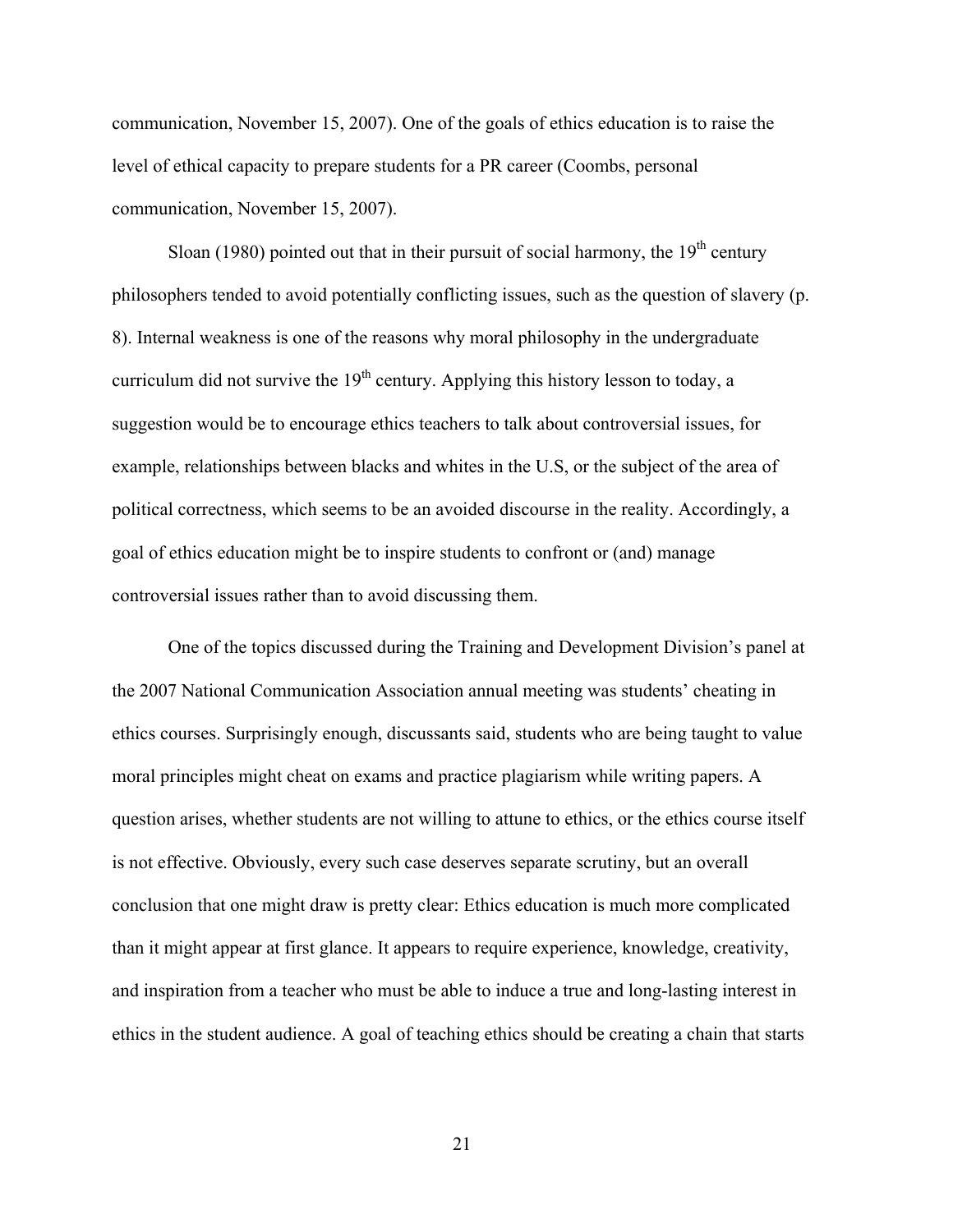with *evoking interest in ethics* that leads to *strengthening ethical inclinations,* which has a potential to result in *institutionalization of ethics* into management decision-making.

To examine public relations instructors' perceptions of goals of ethics education and value to students of ethics education, the following research questions are proposed:

RQ 1: What are public relations teachers' perceptions of the primary goals of teaching ethics to public relations students?

RQ 2: What are public relations teachers' perceptions of the value to students of ethics education?

These two questions will also be examined through a variety of demographic variables—gender, academic rank, country of birth, country in which a respondent currently teaches, years of teaching experience, completion of a free-standing ethics course, experience in PR industry, whether a respondent has taught a separate ethics course, and so forth.

#### *2.6. Ethics Education in University Curricula*

This section discusses recent research on public relations educators and practitioners' perceptions of two fundamental questions in the educational process—*what* and *how* to teach public relations majors.

The public relations curriculum has been changing constantly to reflect societal changes (particularly, technological) since 1923, when the first public relations undergraduate course was offered at New York University (Boynton, 2002). However, for almost a century, educators and practitioners have been in consistent agreement that public relations training should not be limited to cultivating pure communication skills (writing and public speaking), but also include such disciplines as social sciences, business management, and philosophy.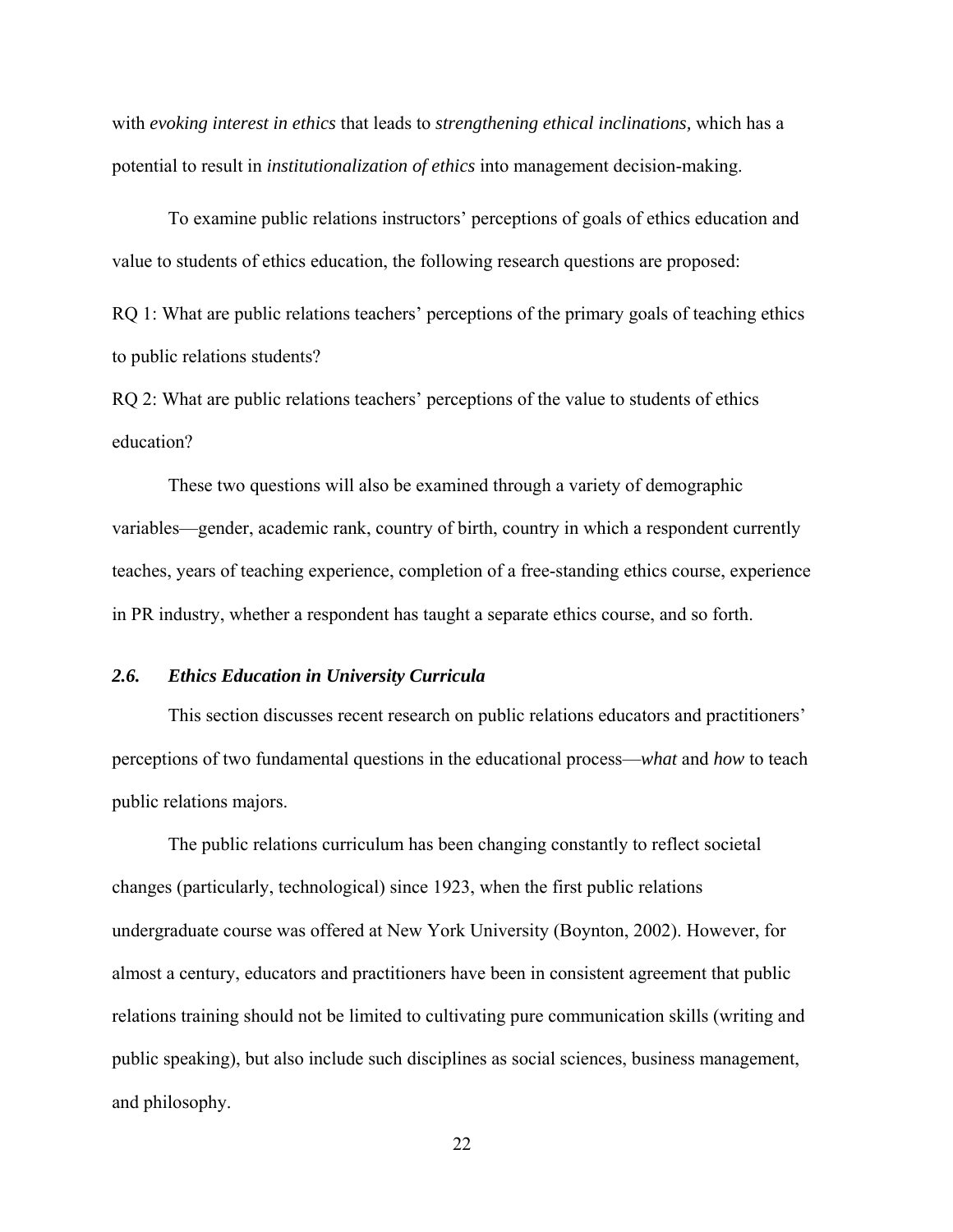American scholars have paid increasing attention to the importance of teaching professional ethics in education and to what ought to be taught (Gale & Bunton, 2005; Hutchinson, 2002; Neff, Walker, Smith, & Creedon, 1999; Stacks, Botan, & VanSlyke Turk, 1999).

A survey of 258 PR educators and practitioners indicated a general agreement with what should be included in the PR curriculum (Stacks, Botan, & VanSlyke Turk, 1999). Although educators scored higher (M=6.37; *SD*=0.96) than practitioners (M=6.21; *SD*=1.06) on the variable "Ethics," a statistically significant difference was not detected, meaning that both groups valued ethics education.

Neff, Walker, Smith, and Creedon (1999) examined perceptions of outcomes, or the desired characteristics of PR practitioners or educators, and found that the two groups were in strong agreement regarding the training and experience outcomes required for career development in PR. Particularly, both educators and practitioners underlined the importance of adherence to ethical standards, PR codes, and understanding of the social consequences of PR practice.

A recent study (Wright & Turk, 2007) indicated a large disconnect between public relations education and occupational practice. The researchers suggested several reasons for this gap. First, while educators claim that practitioners do not understand and appreciate the theoretical component of public relations, practitioners point out that PR education does not correspond with requirements of the modern business. Second, the extremely small travel budgets discourage educators from attending conferences and other gatherings where practitioners present. Third, public relations education is treated unfairly in many journalism schools. Wright and Turk noted that although public relations majors might outnumber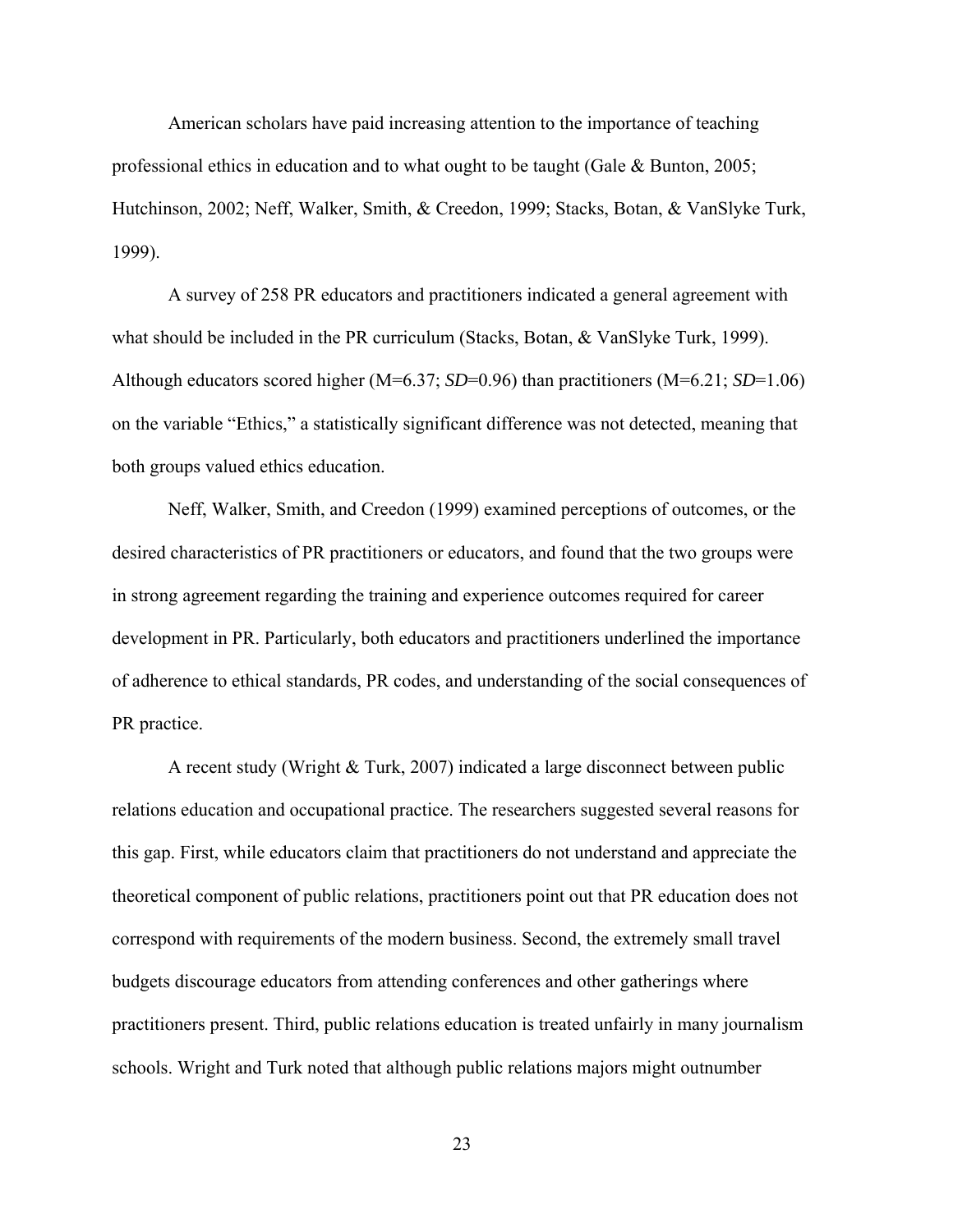journalism majors, journalism faculty members still outnumber public relations faculty members. Fourth, there is a lack of agreement between educators and practitioners about a common research agenda. While practitioners stress the need for applied studies, educators emphasize the need for theoretical research.

Obviously, there is the need for a constant dialogue between educators and practitioners. Exchange of ideas and opinions will result in developing a balanced curriculum that will help future graduates meet expectations of employers and at the same time, satisfy academia with an appropriate level of theoretical knowledge.

Heath (1991) argued that when the discipline is on its way toward professionalism, curriculum may follow or even *lead*. It might be argued that the impact of education on the profession comes from educators' dedication to frame each class as an ethical issue, regardless of whether a free-standing course in communication ethics is present in the curriculum or not. Hutchinson (2002) suggested that educators should focus "more on what we morally should do" instead of emphasizing "what we legally can't do" (p. 308). In other words, more value should be attached to developing obedience to ethics codes than to teaching students to comply to avoid lawsuits.

This leads to an issue of ethics training versus ethics education. To train students to recognize and properly react to potentially problematic situations in public relations practice is an important task. Ideally, an outcome of training is knowledge of *how* to resolve ethical dilemmas, whereas ethics education helps future practitioners *explain* their choices and see consequences of their decisions (Coombs, personal communication, November 15, 2007). This is why training is only a part of education, and the latter cannot be limited to or substituted by the former. According to Bowen (2007b), moral philosophy provides public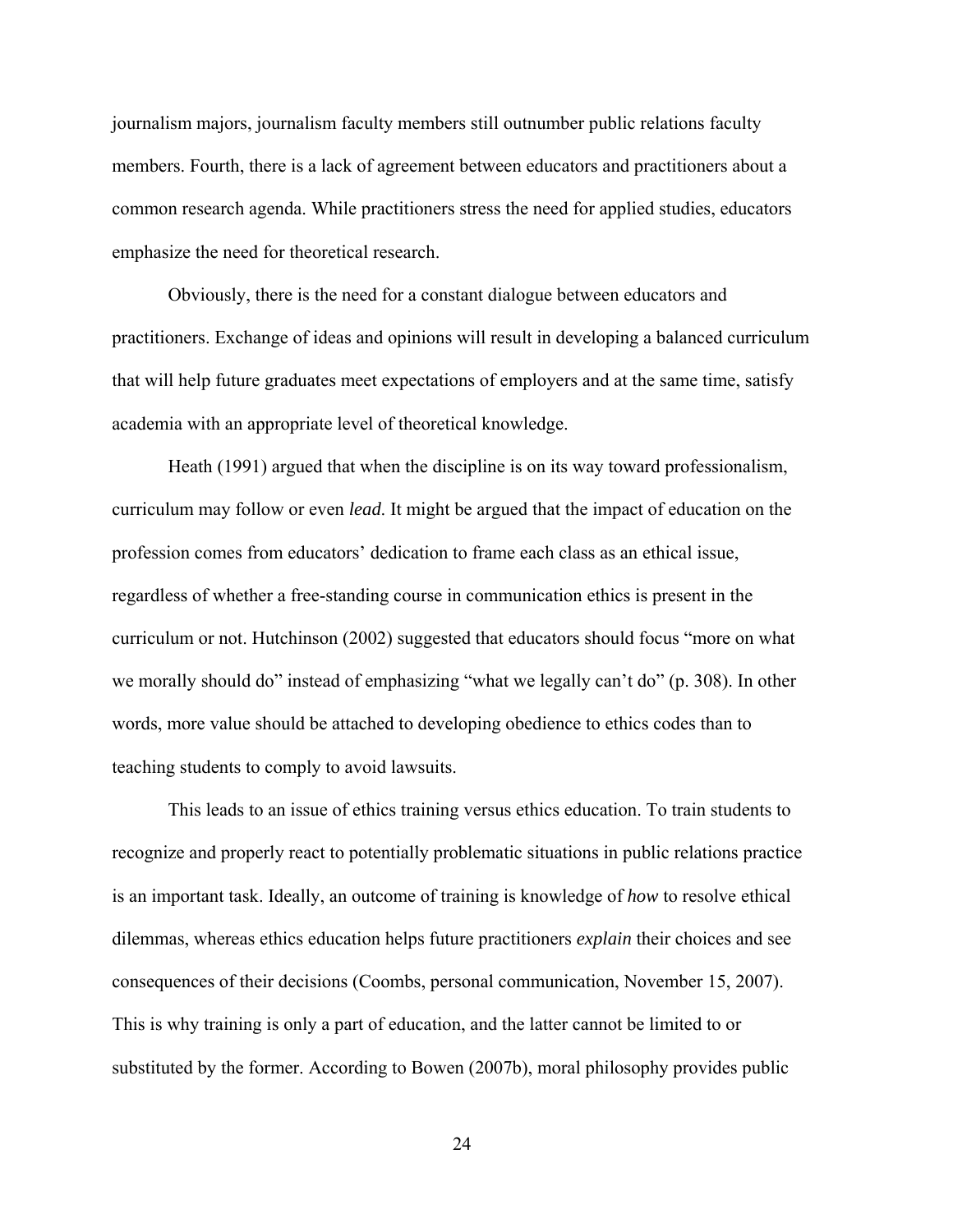relations practitioners with ethical decision-making guidelines to solve complex moral dilemmas with integrity while communicating in the public interest.

Acknowledging the fact that public relations professional ethics is largely based on personal ethics, the Commission on Public Relations Education (2006) nevertheless called for an emphasis on ethics in all content of public relations professional education. Although scholars' opinions about the best methods to teach ethics vary, they agreed that ethics should be taught across the curriculum (Elliott & Koper, 2002; Hutchinson, 2002; Parkinson & Ekachai, 2002; Coombs & Rybacki, 1999; Toth, 1999; McInerny, 1997-1998; Bivins, 1991; Pratt, 1991; Harrison, 1990; Shamir, Reed, & Connell, 1990). Moreover, Harrison (1990) argued that a separate course in ethics should be required. Harrison (1990) surveyed 134 department heads and instructors and found that 97 percent of them "strongly agreed" or "agreed" that ethics is essential in PR education. By the same token, Bivens (1991) argued that "until our programs have reached a stage in which ethics is a required course for all those taking public relations, we will continue to give ill services to our students" (p. 44).

Toth (1999), discussing three models of a PR curriculum proposed by the Curriculum Task Team at the National Communication Association 1998 Summer Conference, argued that the three models advanced PR education because they advocated ethics across the curriculum and in separate courses. In this regard, this research will examine the following question:

RQ 3: What do teachers believe is the place of ethics in the PR curriculum, i.e., ethics should be a free-standing course, taught throughout the curriculum, or some other approach?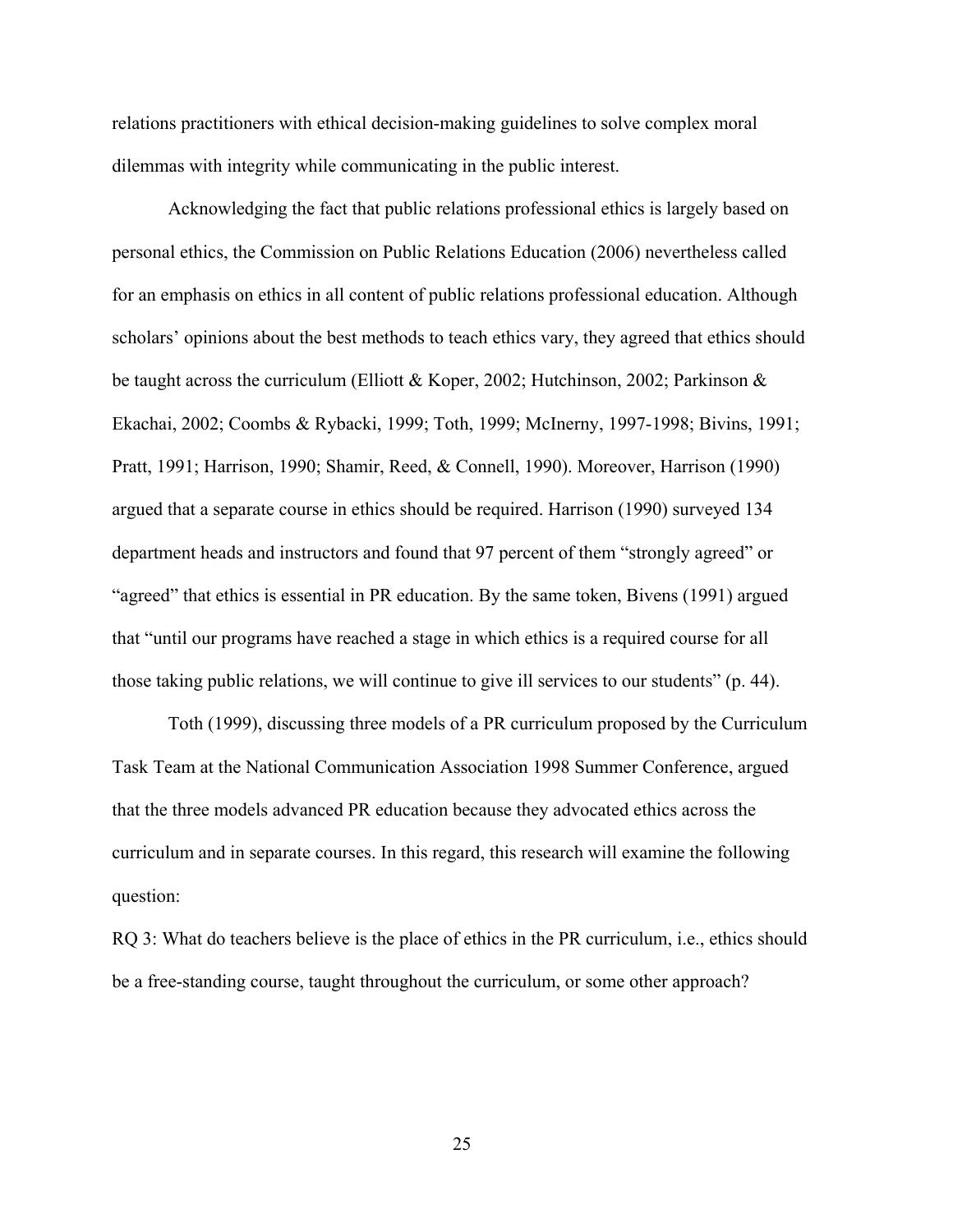# *2.7. Pedagogies in Teaching Ethics*

This section focuses on pedagogies that communication educators found to be effective in teaching ethics to undergraduate students.

Ethics education starts with ethical self-identification. To deal with world diversity, a public relations practitioner first needs to have a sense of self-identity and understand his or her own values (George, 2003; Allert, 1999). This task is consistent with the role of PR professionals as the consciences of their organizations (Bowen, 2008; Pratt, 1991). The fact that PR executives do not become the "consciences" over night, calls for more thoughtful and rigorous pedagogies that will help students realize that ethics is the foundation for decisions and strategies in their professional lives.

Coombs and Rybacki (1999) defined pedagogy as "the delivery of course content" (p. 56) and identified the top 5 instructional delivery techniques based on a survey of PR teachers. This list included dialogue/class discussion, exercises/application of concepts, lecture, small group discussion, and group work. The authors argued that the biggest concern of communication educators was creating a dialogue about how PR theory and practice were presented to students and what they learned in classrooms.

Hutchinson (2002) provided practical advice regarding how to incorporate ethics throughout the curriculum. For example, she suggested that teachers ask students to develop their own codes of ethics during the principles course, whereas the PR campaigns course is suitable for group discussions of divided loyalties, or ethically soliciting new business. Almost any case in the cases in PR course has an ethical dilemma. While preparing individual presentations, students learn to identify an ethical problem and analyze how it was handled by the company that had faced crisis.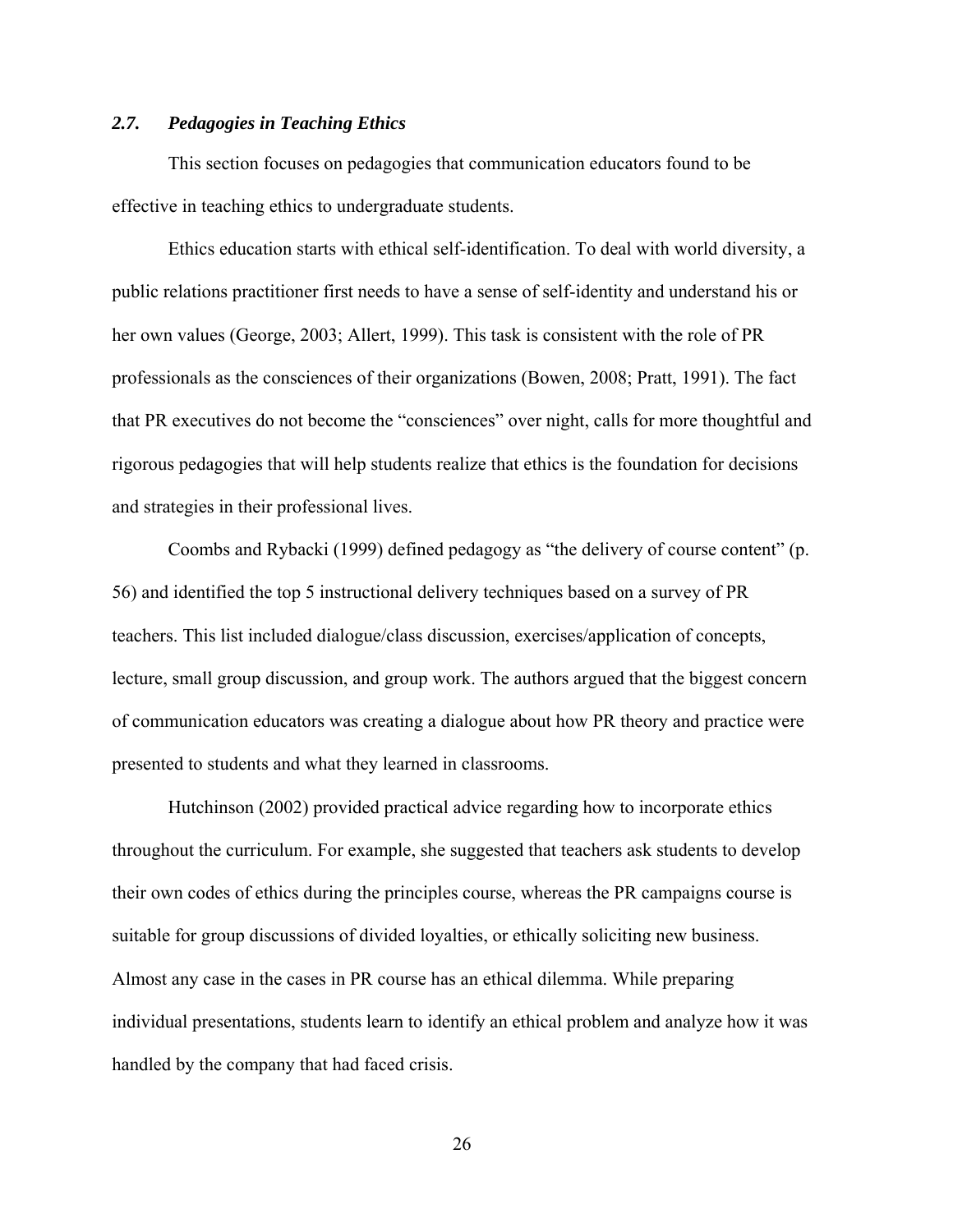Emphasizing a complexity of ethics education, Goodpaster (2002) noted that it is reasonably well-known how to communicate information and intellectual skills in a university environment; and it is reasonably understandable that ethics means "cultivating a moral outlook." However, educators' understanding tends to weaken when ethics and education intersect. The author suggested that a valuable approach to gain instructional strength is to employ the case method, a pedagogy that offers the learner an opportunity to exercise both moral and managerial judgment.

A Socratic method as an alternative pedagogy to a traditional lecture format was found more effective in developing students' critical thinking capacity and ability to solve practical PR problems (Parkinson & Ekachai, 2002). However, researchers warned that because of a certain degree of anxiety associated with the class recitations, the Socratic course is best suited for successful PR students, whereas less academically advanced students might avoid it.

Misunderstanding of the nature of ethics education by public relations practitioners and other media practitioners is another academic concern. Christians (1979) worried about superficiality of ethics courses, when a simple discussion of classical cases or sensational situations constituted an ethics course. Plaisance (2007) echoed that concern. He argued that a teacher's goal is not providing students with the "right" answer for an ethical dilemma; instead, the teacher should concentrate on cultivating students' analytical skills. This is why a Socratic approach that reflects the discursive nature of moral philosophy is one of the best strategies to teach ethics at a university.

A survey by Sparks and Conwell (1998) found that PR teachers' pedagogy depended on the course level. Respondents reported using a lecture format for teaching low-level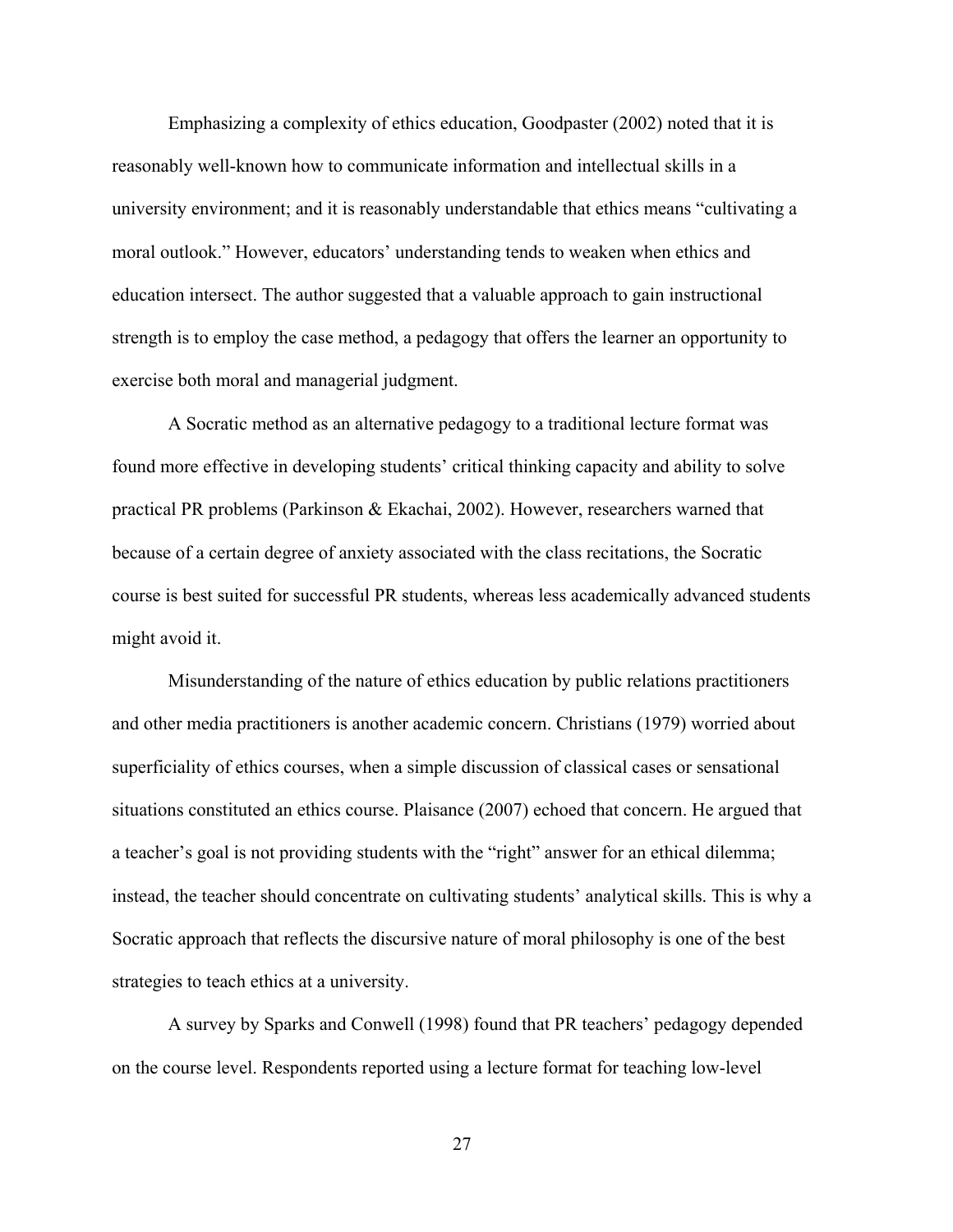courses, whereas in upper-level courses, they mainly employed a more informal, group-based approach. Bunch (2005) found 30 hours of small-group discussions of ethical dilemmas helped students improve their moral reasoning score, whereas those students who had fewer hours of discussions or lectures did not.

Negotiation as a model for teaching PR professionalism was proposed by Saunders and Perrigo (1998). They argued that this model is an effective way to teach students to simultaneously consider ethical issues and pragmatic business needs while paying attention to the human element. Such a balance or the combination of ethics and skills is the essence of professionalism.

In general, any method of teaching ethics should work toward the goals a teacher chose (Callahan, 1980). Acknowledging the importance of public relations pedagogy, the next research question is proposed:

RQ 4: What do teachers believe are the most effective pedagogies in teaching ethics to public relations students?

#### *2.8. Resources in Teaching Ethics*

This section discusses ways communication educators employ conventional (e.g., textbooks) and unconventional (e.g., controversial movies) resources in teaching ethics.

To enhance student learning, PR instructors employ various methods and teaching resources (Boyd, 2004). Sparks and Conwell (1998) surveyed 90 U.S. schools and found that more than half of respondents treated textbooks and trade publications as primary teaching resources. Coombs and Rybacki (1999) agreed that textbooks are the foundation that determines pedagogy for a course. However, educators showed a general dissatisfaction with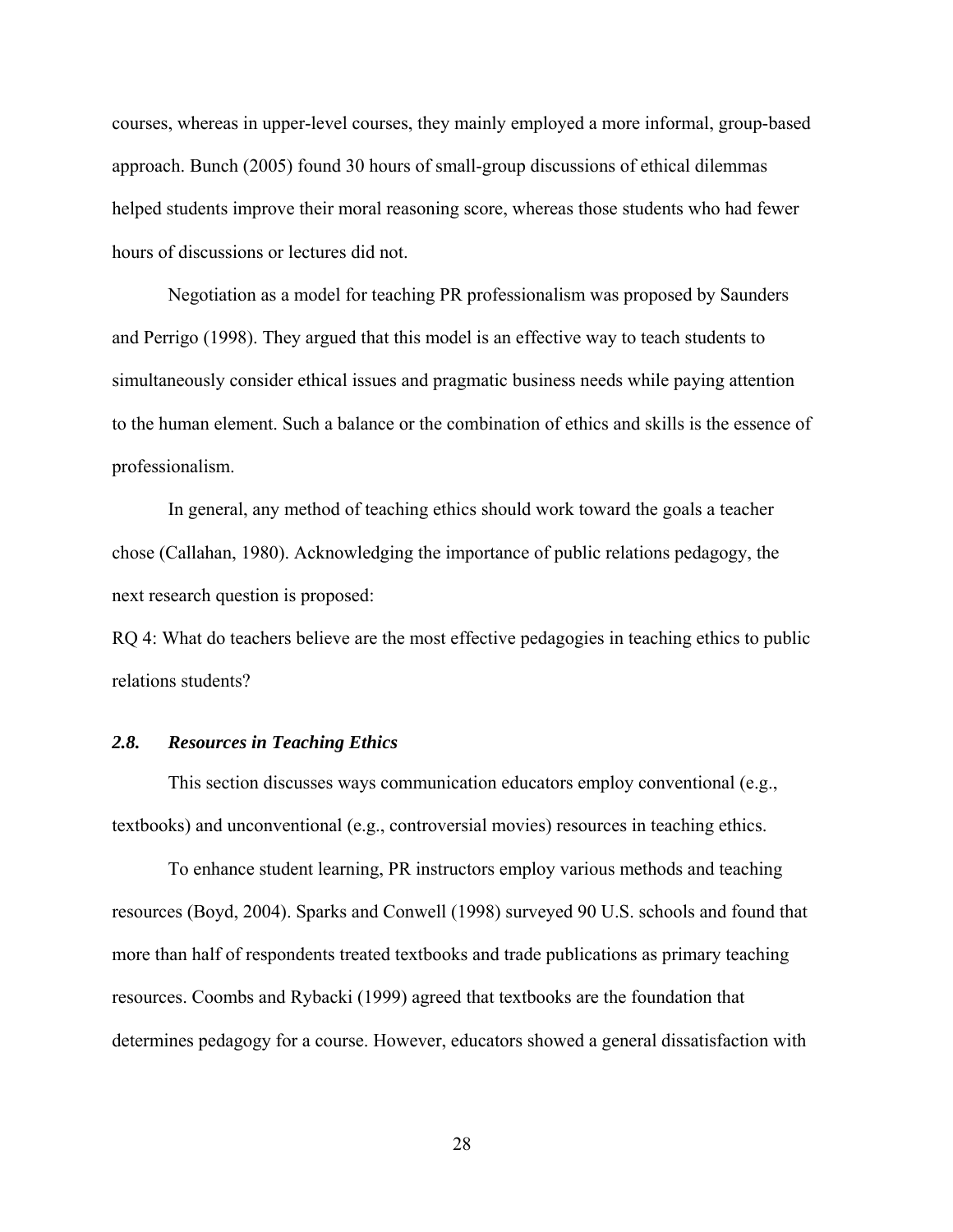available textbook options. Also, they complained about the scarcity of such teaching materials as simulations, games, and videos. As Coombs and Rybacki noted,

[F]ew faculty are creating these materials because tenure and promotion committees may disregard the importance of writing textbooks and creating pedagogy tools. Through professional and academic bodies, public relations educators need to work to enhance the importance placed on pedagogy-related activity by bodies that evaluate faculty  $(p. 61)$ .

 Bivins (1989), evaluating six leading PR textbooks, concluded that the texts did not offer a conceptual framework from which to study PR ethics. The author contended that in a university environment, the question of ethics should be explored in the same degree of thoroughness as it was examined in the practice. This is why an adequate text was essential in the process of student discovery of ethical challenges.

Boyd (2004) noted that while there were a variety of introductory communication textbooks, texts for upper-level classes were not always congruent with course content. As an unconventional solution for the problem, the author suggested using novels in the classroom discussions. Novels, according to Boyd, "[S]erve to contextualize communication strategies and provide learning opportunities for students by engaging them in critical thinking and writing" (p. 341).

Controversial films as a teaching resource were found useful in classroom discussions of ethically complicated situations (Berger & Pratt, 1998). The authors showed two David Mamet's films to upper-level PR students and discussed them in focus groups. The researchers found that while associating the movie characters' antics with those of business-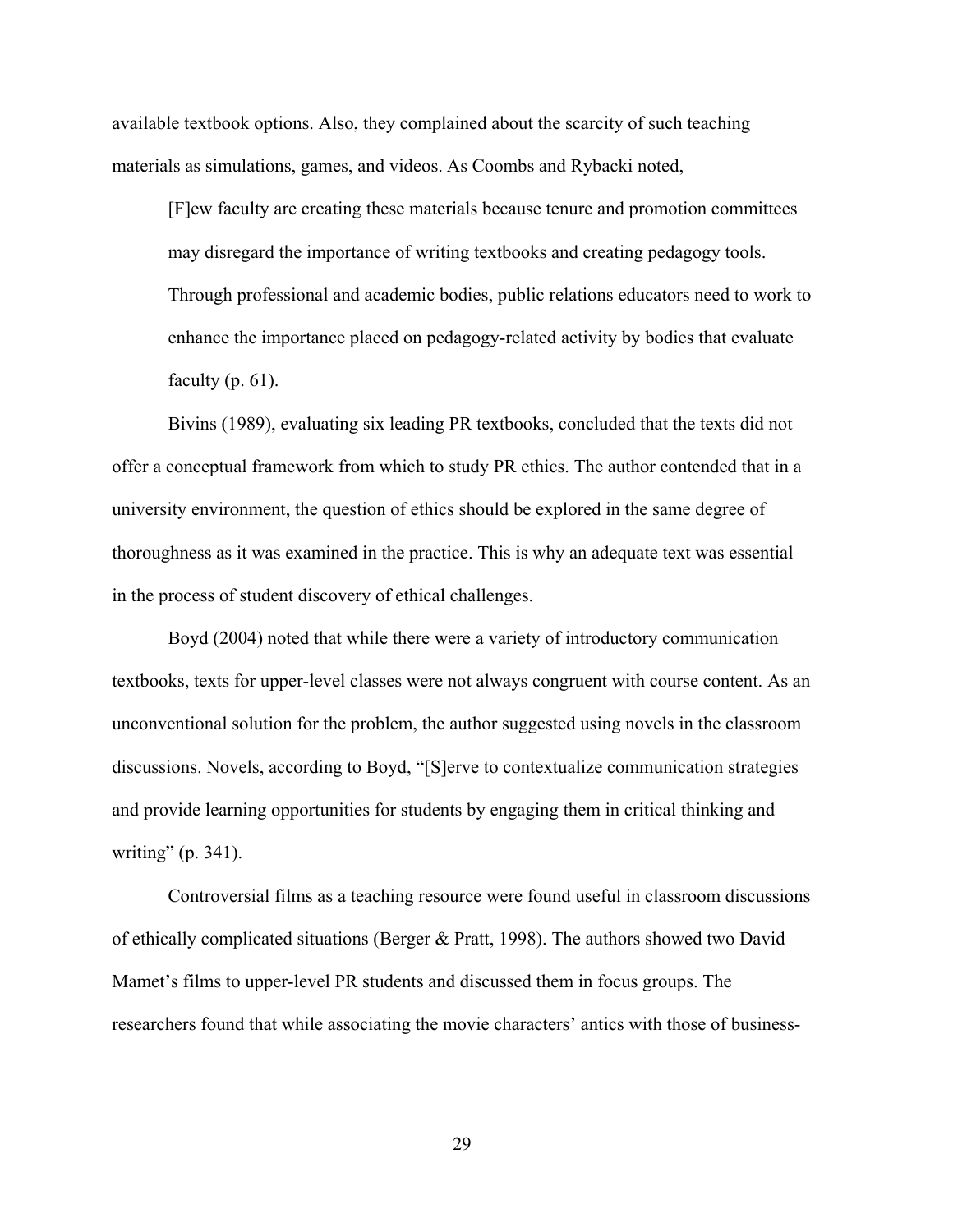communication practitioners, students were engaged in a thought-provocative environment. Such active learning is important for strengthening ethical responsiveness of college students.

The Internet as the venue to communicate organizations' ethics, image, and social responsibility is a modern concern of PR educators (Worley, 2007). In Worley's opinion, in the era of globalization, communication and relationship development has become more efficient and at the same time, more complex. Because virtually every stakeholder group can be reached through an organization's Web site, communicating *truthful* ethical philosophies and practices is an important task of a PR professional. An implication for teaching ethics is to inspire future PR professionals to be ready for a global dialog grounded in values of truth telling and responsibility.

Day et al. (2000) also considered such technologies as the Web and Internet to be suitable for dialogic communication between members of organizations and publics. It implies that organizational websites might be a good resource for teaching ethics in the era of digital media. However, Coombs and Rybacki (1999) noted that public relations teachers were slow to use new technologies in their classrooms.

RQ 5: What do teachers believe are the most effective sources or materials used for teaching ethics to public relations students?

# *2.9. Techniques for Evaluation of Student Learning*

Since the evaluation of student learning has acquired a special importance at Western universities, this section outlines recent scholarship on methods that educators employ to examine the effectiveness of ethics instruction.

Almost 20 years ago, Stacks and Wright (1989) noted that the academic community generally agreed that "ethics can be taught" (p. 54). They expanded Ryan and Martinson's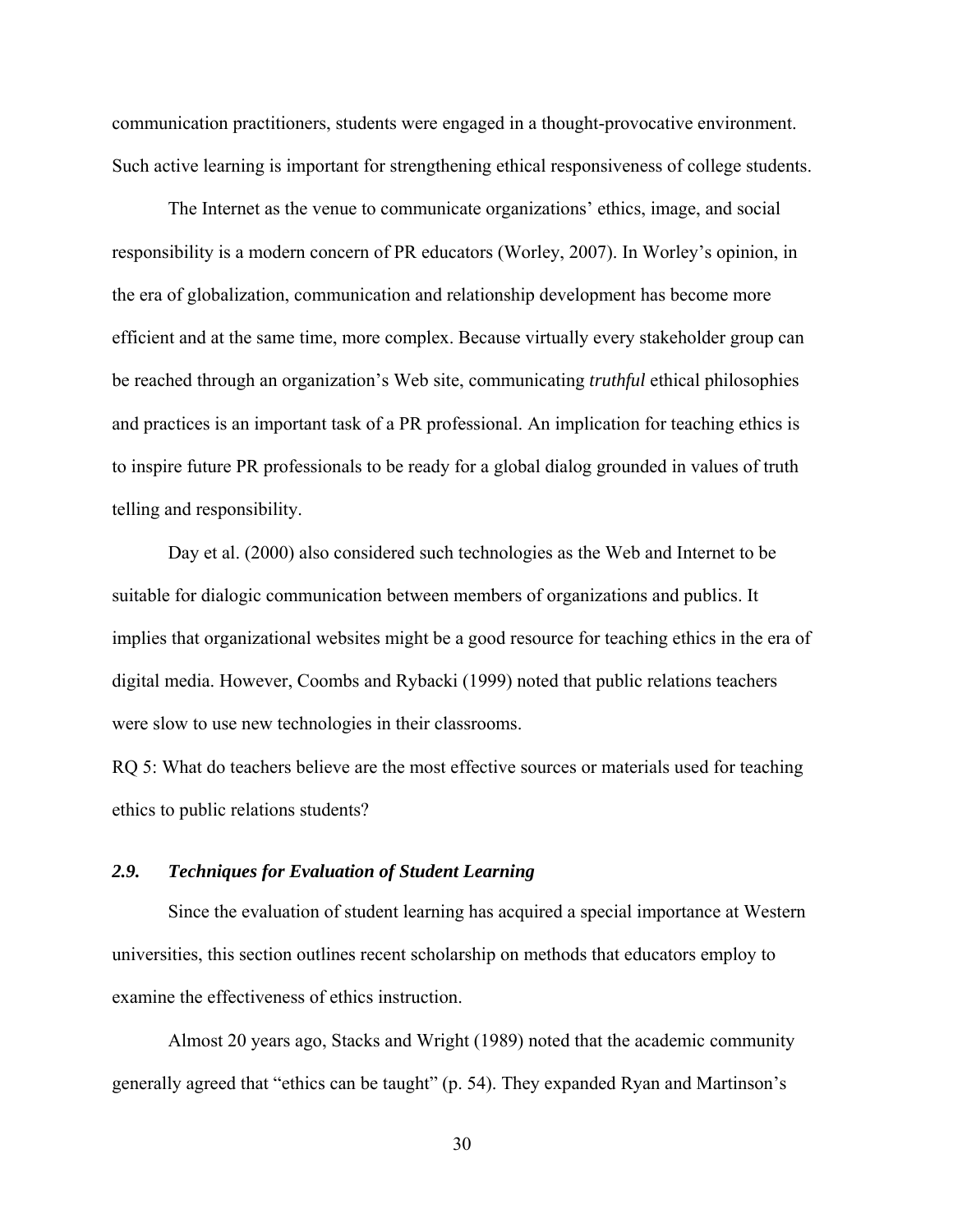(1984) study of ethical values of PR practitioners with media students, intending to determine the effect of teaching ethics at a university. Stacks and Wright argued that facing an ethical dilemma, PR practitioners made judgments on the basis of their experiences, whereas students did not have such experiences and thus, their ethical choices should stem from an ethics course. The researchers found that compared to practitioners, students did not have the same degree of decision-making confidence.

In general, studies that have examined the impact of ethics instruction on university students brought mixed results. Ludlum and Mascaloinov (2004) noted only modest differences in ethics perceptions between business students who took an ethics course and those who did not have ethics education. Nevertheless, the authors advocated ethics courses by arguing that years in a college might be the only time when students engage in ethics discussions. These years are crucial because the views shaped in the college would reflect industry's climate for the next 30 years.

Lord and Bjerregaard (2003) examined the impact of a semester-long criminal justice ethics course on the students' value orientation and found that an educational ethics course can be influential, but a single course appeared to not produce the long-term change necessary to affect values and behavior. The authors argued for the necessity of multiple exposures to ethics material to make an impact on students' future behavior. By the same token, Chonko (2004) argued that ethics cannot be taught in a single course, but rather an ethics component must be infused into the entire curriculum to insure student moral development.

Lee and Padgett (2000), examining the impact of media ethics course on journalism students, found that the course did not affect students' moral values. However, the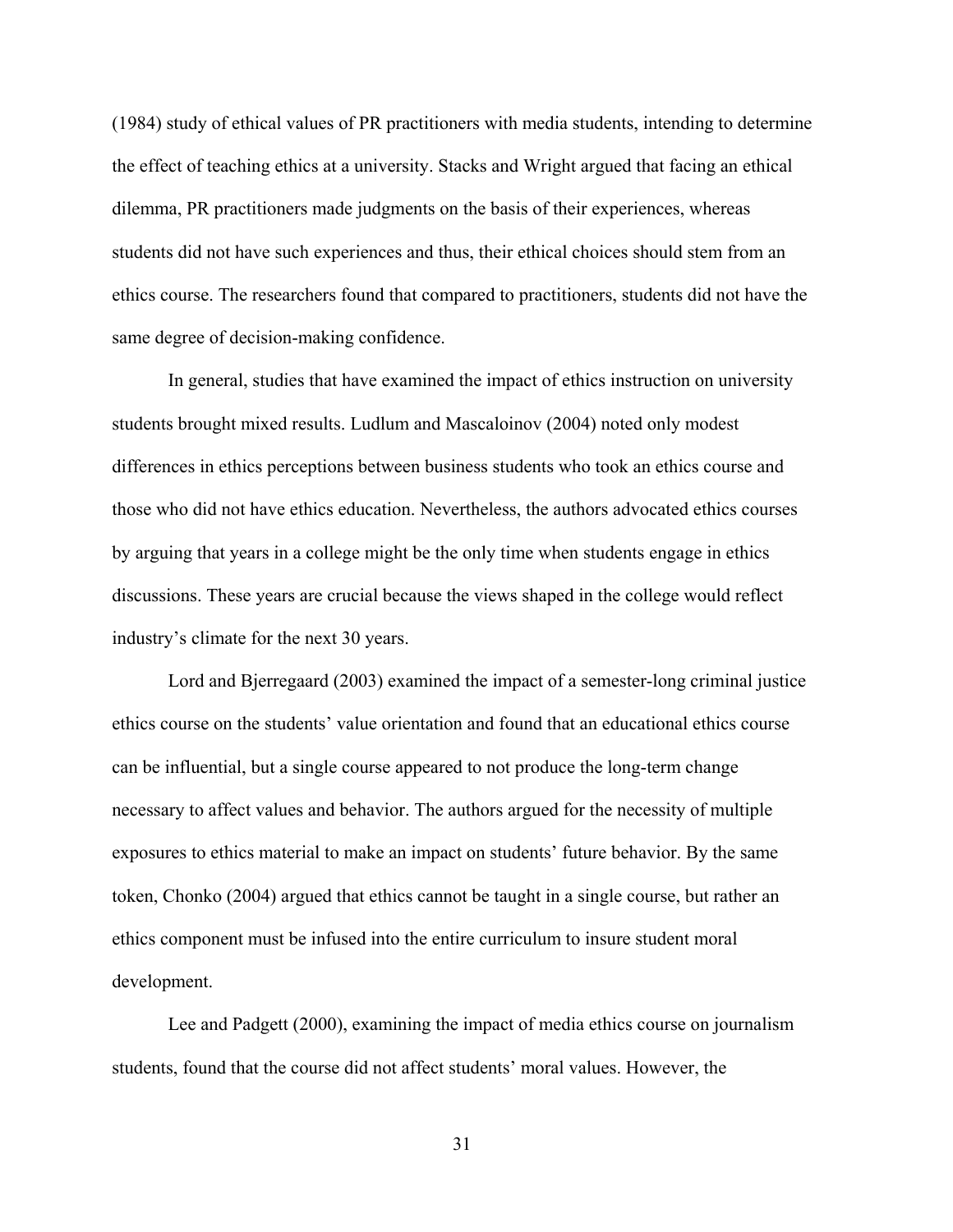researchers suggested that training in systematic moral reasoning might help moral individuals avoid involvement in immoral decisions or actions, in which they otherwise might take part because of ignorance. This suggestion was supported by a number of psychological studies. Scholars argued that while some people intend to act unethically, others do not discern the moral features of the situation they face, and this is why they do not initiate the moral decision-making process (Reyhold, 2006). This implies that by improving moral awareness, or individuals' recognition of a moral problem in a situation (Rest, 1986), potential ethical disasters can be avoided.

Gale and Bunton (2005) surveyed 242 alumni with majors in public relations or advertising and found that graduates who had completed a media ethics course were more likely than those who had not to value ethics more highly, better identify ethical issues, and view personal and professional ethics as indistinguishable.

Hanson (2002) found in his study of journalism students and professionals that both groups prioritized the workplace before the classroom as the best place to learn about ethics, whereas Surlin (1987) found that media ethics course made issues of freedom and equality more salient to students at the end of the course.

The Report by the Hastings Center (1980) identified a few traditional modes of evaluation of student learning that are common for humanities courses, including ethics courses: classroom performance, tests, diaries, and written papers. Additionally, Rosen and Caplan (1980) suggested such techniques as (1) interviews with students to examine their ability to project classroom material to a particular situation and (2) games and simulations as the methods to test students' ability to analyze hypothetical situations. The researchers also mentioned nontraditional sources of information about student learning, for example,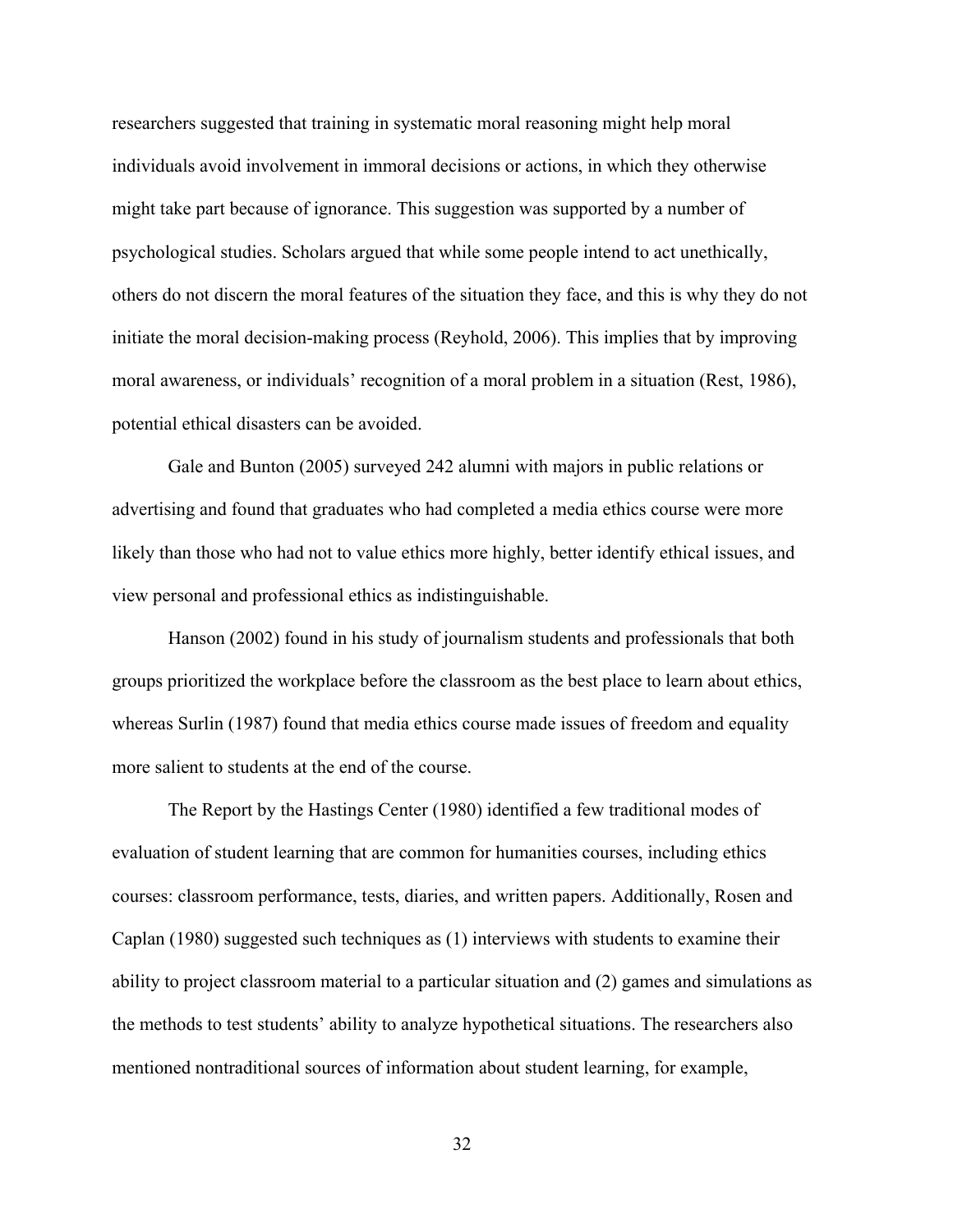observation outside of the classroom and the usage of a standardized test or scale to measure cognitive change as a consequence of ethics course. Meanwhile, the Report (1980) emphasized teachers' attention to student performance by stating, "The ability to identify ethical issues, to apply theory to practice, and to show a mastery of ethical theory can all be ascertained by instructors who carefully attend to what students say in class and on paper" (p. 67-68).

In her ethics course, Elliott (2007) used ethical dilemmas for pre- and posttest measures. Essays that students wrote at the start of the term are given back to them at the end of the semester. In posttest, students are asked how they would approach the problem differently now, or to demonstrate "the degree of self-recognized growth" (p. 44) in regard to ethics.

In PR education scholarship, Hutchinson (2002) mentioned the assessment tools that the Integrative Team from the 1998 NCA Summer Conference recommended to employ in ethics courses: "[W]ritten examinations, written case studies, individual and panel presentations, term papers, group and individual projects" (p. 302). Presumably, the number of evaluative techniques PR instructors use in their courses is not limited to the Team's list, and one of the goals of the present study is to possibly expand the list made eight years ago. Acknowledging the fact that any university course should incorporate teachers' efforts to evaluate student learning, the next research question is proposed:

RQ 6: What are the most effective techniques for evaluation of student learning regarding ethics?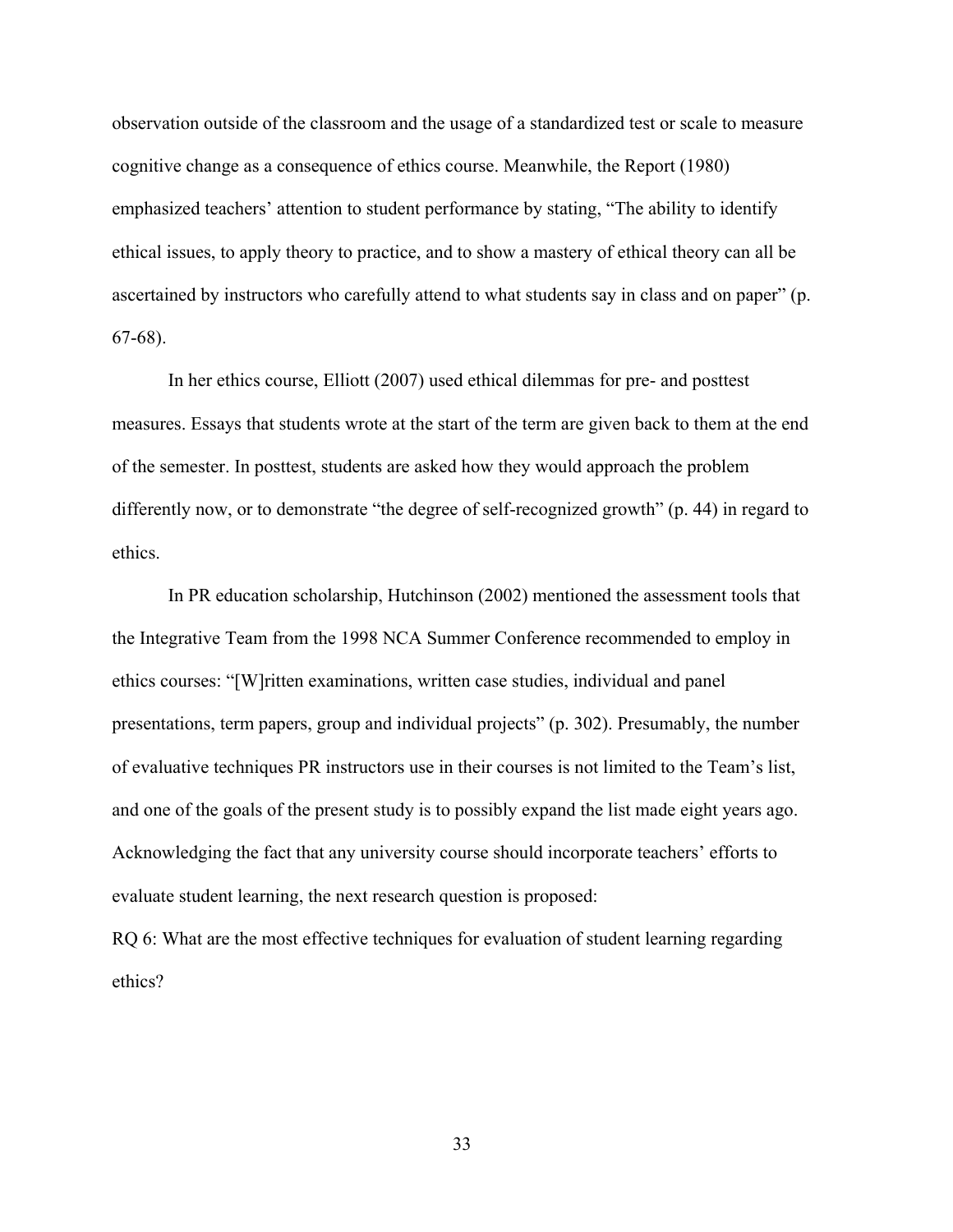## *2.10. American and European Universities and Globalization*

This section discusses the interdependency of universities and societies in the era of globalization, and how differently this process has affected universities in the U.S. and Western Europe.

The university is the second oldest institution in the West (the first one was the Roman Catholic Church). Being a key to social mobility and progress, the university has had its status as a powerhouse for centuries (Rothblatt & Wittrock, 1993). Yet, its high societal status does not guarantee its absolute autonomy from the challenges imposed by economic, political and social developments. In regard to the modern time, the globalization era has been labeled a threat that is more serious than previous epochs of scientific revolution, industrialization, secularization, and totalitarianism (Currie, DeAngelis, de Boer, Huisman, & Lacotte, 2002).

It appeared that such a strong word as "threat" is used mainly to denote governments' attempts to force universities to become competitive players in the global market arena. Meanwhile, a number of scholars have argued that business-like behavior and concern about maximizing profit are not compatible with the purpose of higher education (Hostetter, 2007). As Adrian (2005) put it,

The modern university has become a political and economic force that has eroded its core identity and created a crisis of purpose in institution. The "free" search for "truth" has been lost in the rush to wealth and power, and economic development has become the principal objective rather than a derivative of higher learning (p. 153).

Trow (1993) remarked that historically, America's reliance on free markets turned the national system of higher education to dependency on market's needs in services and products. U.S. universities accept financial help from industry in return for research and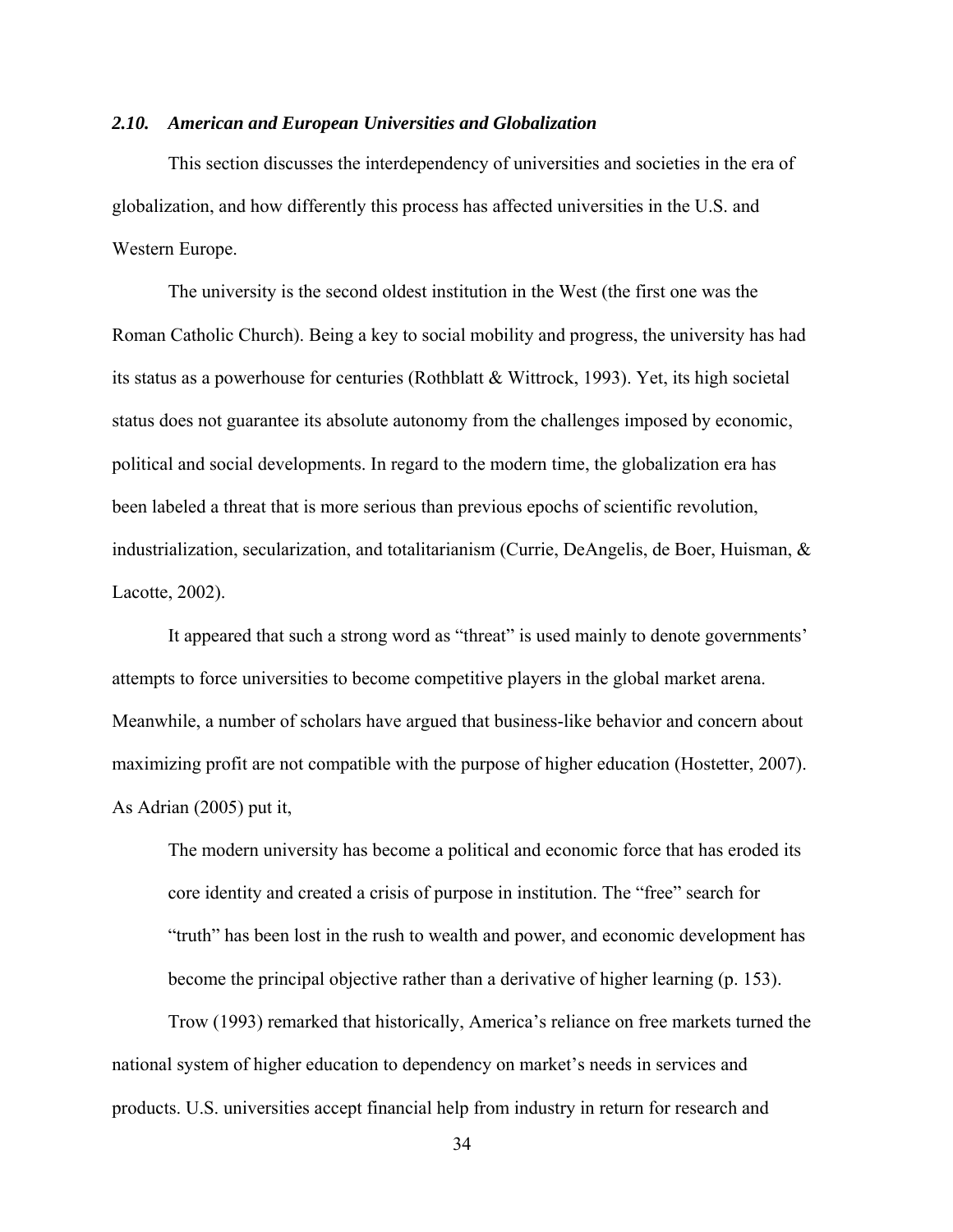future employees. Accordingly, students as consumers have shaped the university curriculum to meet expectations and demands of the job market. By contrast, in Europe, the market has not dominated the sphere of high culture (Trow, 1993). While U.S. universities perceive their role as contributors to technological and industrial development, European universities see their role as developing theory or contributors to knowledge for its own sake (Owen-Smith, Riccaboni, Rammolli, & Powell, 2002). As an example, although the Dutch government is concerned with the economic aspect of higher education, nevertheless, the government leaves a certain degree of autonomy to the institution and thus, diminishes the presence of market mechanisms in the system of higher education (Currie et al., 2002).

However, Rothblatt and Wittrock (1993) argued that recent developments in Europe (e.g., the collapse of Soviet regimes, the disenchantment with State planning and large-scale bureaucracy) have led Europe to a search for new models of higher education. Since the theme of the market in higher education has acquired global attention, American models have attracted "special international interest."

Caddick (2008) said that over the past 50 years, European universities that were traditionally recognized as flagmen of higher education for almost a thousand years lost their world leadership to U.S. universities. To address this problem, the European academic community initiated the so-called Bologna Process, which among many other goals seeks to apply the UK/US degree structure (bachelor, master, and doctoral degrees) to universities in 46 European countries to create "a single education currency" (Caddick, 2008).

The revolution in communications has allowed more frequent exchange of ideas among international academic communities and provided more opportunities for the crossfertilization. Like never before, scientific ideas are readily accessible and thus, subjects of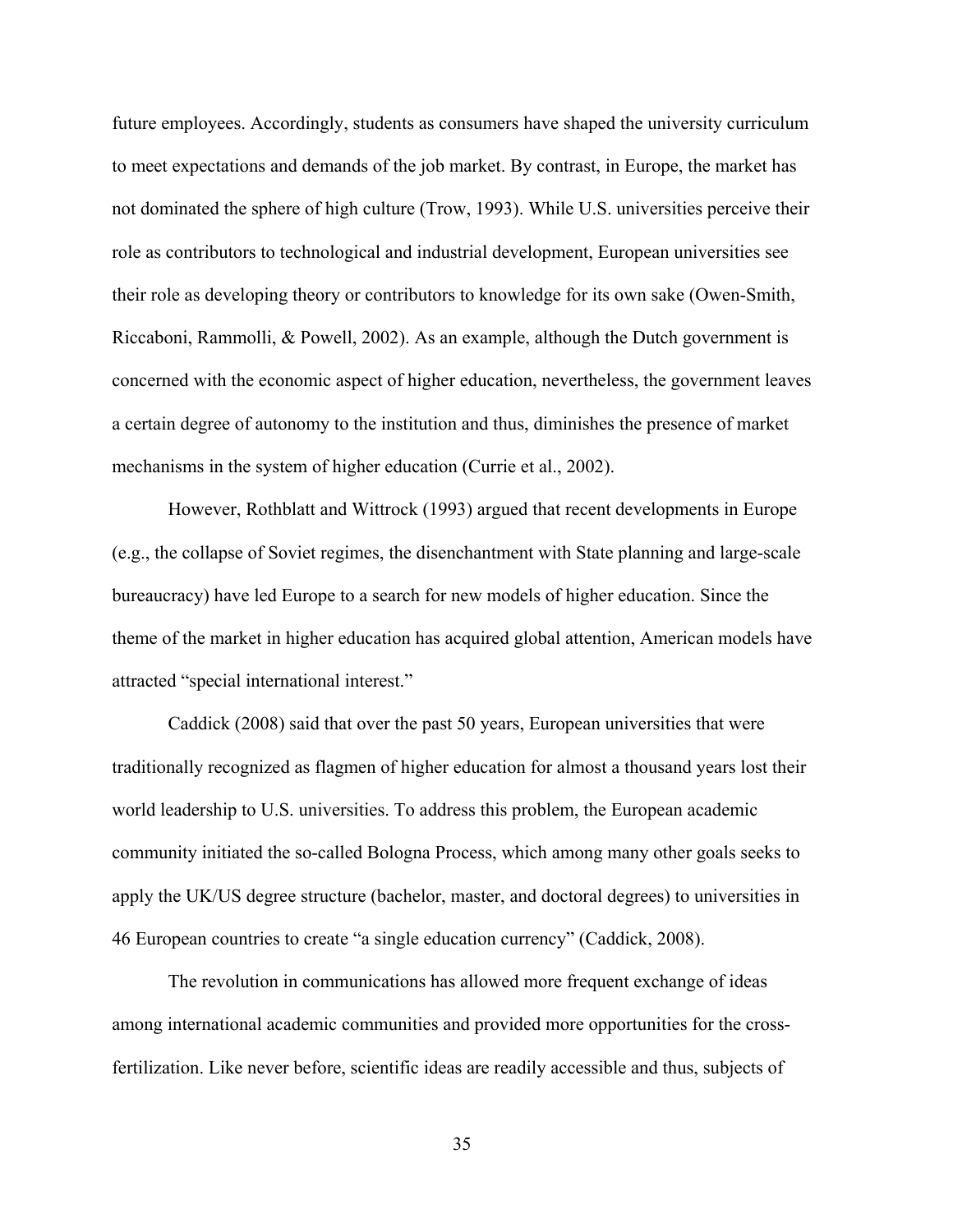adaptation and assimilation (Rothblatt & Wittrock, 1993). Coupled with an increasing level of intercultural communication that might lead to the decrease in the strength between the territory and social identity and the emergence of a "global consciousness" (Rizvi, Engel, Ruthkowski, & Sparks, 2007), the sovereignty of a particular university as a policy-maker becomes questionable. Indeed, there are growing tensions between the historic mission of the university as the transmitter of ideas and values (Hostetter, 2007) and the necessity to respond to market demand and competing economies. As Currie et al. (2002) argued a shift from cooperation to competition has already happened in the higher education system worldwide. This shift has not been welcomed by the entire academic population (Seccion Especial, 2004) since this process as many others that originate in the West is associated with Americanization (Hall, 1991).

While universities have been coerced by governments to become more market oriented, practitioners, particularly those who work in public relations believed that globalization is "forcing the need to clearly articulate the essence of the brand—its values, its ethics and its principles" (Hayes, 2008, p. 16). The role of public relations education as the process of immersion into the profession is not limited to the transmission of professional knowledge and skills, but it is also concerned with introducing professional beliefs and values to students. Moreover, public relations students should receive a well-rounded education that serves as a precondition for a fulfilling life.

This study will examine the following question:

RQ 7: In regard to ethics instruction in public relations, do teaching philosophies and practices differ depending on where—in the U.S. or Europe—respondents teach?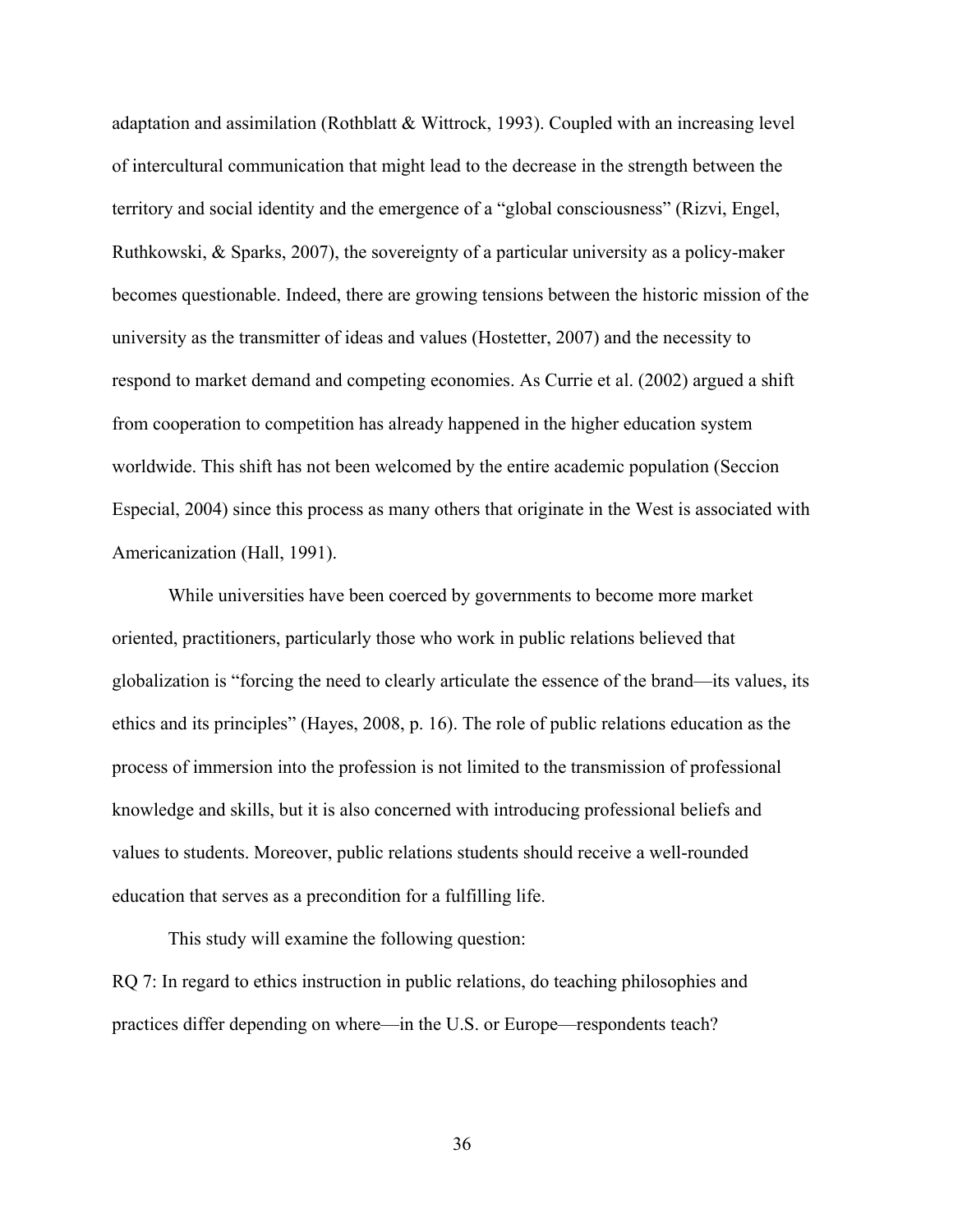This question will be explored through semi-structured interviews with U.S. public relations educators and university teachers from Germany, the Netherlands, and the United Kingdom.

Thus, this study employs both survey and interview approaches with public relations educators in the U.S. and Western Europe to attempt to answer seven research questions regarding ethics and public relations education. The results will provide a baseline of information about current ethics perceptions and teaching principles in public relations. The results also may help stimulate future studies in the area and advance teaching of ethics.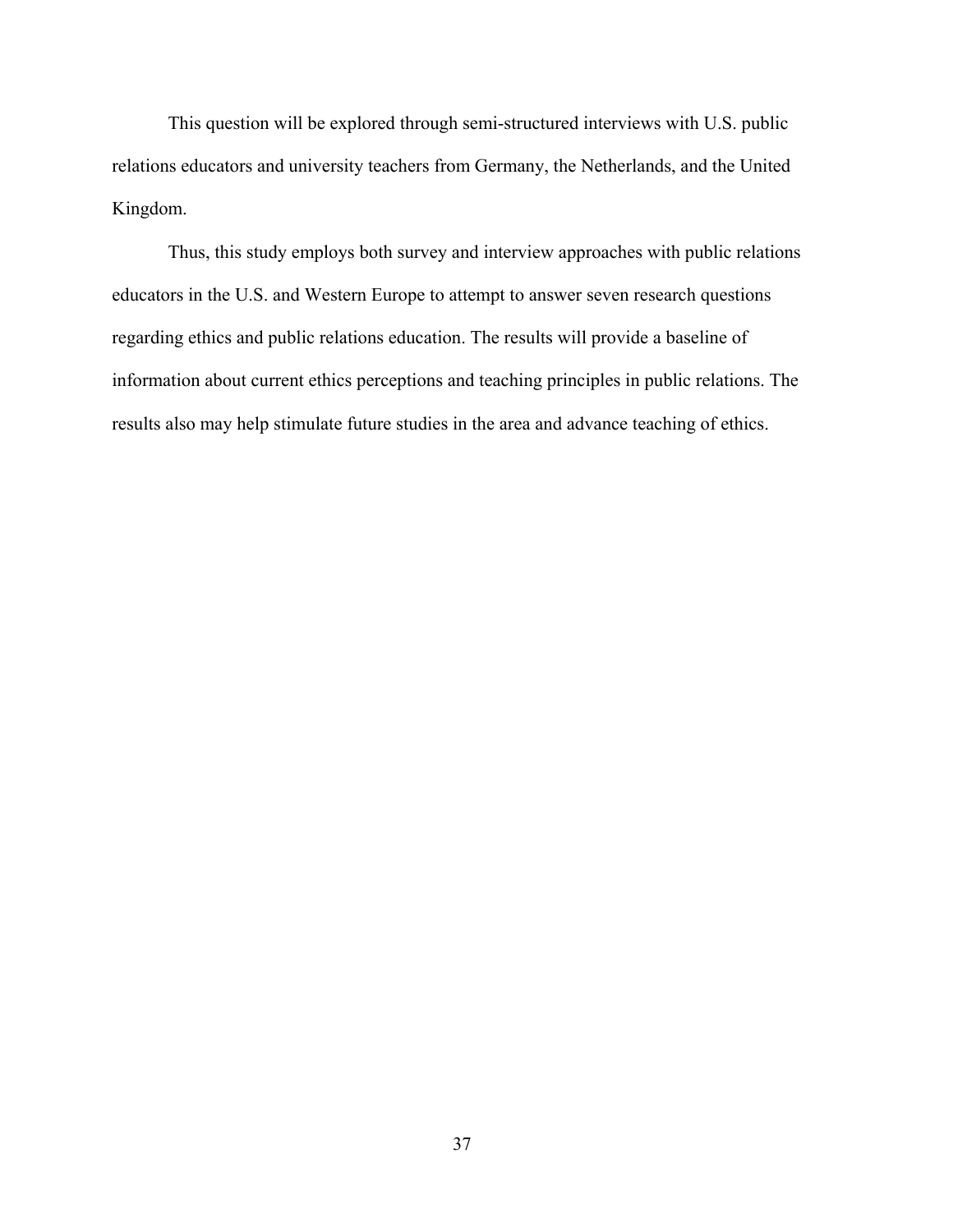#### **CHAPTER 3**

#### **METHOD**

The study employed a survey and interviews. The survey was used to examine RQ 1- 6, and it is first discussed and described in this section.

# *3.1. Quantitative Survey*

#### *3.1.1. Participants.*

Participants in this study were 249 public relations teachers in the U.S. (n=211) and foreign universities (n=38). The sample included full-time university or college teachers, e.g., instructors, assistant professors, associate professors, and professors. The combined membership lists of the Association for Education in Journalism and Mass Communication, International Communication Association, National Communication Association, and Educator's Academy of the Public Relations Society of America contained names of approximately 670 PR educators. Members of these associations included many American PR teachers, as well as those from many other countries. The number of potential participants was not large, and thus a census of the population was used. As members of academic organizations, all participants were fluent in English and foreign translations of the informed consent document and survey were not necessary.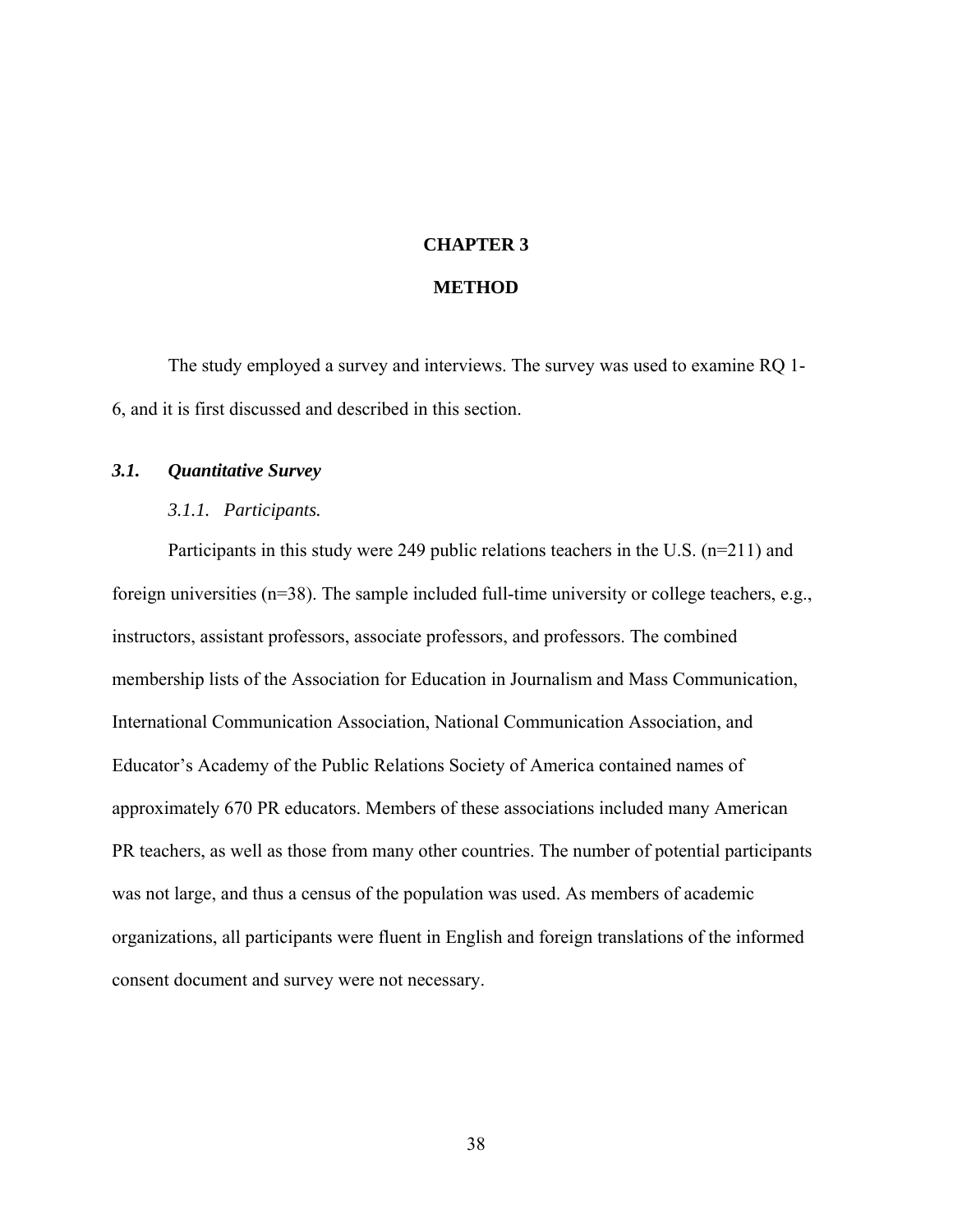# *3.1.2. Instrument.*

To assess public relations teachers' attitudes toward teaching ethics in the undergraduate and graduate curricula and examine teaching approaches, a two-part questionnaire was developed (Appendix I). The questionnaire and subject areas were based on academic scholarship on ethics and ethics education. In addition, the questionnaire was tested through personal communications with eight teachers who are recognized leaders in public relations education in the U.S. Half-hour interviews with them were conducted during the National Communication Association convention in November, 2007, and their feedback was used to refine the questionnaire and subject areas.

The first part of the questionnaire was designed to answer the six research questions outlined earlier. Sections 2 and 4 of the first part examined the first two research questions, e.g., teachers' perceptions of the primary goals of ethics education and value to public relations students of such an education. For the purpose of this study, "ethics education" was operationalized as "an educational process with the goal of improving moral behavior, instilling certain virtues and traits of character, and developing morally responsible persons" (Callahan, 1980, p. 71).

In contemporary philosophical use, the word, "ethics," might mean normative, descriptive or meta-ethics. The present study is concerned with normative ethics because it examines actual moral arguments and judgments, bringing people's responses to ethical dilemmas to the forefront. Seeing applied ethics courses as normative enterprises, Camemisch (1986) argued that they have two impacts on students: enhancing autonomy and shaping their morality. When affecting students' moral lives, the teacher targets three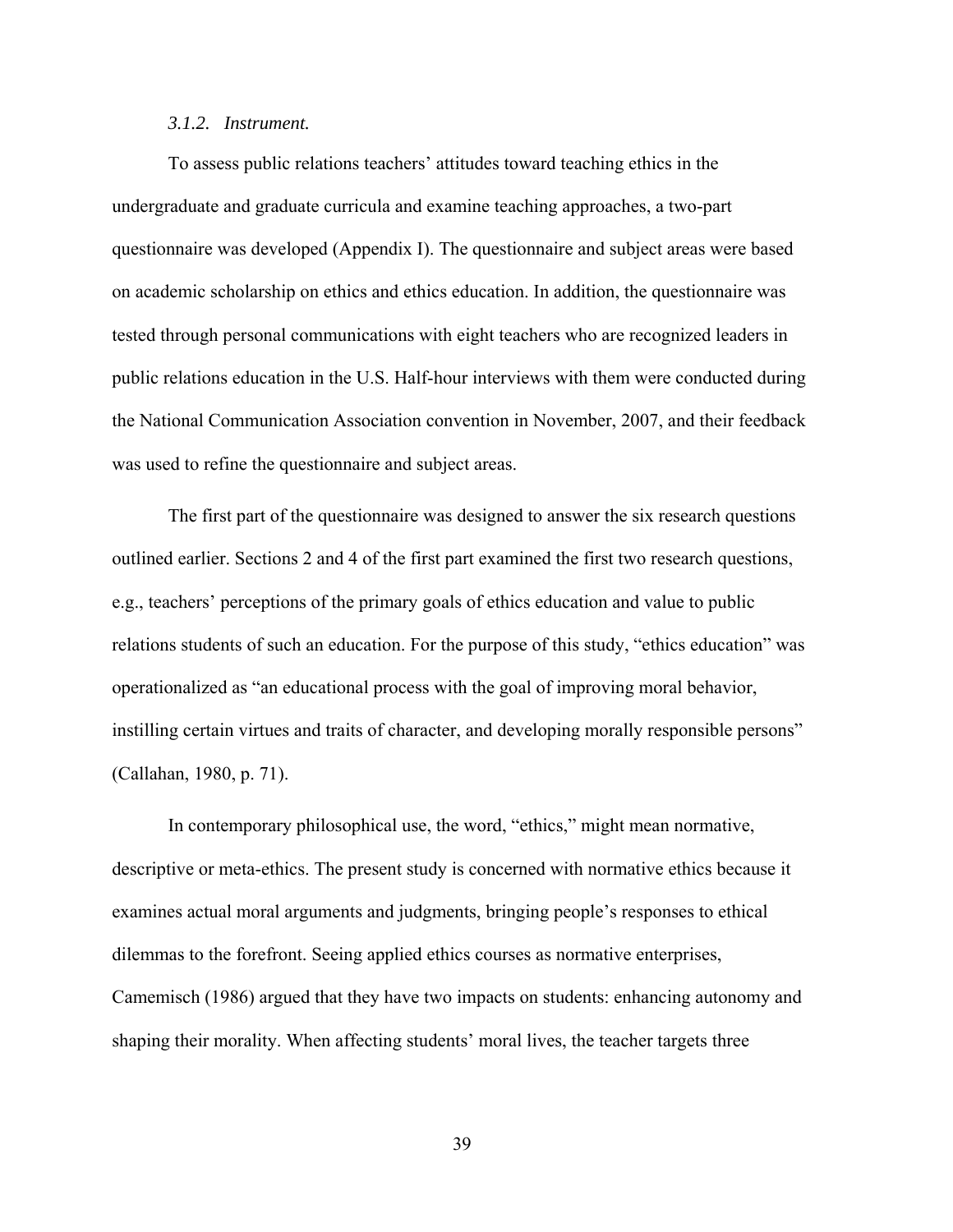dimensions: cognitive (students' ability for moral reasoning), affective (their feelings, values, and convictions), and active (students' actual choices and actions).

Applied ethics is within the domain of normative ethics, according to the Report by the Hastings Center (1980). Applied ethics is about "making *actual* (Italic in original) choices in moral conflicts" (p. 15). Applied ethics is interdisciplinary because it is concerned with human conduct that is affected by political, cultural, psychological and other factors. Goodpaster (2002) argued that in the  $20<sup>th</sup>$  century, moral philosophy had been mostly concerned with the meanings of "right" and "good," whereas a question of what *actions* are right was excluded from the philosophical discussion. As a result, an intellectual and cultural gap appeared between ethical theory and management education. This gap is narrowing these days when in various universities, ethics and management are being integrated in a single course of applied ethics.

Professional ethics, which studies ethical problems that individuals encounter at work, is a part of applied ethics. A "public relations ethics course," "communication ethics course" or "ethics throughout PR curriculum" deal predominantly with public relations professional ethics. One of the goals of this study is to examine *how*—through what kind of pedagogies and techniques—professional ethics is taught at the university level today. Accordingly, sections 1 and 5 examine teachers' perceptions of the most effective format of ethics instruction delivery and the place of ethics in the university curriculum. Section 3 is designed to measure PR instructors' perceptions of (1) the most effective pedagogies; (2) the most useful resources in teaching ethics; and (3) the most effective evaluative techniques of student learning.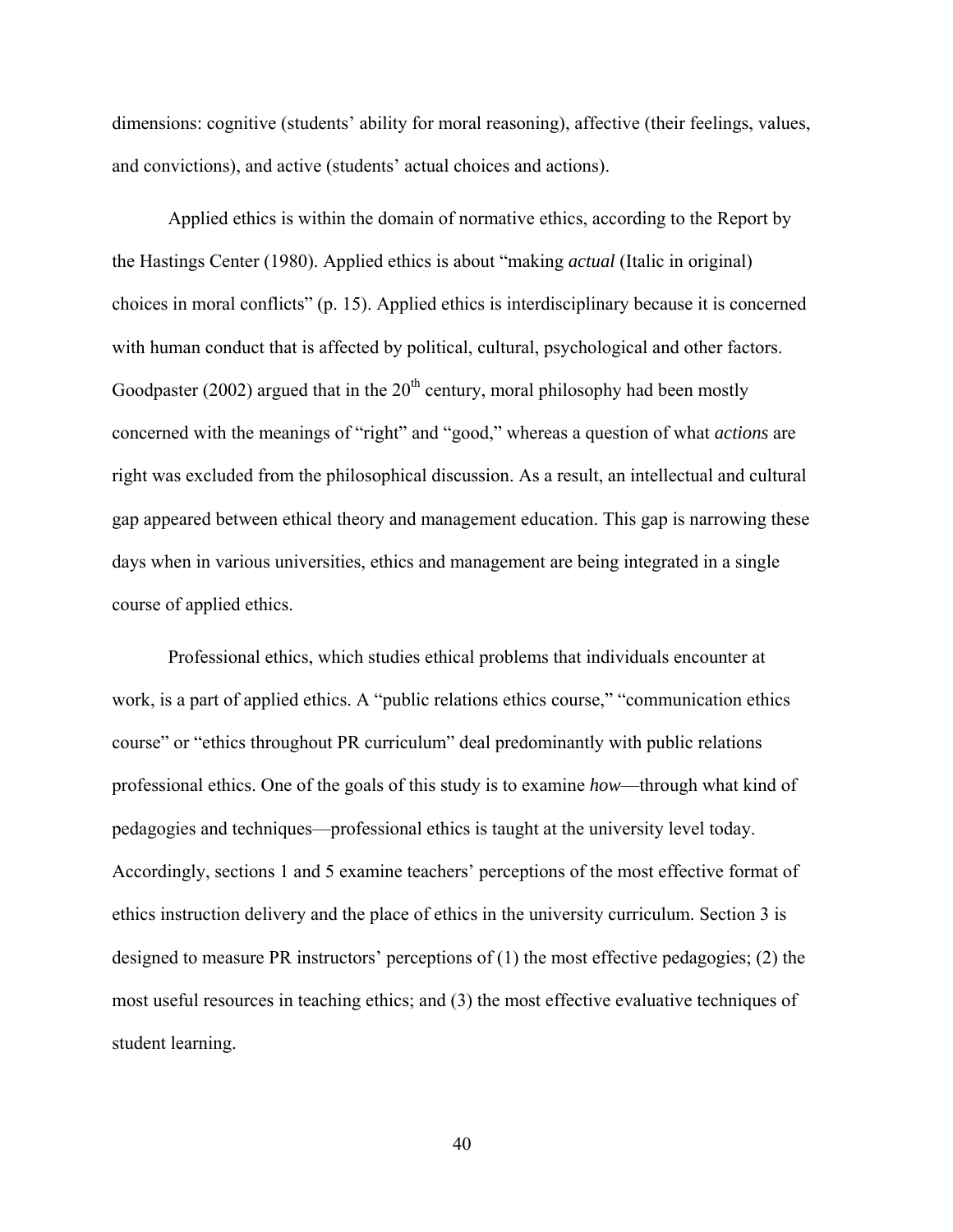A Likert scale is used to capture these perceptions. First, a 7-point Likert scale from "strongly disagree" to "strongly agree" was employed in the following sections: *Format of Ethics Instruction Delivery, Goals in Teaching ethics, and Value to Students of Ethics* 

*Education*. Second, a 5-point Likert scale (ranging from "very useless/very ineffective to very useful/very effective) was used for the sections that examine respondents' perspectives on pedagogies, resources, and assessment tools for evaluating ethics learning. A concluding section of the first part of the questionnaire asked participants to provide information about whether the curriculum includes an ethics course and indicate a possible reason of why a free-standing course in ethics is absent.

Fifteen questions about participant demographics were included in the final section.

# *3.1.3. Pretest*

The questionnaire were pre-tested for question clarity and question applicability; 25 instructors and doctoral students of such departments as Communication, Journalism, Telecommunication and Film, Political Science, Philosophy, and Education of a large southeastern university were asked to fill out and comment on the questionnaire. Their comments were the basis for questionnaire revisions. The values sections of the survey were pre-tested for scale reliability, and Cronbach's alpha was .91.

## *3.1.4. Procedure*

Email addresses of sample members were obtained through the membership lists of AEJMC, ICA, NCA, and PRSA Educator's Academy. Public relations instructors were contacted via emails and invited to participate in a web-based survey (Appendix II). Although this method has some limitations (for example, it allows multiple responses from a single individual or responses from individuals outside of the population of interest), a web-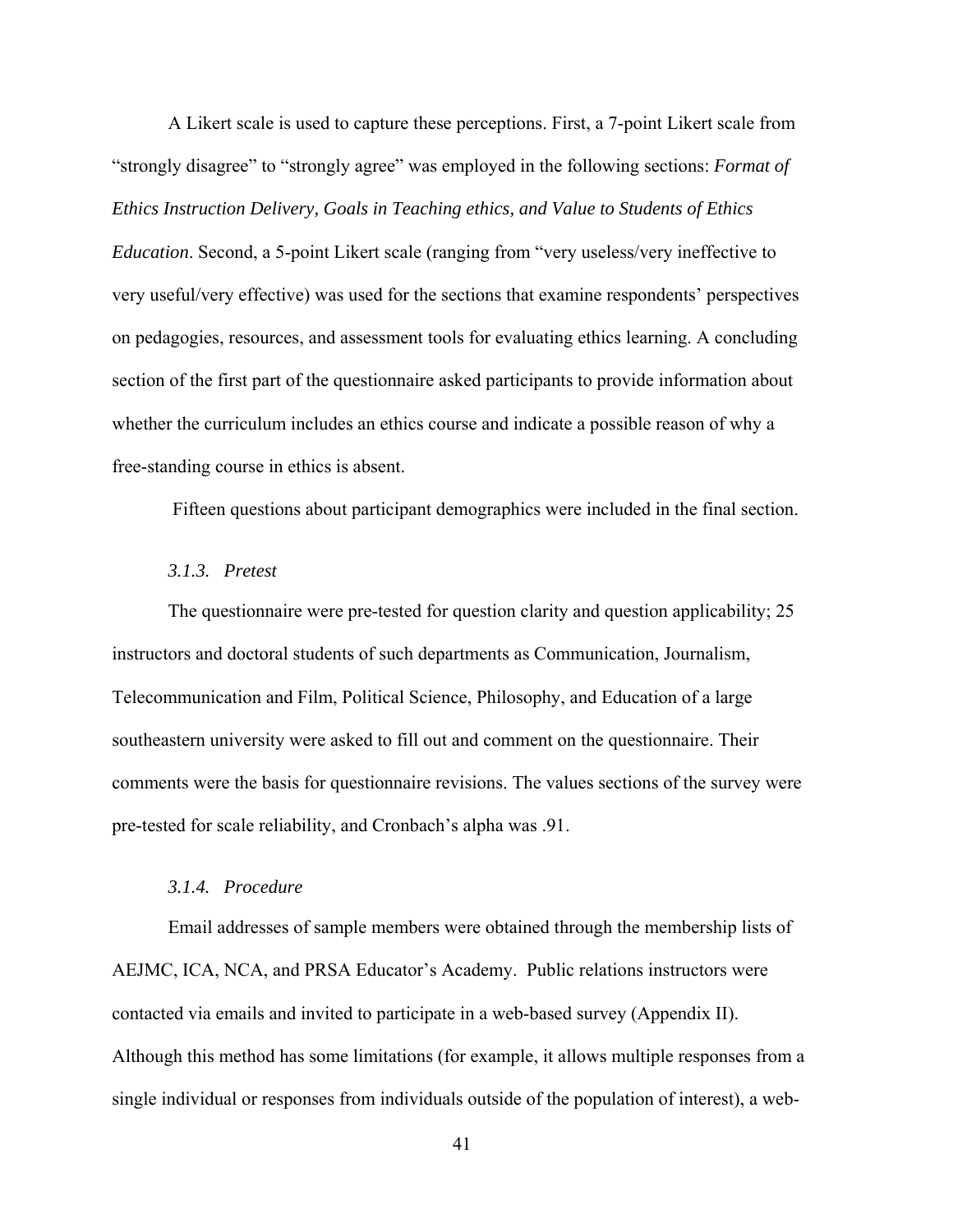based survey offers such advantages as being low-cost and has the potential to reach greater numbers of people in a shorter period of time, compared to phone or mail surveys (Cook, Heath, & Thompson, 2000; Sheehan & Hoy, 1999).

A web survey also seemed preferable for this specific group of respondents—public relations instructors—for at least three reasons. First, compared to ordinary Internet users, teachers use emails on a regular basis because official departmental communication occurs largely through emails. Second, they are expected to have enough Internet experience or to be "Internet savvy:" The modern academic life is not imaginable without a constant search of various electronic databases and sites. Third, taking into consideration teachers' business, it is important that the participation in a web-based survey is less time-consuming, compared to a mail paper-based one. As for the response rate, it was found to be positively correlated with the salience of an issue (Cook et al., 2000).

Public relations instructors were contacted via emails and invited to participate in a web-based survey in April 2008. The email had a link to a web site with the questionnaire. The web site was constructed via Zoomerang after obtaining IRB approval for conducting the study. The first page of the web site contained a participant informed consent form (Appendix III). In May and June 2008, two reminder emails were sent to encourage instructors to participate. The survey took approximately 20 minutes for the participants to complete.

# *3.1.5. Response rate*

When a population consists of 650 individuals, the sample should be not less than 242 participants to generalize to the rest of the population (Wrench, Thomas-Maddox, Richmond, & McCroskey, 2008). Of 669 emails sent, 69 messages were not delivered and 16 potential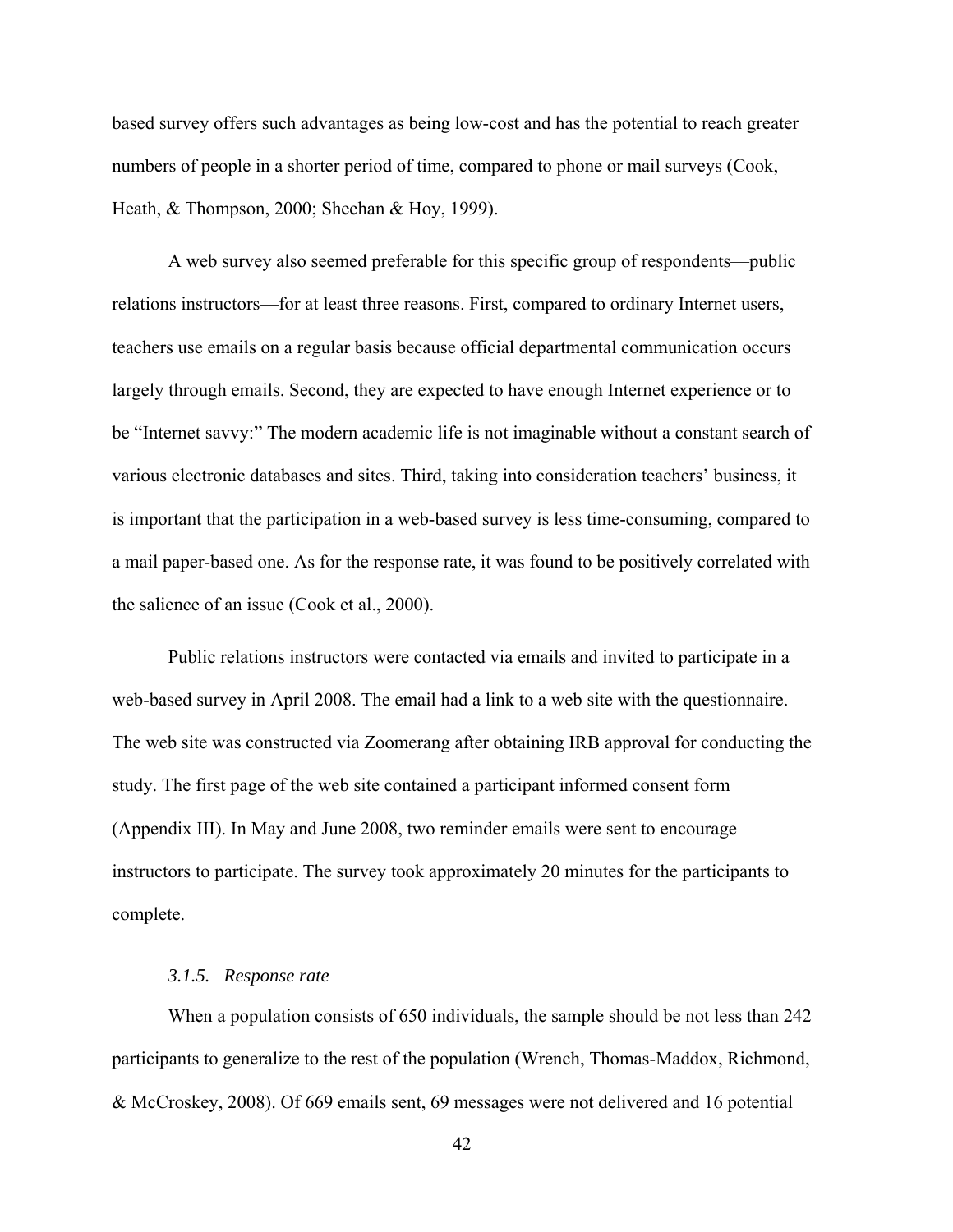respondents emailed back saying they do not teach public relations courses anymore. Of 584 participants who presumably received invitations to participate in the study, 282 teachers responded. The response rate was estimated as 43% based on 249 complete responses. However, incomplete responses that missed not more than 3 questions were also included in analysis.

#### *3.2. Interviews with U.S. and European teachers*

This section reviews the interview approach used to assess RQ 7.

#### *3.2.1. Participants.*

To examine teacher perceptions of ethics education, semi-structured interviews were conducted with a purposive sample of 52 American (n=32) and European (n=20) educators. The sample was selected to represent different nationalities, genders, age groups, and teaching experience. The American participants were recruited and interviewed during two national and two international conventions during 2007 and 2008.

The researcher undertook a trip to Europe to meet communication educators in seven universities in the United Kingdom, the Netherlands, and Germany. Appointments with them were made via email before the trip, and face-to-face interviews were conducted in their offices in October-November 2008.

The overall sample consisted of 30 males and 22 females with the age range from late twenties to early sixties. Six participants had a Master degree and 46 had a Doctorate degree. The majority of participants had their degrees in Communication and related fields, and their teaching experience at the university level varied from 2 to 40 years.

Both groups of educators—American and European—included recognized leaders in public relations education, who have published numerous journal articles and book chapters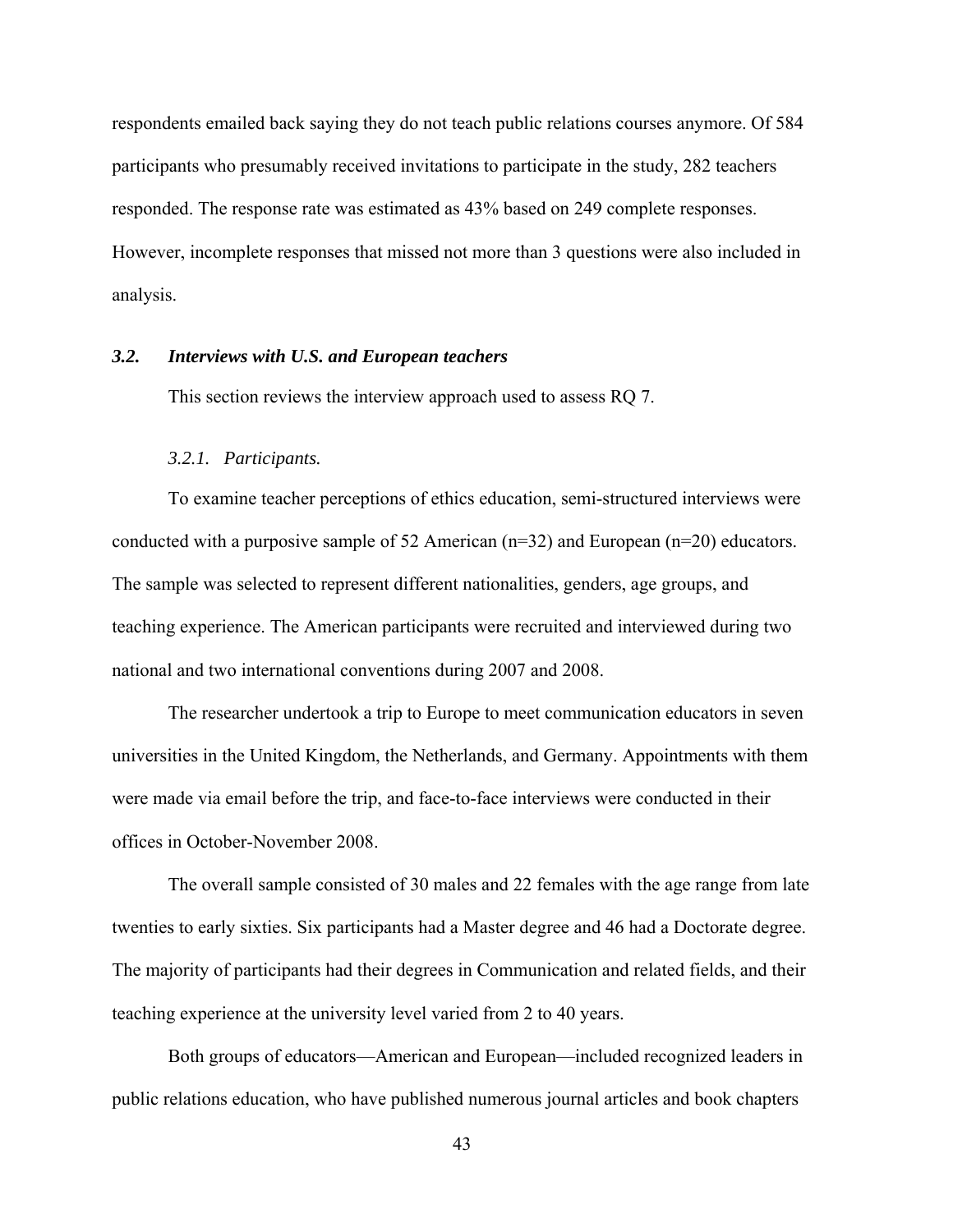and have served as editors and co-editors of communication journals and books. Some of them were well-known experts in public relations ethics and communication ethics. These individuals have known each other and collaborated with each other for many years, and thus, similar attitudes could be formed among the colleagues. Thus, to assure the variance of the data, some junior faculty were purposively included in the sample.

#### *3.2.2. Instrument.*

The questionnaire for semi-structured interviews was designed to validate and supplement results of the quantitative study. To capture a deeper understanding of teacher perceptions of ethics education, 10 open-ended questions were developed (Appendix IV). As an example, while the quantitative questionnaire asked respondents to indicate their attitude on the statement, "Ethics instruction in public relations education is essential" on a 7-point Likert scale, a qualitative questionnaire contained such a question as "Do you think ethics education is essential for public relations students? Why?"

Although a few questions included in the qualitative interview did not echo the quantitative questionnaire, they still targeted respondents' attitudes toward ethics instruction in the public relations curriculum. As an example, one of the questions asked, "Do you believe that ethics education has a long-term effect on PR students? On what kind of evidence is your opinion based?"

 Marshall and Roswell (1989) suggested that qualitative in-depth interviews are more like conversations that help "uncover participants' meaning perspective" (p. 82). Therefore, the conducted interviews focused not only on collecting factual information (e.g., resources in teaching ethics), but also spotlighted respondents' opinions and values attributed to different aspects of ethics education. Moreover, during interviews, respondents were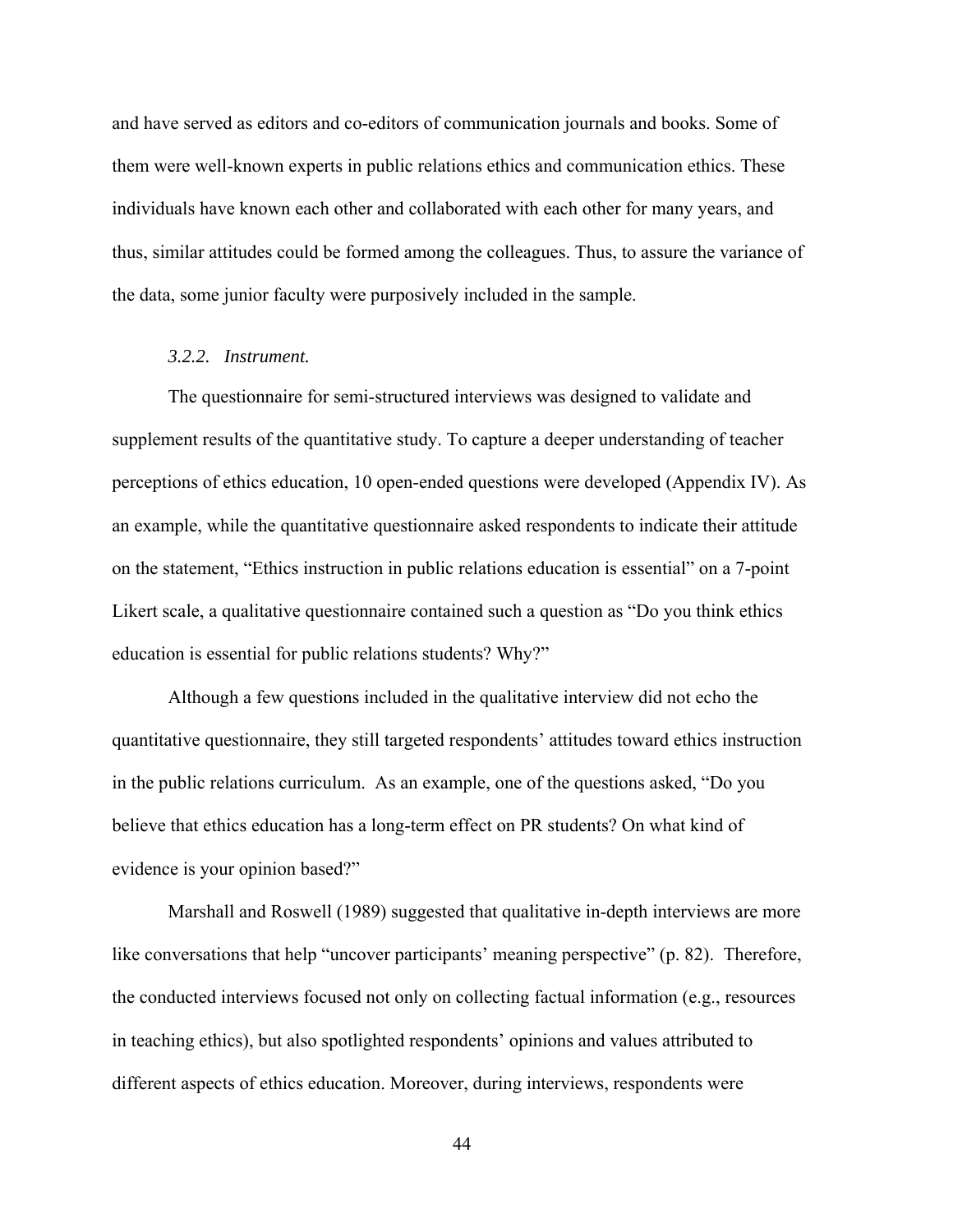specifically asked to provide the interviewer with examples from their experience as public relations educators. This evidence became part of "thick description" (Denzin, 1994) of the data.

The interviews averaged 40 minutes in length. The participants agreed to audiotape their interviews which were then transcribed for analysis.

Interviews with European educators were conducted after the quantitative survey had been done. Therefore, Europeans had an opportunity to comment on some results, particularly those that revealed differences in perceptions of ethics education between U.S. and foreign public relations teachers. The fact that the researcher traveled to Europe from the U.S. and she is a European also might have contributed to respondents' willingness to compare American and European approaches in teaching communication students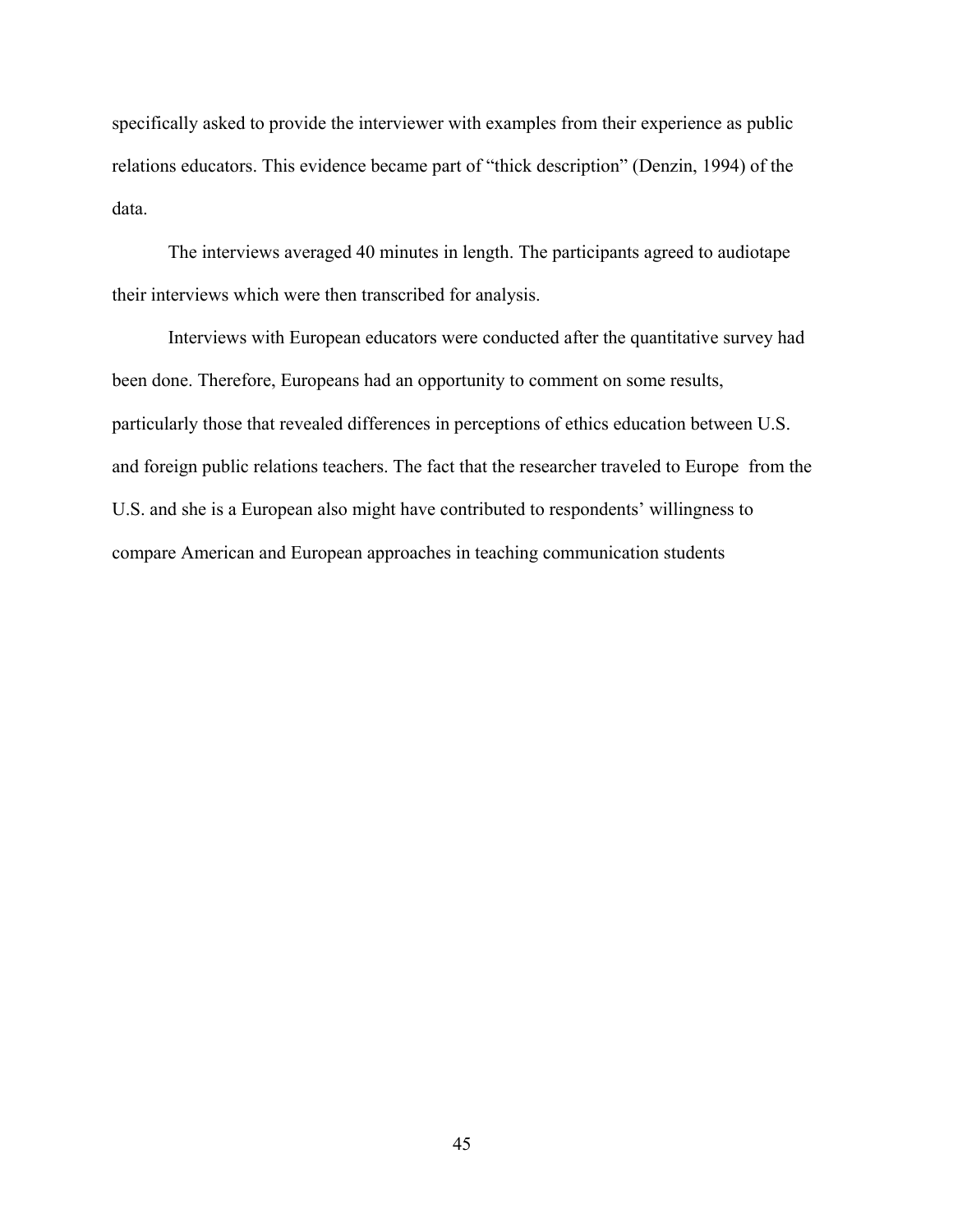#### **CHAPTER 4**

# **RESULTS**

This research yielded both quantitative and qualitative data. Quantitative data was analyzed using SPSS. Besides calculating descriptive statistics, a number of tests were performed: Analysis of variance, factor analysis, post hoc multiple comparison test, multiple regression analysis, correlation analysis, and Chi-squire. Internal consistency of an attitude scale was measured with Cronbach's alpha coefficient. Semi-structured interviews provided additional insight into the data gathered through the survey. The qualitative data was analyzed by using guidelines outlined by Lincoln and Guba (1985).

# *4.1. Survey Results*

#### *4.1.1. Descriptive data.*

Of the 249 respondents, 124 were males and 125 were females. Fifty-two participants indicated that their highest degree was a Master's degree, and 194 teachers had Doctorate degrees. The majority of participants—146 (59.6%)—had the highest degree in mass communication 77 (30.8%) and communication studies 72 (28.8%). Forty-four participants (17.6%) obtained their highest degree in public relations, and 15 (6.0%) respondents specialized in journalism.

Other highest degrees were obtained in business, English, philosophy, political science, sociology, public administration, management, education, education administration,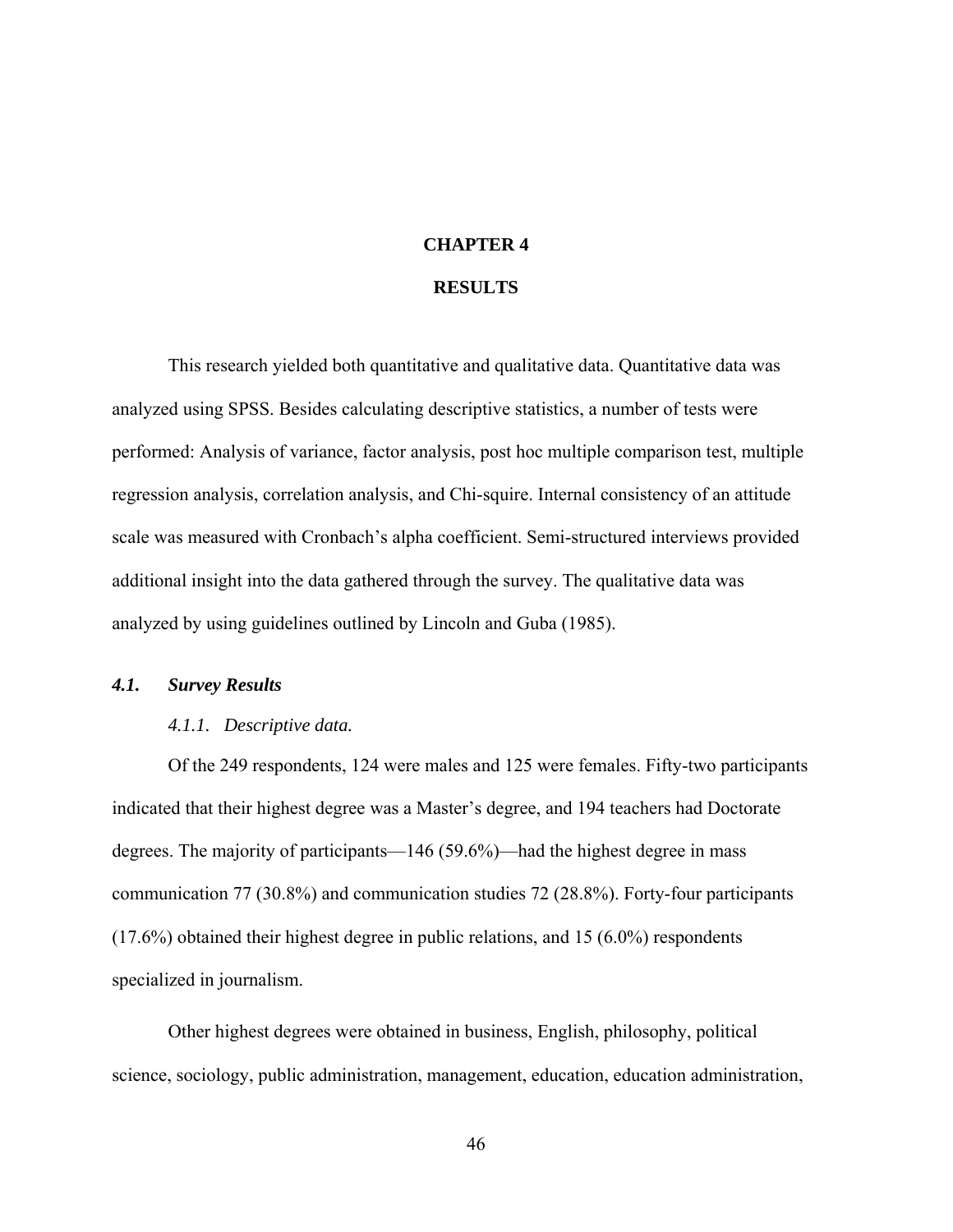rhetoric, speech communication, law, environmental studies, economics, American studies, history, international relations/communications, rhetorical and communication theory, psychology, educational policy and leadership, and higher education.

 As for academic ranks, 73 (29%) of the participants were professors, 73 (29%) were associate professors, 62 (25%) were assistant professors, and 29 (12%) were instructors. Thirteen (5%) respondents had other academic ranks (professor emeritus, dean, endowed chair, senior lecturer, adjunct professor, and professor of practice).

 Of those who reported, 171 participants (68%, n=251) taught graduate level courses. The majority of these respondents (68 or 40%) reported that they taught two graduate level courses, whereas 61 teachers (36%) taught one course each year (12-month period). The other 42 respondents (24%) taught from three to six graduate level courses each year.

 Two hundred and eight participants (89%, n=233) reported that they taught junior/senior level courses each year. Of these, 136 people (65%) taught from 2 to 4 courses, whereas 47 respondents (23%) taught from 5 to 12 courses each year. Twenty five people (12%) taught one course during a 12-month period.

 One hundred and fourteen participants (47%, n=242) taught freshmen/sophomore level courses each year. The majority of participants (77 or 68%) taught 1-2 courses, whereas 26 teachers (23%) taught 3-4 courses. Eleven respondents (9%) reported that they taught from 5 to 12 courses at the undergraduate level each year.

Participants (n=237) indicated that they taught at the college or university level from 1 to 40 years (*M*=13.62; *SD*=8.89). Out of 250, 51 respondents (20%) have taught a separate ethics course (PR ethics or communication/media ethics) at the college or university level.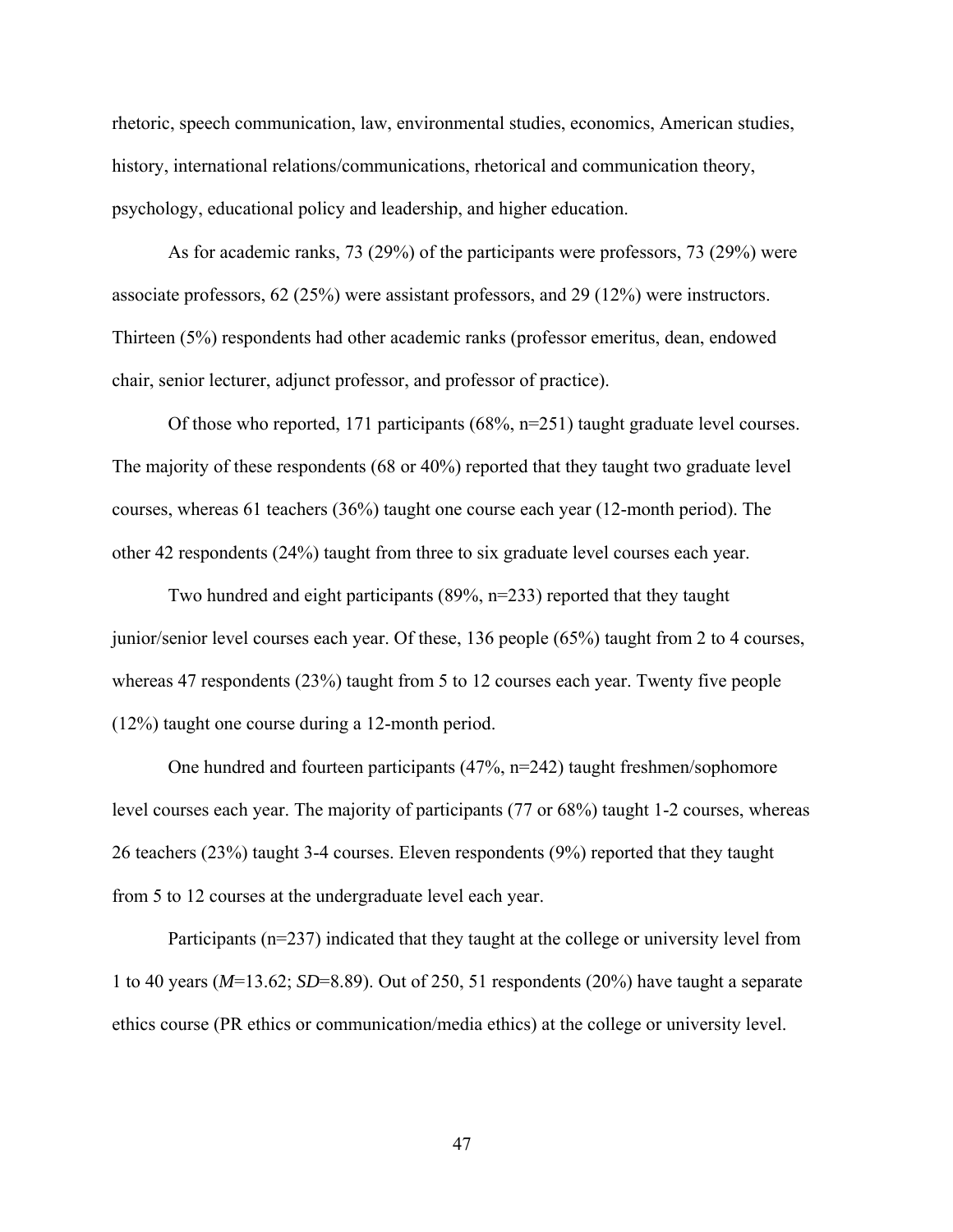Eighty two participants (n=250, 33%) completed an ethics course when they were university students.

Two hundred and three participants ( $n=250$ ,  $81\%$ ) said that they had worked or worked as PR practitioners; 190 respondents indicated the number of years they spent practicing public relations—from 1 to 40 years (*M*=12.58; *SD*=8.95). Many respondents combined teaching and practicing public relations.

Out of 250, 192 teachers were born in the U.S., and 58 were born in countries other than the US. Two hundred and eleven respondents (n=249) currently teach in the US, whereas 38 participants teach abroad. Out of 249, 186 participants were born and they teach in the US, whereas five participants were born in the U.S. but they currently teach abroad (Australia, Ireland, New Zealand, and Norway).

Twenty-three respondents were born abroad (Australia, Canada, China, Columbia, Germany, Ghana, India, Middle East, New Zealand, Romania, Russia, and South Korea), but they currently teach in the US. Thirty-five participants were born and teach abroad. Some of them teach in their native countries (Australia, Canada, Finland, Grotia, Netherlands, Norway, Poland, Portugal, Russia, Singapore, Slovenia, South Africa, and Switzerland), whereas others teach in foreign countries other than U.S.

Respondents (n=282) were asked to indicate all of the professional and academic organizations in which they were members (Table 1). The largest organization was the Public Relations Society of America (161 participants). One hundred and forty-two respondents belonged to the Association for Education in Journalism and Mass Communication and 92 participants indicated their membership in the National Communication Association.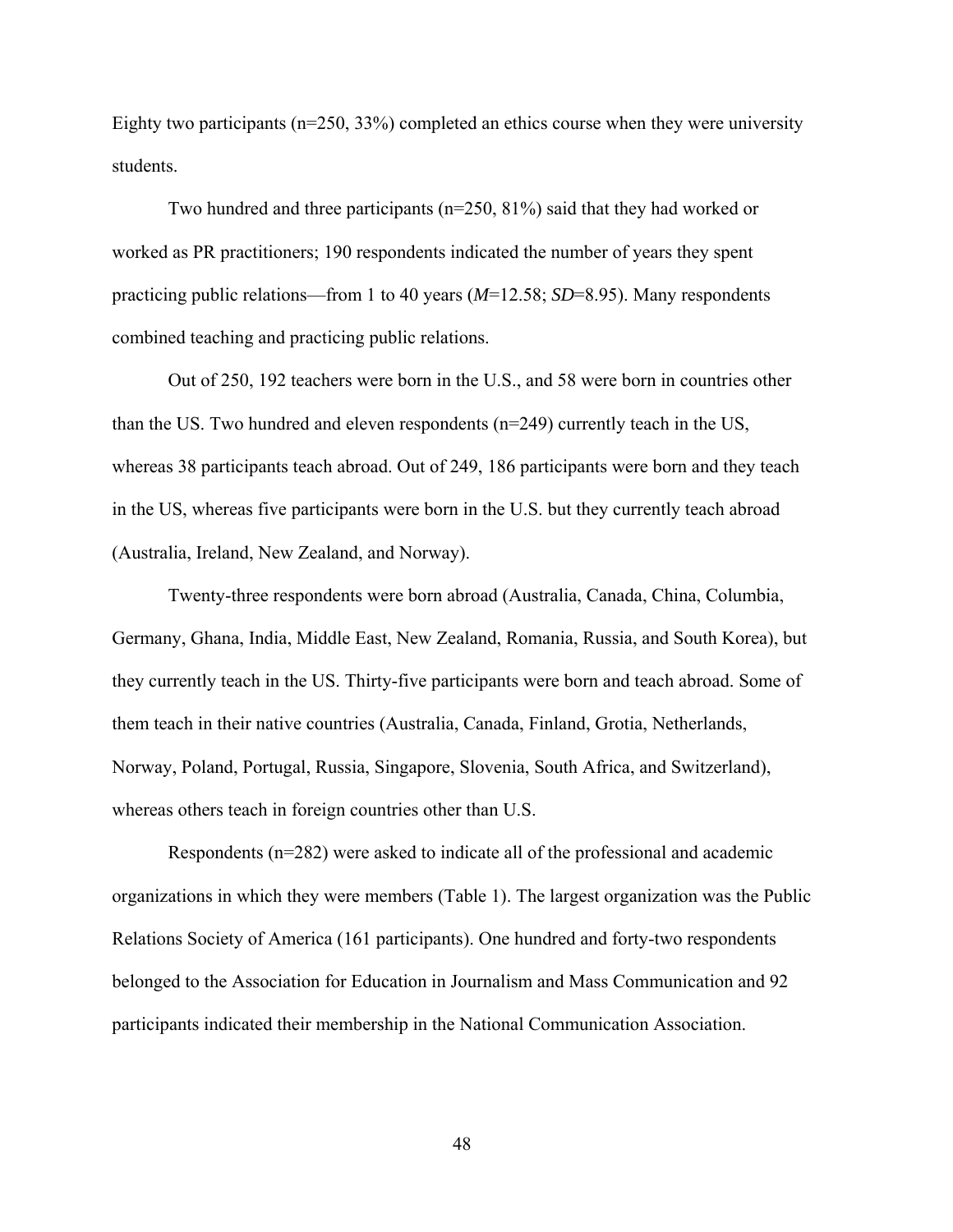| Organization                                                      | Number of respondents |  |  |
|-------------------------------------------------------------------|-----------------------|--|--|
| 1. Public Relations Society of America                            | 161                   |  |  |
| 2. Association for Education in Journalism and Mass Communication | 142                   |  |  |
| 3. National Communication Association                             | 92                    |  |  |
| 4. International Communication Association                        | 86                    |  |  |
| 5. Institute for Public Relations                                 | 34                    |  |  |
| 6. International Association of Business Communicators            | 30                    |  |  |
| 7. International Public Relation Association                      | 18                    |  |  |
| 8. European Public Relations Education and Research Association   | 16                    |  |  |
| 9. Arthur W. Page Society                                         | 7                     |  |  |
| Other                                                             | 97                    |  |  |

Table 1. Membership in Professional and Academic Organizations (n=282)

On average, each participant was a member of two professional or academic organizations.

Sample demographics were compared to members of the organizations from which email addresses were obtained. The study sample was consistent overall in terms of gender and academic rank.

*4.1.2. Results.* 

Overall, respondents perceived ethics instruction in public relations education to be essential. Taking in consideration the fact that the members of AEJMC, ICA, NCA, and PRSA Educator's Academy represented public relations instructors who teach in different parts of the world, the census was classified into four groups. The first group (n=186)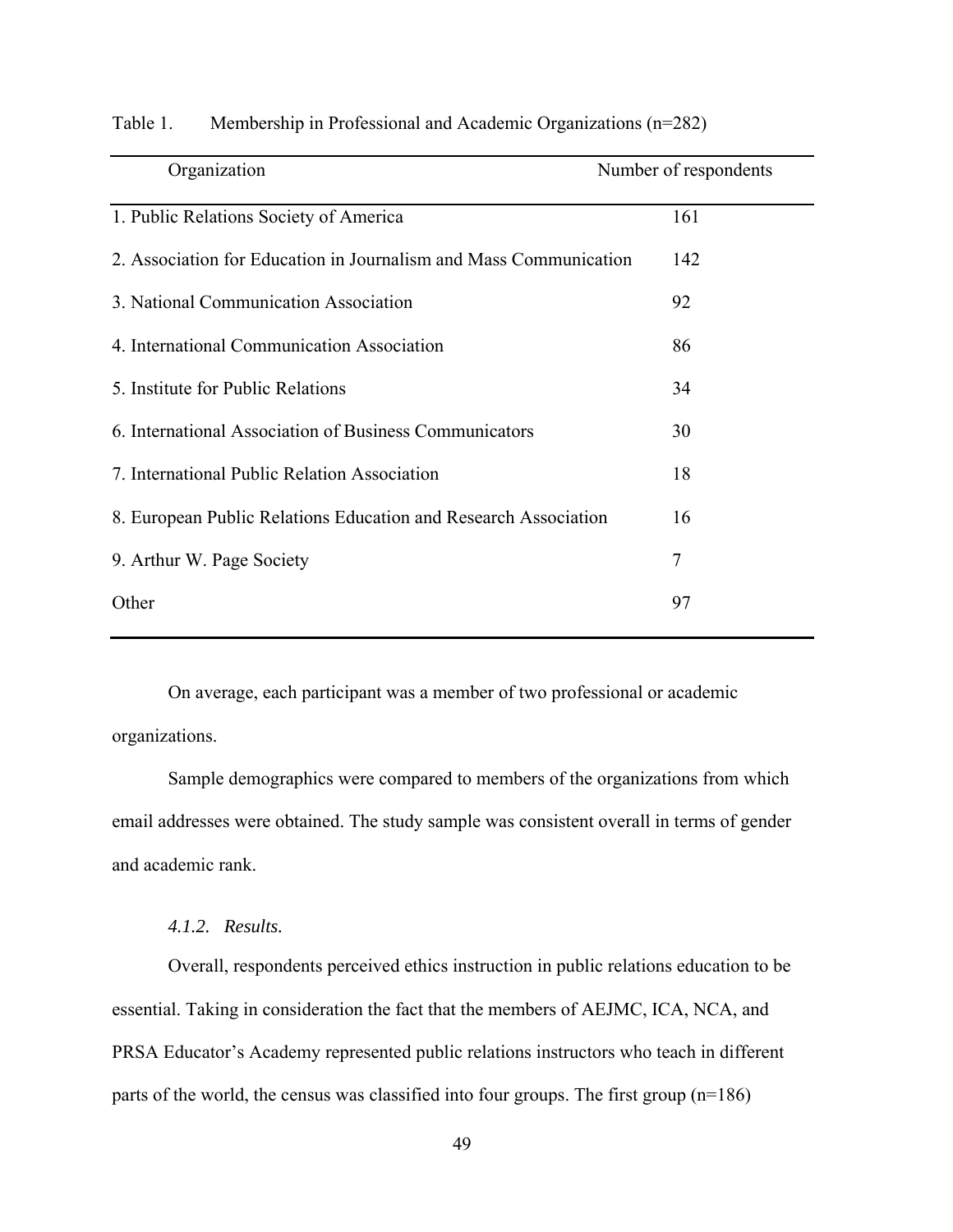comprised respondents who were born and teach in the U.S., whereas the second group (n=5) consisted of teachers who were born in the U.S. but currently teach abroad. The third group (n=23) included respondents who were born in countries other than the U.S. but currently teach in the U.S., and the fourth group (n=35) consisted of respondents who were born and teach abroad. The second group was dropped from the analysis because of its small number—only 5 respondents reported that they were born in the U.S. but currently teach abroad.

Regardless of country of birth and country in which respondents currently teach, all of them rated highly the value of ethics instruction in the public relations curriculum (n=240). A one-way ANOVA did not show significant differences among the three groups of participants regarding the importance of ethics instruction in public relations education, *F*  $(2,237) = 2.889, p < .05.$ 

# *4.2. Research Questions*

Other survey results are presented in response to each of the six research questions.

#### *4.2.1. Research Question 1*

# **RQ 1: What are public relations teachers' perceptions of the primary goals of teaching ethics to public relations students?**

To examine public relations instructors' perceptions of the primary goals of ethics education, participants were asked to fill out a 5-item questionnaire using a scale from 1-7 with 1 indicating Strongly Disagree and 7 indicating Strongly Agree. This scale was internally reliable, resulting in a Cronbach's alpha of .77.

According to participants (Table 2), the highest-rated goal of ethics education is developing socially responsible professionals (*M*=6.41; *SD*=1.09). The second most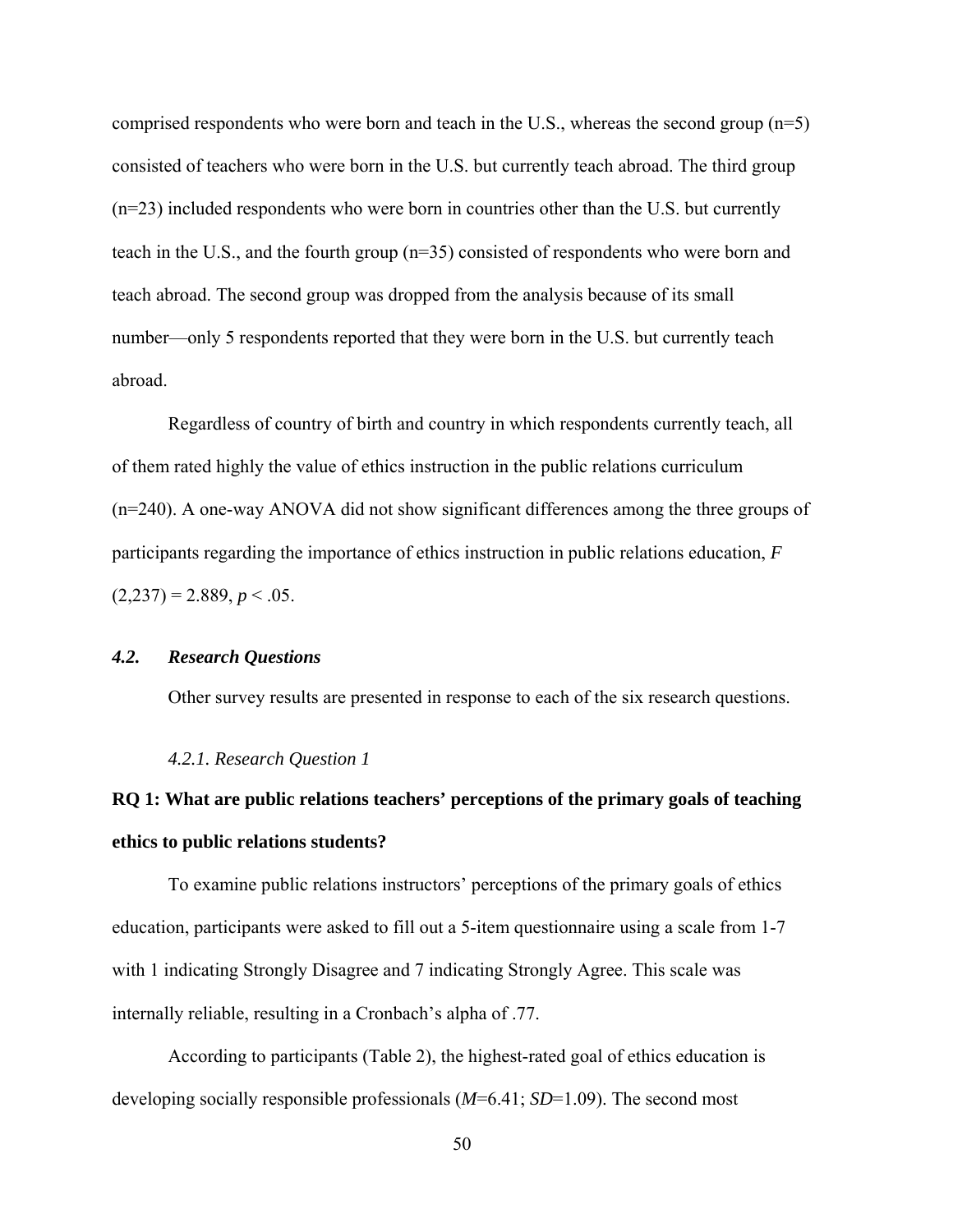important goal was helping students make good choices on the job (*M*=6.28; *SD*=1.15), whereas the third most valuable goal was improving the moral cognitive capacities of public relations students (*M*=5.90; *SD*=1.20).

| Goals in teaching ethics                                     | <b>SD</b><br>M | Rank                        |
|--------------------------------------------------------------|----------------|-----------------------------|
|                                                              |                |                             |
| 1. To cultivate moral character.                             | 5.23 1.58      | 5                           |
| 2. To improve the moral cognitive capacities of PR students. | 5.90 1.34      | 3                           |
| 3. To familiarize students with ethical theories.            | 5 83 1 20      | 4                           |
| 4. To develop socially responsible professionals.            | 6.41 1.09      |                             |
| 5. To help students make good choices on the job.            | 6 28 1 15      | $\mathcal{D}_{\mathcal{L}}$ |

Table 2. Participants' (n=282) Evaluations of the Primary Goals of Ethics Education.

*Note*: On a scale from 1-7, with 1 indicating Strongly Disagree and 7 indicating Strongly Agree.

To assess differences among the study participants, a set of one-way analyses of variance (ANOVA) with country of origin and country in which respondents currently teach as the independent variables and perception of goals in teaching ethics as the dependent one was performed (Table 3). The significance level established for all tests was .05.

The test indicated a statistically significant difference  $(F(2,241) = 4.648, p < .05)$  in participants' perceptions of the importance of such a goal as helping students make good choices on the job. Concerning the fact that the numbers of participants in the two groups those who were born abroad but currently teach in the U.S.  $(n=23)$  and those who were born and teach abroad (n=35)—were significantly less than the number of US participants (n=186), the number of American participants was reduced to 38 by selecting every fifth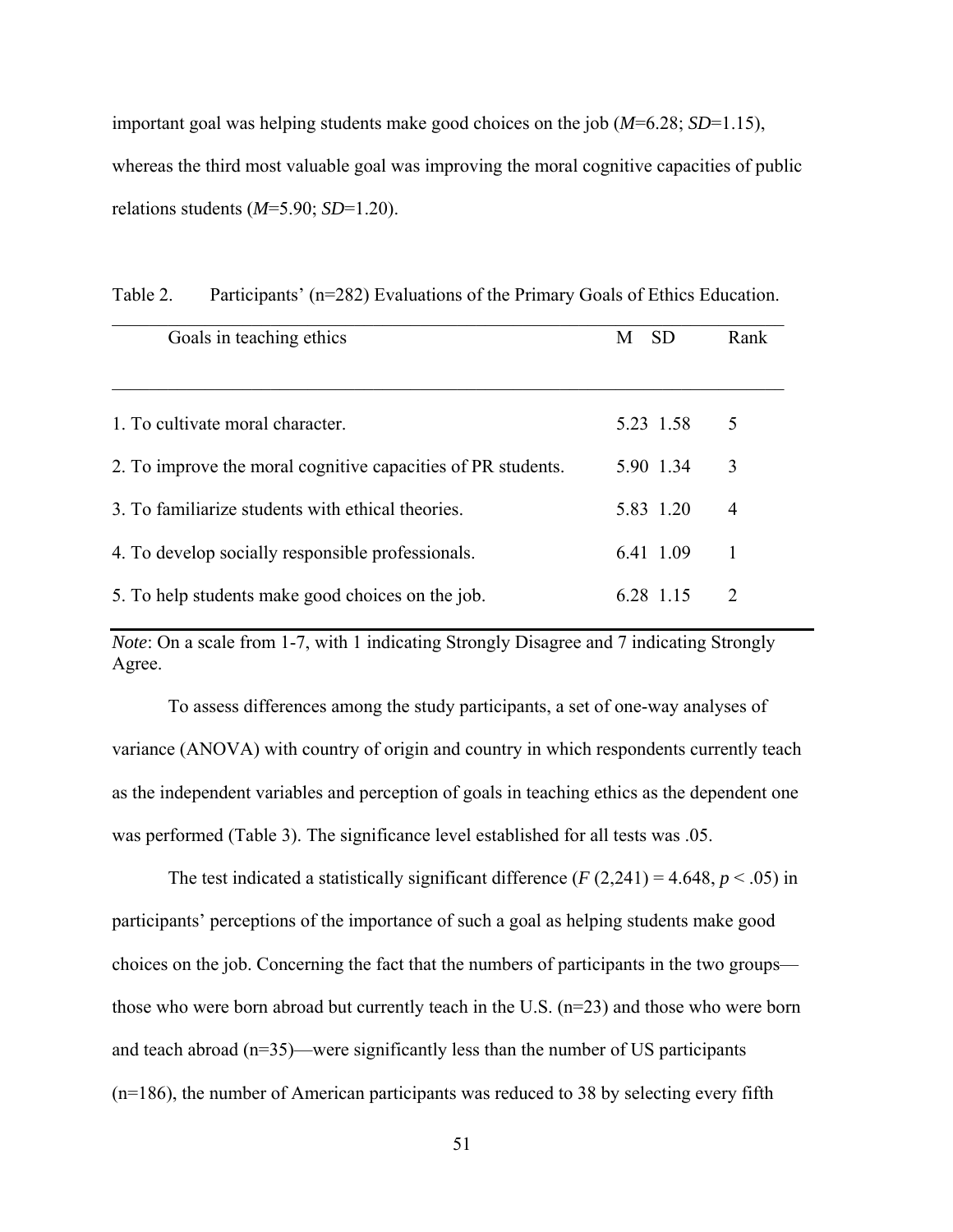respondent. A set of one-way ANOVA indicated that the previous result was sustained: Participants still differed on the issue of whether ethics instruction contributes to students' ability to make right choices on the job  $(F(2, 93) = 4.751, p < .05)$ .

The means (Table 3) suggested foreign participants appeared to believe that ethics instruction helps students make right choices on the job significantly less so than did participants who were born and teach in the U.S. Post hoc pairwise multiple comparison (Bonferroni *t* test) showed a statistically significant difference (*p* <.05) between the group of respondents who were born and teach in the U.S. and those who were born and teach abroad.

Fifty-three (19%, n=282) participants named other goals of ethics education. The list provided by the respondents might be divided into four categories. The first category included 20 respondents who believed that a goal in teaching ethics was to create awareness of personal and professional ethical values and consequences of PR practice. As an example, one teacher wrote, "Make them [students] aware of moral dilemmas they may face." Another participant said that a goal of teaching ethics is "To understand the potential impact of PR."

The second group encompassed 16 responses that emphasized the necessity to educate responsible and active professionals who would be able "to pass on ethics to others." According to a participant, a goal of ethics education was to "help students understand ethics is their responsibility."

The third category consisted of nine responses that reflected participants' beliefs that a goal was to teach students to recognize ethical issues. As one respondent said, "To improve ability to identify ethical aspects." Another participant echoed the previous opinion, saying that a goal was to "recognize ethical issues (vs. agree without thinking)."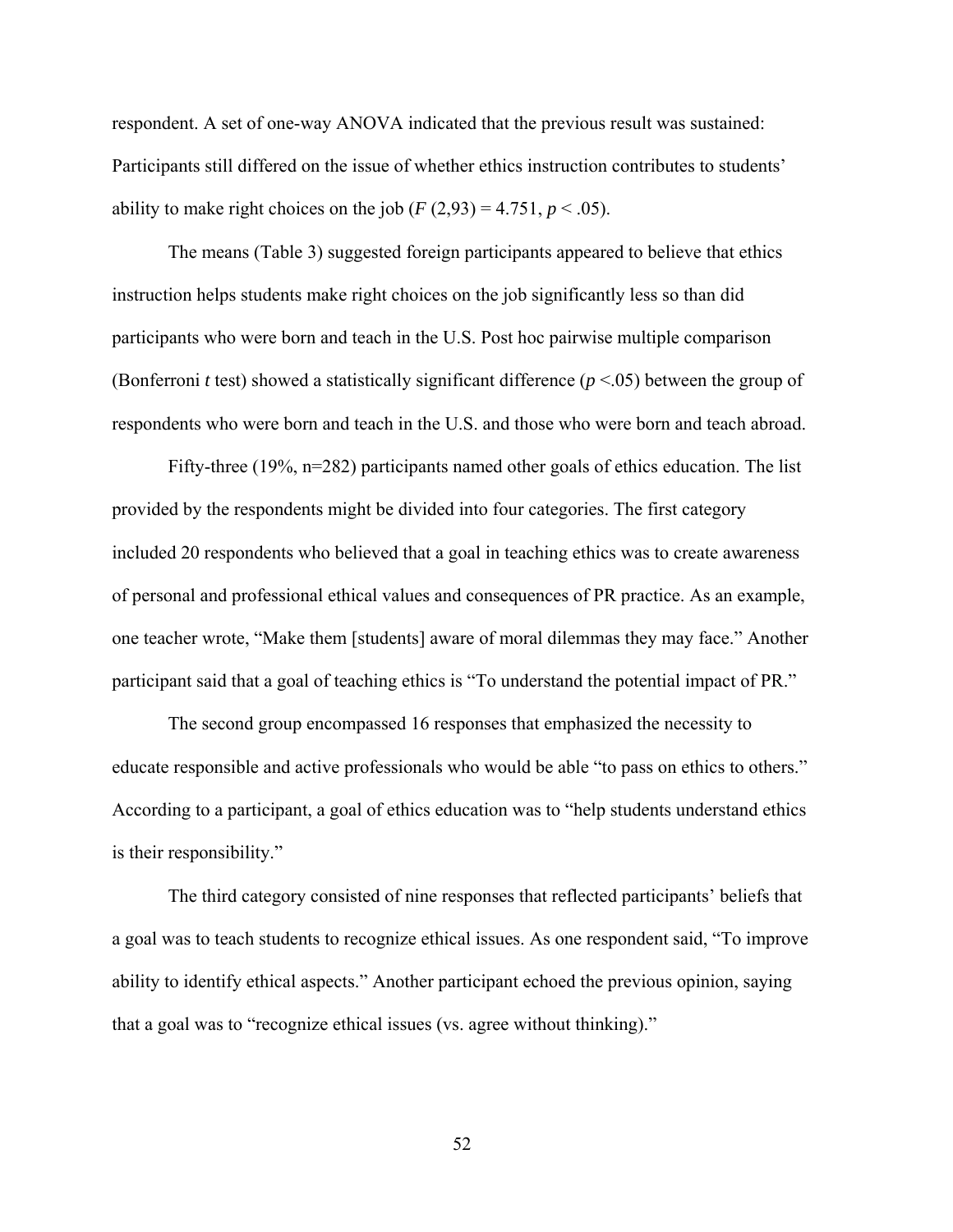The fourth category comprised opinions of eight participants who considered such a

goal as "developing ethical decision making skills" as important in teaching ethics.

Table 3. ANOVA-test Comparison among Participants who Were Born and Teach in the U.S. (n=186), Who Were Born Abroad and Teach in the U.S. (n=23), and Participants Who Were Born and Teach Abroad (n=35).

|                                    | US/US<br>$(n=186)$ | Other/US<br>$(n=23)$ | Other/Other<br>$(n=35)$ |        |
|------------------------------------|--------------------|----------------------|-------------------------|--------|
| Goals in teaching ethics           | <b>SD</b><br>M     | <b>SD</b><br>M       | <b>SD</b><br>M          | F      |
| 1. To cultivate moral character.   | 5.24 1.54          | 5.96 1.30            | 5.09 1.76               | 2.520  |
| 2. To improve the moral cognitive  |                    |                      |                         |        |
| capacities of PR students.         | 5.91 1.36          | 6.04 .93             | 5.80 1.64               | .298   |
| 3. To familiarize students with    |                    |                      |                         |        |
| ethical theories.                  | 5.85 1.18          | 5.65 1.07            | 5.77 1.52               | .298   |
| 4. To develop socially responsible |                    |                      |                         |        |
| professionals.                     | 6.45 1.06          | 6.30 .88             | 6.11 1.47               | 1.427  |
| 5. To help students make good      |                    |                      |                         |        |
| choices on the job.                | 6.38 1.08          | 6.26<br>.81          | 5.74 1.60               | 4.648* |

*Note*: On a scale from 1-7, with 1 indicating Strongly Disagree and 7 indicating Strongly Agree.  $df=2$ ; \*Significant at  $p < .05$ .

# *4.2.2. Research Question 2*

# **RQ 2: What are public relations instructors' perceptions of value to students of ethics education?**

To measure public relations instructors' perceptions of value to students of ethics education, a 15-item scale was developed (Table 4). Internal consistency reliability based on Cronbach's alpha coefficient for the value to students of ethics education was high ( $\alpha$ =.91).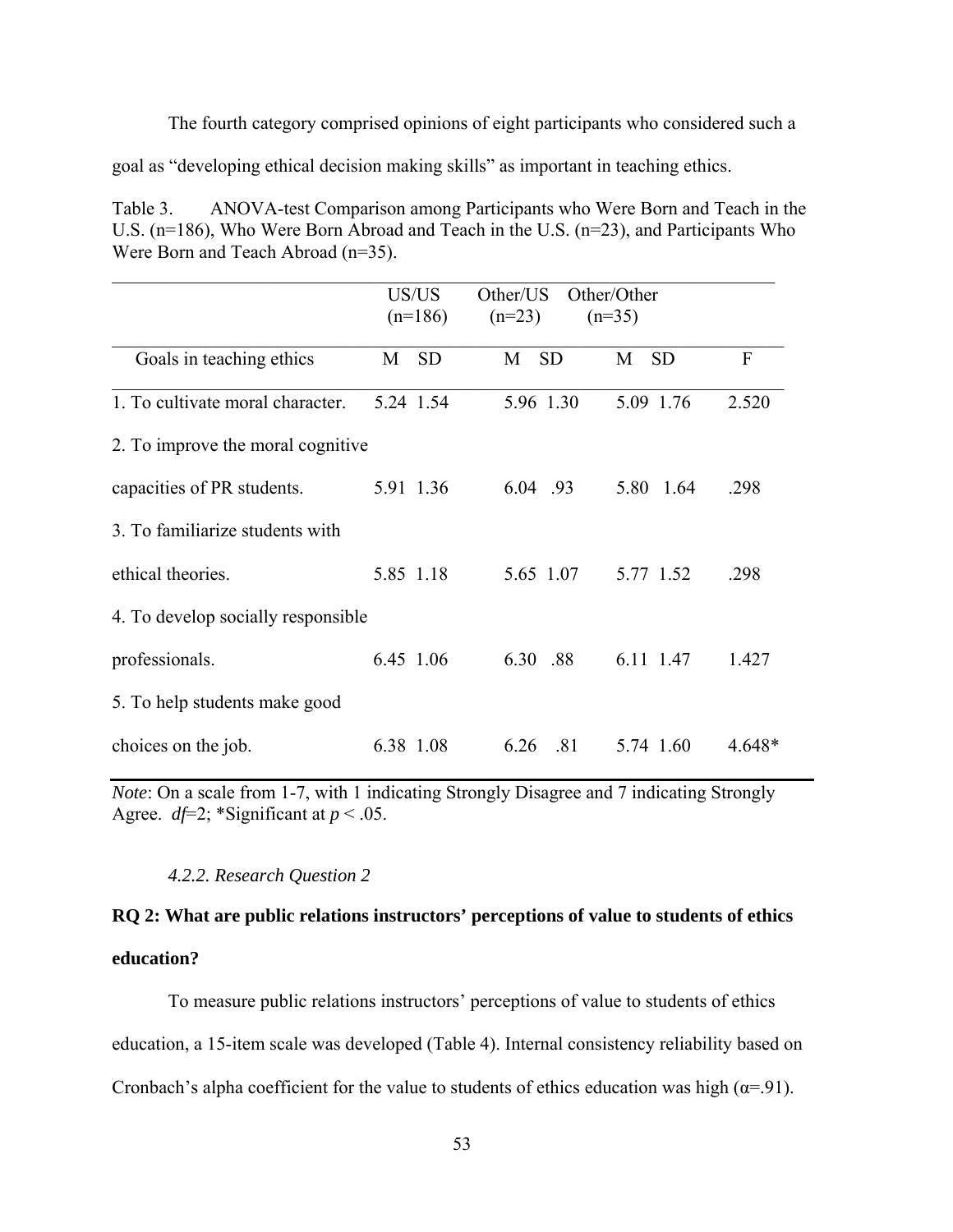Principal component factor analysis with varimax rotation was conducted in SPSS. The eigenvalue for extraction was set at 1; item loadings had to exceed .50 on at least one factor; and a minimum of difference of .01 between loadings was required (Nunnally, 1978). The test revealed three main factors, with the strongest component (eigenvalue  $= 7.27$ ) loading on seven items, and it corresponded to 48.5% of the variance in the original data. The second eigenvalue was equal to 1.27 and was associated with 8.4% of the variance in the original data. The third eigenvalue (1.01), corresponding to the third factor, was associated with 6.7% of the variance in the original data. Together, the three factors explained 63.6% of the variance in the original data. The first factor was "moral character" (Cronbach's alpha is .87); the second factor was "moral reasoning" (Cronbach's alpha is .82); and the third factor was "professional skills" (Cronbach's alpha is .72).

Factor 1 represented the perception of ethics education as education that contributes to overall moral development of public relations students and appeared to be the strongest predicting issue. Factor 2 represented the belief that ethics education should prepare students to use moral reasoning while solving ethical problems at the workplace. Factor 3 represented the perception of ethics education as the process of acquiring particular skills to deal with ethical dilemmas.

The study participants recognized the following statements as the most important in ethics education: Ethics education helps students become aware of ethical issues in PR (*M*=6.31; *SD*=.90); Ethics education helps students develop tools for reasoning through ethical dilemmas (*M*=5.77; *SD*=1.07); and Ethics education equips PR majors with the ability to make better moral judgments in business decisions (*M*=5.64; *SD*=1.14).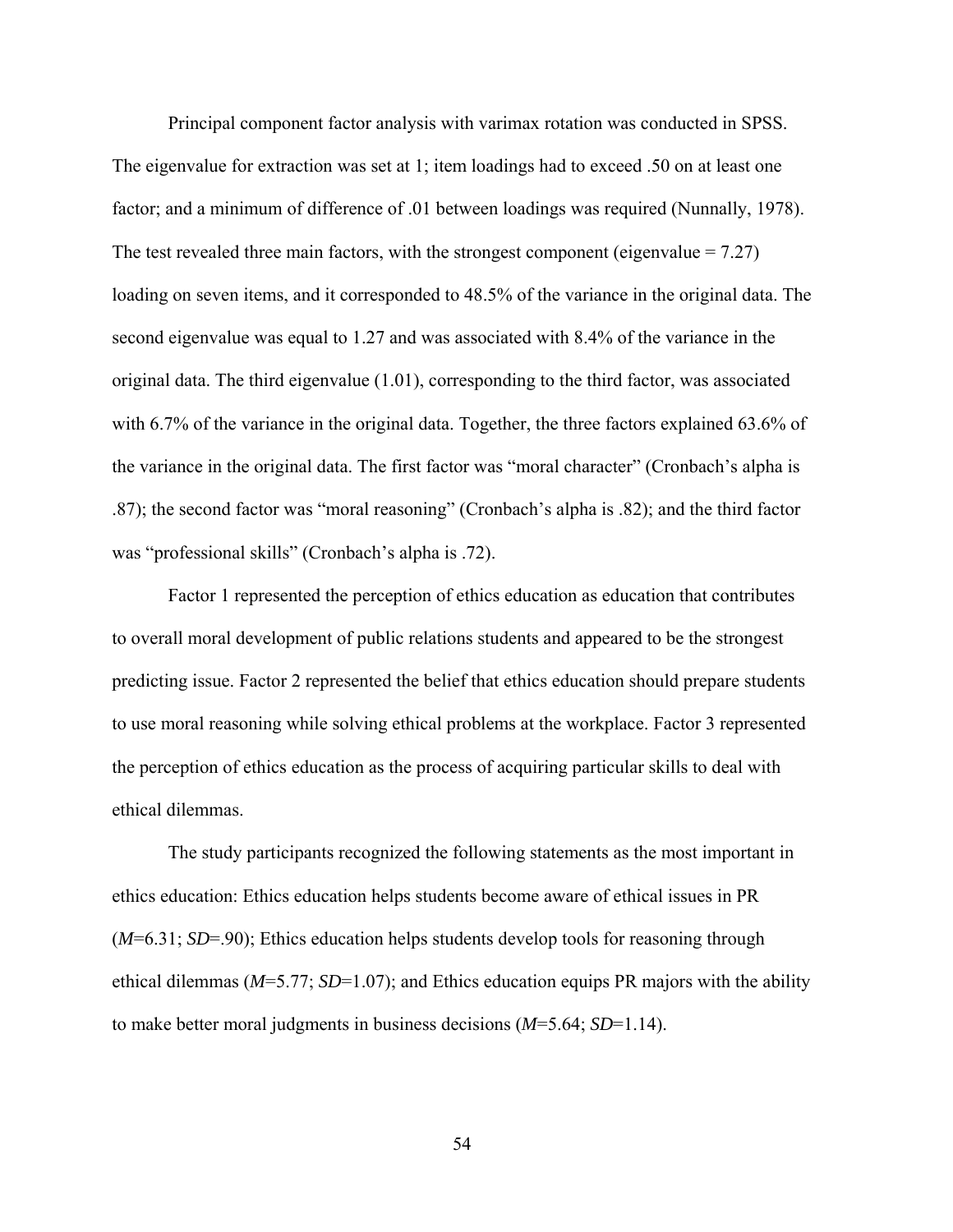Such a statement as Ethics education does not create moral character (*M*=4.39; *SD*=2.05) appeared to be the least essential, with the biggest standard deviation indicating diverse opinions on the issue of whether ethics education is able to form morality in public relations students.

A Pearson correlation coefficient was calculated for the relationship between participants' perceptions of goals in teaching ethics and their perceptions of value to students of ethics education. A moderate positive correlation was found  $(r(249)=398, p < .001)$ , indicating a significant relationship between the two variables. The more respondents supported the goals listed in section 1 of the questionnaire (Table 2), the more they appeared to believe in value to students of ethics education, or vice versa.

The second correlation test examined the relationships between participants' perceptions of goals in teaching ethics and their perceptions of essentiality of ethics education. A moderate positive correlation  $(r(265)=0.514, p<0.001)$  showed a significant relationship between the two variables. The more respondents believed in goals of ethics education (Table 2), the more they appeared to believe in essentiality of ethics education, or vice versa.

The third Pearson correlation coefficient was estimated for the relationship between participants' perceptions of value to students of ethics education and their beliefs in essentiality of ethics education. A moderate positive correlation  $(r(249)=374, p < .001)$ indicated a significant relationship between the two variables. The more respondents believed in value to students of ethics education, the more they considered ethics education essential, or vice versa.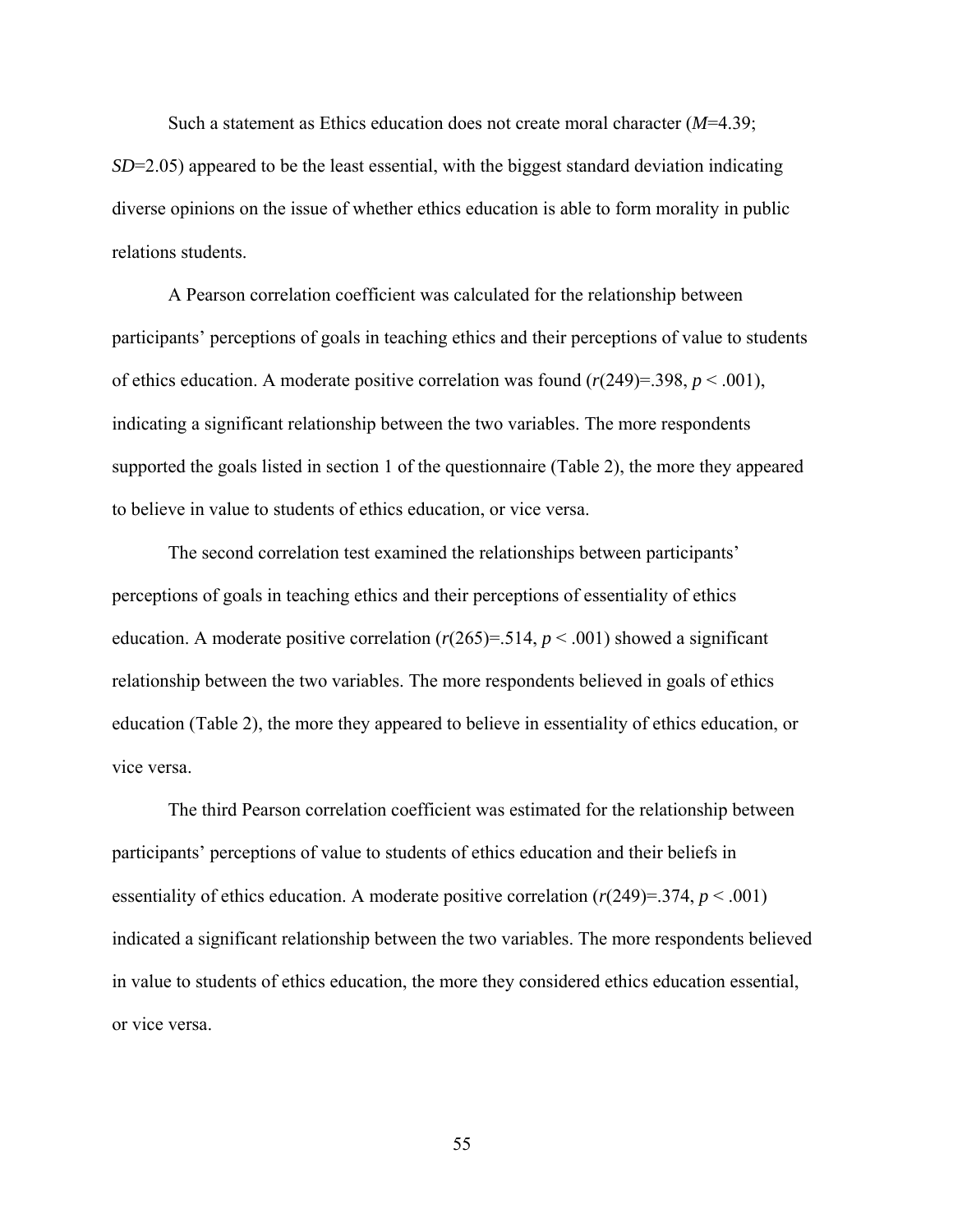| Statement                                               | $\boldsymbol{M}$ | SD   | <b>Factor</b> loadings |         |      |
|---------------------------------------------------------|------------------|------|------------------------|---------|------|
|                                                         |                  |      | 1                      | 2       | 3    |
| Ethics education does NOT create moral character.* 4.39 |                  | 2.05 | .79                    | $-.003$ | .008 |
| Ethics education positively affects                     |                  |      |                        |         |      |
| students' value systems.**                              | 4.98             | 1.16 | .69                    | .39     | .25  |
| Ethics education inspires students                      |                  |      |                        |         |      |
| to be moral in their professional lives.*               | 4.99             | 1.34 | .68                    | .44     | .29  |
| Ethics education helps students develop                 |                  |      |                        |         |      |
| a sense of moral obligation.**                          | 5.14             | 1.28 | .67                    | .49     | .12  |
| Ethics education helps PR students realize              |                  |      |                        |         |      |
| that they have to be ethical to succeed.*               | 4.71             | 1.37 | .63                    | $-.10$  | .50  |
| Ethics education helps students maintain                |                  |      |                        |         |      |
| integrity in their professional lives.**                | 5.22             | 1.13 | .58                    | .34     | .46  |
| Ethics education helps students form an ethical         |                  |      |                        |         |      |
| frame of mind.**                                        | 5.31             | 1.12 | .54                    | .38     | .42  |
| Ethics education helps students                         |                  |      |                        |         |      |
| become aware of ethical issues in PR.**                 | 6.31             | .90  | .01                    | .78     | .11  |
| Ethics education helps students develop tools           |                  |      |                        |         |      |
| for reasoning through ethical dilemmas.*                | 5.77             | 1.07 | .19                    | .63     | .48  |
| Ethics education equips PR majors with                  |                  |      |                        |         |      |
| the ability to make better moral judgments              |                  |      |                        |         |      |
| in business decisions.*                                 | 5.64             | 1.14 | .50                    | .61     | .15  |
| Ethics education helps students understand              |                  |      |                        |         |      |
| their personal values.*                                 | 5.38             | 1.21 | .34                    | .57     | .42  |
| Ethics education teaches students to use moral          |                  |      |                        |         |      |
| reasoning to help resolve conflicts.*                   | 5.36             | 1.16 | .46                    | .55     | .31  |
| Ethics education helps students develop strategic       |                  |      |                        |         |      |
| thinking skills.*                                       | 5.21             | 1.27 | .16                    | .18     | .79  |
| Ethics education arms PR students with ethical          |                  |      |                        |         |      |
| principles of persuasion.*                              | 4.99             | 1.22 | .12                    | .17     | .67  |
| Ethics education helps students develop                 |                  |      |                        |         |      |
| analytical skills.*                                     | 5.59             | 1.14 | .16                    | .50     | .63  |
| Eigenvalue                                              |                  |      | 7.27                   | 1.27    | 1.01 |
| % of variance explained                                 |                  |      | 48.5                   | 8.4     | 6.7  |

Table 4. Means and Factor Analysis for Value to Students of Ethics Education Scale Items

*Note.* On a scale from 1-7, with 1 indicating Strongly Disagree and 7 indicating Strongly Agree.

Extraction Method: Principal Component Analysis.

Rotation Method: Varimax with Kaizer Normalization.

Factor 1: 7 items, alpha = .87. Factor 2: 5 items, alpha = .82, Factor 3: 3 items, alpha = .72.  $n=250$ ;

 $*_{n=249}$ .

Reversed coding performed for the item, *Ethics education does NOT create moral character.*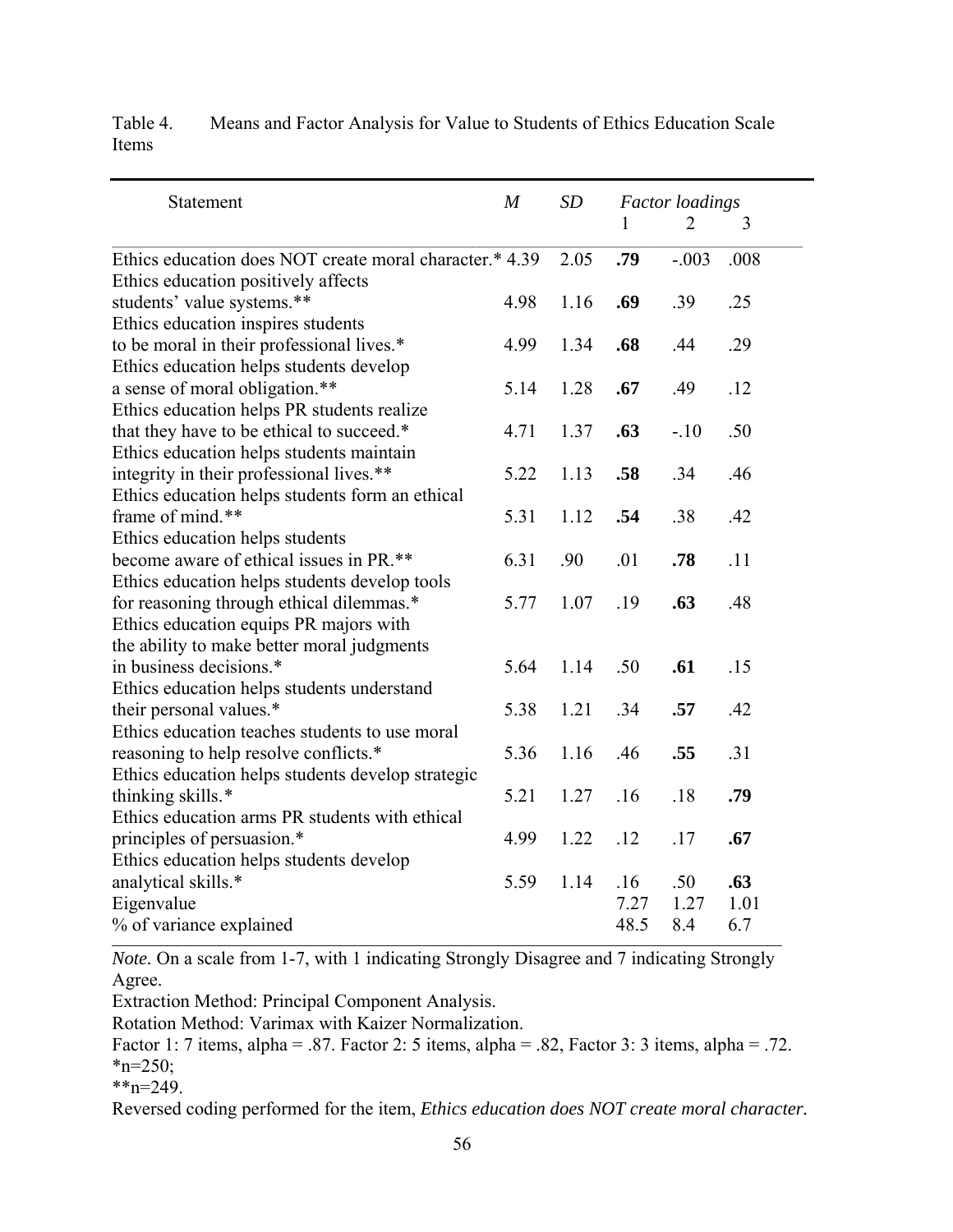Multiple regression analysis was performed to investigate the extent to which attitudes toward the value to students of ethics education might be predicted by such variables as gender, academic rank, country of birth, country in which a respondent currently teaches, years of teaching experience, completion of a free-standing ethics course, experience in PR industry, and whether a respondent has taught a separate ethics course (Table 5).

A regression equation was statistically significant  $(F(8,170)=1.423, p<.001)$  with R<sup>2</sup> of .063. One out of eight variables appeared to be a significant predictor (Table 5). The test showed that the higher the participant's rank, the less favorable attitude toward value to students of ethics education he or she had.

The Pearson correlation coefficient was estimated for the relationship between pairs of variables mentioned above, and a low negative correlation  $(r(190)=226, p < .01)$ indicated a significant relationship between the rank and the number of years a respondent worked as a public relations practitioner. The higher the rank, the less the participant worked in the public relations industry, or vice versa.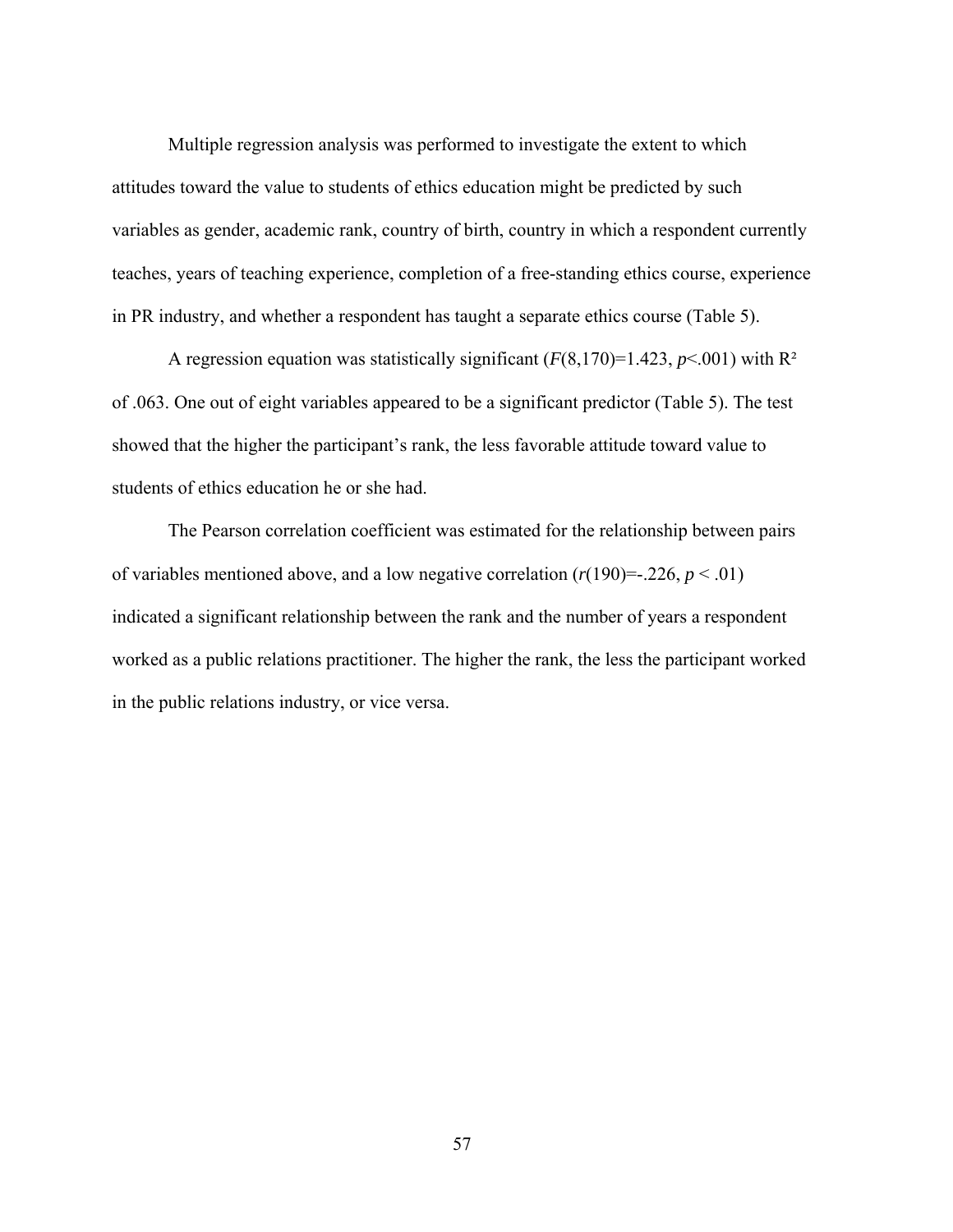| Variable                        | Coefficient | Beta    | $\boldsymbol{t}$ |
|---------------------------------|-------------|---------|------------------|
| Gender (1=male)                 | $-.227$     | $-.012$ | $-156$           |
| Rank $(1 = instructor)$         | $-1.533$    | $-.209$ | $-2.461*$        |
| Country of birth (1=the US)     | .930        | .091    | 1.062            |
| Country in which a respondent   |             |         |                  |
| teaches $(1=$ the US $)$        | 1.117       | .091    | 1.087            |
| Years as a teacher              | .115        | .106    | 1.233            |
| Completion of a separate ethics |             |         |                  |
| course (1=completed)            | 1.152       | .058    | .748             |
| Years of PR practice            | $-.106$     | $-.100$ | $-1.276$         |
| Teaching of a separate          |             |         |                  |
| ethics course $(1 = yes)$       | $-.507$     | $-.021$ | $-268$           |
| Intercept                       | 70.777      |         | 13.899           |

Table 5. Multiple Regression Analysis Results for "Value to Students of Ethics Education" as the Dependent Variable

*Note*. \*Significant at *p*<.001; R² is .063.

#### *4.2.3. Research Question 3*

**RQ 3: What do teachers believe is the place of ethics in the PR curriculum, i.e., ethics should be a free-standing course, taught throughout the curriculum, or some other approach?** 

Table 6 shows that the majority of participants—186 (70%)—believed that the most valuable approach was ethics instruction incorporated in courses throughout the public relations curriculum. Ethics instruction as a separate public relations ethics course was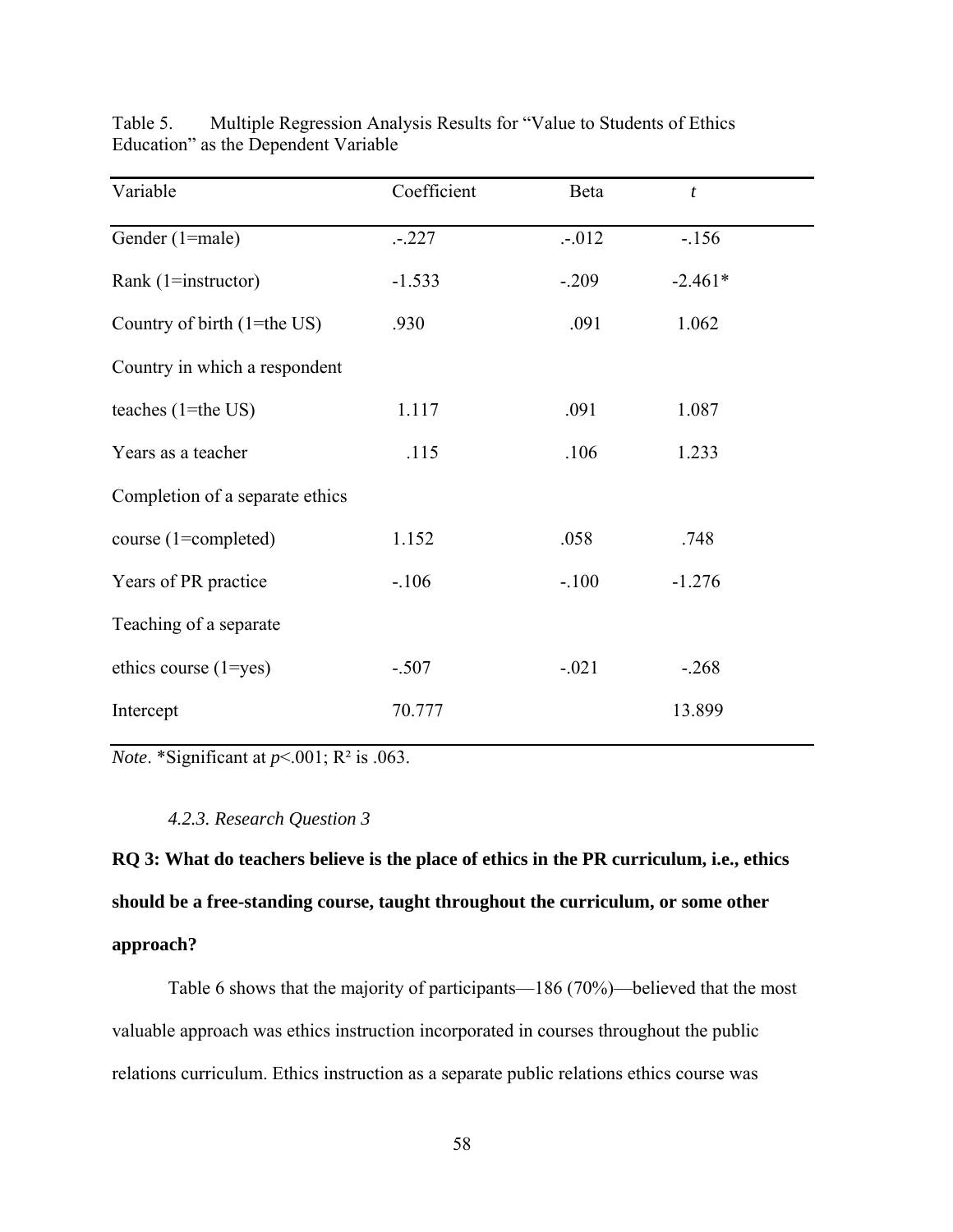ranked as the most effective form of delivery by 50 respondents (19%). Twenty eight participants (11%) named a separate communication ethics course as the most valuable format of ethics instruction delivery.

| Format of delivery                    | Ranking     |             |           |  |
|---------------------------------------|-------------|-------------|-----------|--|
|                                       | 1           | 2           | 3         |  |
| 1. Ethics instruction incorporated in |             |             |           |  |
| courses throughout the curriculum     | $186(70\%)$ | 43 $(16%)$  | 36(14%)   |  |
| 2. Ethics instruction as              |             |             |           |  |
| a separate PR ethics course           | 50 $(19%)$  | 112(42%)    | 103(39%)  |  |
| 3. Ethics instruction as a separate   |             |             |           |  |
| communication ethics course           | $28(11\%)$  | $110(41\%)$ | 128 (48%) |  |

Table 6. The Value of Formats of Ethics Instruction Delivery (n=265)

These data were analyzed using cross-tabulations to inspect levels of statistical significance through application of the Pearson Chi-Square test. The significance level established for all tests was .05. Chi-Square tests examined whether there were associations between participants' perceptions of value of format of ethics instruction delivery and their country of origin and country in which they currently teach. The tests did not reveal significant relationships between the variables. Regardless of the country of origin and country in which respondents currently teach, the participants revealed similar attitudes while ranking formats of ethics delivery. The following Chi-square results were obtained:  $χ²=4.82$ ( $df=6$ ;  $p < .05$ ) for Ethics instruction incorporated in courses throughout the curriculum;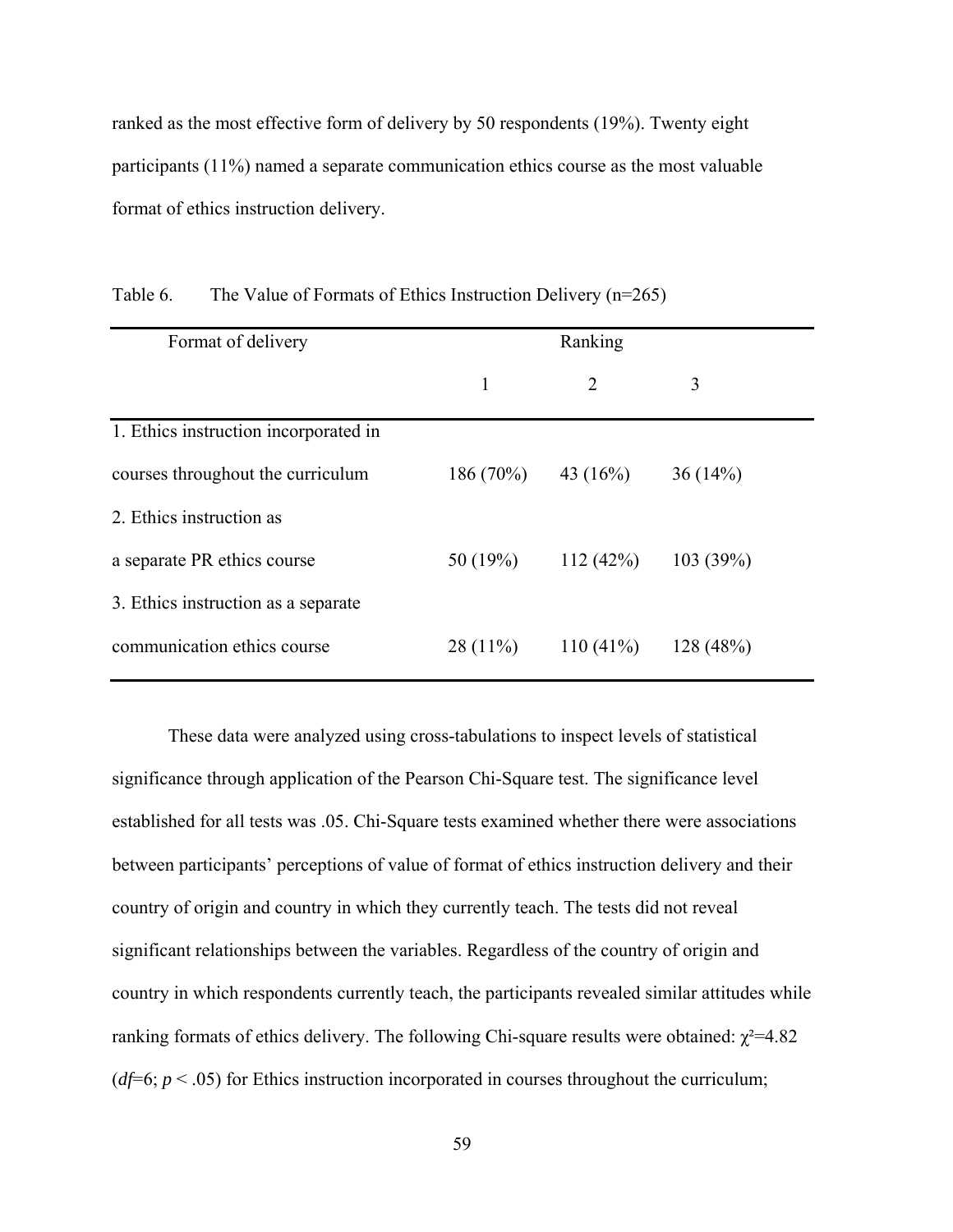$\chi^2$ =3.75 (*df*=6; *p* < .05) for Ethics instruction as a separate PR ethics course; and  $\chi^2$ =5.13 ( $df=6$ ;  $p < .05$ ) for Ethics instruction as a separate communication ethics course.

According to data provided by the participants (n=266), 34 universities and colleges (13%) offered a specific course in PR ethics, whereas 126 universities (47%) had a specific course in media/communication ethics. One hundred and six respondents (40%) said that their departments did not have specific courses in ethics, and they provided the following reasons for that: 83 out of 106 participants (78%) explained that ethics is best taught throughout the curriculum, not just in one class, whereas 19 (18%) teachers said that the curriculum cannot include all important courses. Three respondents (3%) reasoned that ethics are lived, not learned, and 1 participant (1%) said that no one is qualified to teach an ethics course in his university.

#### *4.2.4. Research Question 4*

# **RQ 4: What do teachers believe are the most effective pedagogies in teaching ethics to public relations students?**

To assess public relations instructors' perceptions of the effectiveness of classroom pedagogies, such categories as Very ineffective, Ineffective, and Somewhat ineffective were combined and labeled "Ineffective." Accordingly, such categories as Somewhat effective, Effective, and Very Effective were collapsed and labeled "Effective."

Table 7 shows that the most used pedagogies—teacher lectures, case studies, and group discussion—appeared to be the most effective approaches in teaching ethics, whereas the least effective teaching method seemed to be research papers.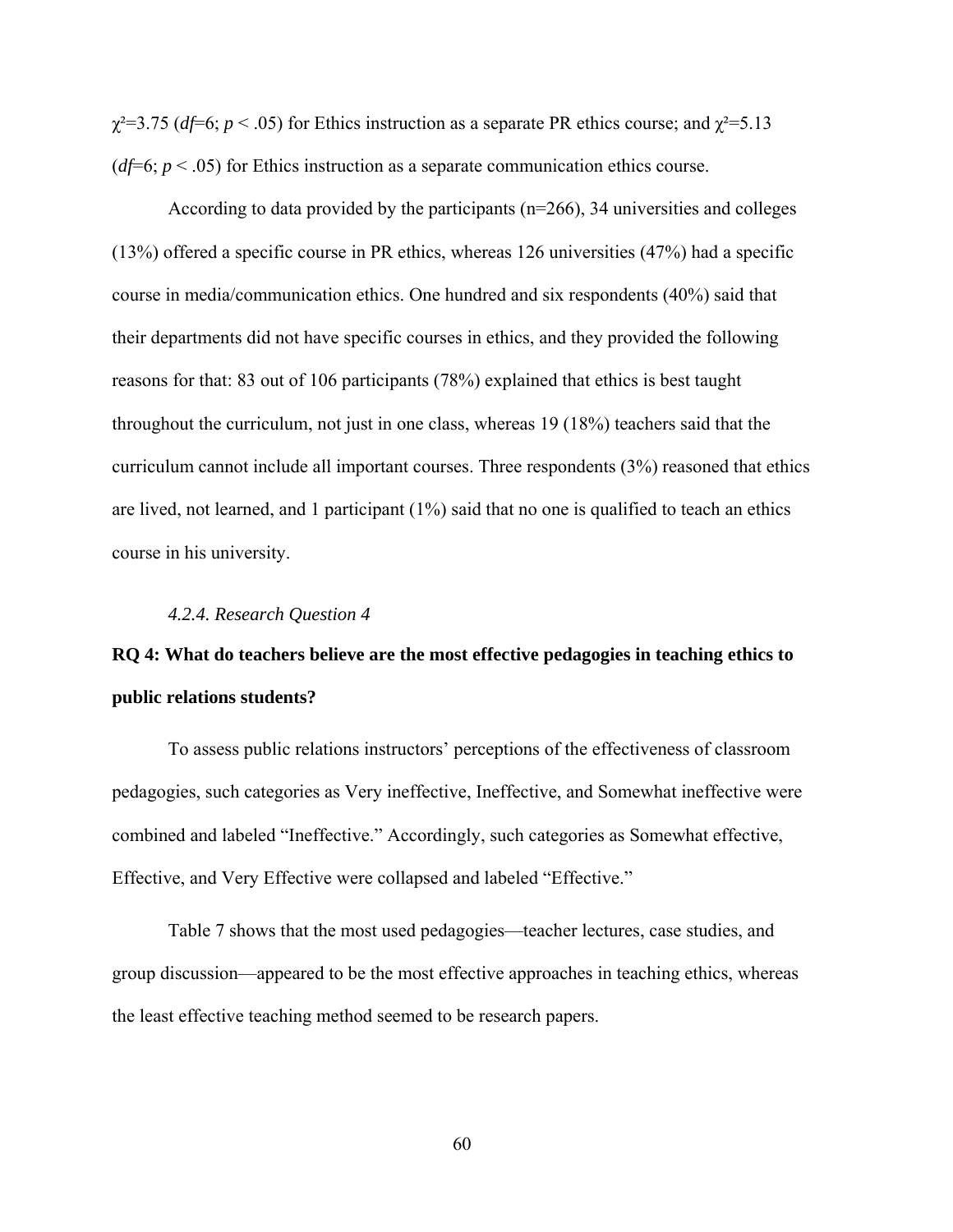| Pedagogies              | Have used          | $\boldsymbol{M}$ | SD        | Ineffective <sup>1</sup> | Effective <sup>2</sup> | Rank <sup>3</sup> |
|-------------------------|--------------------|------------------|-----------|--------------------------|------------------------|-------------------|
| 1. Teacher lectures     |                    |                  |           |                          |                        |                   |
| $(n=261)$               | $257(98.8\%)$ 5.37 |                  | 1.06      | $16(6.2\%)$              | $227(88.3\%)$          | 3                 |
| 2. Case studies         |                    |                  |           |                          |                        |                   |
| $(n=261)$               | 244 (93.5%) 6.32   |                  | 1.01      | $5(2.0\%)$               | 236 (96.7%) 1          |                   |
| 3. Group discussion     |                    |                  |           |                          |                        |                   |
| $(n=261)$               | 243 (93.1%) 6.23   |                  | 1.02      | $6(2.5\%)$               | $231(95.1\%)$          | $\overline{2}$    |
| 4. Reading from         |                    |                  |           |                          |                        |                   |
| trade publications      |                    |                  |           |                          |                        |                   |
| $(n=260)$               | 237 (91.2%) 5.23   |                  | 1.24      | $20(8.4\%)$              | 186 $(78.5\%)$         | 5                 |
| 5. Student-led projects |                    |                  |           |                          |                        |                   |
| $(n=260)$               | $217(83.5\%)$ 5.53 |                  | 1.37      | $19(8.8\%)$              | $169(77.9\%)$          | 6                 |
| 6. Guest presentation   |                    |                  |           |                          |                        |                   |
| $(n=261)$               | $216(83.4\%)$ 5.48 |                  | 1.27      | $14(6.5\%)$              | $178(82.4\%)$          | $\overline{4}$    |
| 7. Research papers      |                    |                  |           |                          |                        |                   |
| $(n=261)$               | 212 (81.2%)        |                  | 5.04 1.39 | $30(14.2\%)$             | $151(71.2\%)$          | 8                 |
| 8. Socratic dialogue    |                    |                  |           |                          |                        |                   |
| $(n=261)$               | 211 (80.8%)        | 5.51             | 1.27      | $13(6.2\%)$              | 164 (77.7%)            | $\overline{7}$    |

Table 7. Usage and Effectiveness of Pedagogies in Teaching Ethics

*Note*. <sup>1</sup>Calculated for "Very ineffective," "Ineffective," and "Somewhat ineffective." ²Calculated for "Somewhat effective," "Effective," and "Very effective." <sup>3</sup>Rank of perceived effectiveness.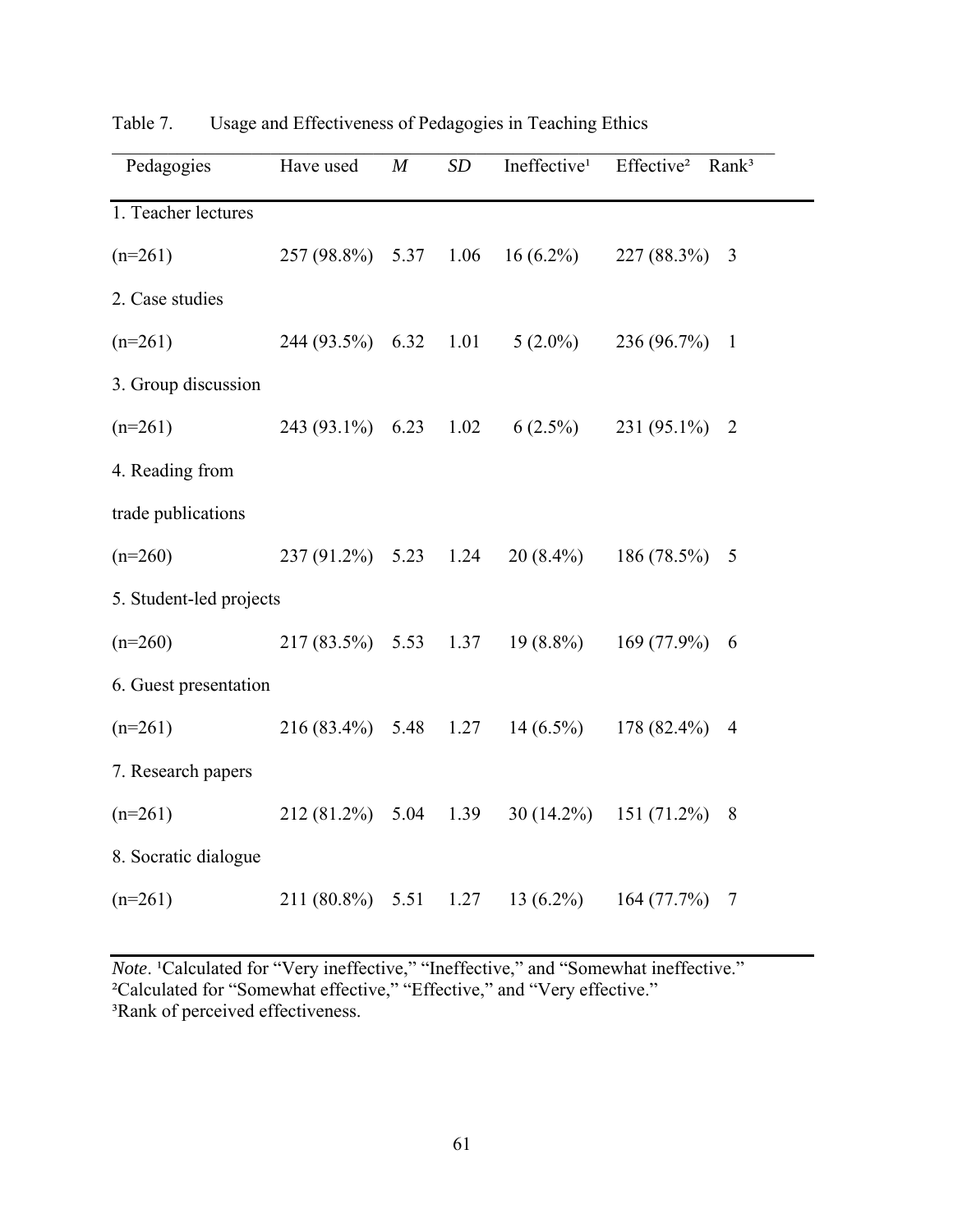Asked to list any other pedagogies that had been effective for them, study participants mentioned a number of pedagogical methods. Four teachers employed movie/documentary discussions, whereas three respondents used modeling experiments (role playing) in ethics courses. As one respondent said, "I have used role playing activities where students adopt an ethical position and have to act accordingly." Other pedagogies included service-learning activities, conferences, projects with real clients, field trips, and class debates. As one participant wrote, "Media ethics debate (teams debate a case, applying ethical theories, codes, etc.) is helpful."

#### *4.2.5. Research Question 5*

# **RQ 5: What do teachers believe are the most effective sources or materials used for teaching ethics to public relations students?**

To examine public relations instructors' beliefs about the effectiveness of sources and materials used in classrooms, such categories as Very ineffective, Ineffective, and Somewhat ineffective were combined and labeled "Ineffective." Accordingly, such categories as Somewhat effective, Effective, and Very Effective were collapsed and labeled "Effective." As in the case of pedagogies, the most used resources in teaching ethics—textbooks, trade magazine articles, and newspaper or magazine stories—were perceived as the most effective, whereas blogs appeared to be the least important source in teaching ethics to public relations students (Table 8).

Thirty-one participants provided a list of resources that they found to be effective in teaching ethics. Eleven respondents mentioned their own and visiting professionals' experiences on the job, whereas one respondent found it useful to instigate "conversations from the students' experiences." Four teachers said that they used not only textbooks but also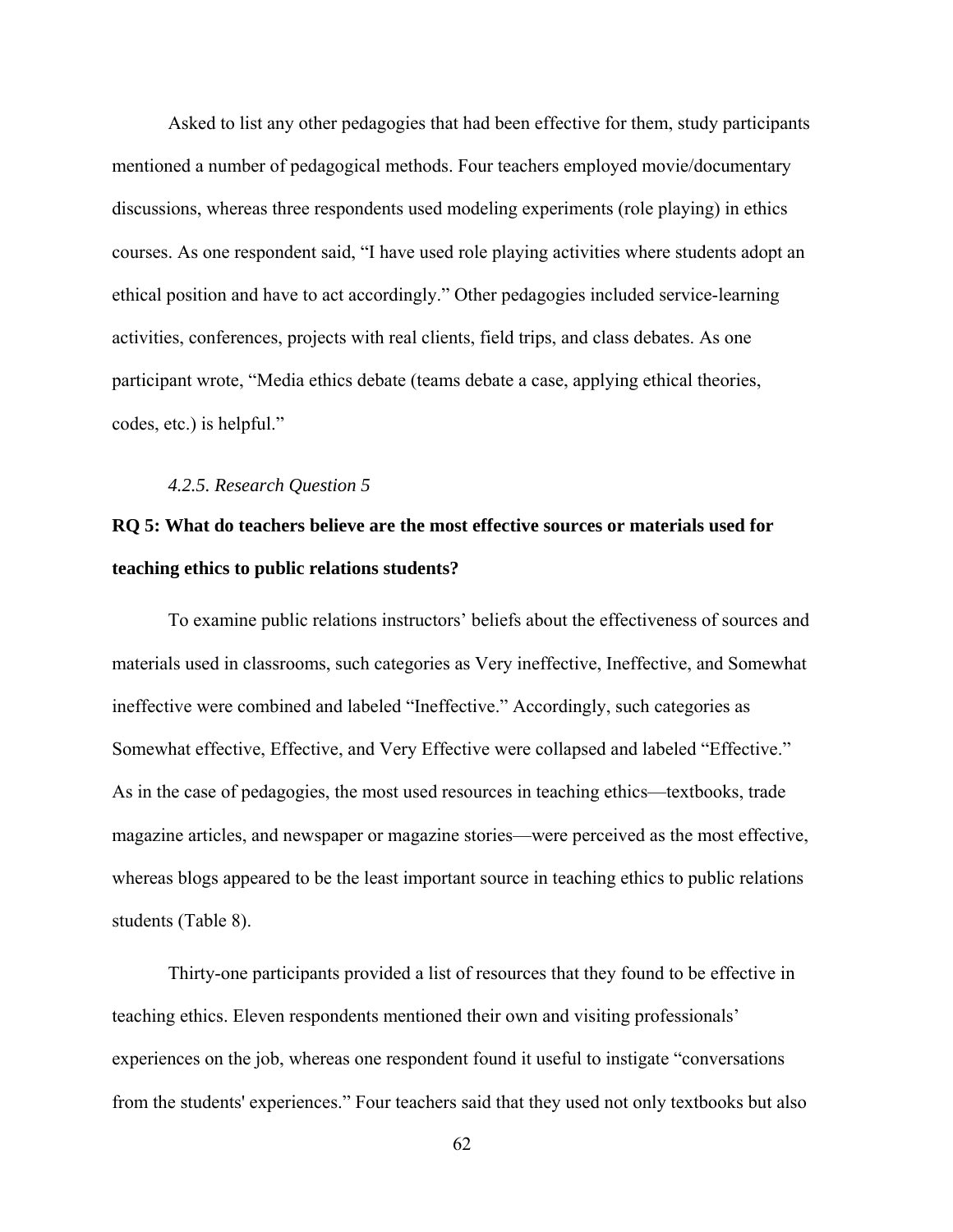"PR case studies books" and "Books that are not defined as PR books—books about unethical business practices, books about international differences in business practices, studying moral codes other than Christian-Judeo models, such as Confucian values that guide professional behavior in East Asia."

Other participants brought up such teaching resources as "cases from local PRSA ethics workshops," "Arthur Page Society case studies competition winners on the website," "student explanation for research projects," and movies.

| Resources              | Have used     | $\boldsymbol{M}$ | SD   | Ineffective <sup>1</sup> | Effective <sup>2</sup> | Rank <sup>3</sup> |
|------------------------|---------------|------------------|------|--------------------------|------------------------|-------------------|
| $1.$ Textbook(s)       |               |                  |      |                          |                        |                   |
| $(n=256)$              | 253 (98.8%)   | 5.08             | 1.30 | 33 $(7.1\%)$             | $205(81.0\%)$          | $\overline{2}$    |
| 2. Trade magazine      |               |                  |      |                          |                        |                   |
| $articles (n=256)$     | 257 (93.8%)   | 5.09             | 1.35 | $28(11.7\%)$             | 182 (76.6%)            | 3                 |
| 3. Newspaper or        |               |                  |      |                          |                        |                   |
| newsmagazine           |               |                  |      |                          |                        |                   |
| stories $(n=256)$      | 248 (93.5%)   | 5.64             | 1.35 | $21(8.5\%)$              | 212 (85.5%)            | $\overline{1}$    |
| 4. Academic journal    |               |                  |      |                          |                        |                   |
| $articles (n=256)$     | 235 (91.8%)   | 4.72             | 1.36 | $46(19.6\%)$             | 159 (68.3%)            | 6                 |
| 5. Internet stories or |               |                  |      |                          |                        |                   |
| data bases $(n=257)$   | $216(84.0\%)$ | 5.00             | 1.47 | $23(10.6\%)$             | 154 (71.3%)            | $\overline{4}$    |
| 6. Videos $(n=256)$    | 201 (78.5%)   | 5.16             | 1.44 | $23(11.4\%)$             | 141 $(70.1\%)$         | 5                 |
| 7. Blogs $(n=256)$     | 174 (68.0%)   | 4.46             | 1.62 | 35 $(20.1\%)$            | 86 (49.4%)             | 7                 |

Table 8. Usage and Effectiveness of Resources in Teaching Ethics

*Note*. <sup>1</sup>Calculated for "Very ineffective," "Ineffective," and "Somewhat ineffective." ²Calculated for "Somewhat effective," "Effective," and "Very effective." <sup>3</sup>Rank of perceived effectiveness.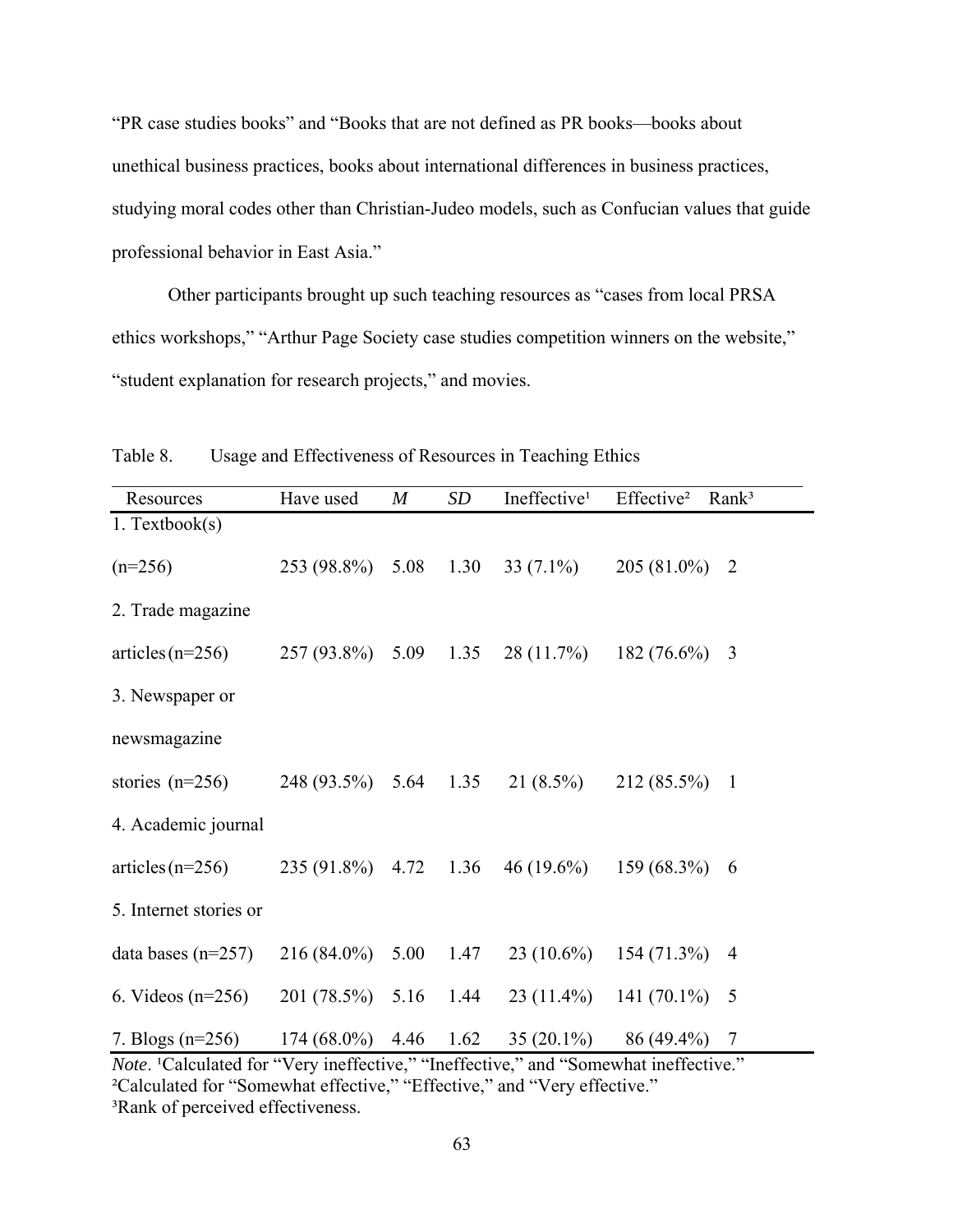#### *4.2.6. Research Question 6*

# **RQ 6: What are the most effective techniques for evaluation of student learning regarding ethics?**

To assess public relations instructors' perceptions of the effectiveness of techniques used for student evaluation, such categories as Very ineffective, Ineffective, and Somewhat ineffective were combined and labeled "Ineffective." Accordingly, such categories as Somewhat effective, Effective, and Very Effective were collapsed and labeled "Effective." It appeared that there was a discrepancy between the most used and the most effective methods of evaluation of student learning (Table 9). Particularly, although 99 percent of respondents employed written examinations, the effectiveness of this method was ranked as only number five among assessment tools in teaching ethics. Such a tool as individual projects had the third rank on the scale of effectiveness, but its usage was ranked only number five out of six possible categories. Written case studies were rated as the most effective tool in teaching ethics, whereas term papers were perceived as the least effective tool for evaluation of how well public relations students acquire knowledge about professional ethics.

Eighteen respondents identified additional assessment tools that have been effective for them. Seven teachers mentioned different kinds of class discussions. Particularly, one respondent wrote, "Discussion board –supplements class discussion by permitting students to offer views and new ideas on their own time." Another participant has accessed student learning through "Reviewing current ethical dilemmas in the news and then relating that to a project the students are working on in class."

Four teachers have used such an assessment tool as a short or reaction paper. One respondent wrote, "I have found the best practice is short papers (3-4 pages) where students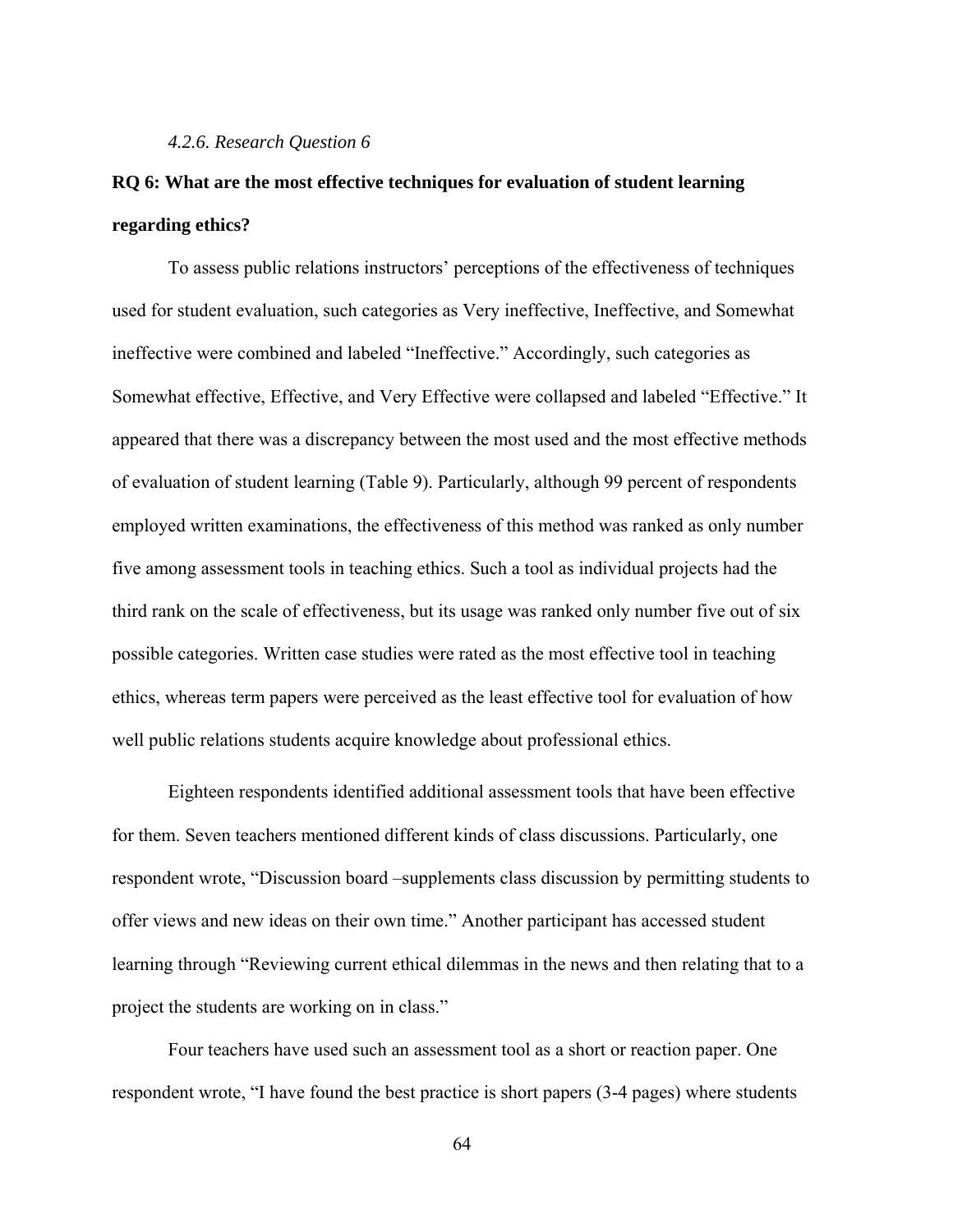incorporate various models of ethical conduct and evaluate cases based on these frameworks." Other participants mentioned class exercises, homework assignments, and presenting at school conferences as tools to evaluate student learning.

| Assessment tools       | Have used             | $\boldsymbol{M}$ | <b>SD</b> | Ineffective <sup>1</sup>        | Effective <sup>2</sup>   | Rank <sup>3</sup> |
|------------------------|-----------------------|------------------|-----------|---------------------------------|--------------------------|-------------------|
| 1. Written             |                       |                  |           |                                 |                          |                   |
| examinations           |                       |                  |           |                                 |                          |                   |
| $(n=256)$              |                       |                  |           | 233 (98.8%) 5.32 1.15 15 (6.4%) | 194 (83.3%)              | 5                 |
| 2. Written case        |                       |                  |           |                                 |                          |                   |
| studies $(n=257)$      | 225 (87.5%) 5.84 1.11 |                  |           | $10(4.4\%)$                     | 206 (91.5%)              | $\mathbf{1}$      |
| 3. Individual and      |                       |                  |           |                                 |                          |                   |
| panel presentations    |                       |                  |           |                                 |                          |                   |
| $(n=256)$              | 222(86.7%)            | 5.80             | 1.12      | $6(2.7\%)$                      | 199 (89.6%)              | $\overline{2}$    |
| 4. Group projects      |                       |                  |           |                                 |                          |                   |
| $(n=256)$              | $221 (86.3\%)$ 5.67   |                  | 1.24      | $13(5.9\%)$                     | 189 (86.4%)              | $\overline{4}$    |
| 5. Individual projects |                       |                  |           |                                 |                          |                   |
| $(n=257)$              | 217 (84.4%) 5.59      |                  | 1.09      | $7(3.2\%)$                      | 194 (89.4%)              | 3                 |
| 6. Term papers         |                       |                  |           |                                 |                          |                   |
| $(n=257)$              | 208 (80.9%)           | 5.00             | 1.35      |                                 | $24(11.5\%)$ 150 (72.8%) | 6                 |

Table 9. Usage and Effectiveness of Assessment Tools in Teaching Ethics

*Note*. <sup>1</sup>Calculated for "Very ineffective," "Ineffective," and "Somewhat ineffective." ²Calculated for "Somewhat effective," "Effective," and "Very effective." <sup>3</sup>Rank of perceived effectiveness.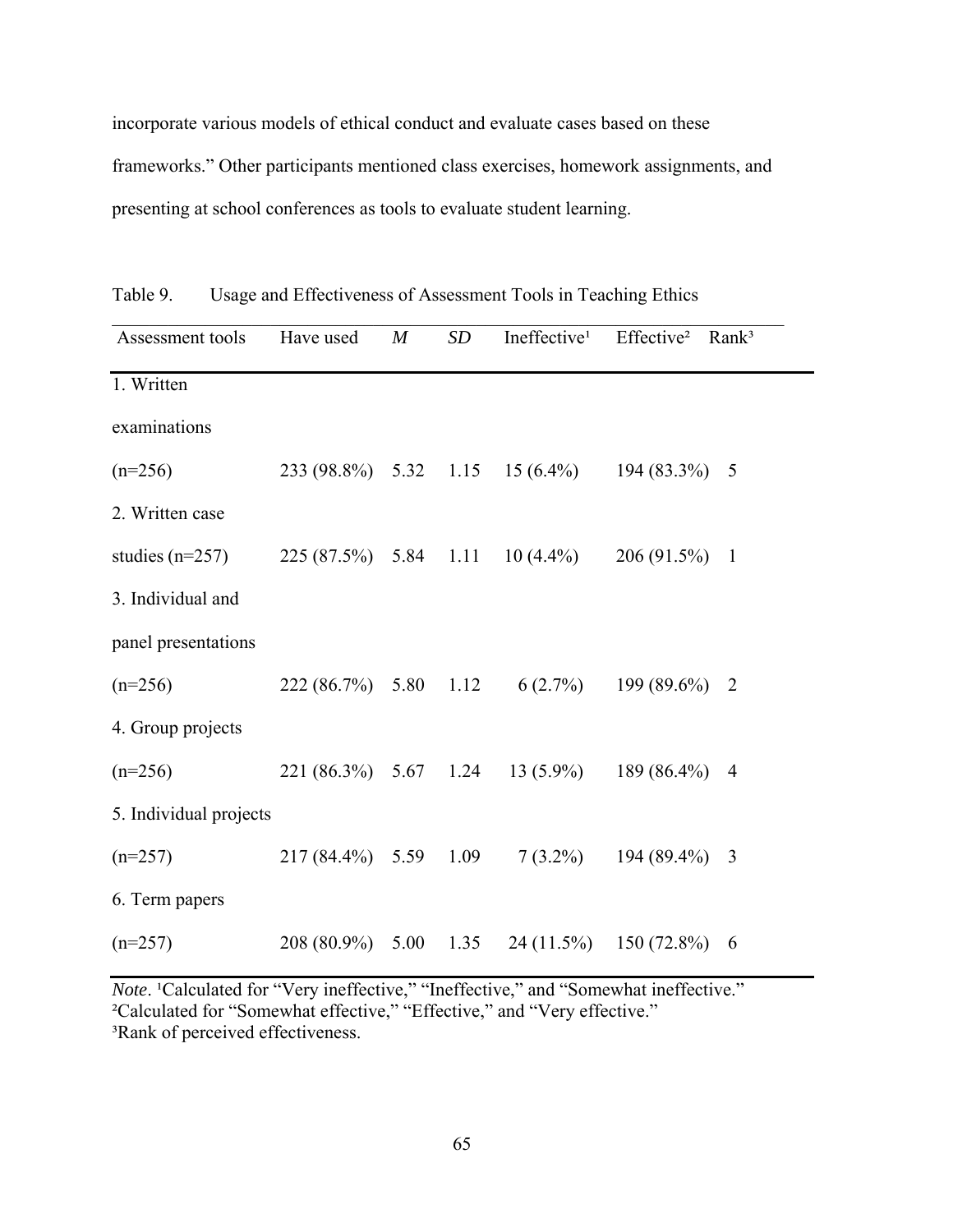## *4.3. Interview Findings*

The seventh research question examined similarities and differences in teaching philosophies and practices of American and European teachers. All participants agreed that ethics education is essential for public relations students. The 52 teachers provided diverse explanations of why ethics needs to be taught to future professionals, and educators often mentioned more than one reason. Qualitative analysis (Lincoln & Guba, 1985) suggested that there were a number of themes associated with the importance of ethics instruction at the university and college level.

# *4.3.1. Proposition I. American and European public relations educators think that ethics are important for education, but they view this importance in different ways.*

The theme of awareness appeared to be the most frequently mentioned by U.S. educators. However, there was not a single interpretation of the meaning of this notion.

## *4.3.1.1. Awareness as preparedness to deal with ethical dilemmas.*

One-third of U.S. participants explained that ethics education is vital because "it creates awareness that the professional world is saturated with ethical dilemmas" and this is why it is so important to "give an understanding of what is ethical and what is not." As one female educator said, "I don't think that PR students understand what they will be confronting. It's not a golden lovely world out there where everybody plays fair." In her opinion, educators should prepare students to face not only "a big hairy incident" akin to Enron, but also to deal with "little things" that might not appear as unethical at the first glance (a "hyperbolic word used in the press-release" or a "company's logo used in the proposal without client's permission").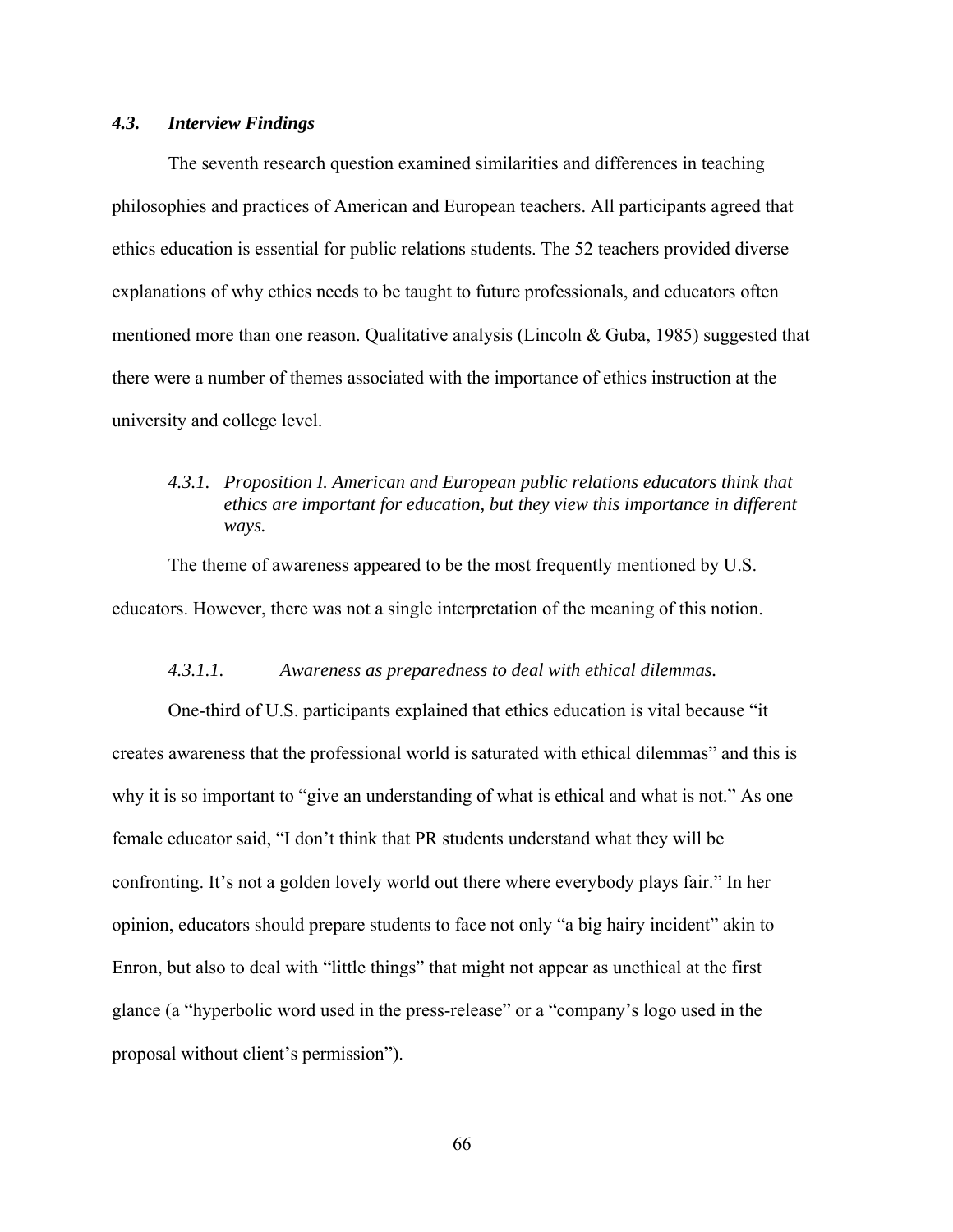Two U.S. participants emphasized that PR graduates should be aware that they would be expected to advise management on key decisions in ethically challenging situations.

#### *4.3.1.2. Awareness as the responsibility to use knowledge in the ethical way.*

Seven U.S. participants thought that ethics instruction is an essential part of PR education because it creates awareness about the morality of knowledge, or the necessity to be responsible for "what we do with what we know." One participant noted,

The core reason for why we teach ethics is that communication students need to know that by learning new expertise—how to persuade and influence people—they have a moral obligation not to use it in a way that would be harmful to people.

 Another respondent echoed by this: "By the very nature of the profession, we are powerful and influential in society. We have to be aware of that and aware about how our actions do impact society."

### *4.3.1.3. Awareness as an induction into the profession.*

 One-half of interviewed American educators perceived ethics instruction as being "best suited" to create awareness that, as one senior teacher said, "Education is not about knowledge and skills only but also about a basic subscription to ethical values of the occupation." The fact that public relations is an inherently ethical occupation that has moral obligations to society was articulated by another participant:

The idea is being ethical is essential to the stature of public relations as a professional activity. And by definition to be professional, the activity must uphold some kind of public interest which is what is embedded in your code of ethics. So it [ethics education] is absolutely essential and our job as educators to communicate values to our students.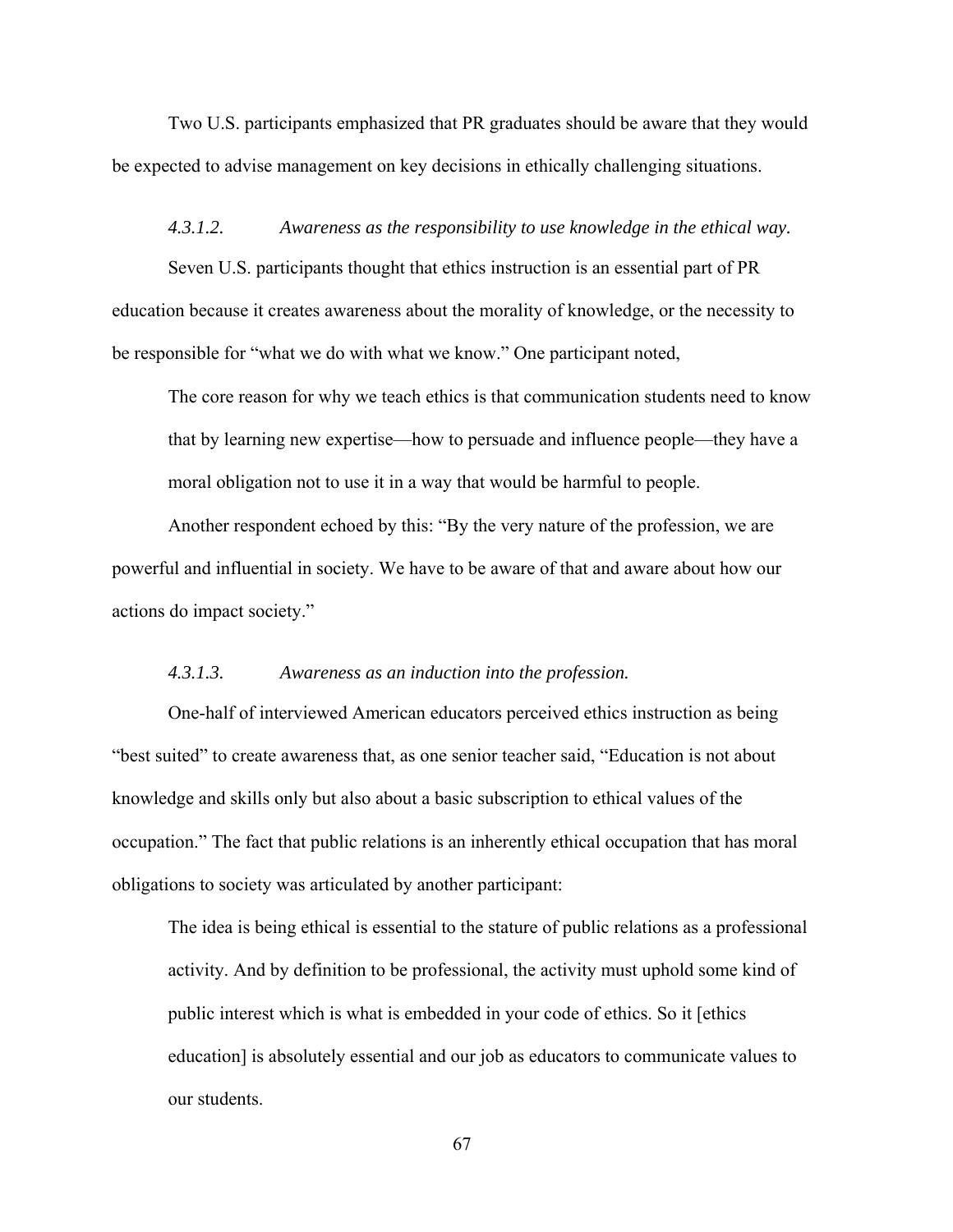Overall, the majority of U.S. educators underlined the importance of ethics education as education that contributes to the improvement of the profession and society: Commitment to professional values, moral obligations to society to behave ethically, and the ability to perform a counseling function in a complicated ethical situation.

European educators appeared to have a more homogenous opinion about the importance of ethics education. They were united in their perception of the essentiality of ethics education as a means to make students "be aware of themselves, their identities and their personal values;" as education that encourages them to think that "every decision that they make in lives has an ethical aspect." In other words, the majority of European participants emphasized the importance of ethics education as the process of character development. A world-known European educator and scholar said:

There is no a causal relationship between an ethics course and making good choices on the job. But definitely, ethics education helps students become more critical and reflective, and more reflective people will make more thoughtful decisions.

"Reflectivity" appeared to be a key word in European educators' discussion of ethics education. One of the teachers explained that "reflecting means comparing your understanding and practice (if you had worked before you entered the university) before and after a theory was introduced." Besides that, the teacher thought that for students, it is also very important to be exposed to different opinions and compare your understanding of ethical dilemmas with understandings of classmates. He added,

I want students to say, "When I face with an ethical dilemma, I understand that I can look at it from more than one point of view, I can analyze it using different theories. But at the end, I need to make a judgment, and this is my judgment, and my values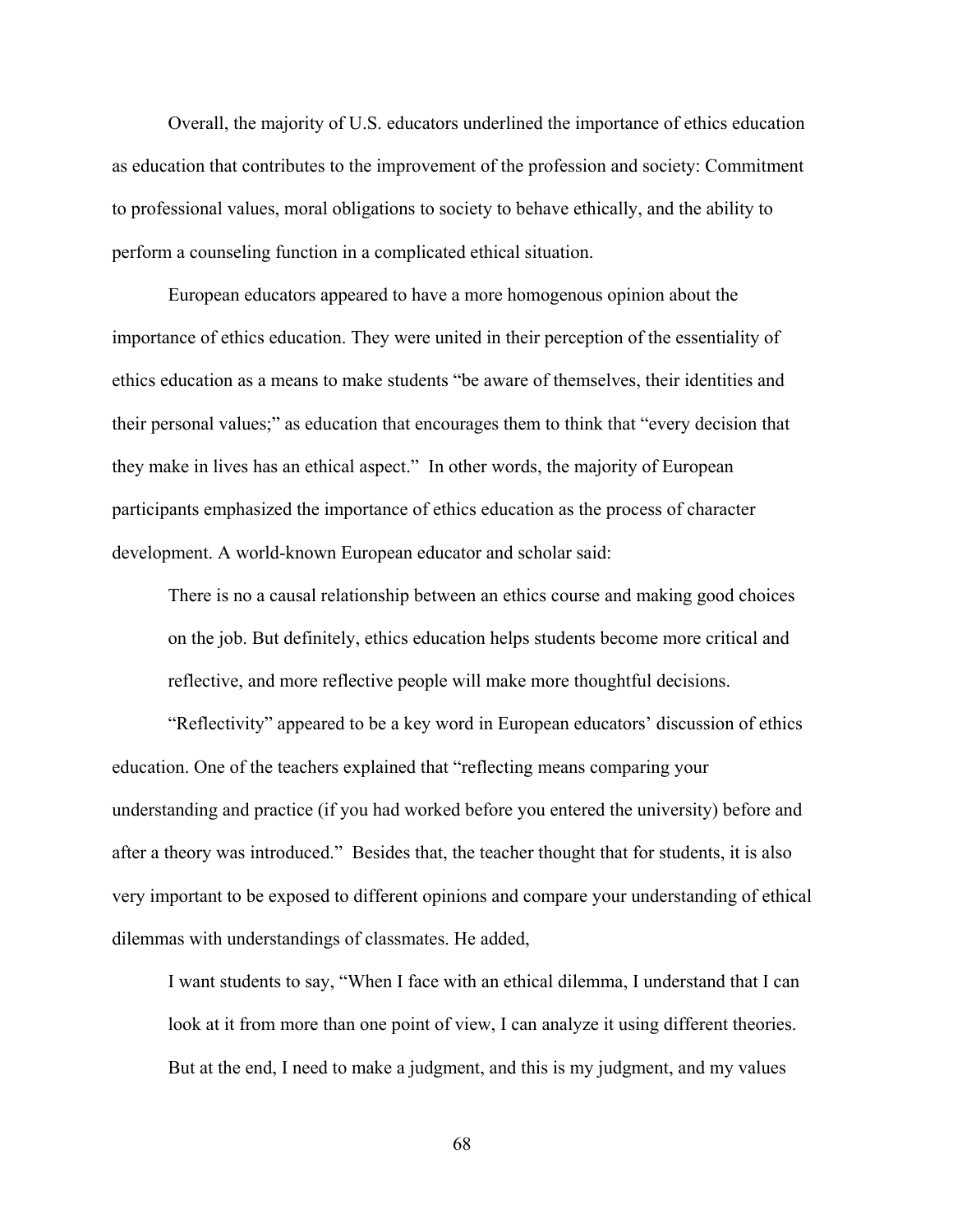will make me behave this way or that way." I want my students to understand that an ethical choice is a self-conscious choice based on reflective thinking.

While American educators emphasized their commitment to the public relations industry, European teachers underlined their universities' disengagement from the industry. A young female professor who teaches a PR course at a leading European university said:

We incorporate ethics in courses throughout the curriculum, not because we are afraid that students after graduation would do unethical things. We integrate ethics in the discussion of the theory of science. We talk about ethics not from an applied perspective but from a science perspective.

However, the issue of "loose coupling," or a lack of cohesion between the European system of higher education and PR industry might not be so simple and straightforward as it might appear at the first glance. As a doctoral candidate (a teaching assistant) said,

Our tradition of higher education is not to train people for a certain job. Officially, we don't prepare students to be excellent PR managers or journalists. However, it's a complicated issue. Only 3 percent of students are going to have careers as researchers, and more than 90 percent of graduates will have jobs in communication. Of course, I teach them with this fact in my mind. But at the same time, I don't hand them out strategies and tactics like "how to make your business grow." In my opinion, this is not what the university is about.

A senior professor said that they have "some courses on skills but they are not our focus." In her opinion, the goal of the university is to give "reflective knowledge, not only applied knowledge." The colleague of this professor provided the rationale for this goal by saying that knowledge is outdated very fast, and this is why the university should concentrate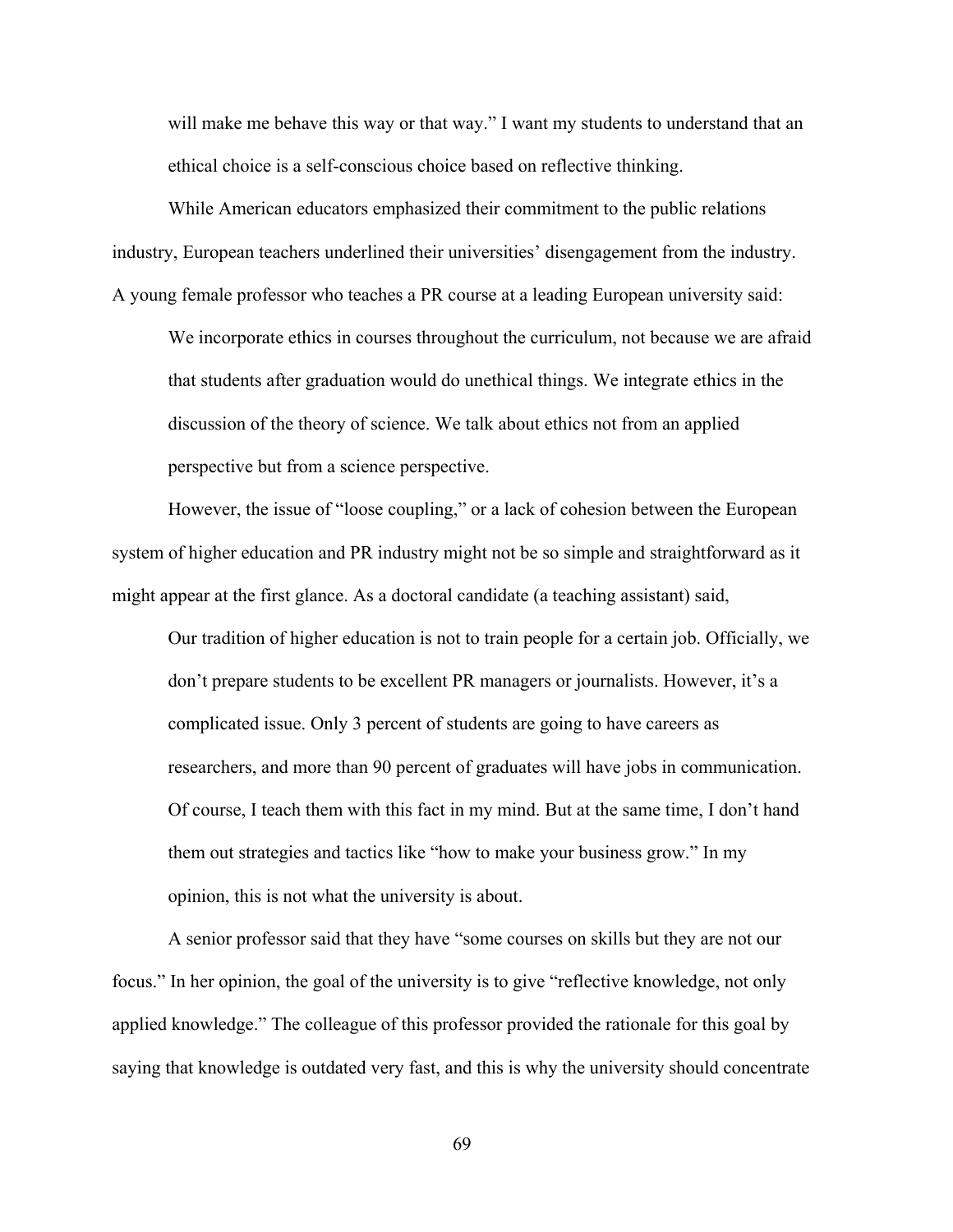on developing the analytical mind. In her opinion, it is hardly possible to help students become "skeptical and critical about social reality" if PR courses are taught as "you teach a PR Campaigns course – by providing students with a check list 'what you need to do to make your campaign successful."

American scholars (Elliott, 2007) are concerned that university textbooks that address practical ethics do not do so in a satisfactory way: They introduce classical moral philosophies only briefly and, thus, reduce them to slogans. A few European scholars brought up this issue in their interviews. A professor, who teaches a media ethics course in a European university, said that he had a chance to look at an American PR textbook. He found it to resemble a "school book or recipe book." Such a textbook might fit the "American functionalist environment," but it is questionable if this text can be used in Europe. The teacher said that he assigns undergraduate students to read "hundreds of pages of original texts every week" because "students need to learn by themselves" instead of "being supplied with recipes about how to act." In this regard, an American educator (Duffy, 2000) argued that "Textbooks must not only prepare students in practical matters, such as how to plan a public relations campaign, but in ideological matters" (p. 311).

Another European teacher appeared to have the same teaching philosophy of independent study ("the essence of university life") as his colleague who teaches the media ethics course. He also assigns his undergraduates to read original texts, and these manuscripts come from major academic communication journals. Asked about whether students perceive such assignments are being too difficult and time consuming, the teacher said that the students "complain but they still do then" because they understand that they are expected to read academic texts in the university.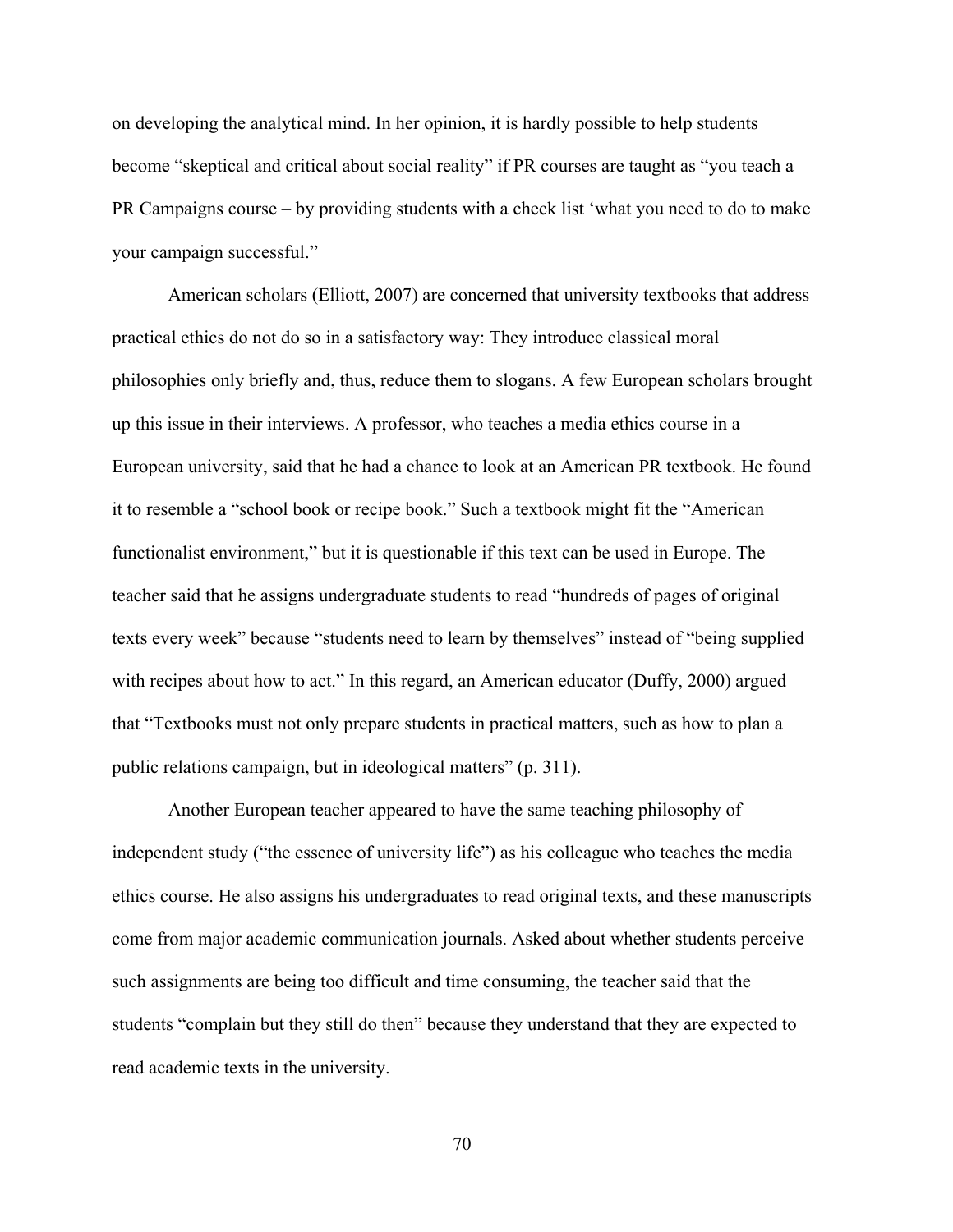## *4.3.2. Proposition II. American and European public relations educators' practices reflect different teaching philosophies.*

The realism/idealism dichotomy might be a rather questionable concept in both philosophical and common senses (Pierce, 2007). However, some phenomena are difficult to describe without these two categories. Keeping in mind limitations of this dichotomy, this study nevertheless appeals to the concepts of realism and idealism to define some differences in American and European teachers' philosophies.

Presumably, the fact that participants in the U.S. and Europe teach the same expertise contributes to developing similar thoughts and beliefs. As an example, the statement made by a well-known U.S. ethicist, "I want students to think not so much about *what* they should do but more about *why* they should do the right things," was echoed by many American and European educators.

However, a notable difference appeared in the overall direction and tone of American and European monologues. The majority of U.S. educators' indicated a special role of public relations professionals as contributors to an ethical climate of society and exhibited a positive, "can do" attitude while talking about a possible impact of ethics courses. This is reflected in the following inspirational rhetoric of one U.S. educator:

A larger message that I send to them [students] is that we are responsible, we are covenant of the earth, and if we don't take care of the earth, if we don't care of the people, it's no purpose of us. We are stewards of the earth. And I expect PR to be used in this manner.

The majority of American educators emphasized that their goal is to give their students an understanding that public relations is not isolated from the community in which PR operates, and this is why public relations professionals serve interests larger than those of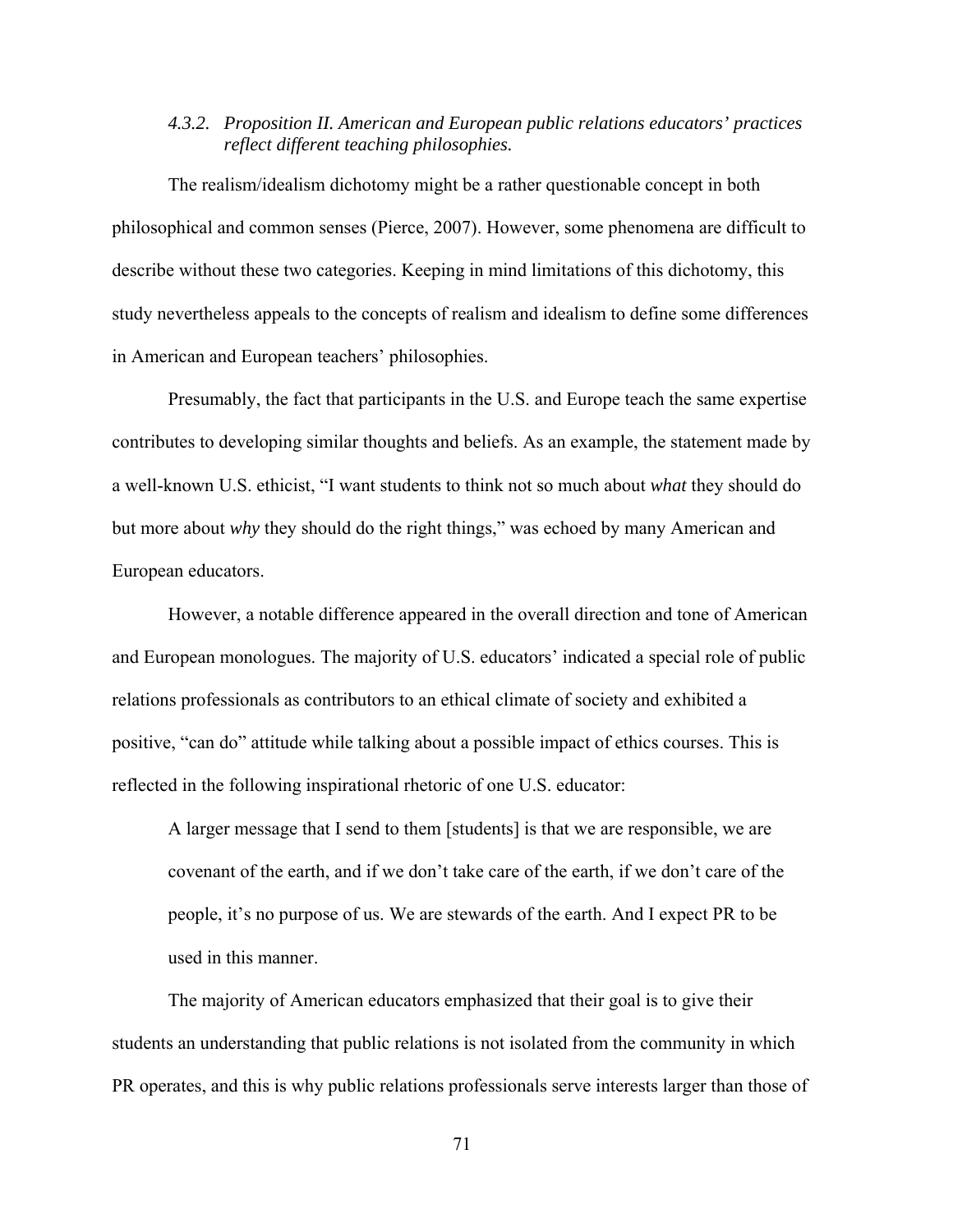the organization that hired them. As one senior educator said, "The organizations' interests are never devoid from the interests of other people in society."

Another senior teacher and scholar linked the profession, ethics, and democracy: We have a role in society; we have a role in a democracy that we have to perform, and there are certain things that we can't do because they are unethical from the professional point of view.

 Addressing the issue of PR professionalism and ethical behavior, an American educator linked professionalism and ethics by saying, "If you want to be a professional, do the right things because the difference between PR professionals and those who are selling their time to a higher bidder is expertise and ethical standards."

Meanwhile, European educators were rather careful in their opinions about a special ethical role of PR professionals in society. A distinct theme of the majority of European participants was a clash between PR theory and PR reality. As one teacher said, "The main goal is to give students realization that at the theoretical level, things might look simple, whereas in the reality, things are much more complicated."

According to European educators' perceptions, generally, in the real PR practice, an individual is constrained by "too many factors and too many actors." One teacher writes down theoretical statements of PR scholars and quotes of PR practitioners on a blackboard, inviting students to discuss differences between "normative and real PR."

Another teacher, a former PR manager for a non-governmental organization, said that to perform well in the professional life, students need "to understand pressures and constraints" of the reality before they enter the profession, and this is why teachers of his department constantly address "controversies of PR practice."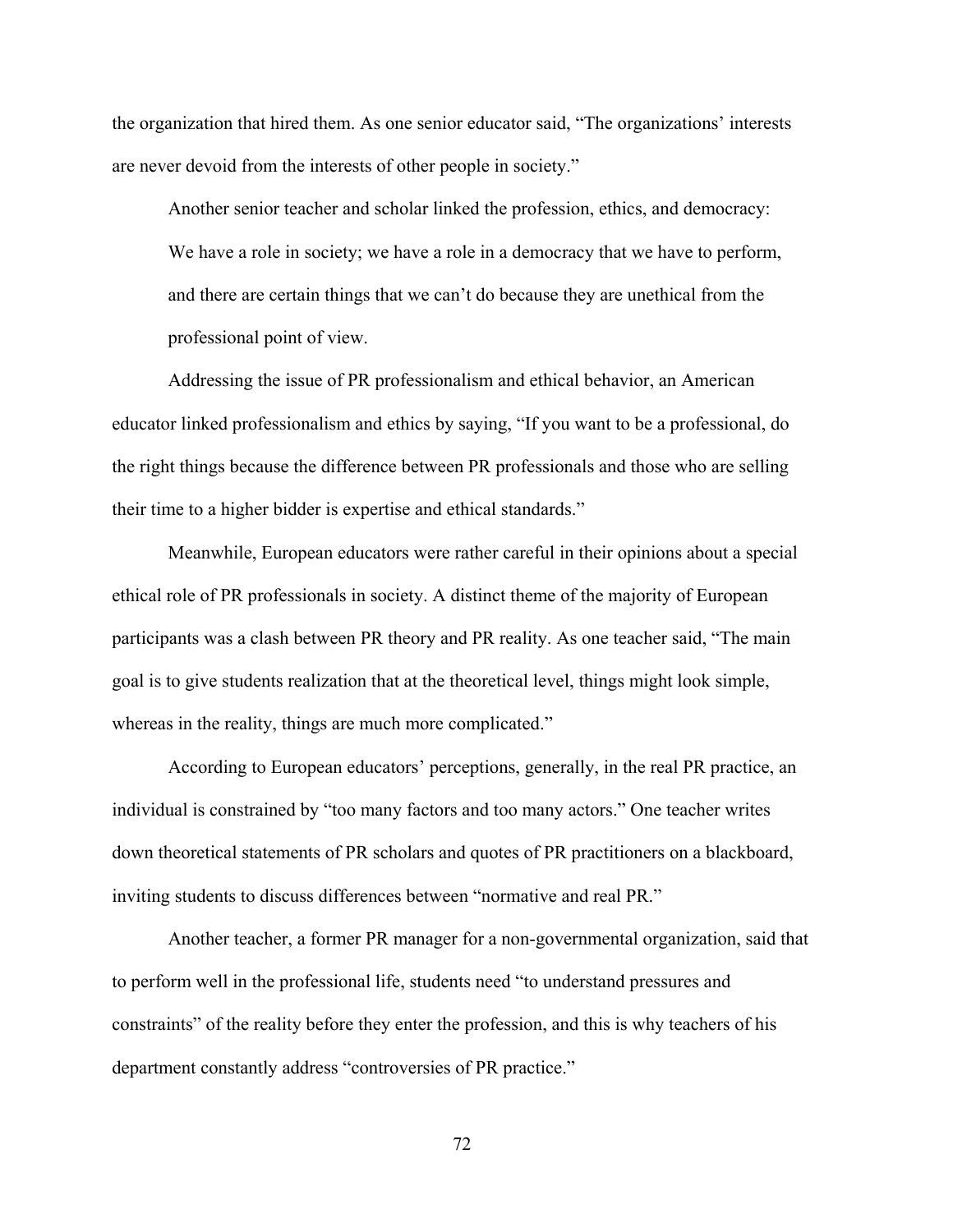Across the three countries—the United Kingdom, the Netherlands, and Germany educators revealed similar philosophies when addressing a discrepancy between theory and practice. As one teacher, a former PR practitioner said, "We encourage students to hear about difficult issues in PR and about criticism of PR work by critics and journalists; sometimes they are very rude. We encourage them to write essays about it and make presentations." Students of this teacher monitor the *PR Watch* website and constantly meet with practitioners and critics during guest lectures.

Another teacher, talking about the Excellence Theory (Grunig, 1992), called it a "PR professional  $20<sup>th</sup>$  century ideal model of relationships." In his opinion, these relationships are ideal because they are described as "reciprocal and are not shaped by imbalances in power." Meanwhile, in his opinion, an appropriate framework of thinking should be, "What would be realistic expectations against ideal?" The teacher added that a "discussion about approximation to ideal" is needed if teachers want to shape a realistic understanding of PR practice among students. In his opinion, American higher education is closely tied to the industry that leads to the practice of a "narrow vocational training" in communication departments. Meanwhile, his department "stepped over making it [education] not merely vocational training" but the education that meets requirements of *academic* professions. Importantly, the department remains "open for standards set by both the industry and vocationalism," but these standards do not override an academic principle of liberating minds.

A European teacher whose area of expertise is political communication said that while visiting the U.S., she witnessed a negative PR campaign, which focused more on diminishing the image of a rival rather than improving the image of a candidate for whom a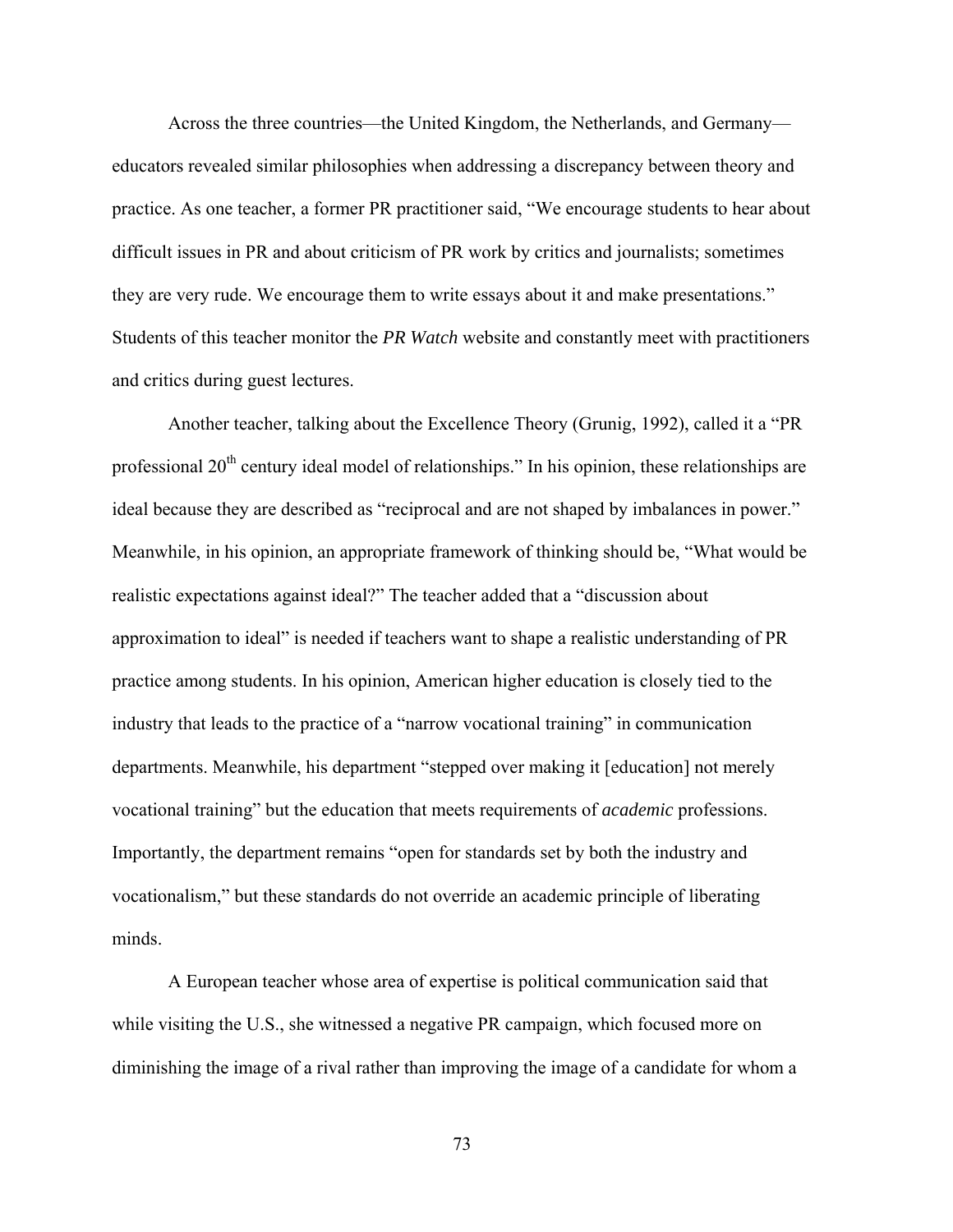group of PR practitioners worked. The teacher commented on it by saying, "It might be all right from a professional point of view, but it's questionable from the ethical point of view." This idea—"PR" does not automatically mean "ethicality"—was well pronounced in a number of European monologues.

Another teacher noted that because public relations has such a strong association with spin, his academic duty is to examine manipulative PR practices. The teacher asked, "Is it ethical to pretend that spinning doesn't happen?" And then he concluded, "It would diminish PR education if we didn't talk about embarrassing issues."

Coming back to American interview participants, it is important to emphasize that none of the American participants said that they avoid discussion of "the dark underbelly of the PR industry" (Burton, 2007). In this regard, one American teacher remarked that "ethics is a luxury" these days, whereas her colleague said, "Reputation of PR is as low as it could go." However, it did not appear that in their classes, U.S. educators pay the same amount of attention to negative PR practices as European teachers seem to do. As an American PR instructor said, "You can learn better if you see what other people do is right." Another American teacher provided a further explanation for why positive examples should be included in teaching discourse. He said that when students go to the profession, "they will observe others and have both positive and negative exemplars." A possible danger is that PR graduates might have only negative exemplars, and "they will think that this is how the industry, the profession operates." This is why by "sensitizing students to ethical situations and even giving them a little bit of moralizing information," public relations teachers "equip students better to deal with ethical problems when they go to the profession." Another U.S. educator was concerned with the fact that students "have a lot of models for amoral points of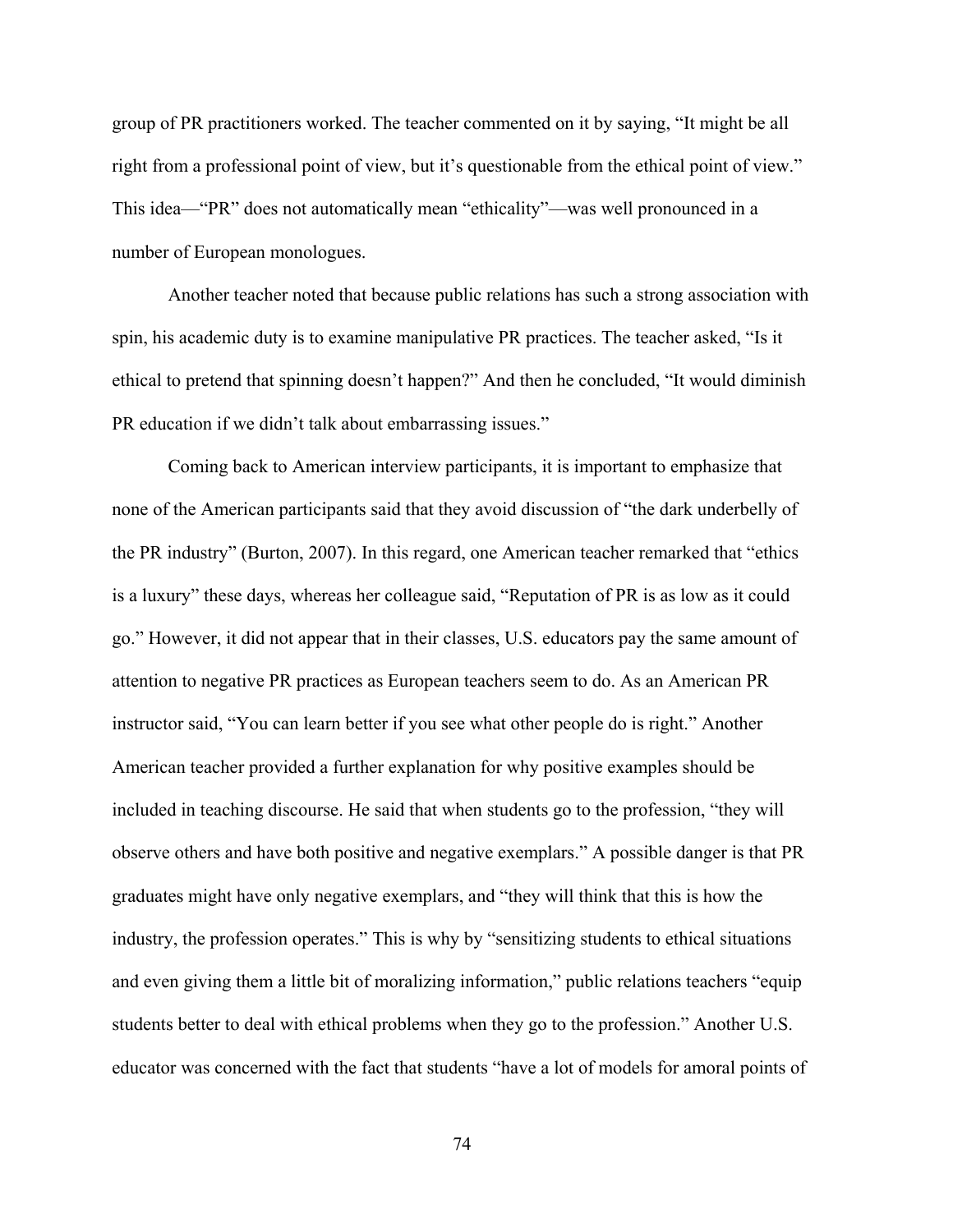view in terms of professional lives and relationships." In this sense, ethics education is crucial since it provides students with other—ethical models—for their professional lives.

To summarize, although both groups of the participants—American and European realize that public relations practice is far away from being consistently ethical, they take different paths to prepare students to deal with questionable ways of doing PR. While European teachers ("realists") spotlight the dark side, American educators ("idealists") emphasize the bright side. It is important to clarify that these paths do not run in opposite directions; teachers do not bring up exemplars that are either totally negative or purely positive. It is rather a combination of both. If the PR practice can be imagined as a continuum that runs from white to black, a large grey segment would appear in the middle, symbolizing the complexity of labor of "developing and nurturing relationships" (Berger, Reber, & Heyman, 2007). This complexity was acknowledged by all participants in this study regardless of the country in which they teach.

## *4.3.3. Proposition III. European participants think that there are apparent differences in ethics education in the U.S. and Europe.*

European teachers did not believe that American PR is more ethical than European PR, or that bosses in the U.S. put less "unethical" pressure on PR managers than bosses in Europe do. Nevertheless, according to European educators, American PR educators tend to create a rather normative or ideal image of the profession, whereas Europeans tend to provide their students with a realistic description of PR practice.

Attempting to explain such a discrepancy within the Western academic world, European educators brought up a number of factors. First, they believed that culture (e.g., positive "can do" attitude) influences teaching philosophies and practices of U.S. educators. As a European teacher said, "Probably, American teachers think that they have more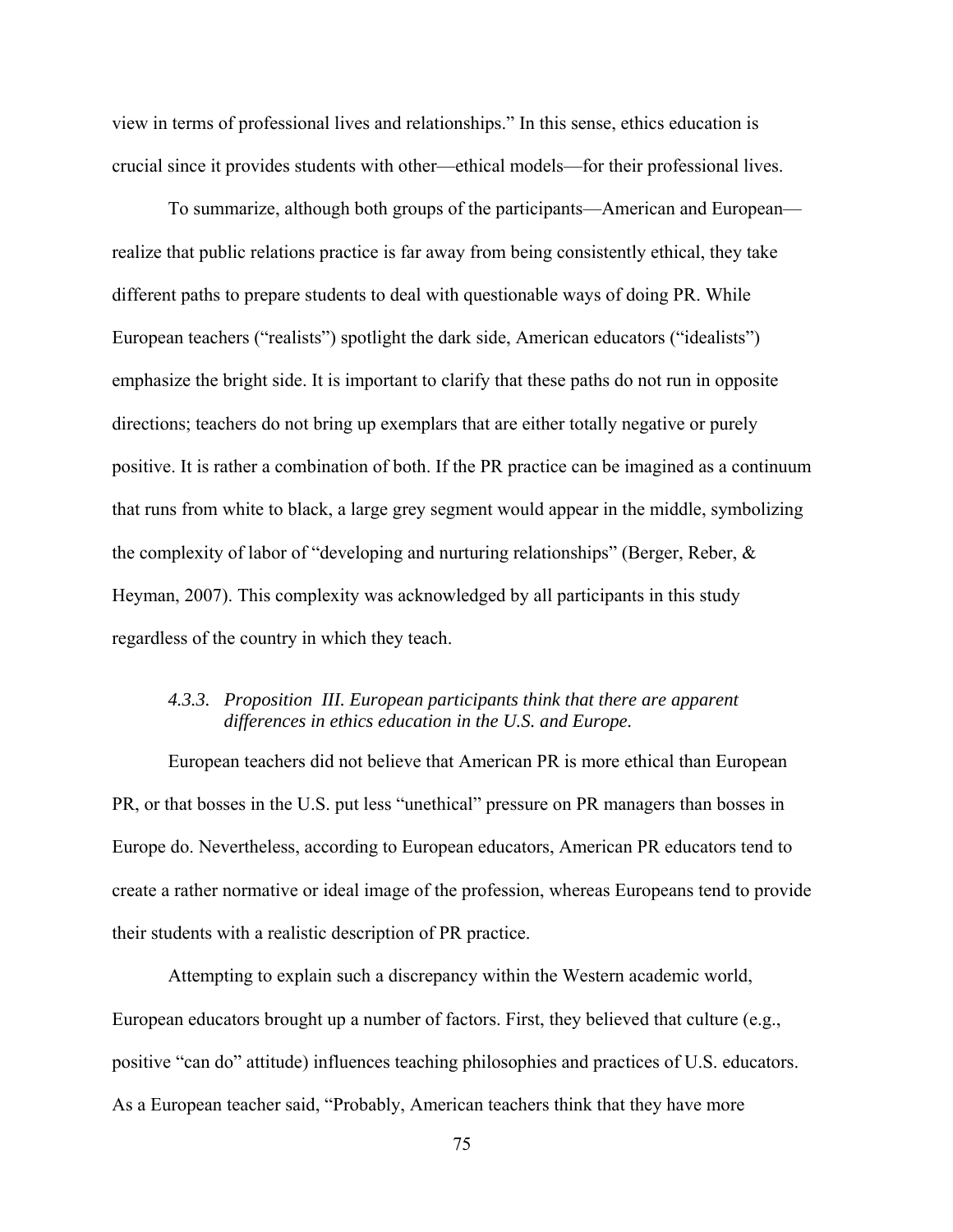influence on students than European teachers do." And her colleague believed that whether in everyday life or academia, Europeans "are more skeptical, cynical, and realistic," compared to Americans.

Second, European participants, who are familiar with American PR scholarship, believed that the scholarship tends to emphasize and call for normative PR rather than to explore its real practice. As a result, American teachers, who are scholars as well, are inclined to concentrate students' attention on ideal rather than on existing models.

In this regard, L'Etang (2008) argued the dominant paradigm in PR has been criticized by a number of non-U.S. scholars for its focus on "functional issues such as effectiveness, excellence, methods, evaluation, professionalism, PR role and status" (p. 10). Meanwhile, functionalism presumes a consensus which is hardly reachable due to the fact that different individuals have different views about what is functional and what is dysfunctional (L'Etang, 2008). In her opinion, "Although many academics seek to 'build PR theory' one might wish to question the existence of such. The very term 'PR theory' almost seems to imply there could or should be a single framework" (p. 13).

L'Etang (2008) argued that while the dominant paradigm encompasses such perspectives as feminist, rhetorical and relational, it failed to incorporate other critical perspectives. Particularly, the dominant paradigm is based on positivist approaches and quantitative methods, whereas critical and cultural scholars [post-positivists, or those who were "othered by the dominant paradigm" (p. 253)] value qualitative methods of inquiry. A leitmotiv of the resistance movement that emerged against the dominant paradigm in the middle of the 1990s (L'Etang, 2008) was clearly heard in monologues of European educators, who insisted on their own way of conceptualizing and practicing PR.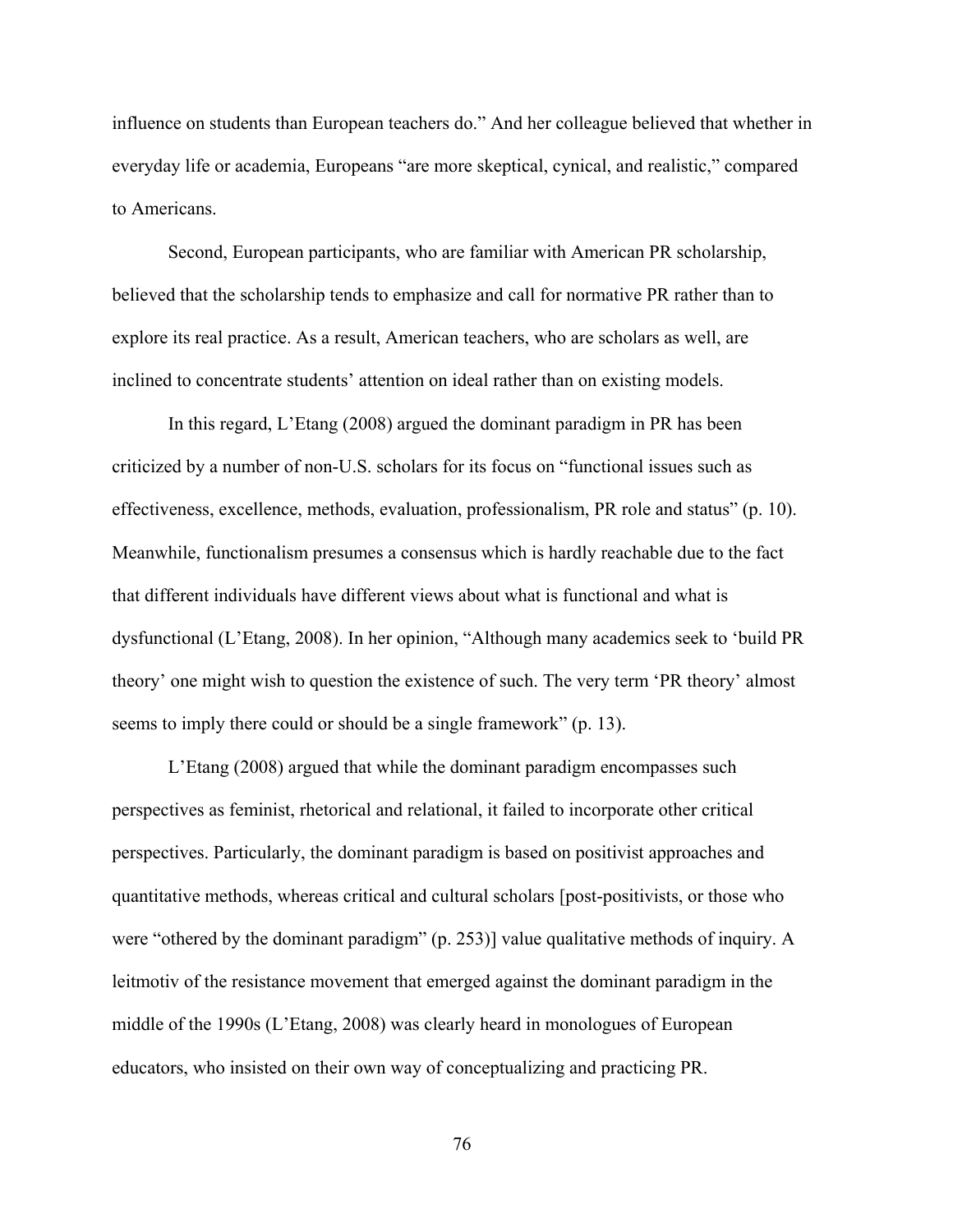Third, the majority of European participants pointed out that American universities that educate PR professionals are closely tied to the PR industry. In L'Etang's (2008) words, "A key assumption of the dominant paradigm seems to be that academic work should contribute directly to practice" (p. 252). In European participants' opinion, such a dependency potentially puts a lot of pressure on PR educators who might feel obligated to be "cheerleaders or apologists or both for the profession." Meanwhile, European universities that educate future PR practitioners are "full universities, not applied science universities," meaning that they are responsible for the "general liberal education" that seems to be disengaged from industries.

In this regard, Nessmann (1995) argued that PR programs in the U.S. and Europe differ significantly in their structure and nature. The majority of European universities do not offer a degree specifically in public relations and emphasize a broader communication degree, whereas more than 160 American universities have a PR degree program or at least a sequence. Moreover, Hazleton and Cutbirth cited in Nessmann (1995) noted that European universities focus on theory more than on practical skills, whereas American universities are preoccupied with job related training, since U.S. educators want their students to compete effectively on the job market.

According to the majority of European teachers, the fact that universities maintain their right to be neutral toward the PR industry has its implication for ethics education: "It's more about teaching critical thinking than training to solve work problems." This remark of a European teacher was a leitmotiv of interviews with European communication educators.

Fourth, one-third of Europeans linked the religiosity of American society and "undivided personal and professional identity." This tie, according to one participant, "makes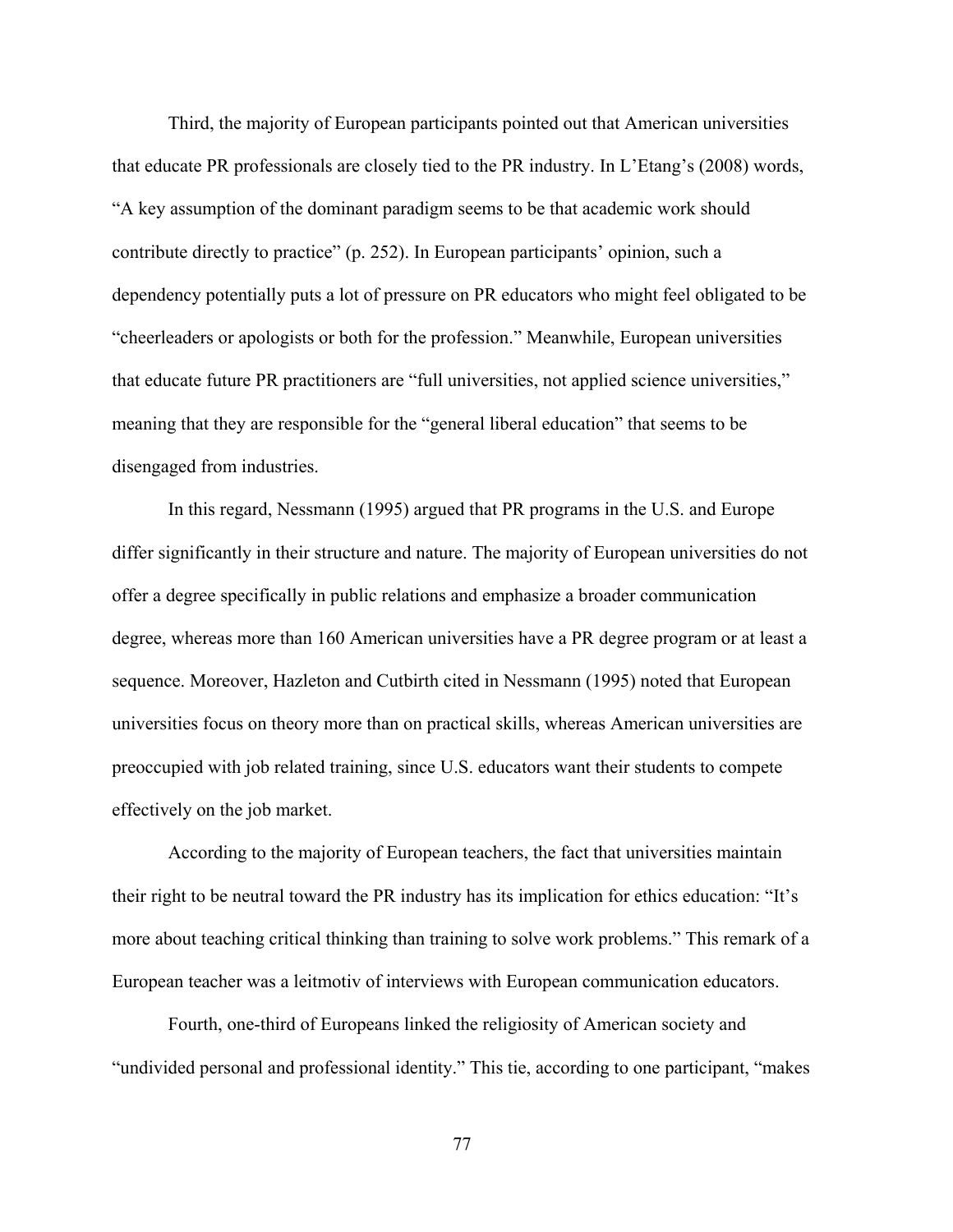Americans think that they should confront what they believe is not right, even if they might sacrifice a job in this struggle." Another teacher said that the missionary culture makes teachers inspire students "to go and change the world," and this rhetoric is understood by the students who have been part of the missionary culture from the early age.

Fifth, the majority of European teachers believed that because their universities have a much more diverse undergraduate population than American universities, the teachers, as one educator said, "cannot be ethical dictators who try to impose some rigid ethical standards on people who come from very different assumptions and different experiences in the world." In his opinion,

Students should emerge from here being critical and reflective, showing awareness of issues, showing the ability to appreciate both sides of a question before drawing the conclusion, and not trying to adopt some unreal pure PR ethics which doesn't recognize that PR is based on the real working world.

While spotlighting differences in American and European PR education and analyzing their causes, European teachers emphasized that in the same manner as PR practices worldwide cannot be treated as "right or wrong," PR education cannot be judged from an ethnocentric point of view. As one European teacher said, "PR is a kind of mirror to society. PR people are social beings and what they do reflects society." Accordingly, PR education in general and teaching approaches in particular are social and culturally bound phenomena, and they should be analyzed taking in consideration a multi-level societal context (university, region, country, and continent).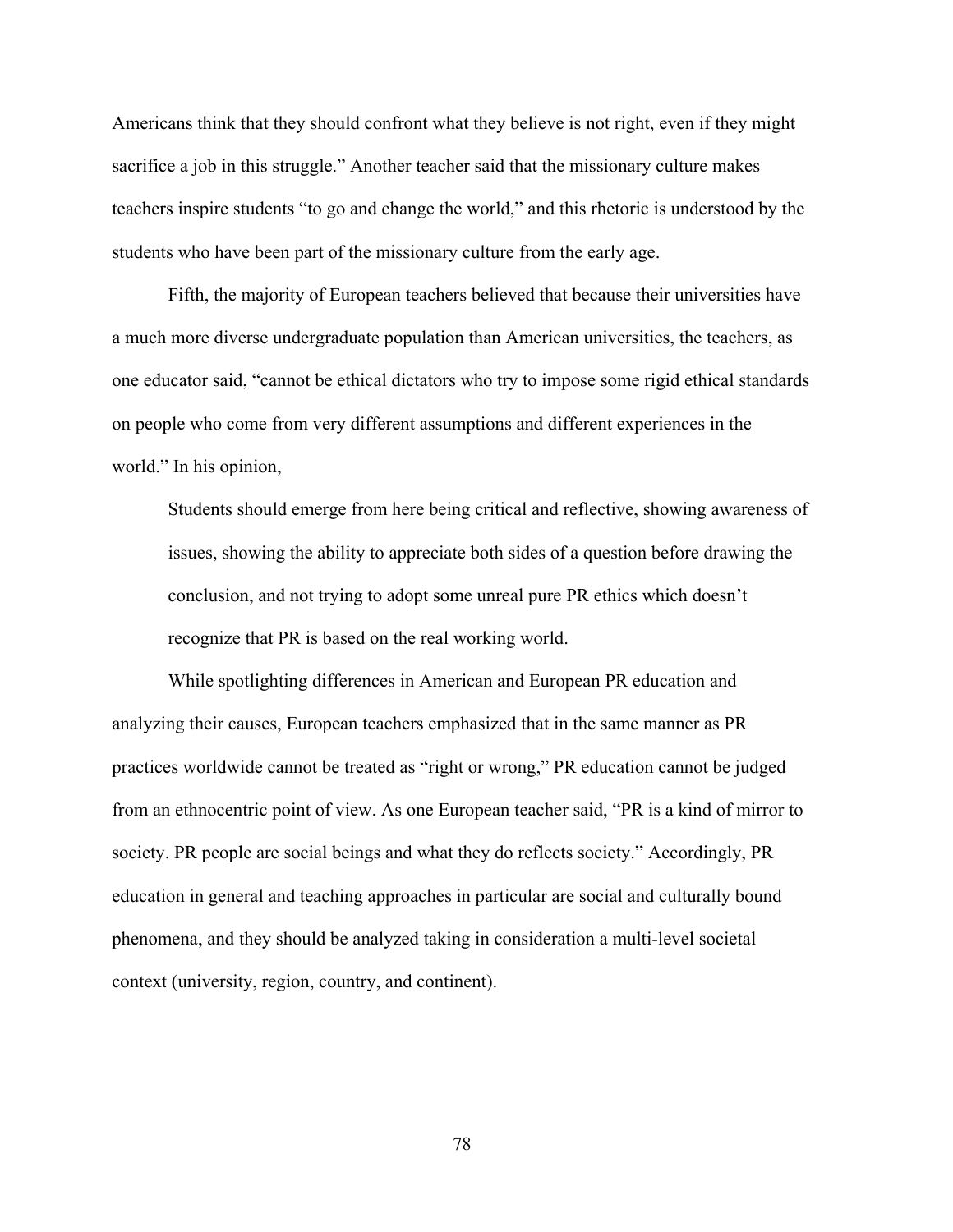## *4.3.4. Proposition IV: American and European educators appear to be similar in their perceptions of challenges in teaching ethics.*

Difficulties associated with teaching ethics to public relations students originate from multiple sources at different levels—individual, professional, and societal. These challenges include but are not limited to an increased student religiosity, vaguely defined professional codes of ethics, relations with journalists, and overall societal environment.

### *4.3.4.1. Religiosity.*

A few U.S. and European teachers addressed the issue of student religiosity which is defined as a "person's degree of adherence to the beliefs, doctrines, and practices of a particular religion" (Dube & Wingfield, 2008, p. 503). One professor said that he found that "religious absolutism often can be quite dysfunctional in terms of public relations work." In his opinion, when students appeal exclusively to the Bible, such a practice tends to "shortcircuit any kind of individual critical thinking."

Two other American educators noted that quite often, their PR students confuse ethics with religion. However, as a response to teacher's attempt to show that "religiosity" does not automatically mean "ethicality," students might complain that "the teacher challenges my religious beliefs." The two respondents admitted that they are not ready to deal with challenges imposed by student religiosity, and they think the U.S. educational community should discuss this issue to find meaningful ways to respond to manifestations of religious indoctrination in classroom.

European educators were divided in their views of whether religiosity is a difficult issue to deal in ethics class. Some of them saw it as a challenge—"to allow students freedom of speech without something which is damaging to beliefs of religious students." In that particular university, the majority of communication students represented Christian and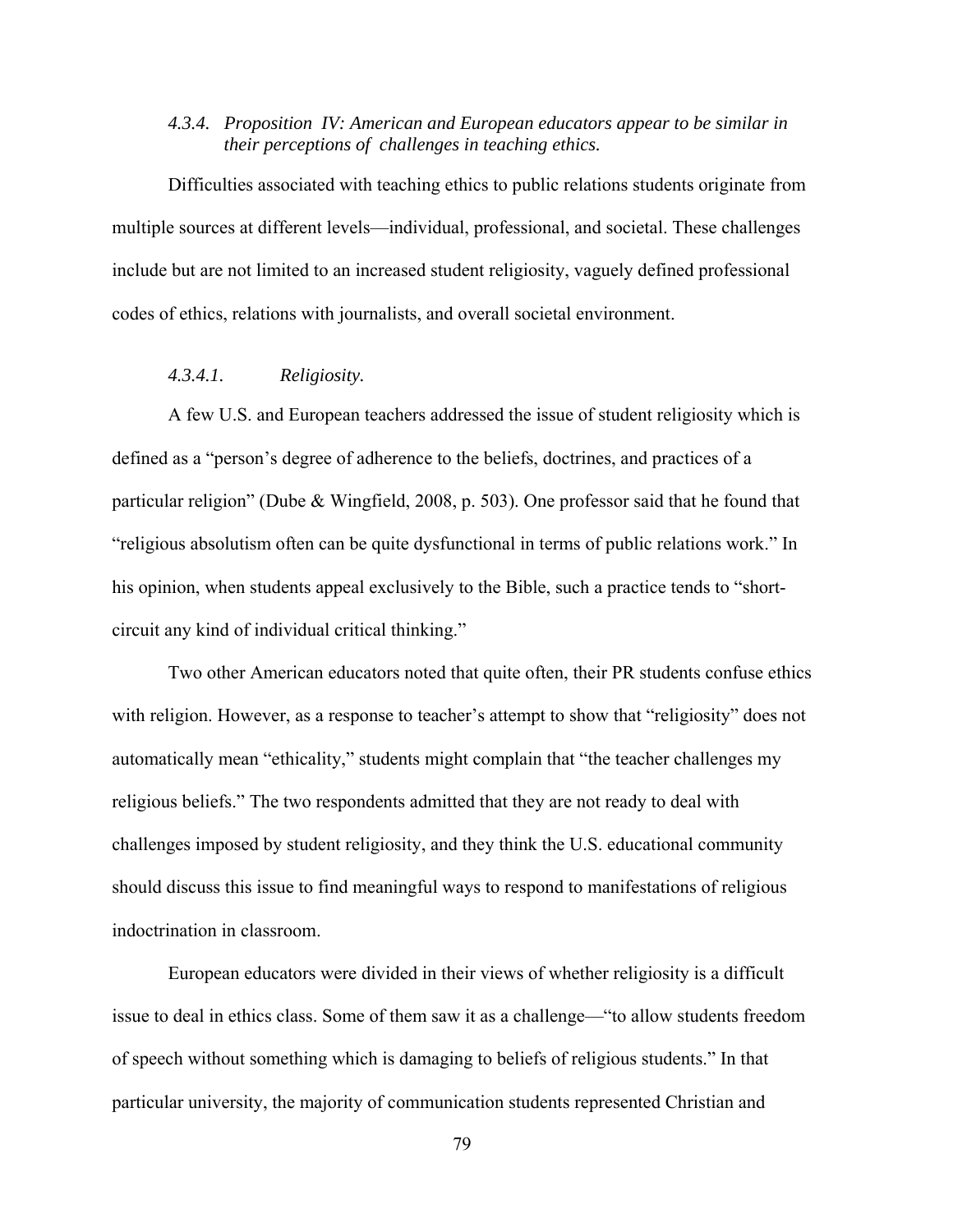Muslim believers, and their debates on religious topics imposed a challenge for a teacher who had to follow the policy of a secular university and did not allow turning the class in a religious battleground. In his opinion, in that university ethics comes into play in terms of respecting differences in an international classroom.

Another European teacher said that the fact that his students represent a number of religious denominations helps him to address ethical issues in communication: "My mission is to draw on this diversity." As an example, while covering the topic of corporate social responsibility (CSR), the teacher asked students from Bangladesh and Pakistan if they were willing to comment on what CSR is from an Islamic point of view:

They said that companies pay automatically—a percentage of their profit is deducted to the community fund. It's the law because Mohammed said so. This example illustrated how Islamic principles are infused in countries' financial system. In another class I was talking about a free choice in developing an organizational strategy. Islamic students said, "It's an Allah choice."

In this teacher's opinion, by being exposed to a variety of opinions and learning about how the world differs in problem-solving approaches, students gain better understanding of themselves by uncovering their own prejudices and respect opinions and lifestyles that are different from their own.

Apparently, the process of self-disclosure is a difficult one. As one American teacher said, "It takes a while to get students comfortable enough to discuss their concerns in class." The reason is that students think that they need to be politically correct and "do and see things" in a socially expectable way.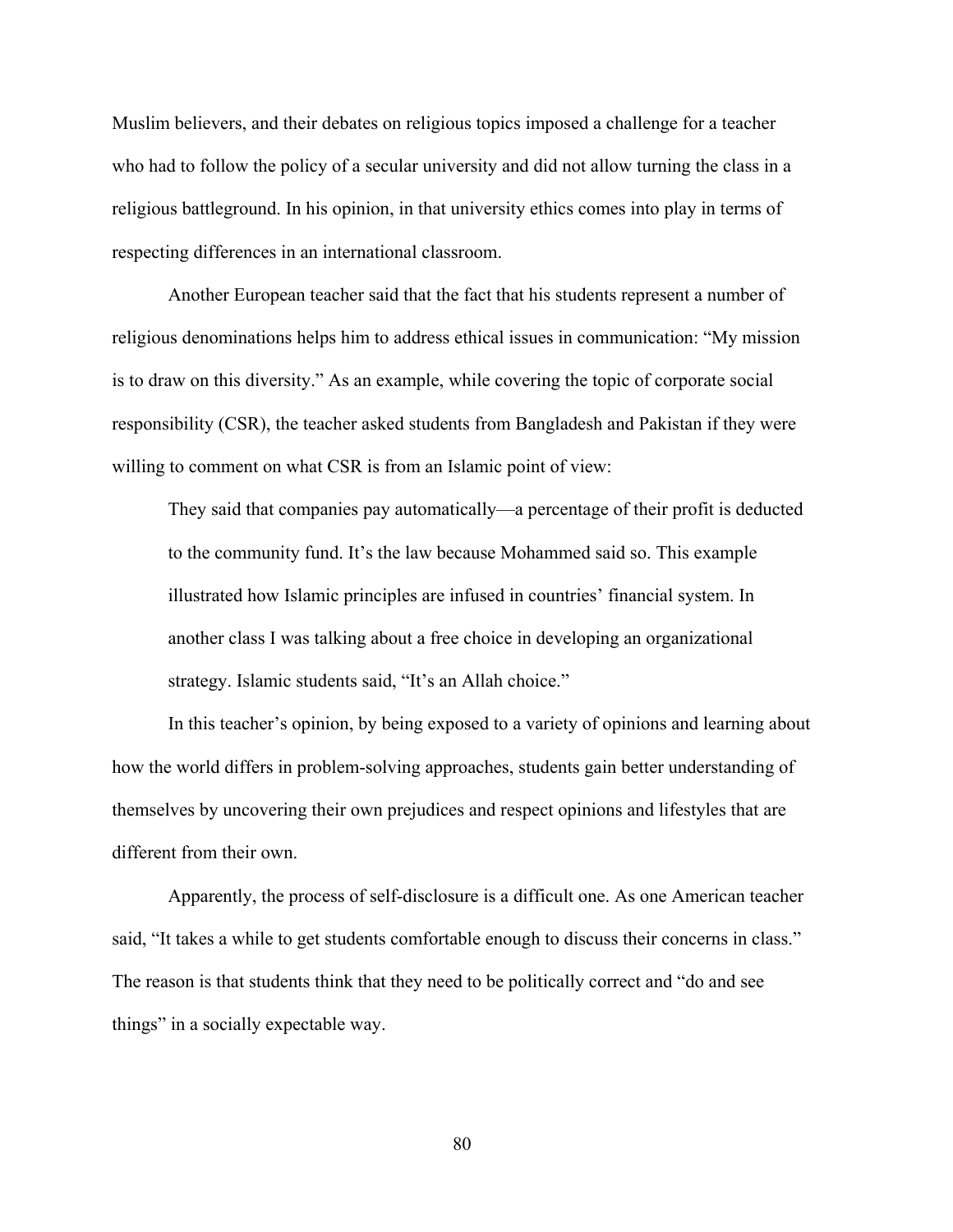A European teacher said that he treats his "Understanding Public Relations" course as a "very international course" in which ideas from any country are welcomed. In his view, an opportunity to freely express a personal view is the practice that distinguishes a university course from a training course.

Overall, while American PR educators are concerned with the internationalization of the PR practice, European teachers are in the process of finding ways to manage diversity within their communication classes.

## *4.3.4.2. Professional ethics code.*

While talking about the necessity to evaluate student learning in ethics class, one American professor remarked that educators cannot be successful in this task since there is "no way to evaluate the success in something that hasn't been described yet," meaning that the profession has not articulated its ethical standards. He said:

Public Relations Society's ethical standards are basically about trade protection: "don't break the law," and "don't steal somebody else's clients." As far as any kind of substantive ethical standards for the profession, it's all watered down and it's voluntary.

Moreover, in this teacher's opinion, the profession does not seem to be engaged in active debates about what these standards should be. So far, the profession has been restraining the trade, and "this is not ethics, it is business arrangement." In this regard, Benson (2008) argued that academics should "distance themselves from their too-close historic association with business" (p. 20) and develop more close ties with nongovernmental organizations.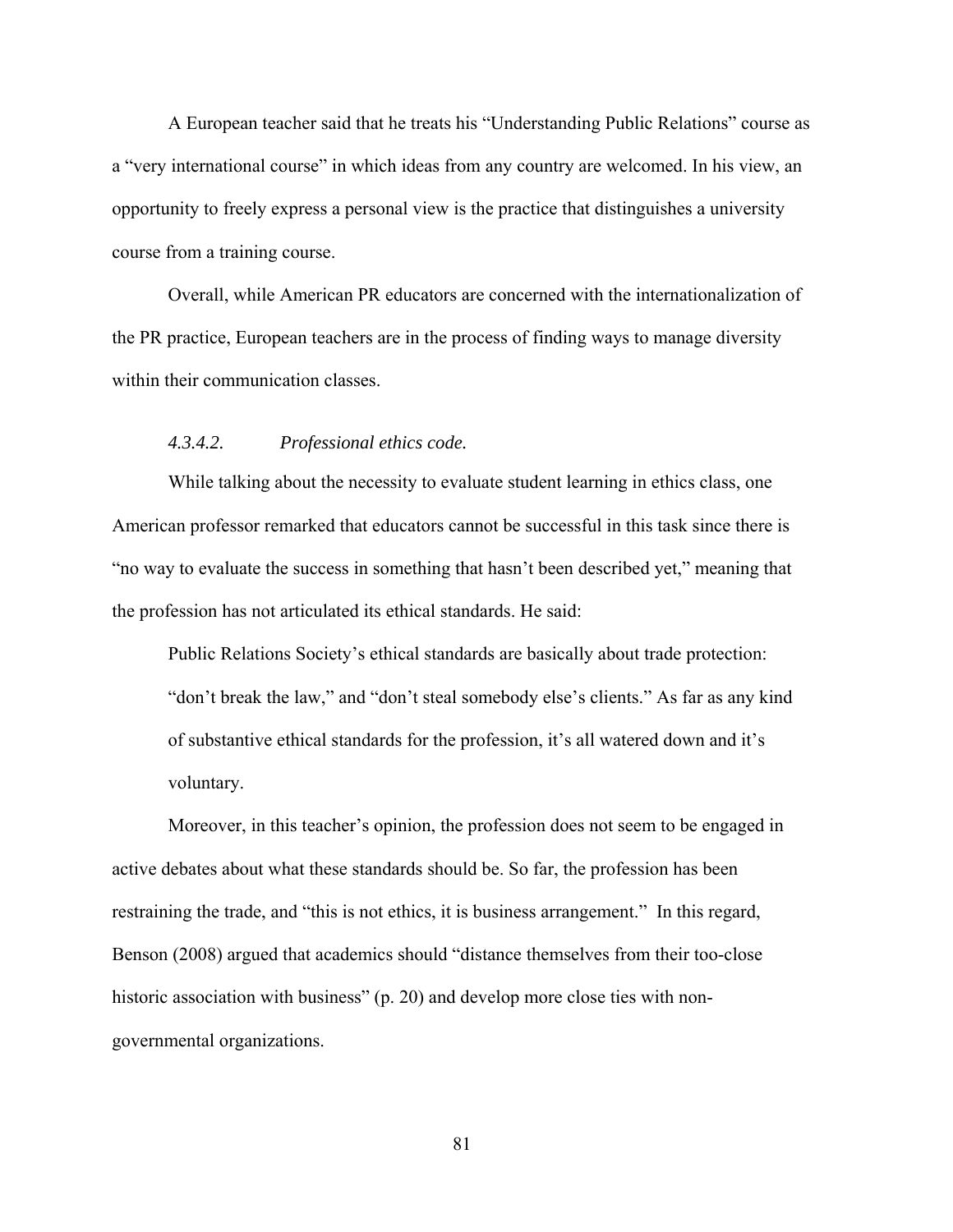## *4.3.4.3. Teaching controversy.*

Two American participants pointed out that an ethical controversy is embedded in the very process of teaching PR majors: "We teach students to write a letter to the editor and sign someone's name. Is it ethical?"

A European educator said that PR students are taught to get their messages through in an editorial content or journalistic stories without really saying, "I represent this company." In her opinion, "It is quite similar to brand placement." Yet, the teacher said that she would not take a stand by saying that it is completely unethical: "It depends on not so much PR people's perceptions, but the audience' perception of what is ethical and what is not." This statement might have an implication for teaching ethics to PR majors: While making a decision about a case in which ethics is involved, practitioners should take into consideration not only their personal values and professional codes, but also know the audience's attitude toward the issue. "Who decides what is ethical?" is a crucial question that indicates the complexity of decision making process in public relations.

## *4.3.4.4. PR ethics in the international setting.*

At least a half of participants addressed challenges in teaching ethics imposed by the era of globalization. One U.S. female professor said that in her class, she focuses on case studies because "many of them are international, and the purpose of that is to show how complex ethical decisions can be." The teacher said that for her, ethics exists not only at the theoretical impersonal level: "Ethics is in my office when international students come to cry on my shoulder about American bombing of a foreign country."

Another American participant believed that some ethical principles are easy to students to understand. For example, "Do not bribe' is easy." However, when this principle is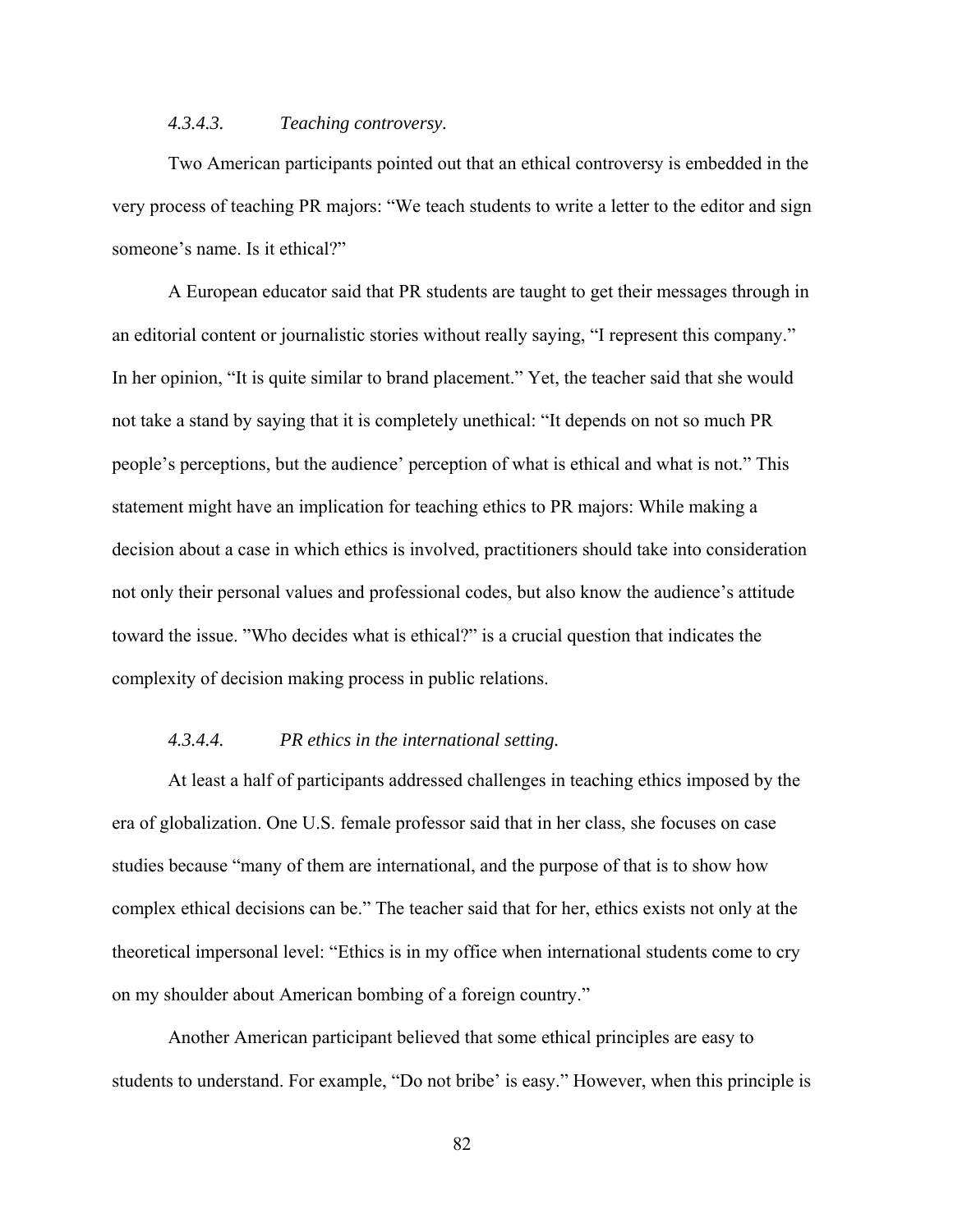applied abroad, it becomes much more complicated. As the teacher said, "What if you are in Turkey and need to place something in media? You have to pay a journalist, and it's embedded in their culture and this is how they do journalism in Turkey." Another participant echoed this statement, saying: "What is baksheesh? Is it social respect or a criminal act?" Apparently, the answer depends on the country in which baksheesh (a gratuity or alms) is being offered. In the U.S., it is an inappropriate act akin to bribery, whereas in some Asian countries, baksheesh is part of culture (Curtin & Gaither, 2007).

Although a senior educator believed that his goal is "to get students to recognize ethical issues in a real world situation," meaning to help them see how general principles apply for specific situations, the teacher admitted that he could not say with a certainty what ethical standards for the practice of PR are applicable in the global scale.

A European teacher, an author of a few books about public relations, said that while a "set of techniques used by PR practitioners are very similar around the world," PR professionals use them in a variety of ways, "depending on the nature of the media, the nature of society, and people's values." In his opinion, although the UK is much more similar to the U.S. than many other European countries, nevertheless, British PR practice is quite different from American PR.

Another European educator believed that American and European educators might have different opinions about how to teach ethics to PR majors because of significant cultural differences. He said that while "American culture encourages earning a lot of money and CEO's million dollars salaries are acceptable in the U.S., European culture encourages to be "normal" [to be satisfied with a modest income]. We don't think that a million dollars salary is ethical."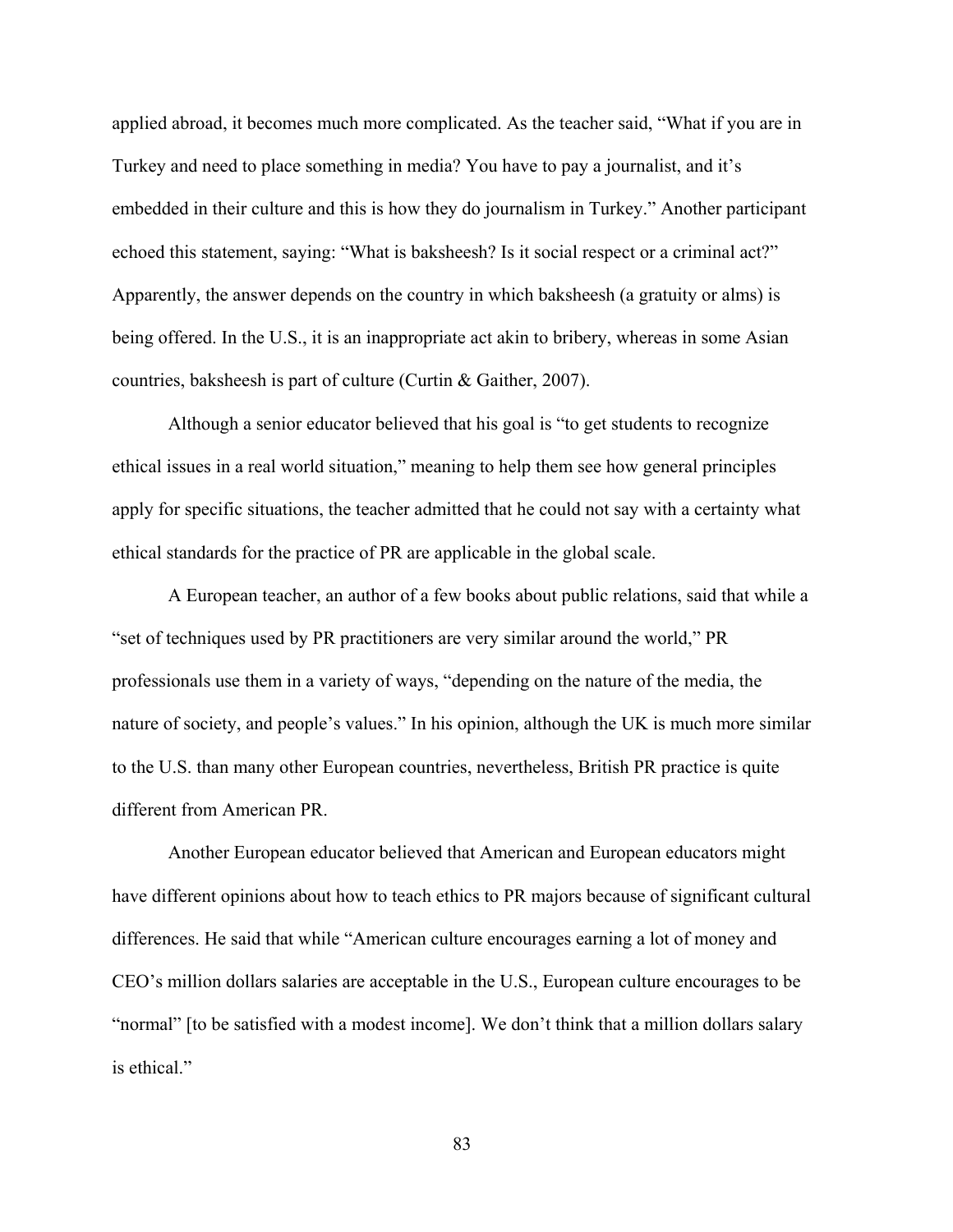## *4.3.4.5. Problem of evaluation of student learning.*

American and European educators were united in their opinion that evaluation of student learning might be the most difficult part of the teaching process. As one U.S. teacher said, "We test, we don't evaluate." Indeed, many participants in this study emphasized that tests— a multiple choice or even open-ended questions—cannot be taken as a reliable measure of student effective learning in part of predicting their behaviors. As one European educator said, "You can assess the awareness of ethical dilemmas and understanding of theoretical frameworks but in part of choices that they [students] might make after graduation... It's beyond of my control!" Another participant echoed, "You can make students learn but you can't make them behave."

At the same time, the majority of educators believed that "continuous exposure to ethics leads to more thoughtful behavior," and they referred to studies that examined perceptions of ethics courses by university graduates. As a European teacher said, "We ask them [students] not for knowledge only, but also for an opinion that indicates whether students are growing in their perceptions of ethical issues."

The majority of participants recognized the need for more subtle and sophisticated methods of assessing student learning than "in-class tests/exams." Among methods mentioned by the participants were: Written essays, student presentations, class discussions, reflective journals, and informal observations and meetings. An American teacher said that one informal meeting helped her realize that a student, who "performed very well in class while recognizing ethical dilemmas in scenarios, did not apply ethical theories for herself." The teacher said that the student wanted to mention in her resume the fact of conducting research. The teacher asked for details, and the student answered that she wrote research papers for money. It appeared, according to the teacher, the student thought about herself as a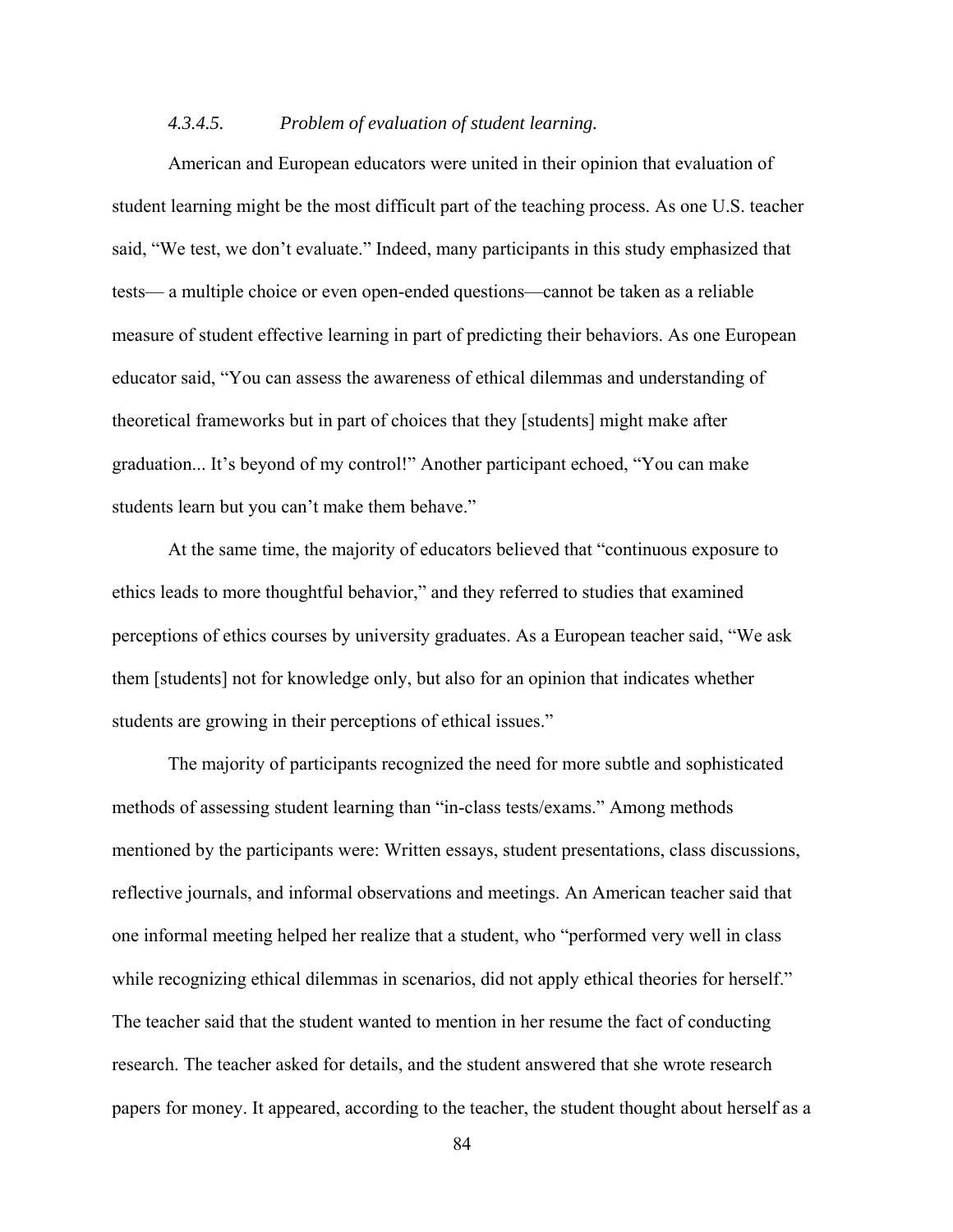"good businesswoman," and did not see anything wrong in being paid for research papers. The teacher concluded: "The only way to know if you sparked, launched, cultivated, nurtured ethical thought and behavior is seeing it over time."

# *4.3.4.6. Journalism vs. Public Relations, or Who is responsible for a bad PR image?*

Regardless of the country in which they teach, participants were concerned with tension that exists between journalism and public relations professions. A world-known American PR educator made it clear that this situation negatively affects the educational process:

I am not convinced and never will be convinced that journalists are inherently more ethical people than public relations people are. But journalists love to feel it. Law and ethics is often taught by a journalism faculty member, and PR students come out feeling bad about themselves because PR people are characterized as liars and journalists are characterized as heroes of society.

A European educator said that in her country, if someone wants to offend a journalist, he or she needs to call him or her a "PR person." Another European teacher said that the image of PR is worse than its practice, and a "break through" seems impossible since journalists are attuned to bad PR practices and ignore positive acts.

A European teacher whose research focused on relations between journalists and PR managers found that journalists expect PR people to be advocates for their companies and do not expect them to reveal "the whole truth" in a testimonial manner, because journalists want to "get easy to digest, straightforward information," and they do not want to "complicate things."

While a number of participants believed that journalists contributed to creating a negative image of public relations, a European expert in organizational communication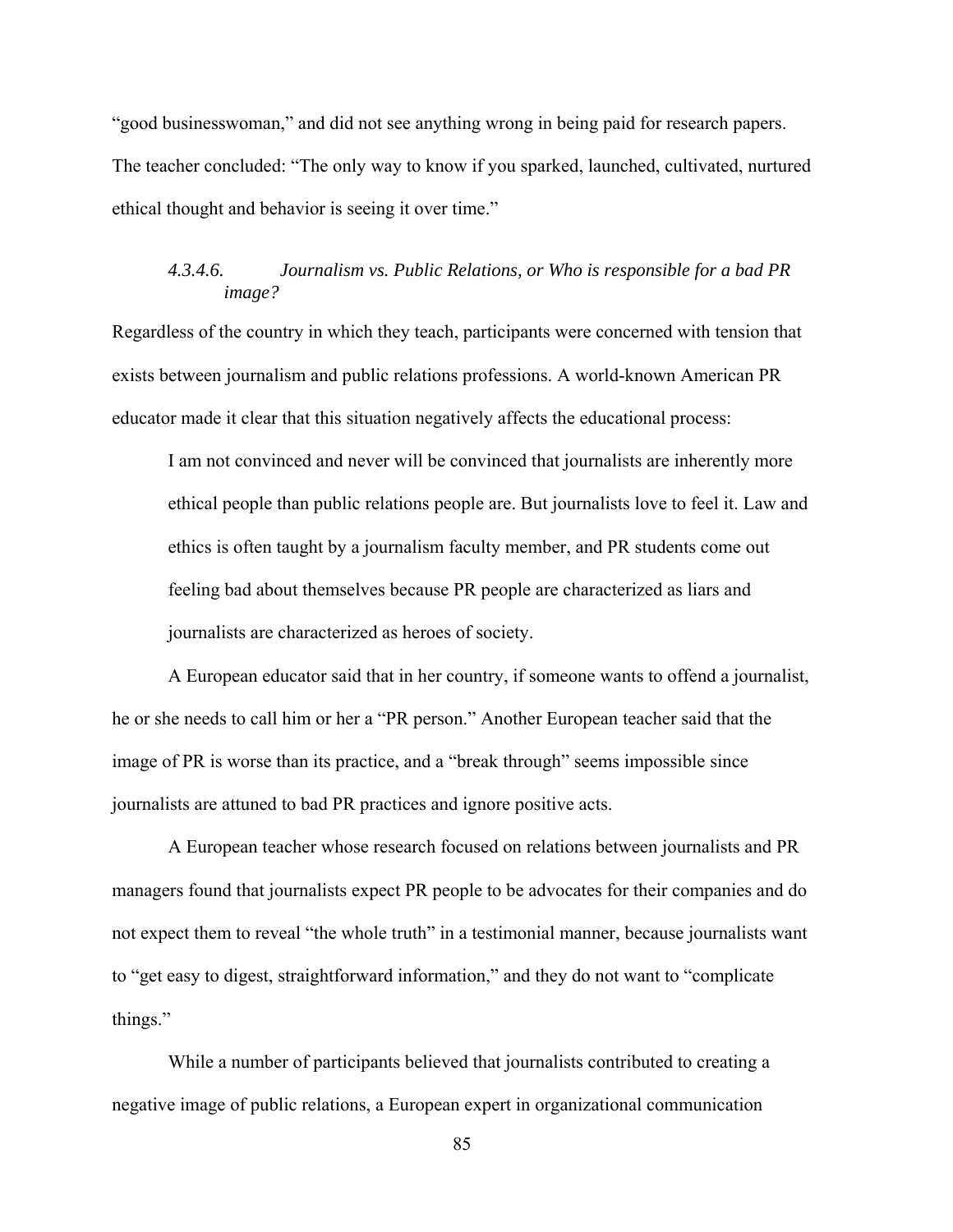believed that this "unwanted" image was built in the 1970-1980 by American professionals themselves. In his opinion, in that time PR people "tried to influence public opinion too heavily." Later on, "they learned from the science that PR is limited in its ability to influence people's mind." However, there are still a lot of efforts to "green-wash a questionable image." This teacher is used to discussing "window-dressing" practices with his students. As an example, he asked them to think about "why an American fast food company supports sports?" Students saw elements of "green-washing" in the company's efforts, but in general, they agreed that helping athletes is better than "doing nothing," meaning not trying to balance harm caused by unhealthy food.

Another European teacher said that ordinary people believe that "PR people are dishonest and journalists are honest, but they don't know how much newspaper information comes from press-releases prepared by PR practitioners." As an example, this teacher offered his students to discuss a "white powder case." This event happened in a European city. One day, a large city territory was covered by a white powder, but media labeled it a "light grey powder." The teacher presumed that PR managers of the plant that was responsible for the eruption of the white substance, aimed to avoid association with anthrax. However, instead of handing his conclusion to students, the teacher walked them through the process of decisionmaking, asking them if they were PR managers and journalists, what would they do in such a situation? Would they call the substance a "white powder" and possibly scare the population? Or would they "stretch the truth" by calling it a "light grey powder"? The teacher said that such "a small thing was an eye-opening experience" for his students, a sort of introduction to the topic of purposeful frames in PR and journalism—frames that might be the result of a collaborative decision of representatives of both professions.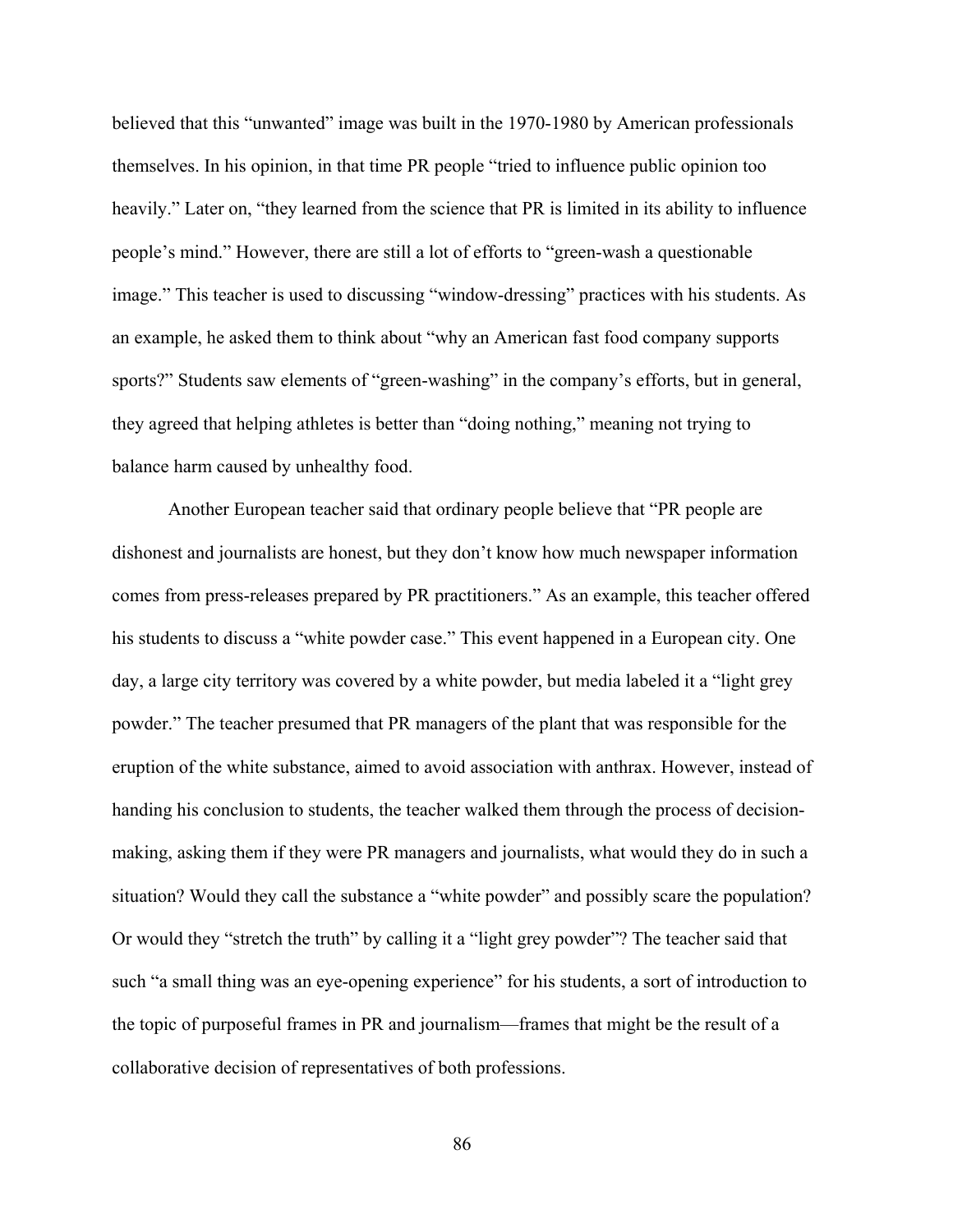A European participant who teaches PR and journalism students as a adjunct professor while working full time as a television reporter, noted that the recent tendency of employers to pay less and make journalists work more negatively affects their relationships with PR practitioners. He said that in the 1990s, he used to sit with PR managers and talk through details of the story, and PR people always appreciated such attention. Now he "shoots and runs" to get the story to the air. He said that a leitmotiv of his lectures is that good PR managers are open and truthful, and if some reason they cannot provide journalists with accurate information, they would say, "Sorry, I cannot comment on this," instead of misleading them with "fluffy words."

Anecdotal data show that PR researchers' interest in investigating corporate social responsibility (CSR) in various organizational settings is growing every year. Meanwhile, it appeared that CSR might be perceived as an oppositional practice to public relations. In one European teacher's opinion, PR might be seen as a kind of semi-legal secret activity—"doing and looking back," meaning "if we get away with it, that's great," whereas CSR is about avoiding doing unethical things not because of the fear of disclose but because "it's fundamentally wrong to do, it contradicts our values." The existence of this frame—CSR is oppositional to PR—should be taken into consideration by PR teachers whose goal, among many others, is to prepare graduates to advocate for the profession in an argumentative way.

#### *4.3.4.7. Quit or comply?*

The issue of how PR graduates should react if management wants them to engage in unethical behavior appeared to be very important for participants in this study. In this regard, an American educator said that PR graduates' first ethical choice happens when they choose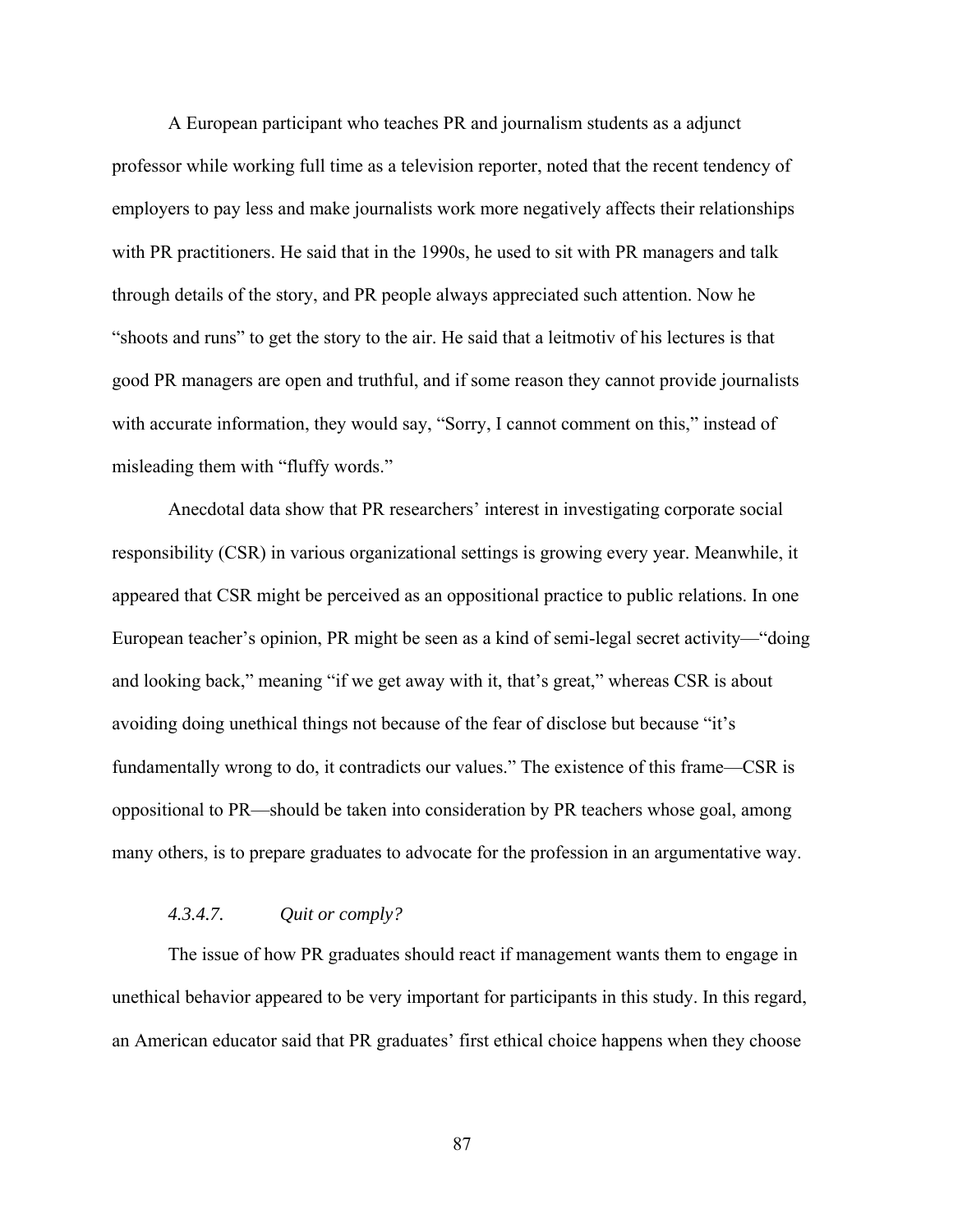for whom to work. Another teacher said that an ethical choice of PR practitioners would be "to help organizations stop doing unethical things."

However, there was a disagreement about whether a PR graduate should confront management if the boss forces the PR person to act unethically. Approximately one-third of American educators believed in a "quit-job" approach. One female educator said that she advises her students to have a six-month salary put aside to walk away from the organization any time. In this regard, one European teacher said that if PR graduates would leave their job every time they want to avoid an unethical situation, "their careers would be pretty short." Another American participant said that she recommends to her students to start looking for another job immediately after they suspect that the company tolerates dishonest behavior, but quit the job only after they find another one.

Five American educators believed that PR graduates should become "educational" while trying to convince the boss to avoid an unethical path. As one American teacher said, "Ethics education helps students understand that they are not powerless," meaning that they have tools to deal with ethical dilemmas. As this educator explained, instead of slamming the door and quitting the job, the PR professional should "do research and show what happened to people who followed this [unethical] way."

An American teacher said that he constantly emphasizes to his present and former students that as PR practitioners, they are not alone while facing an ethical dilemma: "One of the most important sources of your decision making is your network. You can call anybody up, and without even being totally specific, you can explain what is going on and ask them what they would do and why." As an international PR practitioner in the past, this educator used this approach in his practice.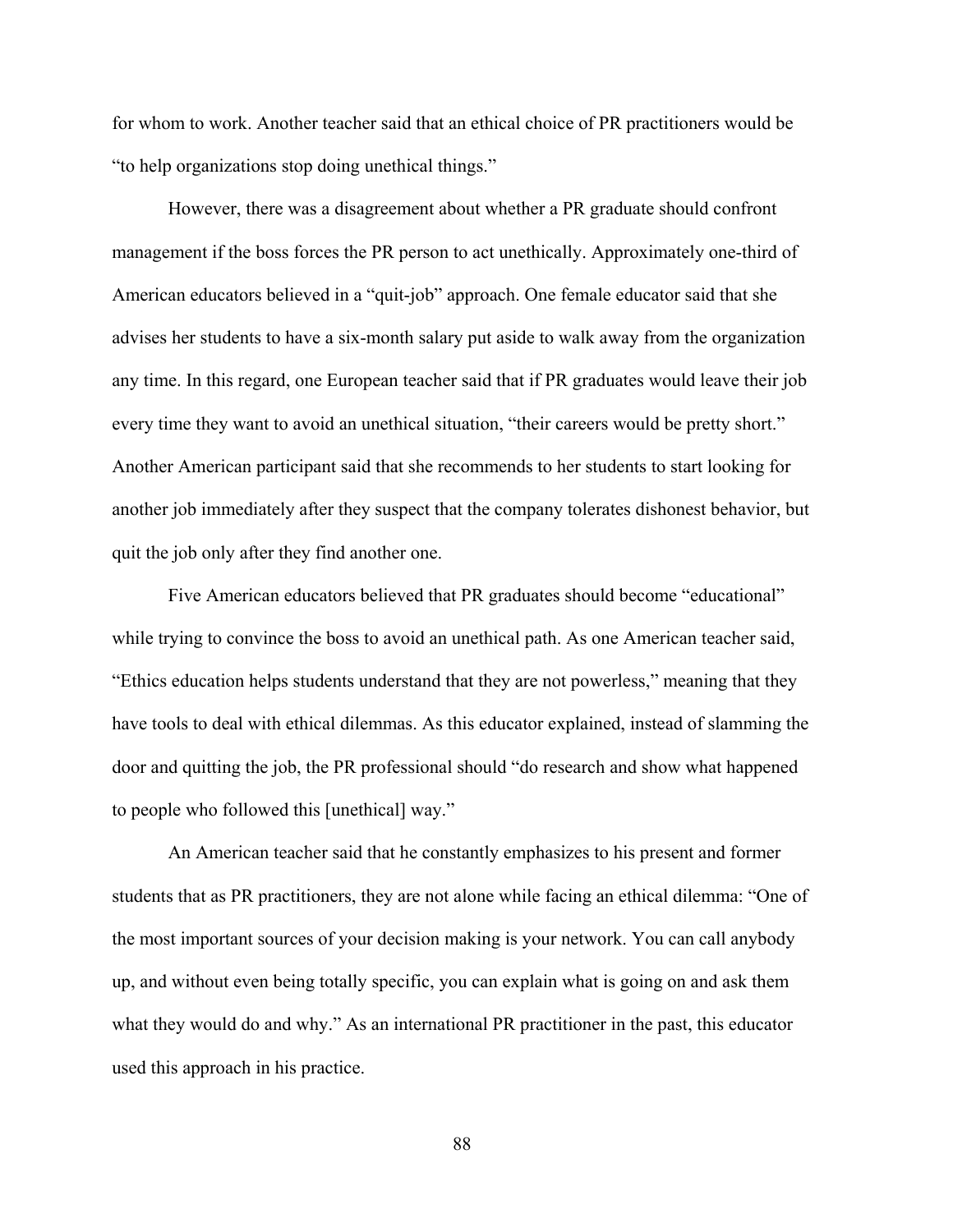One American teacher said that often, a PR practitioner's willingness to stand up for his or her beliefs helps prevent questionable campaigns. As an example, this teacher told a story of her former student who worked as a PR manager for an educational institution only six months when a tragedy happened: a few students died in a car incident. The supervisor of this manager wanted her to use this case to publicize the institution. Though the manager realized that she could have been fired, she still refused to implement such a campaign and convinced the boss to withdraw his decision.

A European teacher, who combines teaching and working as a journalist, said that in some situations, a PR person does not have other choices except to quit. He brought an example from his practice that he shares with his students. A PR manager of a large corporation was respected by journalists for his honesty and expertise. Yet, one day he disseminated information that turned out to be false. The PR manager resigned from his job after he realized that he was deceived by management that provided him with false information.

A common theme of the majority of responses was that while PR managers should consider an option of compromises, they should know "where to draw the line." As a PR instructor said, "When you find yourself in such [problematic] situation, you try your best using your argumentative skills, your best ability to persuade your boss not to act unethically." However, if "no matter what you said, decisions are made…There is always a job."

# *4.3.5. Proposition V: Participants believe that the best method to teach ethics is to combine a few approaches.*

The majority of participants said that there is no a single best approach in teaching ethics to undergraduate students. One participant summarized the responses by saying that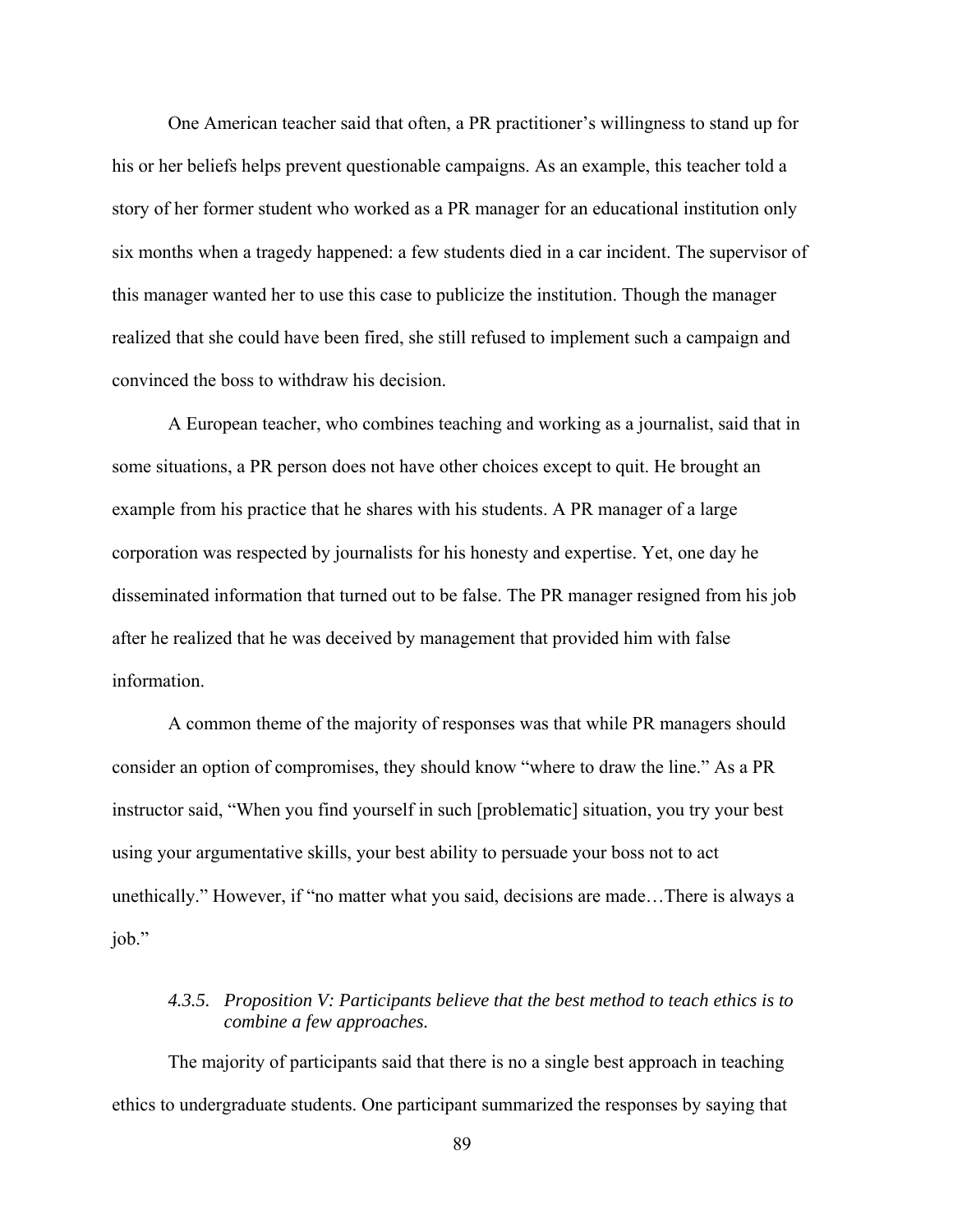the best method is a mix of approaches. In his opinion, the key to effective student learning is to make ethics instruction "real and relevant" by employing, first, cases from the news that have a "local angle" that "makes students be interested" in the cases and, second, "talk through ethical scenarios."

Participants in this study outlined a number of approaches in teaching ethics that certainly reflect their teaching philosophies.

### *4.3.5.1. Keeping journals.*

An American senior educator said that "reflective management is the essence of public relations." Ideally, the ability to reflect on professional issues should be cultivated in college. In this regard, an American participant shared his experience in teaching PR students:

In my class, students kept journals, describing their experiences, and at the end of the course one common thing went out—now they recognize ethical dilemmas, now they are looking at their lives in different way. What happened is that they recognized humanity. They began to see that they are not just PR practitioners, they are still human. And that humanity demands of them certain responsibility: "I must approach my practice in a way that I can justify it as the right way." Studying ethics theories allows them to see certain ways to make decisions and then begin to look at their own decisions.

#### *4.3.5.2. Shadowing professionals.*

Another approach to better familiarize students with their future occupation was articulated by an American teacher:

I found a good exercise—to go to do interview with professionals. Ask them a set of questions about if the practitioners had ethical dilemmas and how they resolve them.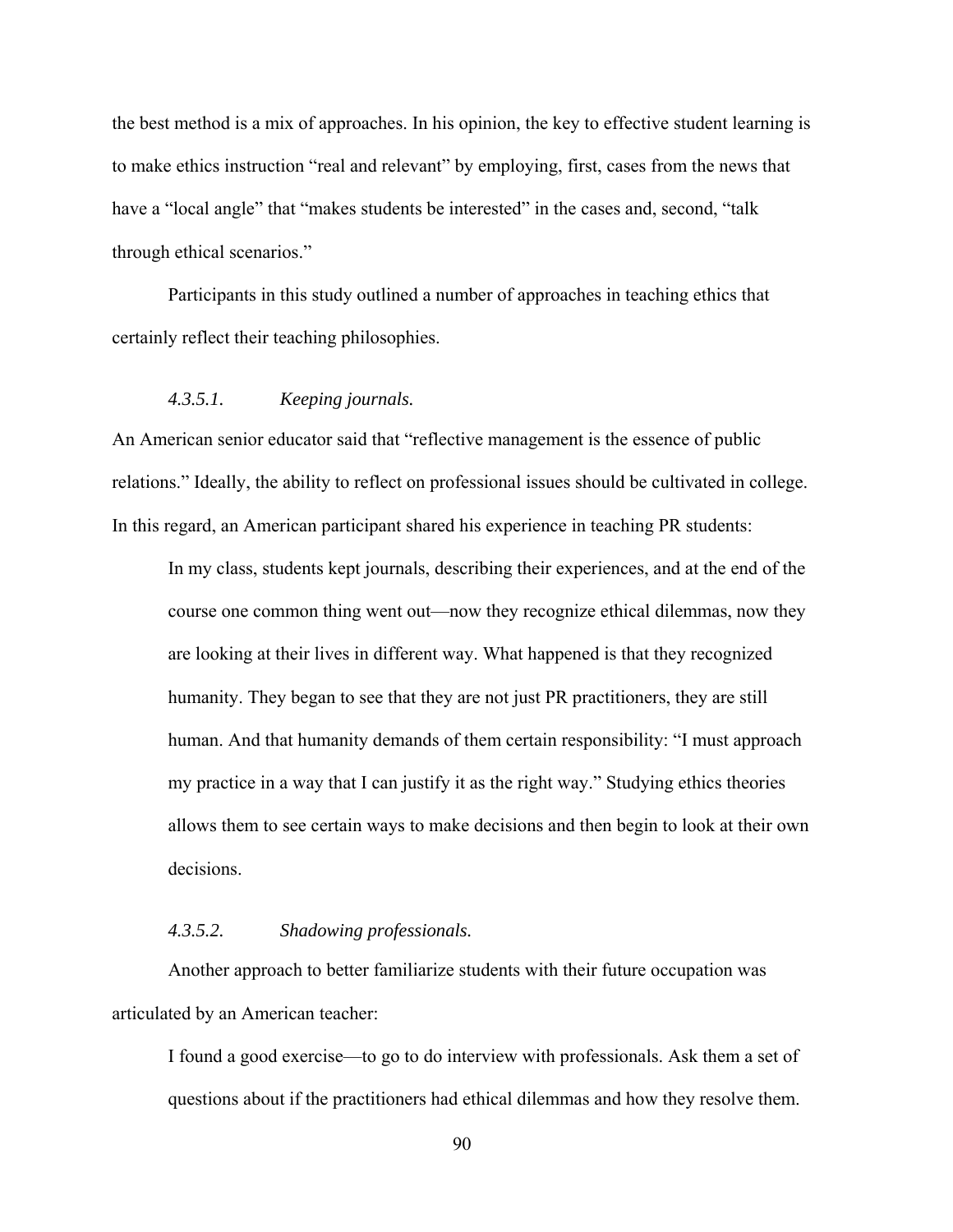Then students write an evaluation of both the situation and the professional, whether it was done well or they would do it differently.

#### *4.3.5.3. Writing a moral code.*

An assignment to write a personal moral code appeared to be a creative and meaningful way to help students articulate their personal values and professional intentions. One American educator said that her students write a personal professional ethics code that becomes part of a portfolio. First, the teacher advises her students to observe potential employer's reaction on the code while he or she goes through the portfolio. If the employer stopped and paid attention to the code, it might be a good sign—he or she cares about ethics. If the code did not draw attention of the employer, it might be an alarming signal. Second, the teacher advises her graduates to hang their ethics codes on the office wall to make it public. In this case, if the boss wants a PR practitioner to do something that violate ethics, the practitioner can always say, "Wait a minute! It was in my portfolio when you hired me; you knew that it was my consideration. And many ways, it can be considered a contractual obligation."

Another teacher, emphasizing the importance of an assignment to write a personal ethics code, said:

One student emailed me years after graduation, saying, "I just started reading my own moral code. I want to tell thank you for guiding me along through this process, and I am confident to tell you that in most part, I've been living up to my code."

In this regard, communication teachers appeared to believe in the ethical capacity of their students, or their abilities to comprehend ethics issues. One American teacher said, "In essence, all of them [students] have [ethical] capacity. The question is how much knowledge,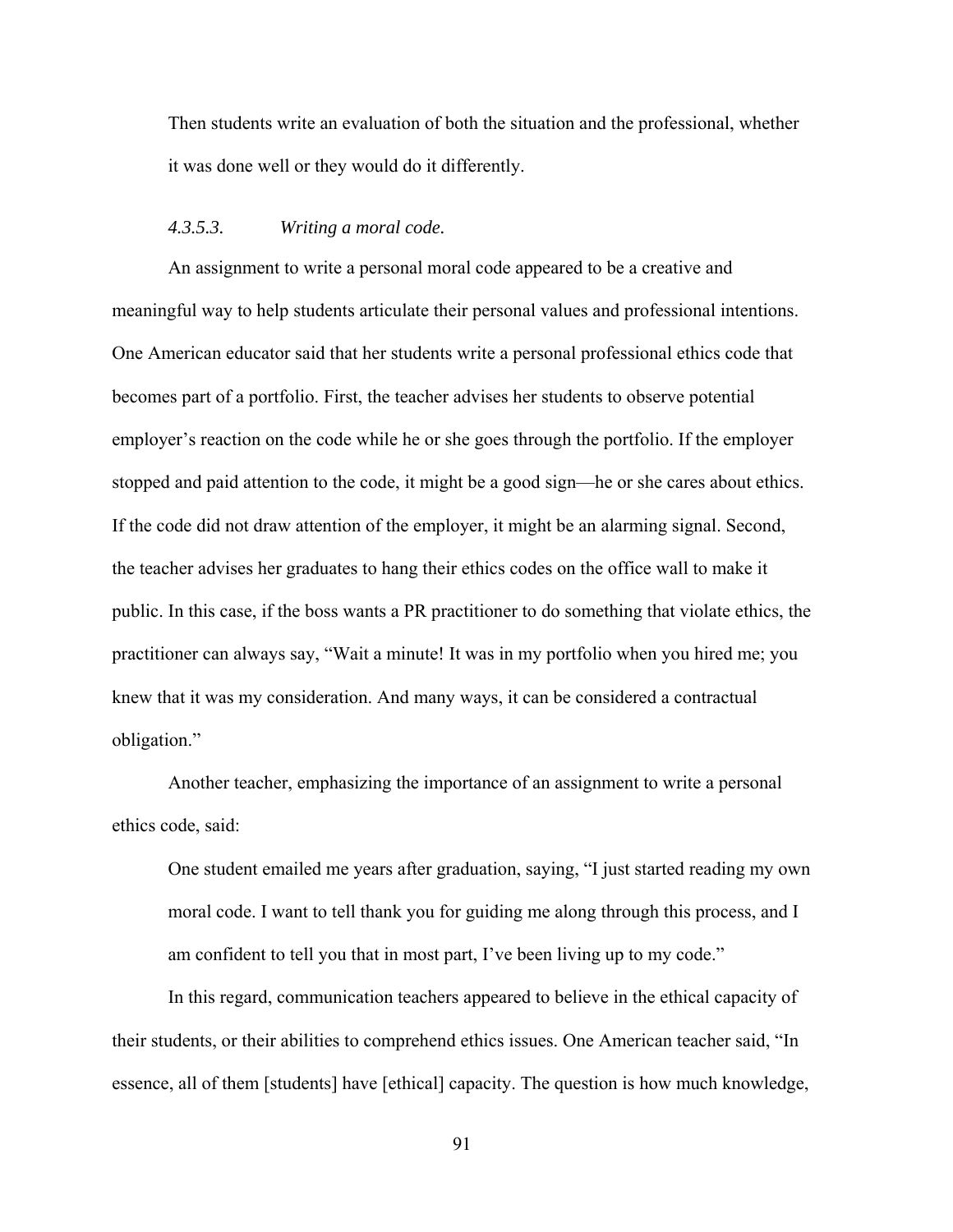practice and reasoning abilities they have," meaning that good intentions should be backed up with experience, self-confidence, and critical thinking. Another educator remarked that unethical people do not choose the PR profession—unethical people might gravitate to professions that provide a chance to earn millions of dollars.

*4.3.6. Proposition VI: The majority of American and European educators think that the best format of ethics instruction delivery is to combine a free-standing course with ethics discussions in every course.* 

Participants appeared to have different opinions on what format of ethics instruction—a free-standing course or ethics incorporated throughout the curriculum—is the best way to insure student effective learning. One participant's opinion summarized views of the group of American and European teachers (24 participants) who believe in the approach of "ethics throughout the curriculum:"

Ethics needs to be taught as an essential part of every course because every choice that is made—whether a strategic planning choice or wording choice—has an ethical component to it. Any time when you make ethical choices that can affect others you are making ethical judgments, and you have to be mindful of applications of these ethical judgments.

A group of 9 participants disagreed by saying that PR education should include "a stand alone PR ethics course, maybe media ethics course, certainly, separate from law." In one teacher's opinion, "Ethics needs to be slow cooked, in the sense that it needs to be integrated in everything we do, as oppose to garnish we sprinkle on the top at the end of the course, "By the way, everything that PR professionals do should be ethical." This opinion represents a number of participants who think that "ethics deserves to be a separate capstone course."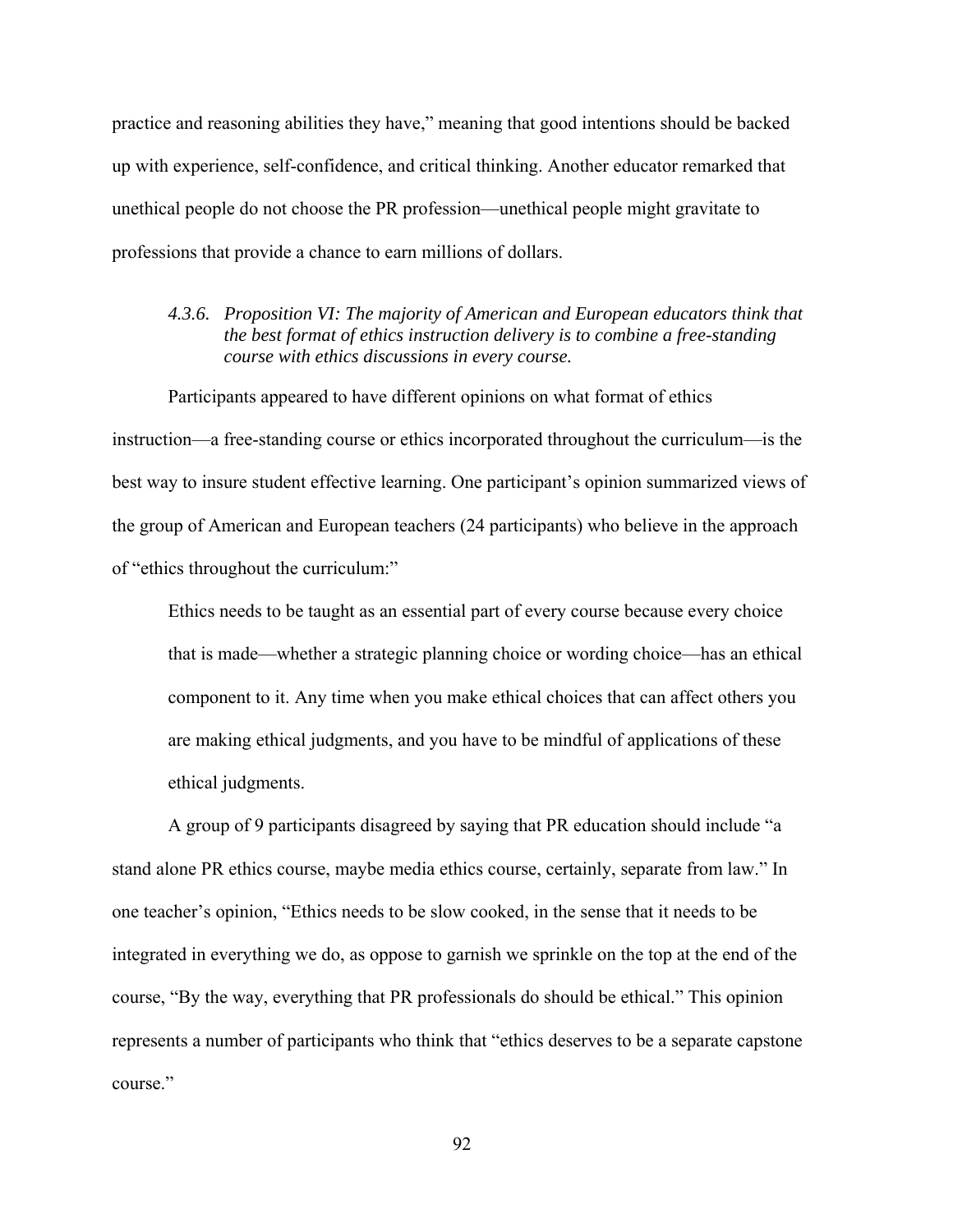The majority of respondents believed that the most effective way is to have a freestanding course and use ethics discussion in every course in every class meeting.

This study showed that the balance of theory and practice was a challenging endeavor for American PR educators. As one teacher said,

If you go too philosophical, you lose them [students]. If you go absolutely practical, they don't understand how to apply the situations in specifics. Try to find a balance where they can reason through abstractly but still see practical application. That's a hard work.

Overall, the analysis of qualitative interviews showed that American and European teaching philosophies and practices are overlapping, and differences between them are explained by larger differences (e.g., societal and university culture and history). While U.S. educators emphasized the necessity to study norms and values of the profession, European educators focused on studying classical theories and articulating student personal values, or encouraging them to develop their "own personal take on public relations" (L'Etang, 2008).

As a response to European convergence, a doctrine of a European Space for Higher Education was developed in Bologna, Italy, in 1999 (Seccion Especial, 2004). When it is fully implemented in 2010, the doctrine will result in a borderless system of higher education in Europe (e.g., unified credits transfer system, the ability of students and professors move across countries, and internationally compatible degrees). The Bologna process reflects concern of the high level educational managers that European universities are "unemployment factories" and their desire to modernize the process of teaching to meet requirements of labor market (Seccion Especial, 2004).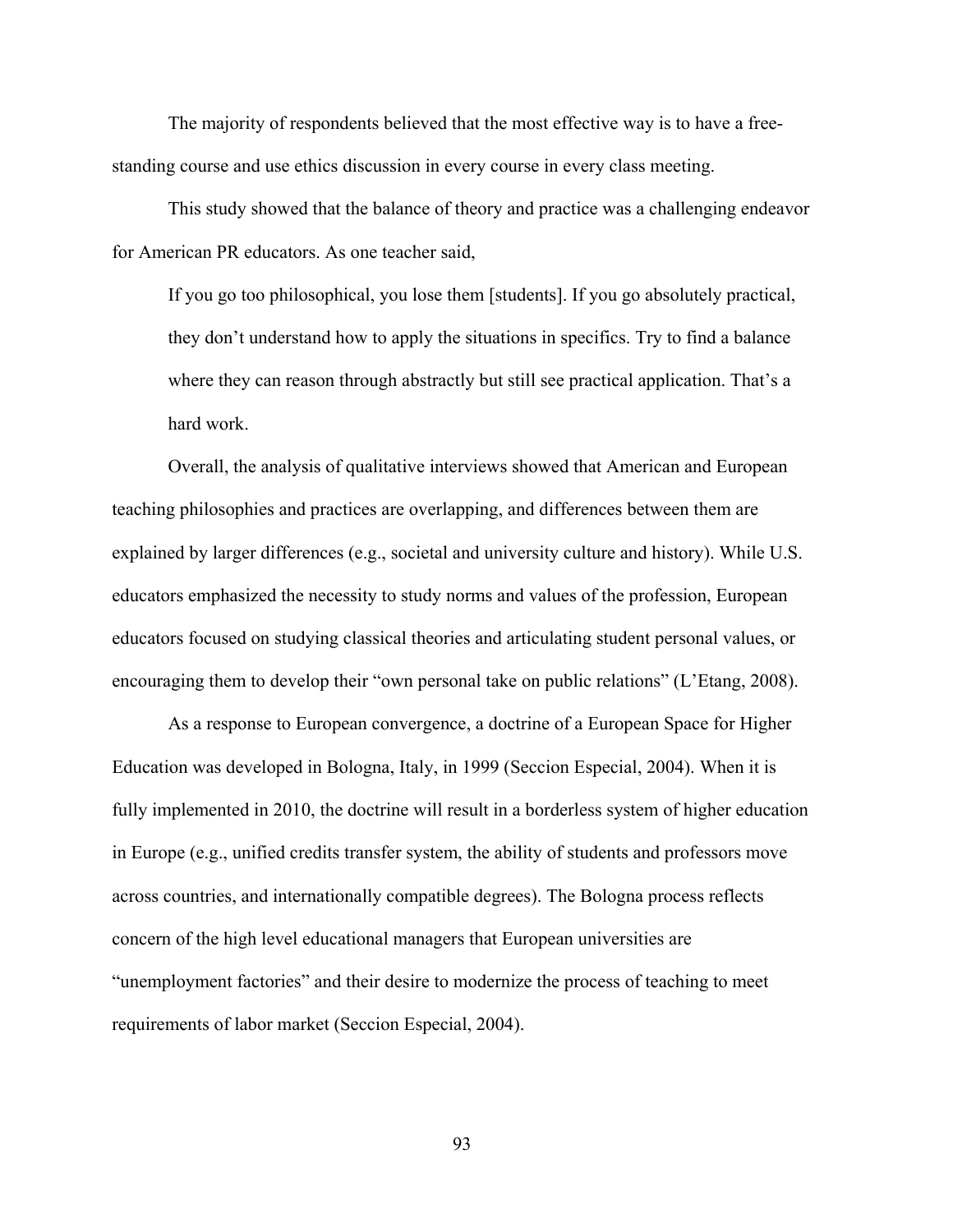Participants in this study represented universities that have already introduced a new structure of university courses—graduate and postgraduate cycles. However, it appeared that communication teachers were not enthusiastic about the changes. Although only one senior teacher openly said that a new Bachelor-Master structure is a "step back," other teachers found other ways to express their disagreement with the system of education that is set up to "educate students in a direct and efficient way." They think that the task of universities is to provide a broad liberal education, which will help graduates reach their personal and professional goals, as opposed to a "narrow vocational training" that gives skills but does not liberate minds. Apparently, the Bologna process as a response to globalization has produced tension between the European identity and culture and the necessity to compete in the global business.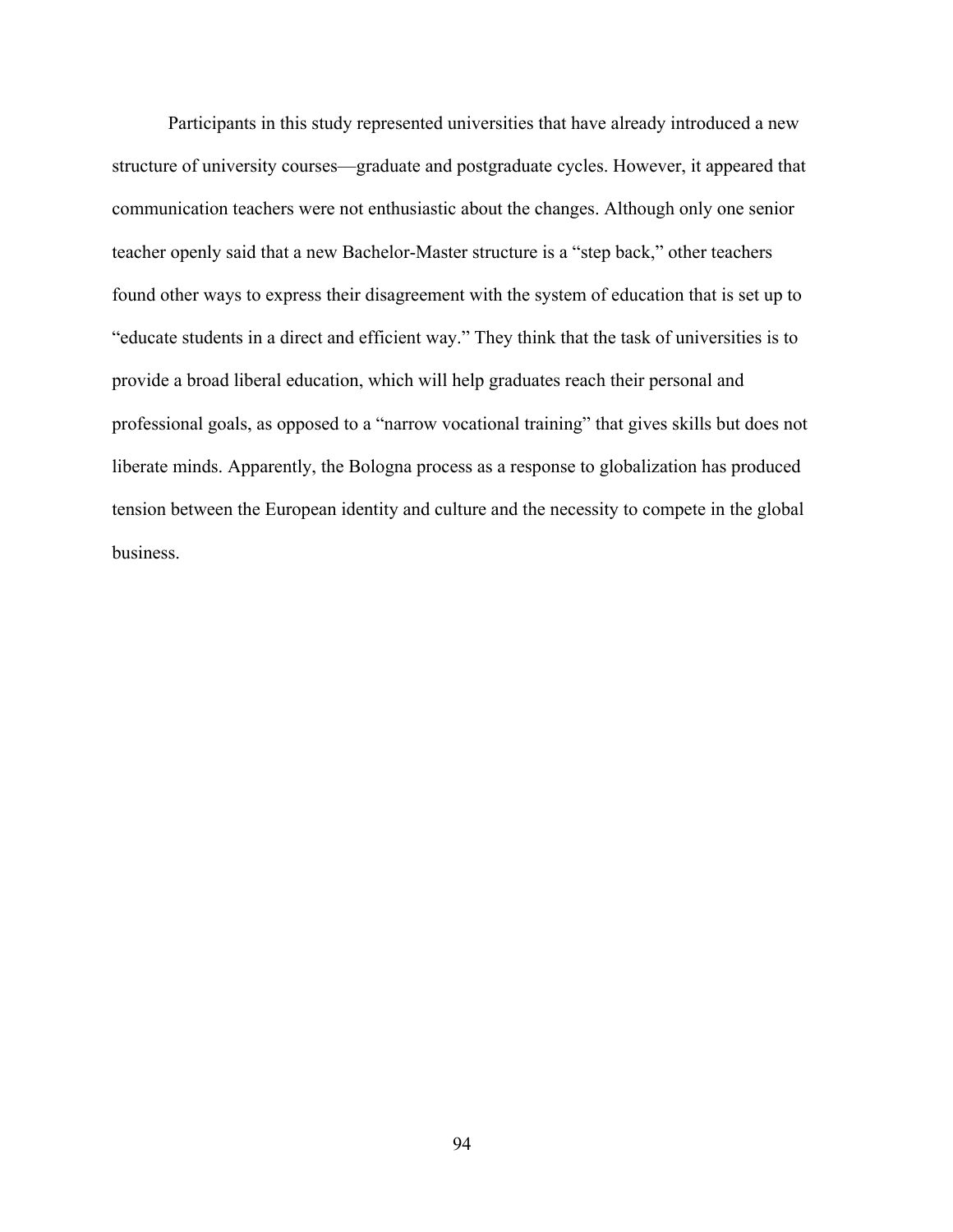# **CHAPTER 5**

### **DISCUSSION**

This study examined public relations teachers' perceptions of ethics education and the status of ethics instruction in the public relations curriculum in the U.S. and foreign universities. Overall, the study participants recognized ethics education as an essential part of the preparation of future professionals. This finding was consistent with a number of studies undertaken in various academic disciplines regarding the importance of ethics instruction at college or university level (e.g., Christians, 2008; McQueeney, 2006; Lambeth, Christians, Fleming, & Lee, 2004; Chonko, 2004; Lord & Bjerregaard, 2003; Hutchinson, 2002; Goree, 2000; Harrison, 1990).

Although different methodologies might produce data that might be incompatible (McKee, 2003), a quantitative survey and qualitative interviews employed in this study brought similar results.

The findings also reflected some important changes that ethics education has gone through since its revival in the 1970s. Particularly, Elliott (2007) noted that many educators who do not have a degree in philosophy, were nevertheless successful in developing their philosophical expertise to teach courses in professional ethics. Demographic data in this study supported Elliott's statement. Only 3 participants had their highest degree in philosophy, whereas 51 respondents reported that they taught a separate course in public relations ethics or communication ethics at the college or university level.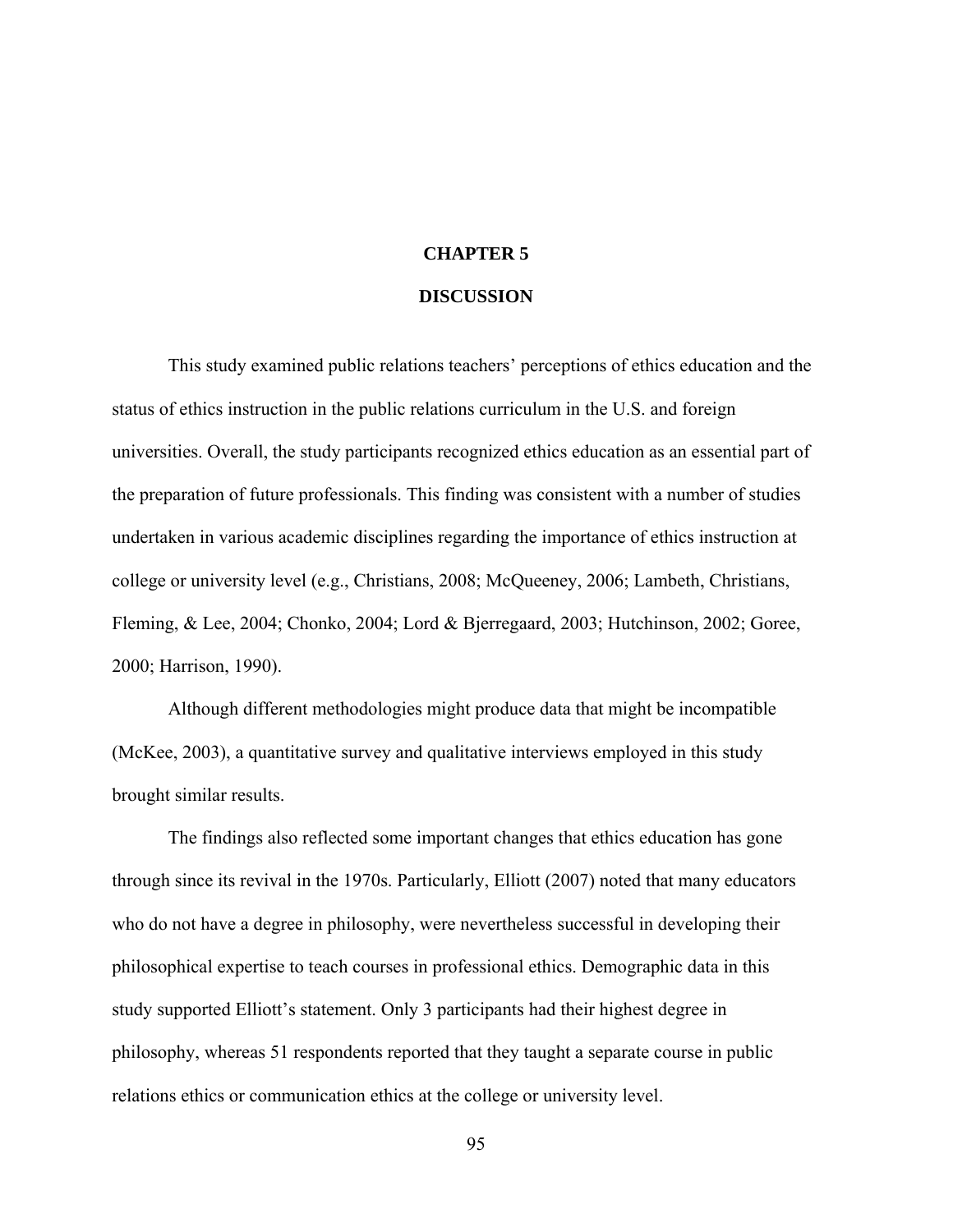Another finding that reflects changes in higher education experiences these days is the fact that respondents linked the importance of ethics education with the need for such courses at the societal level (Boylan & Donahue, 2003). A U.S. respondent wrote that one of the goals of ethics instruction was to "Help the students understand the moral purpose associated with their professional role in society." Another U.S. participant said that one of the goals of ethics instruction was "To help students understand that ethical values differ among cultures and change based on new knowledge. They [students] must be able to identify the change needs on the part of organizations to maintain the harmony and stability of the organization." A thought that ethical climate of the profession is dependent on general morality was expressed by a foreign participant, who explained why her university did not have a separate course in public relations ethics: "Its importance in the PR curriculum has not been discovered yet. I think the whole society should believe in it."

## *5.1. Moral development.*

The present study is concerned with public relations educators' perceptions of value to students of ethics education through their evaluations of three objectives: contributing in development of moral character, moral reasoning, and specific skills in strategic and persuasive thinking. Rest (1984) argued that four components—moral motivation, moral sensitivity, moral reasoning, and moral character—constitute a model of moral development. Moral character is the ability to remain moral in spite of difficult circumstances, whereas moral reasoning involves choosing action that is the most morally appropriate (Morton, Worthley, Testerman, & Mahoney, 2006).

This study supported the assumption that in recent years, ethical health of communication professions has been linked to general morality. This tendency was evident,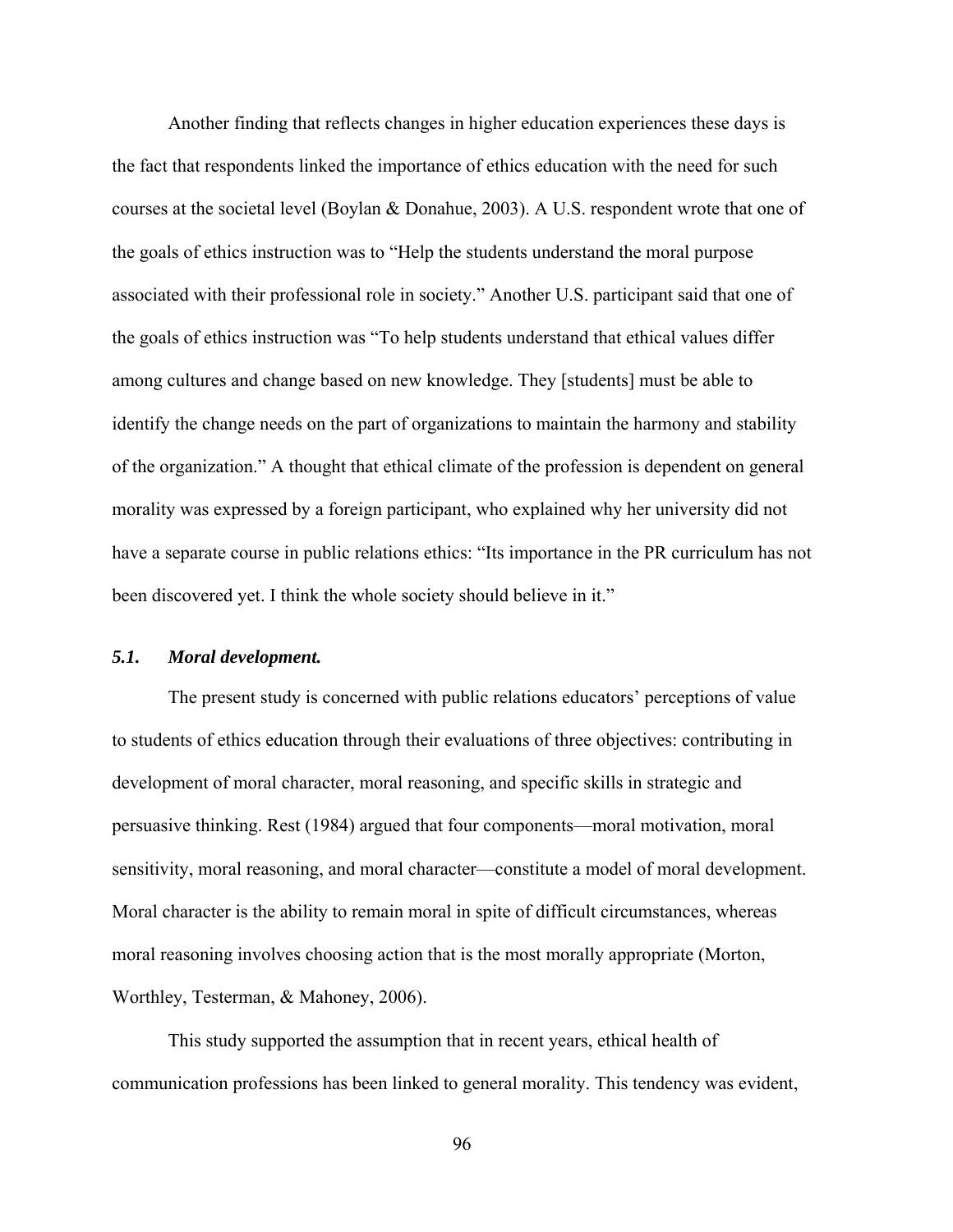for example, in Lambeth et al. (2004) study of journalism and mass communication teachers. The authors surveyed these categories of educators four times in the period from 1977 to 2001-2002. Importantly, the last survey had a new question regarding whether a goal of ethics education was to contribute to the development of moral character. Lambeth et al. (2004) made a point that when asked *explicitly* about such an instructional goal as contributing to the moral development of students, journalism and mass communication teachers ranked this goal second after the objective of fostering moral reasoning skills.

Participants of the present study were also explicitly asked to evaluate the importance of five goals of ethics education (Table 1), and they ranked such a goal as cultivating moral character as the least important objective of ethics instruction. However, the issue of student moral character was also presented to public relations teachers in the attitude scale (Table 4) in an implicit rather than straightforward manner, along with other two latent variables advancing moral reasoning abilities and developing particular professional skills. The fact that the first factor—"moral character"—explained almost 50% of the total original variance might indicate that participants valued ethics education mainly because they believed in a close tie between general morality and professional ethics. In this regard, Christians and Lambeth (1996) remarked, "Communication ethics cut loose from general morality tends to be self-serving" (p. 237).

Howard and Korver (2008), speculating about distinctions of ethical thinking, said that there is the difference between reasoning and rationalization. The former is "a process of analysis for forming judgments," whereas the latter is "a process of construction justification for a decision we suspect is really flawed" (p. 43). An implication for teaching ethics would be to provide students with a tool necessary to solve ethical dilemmas on the job.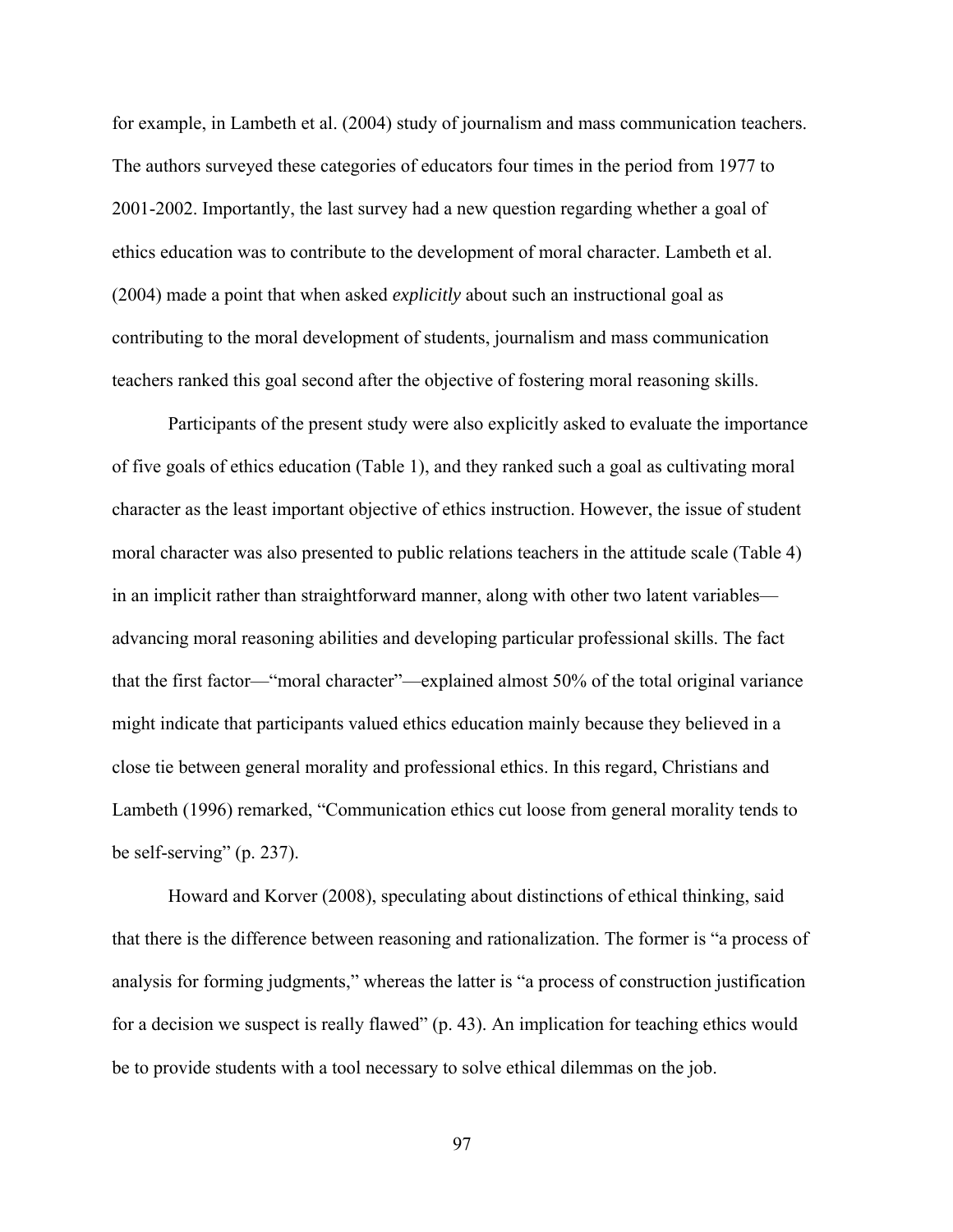Participants in this study valued highly such a teaching objective as fostering moral reasoning skills in prospective public relations professionals. This result is consistent with previous research on the topic. As an example, public administration educators ranked a "moral reasoning" strategy as the number one among such conceptual approaches to teaching ethics as "democratic thought," "citizenship," "professional codes of conduct," "virtue and character development," and others (Bowman & Menzel, 1998). The importance of ethics education as part of preparing students to reason on ethical dilemmas was supported by Lee and Padgett (2000), who argued that moral individuals might be involved in unethical practices due to their ignorance, and one of the ways to avoid it is to train students in moral reasoning. So far, research found (Cabot, 2005) that public relations students had a low level in moral reasoning.

Participants in this study indicated that the development of strategic persuasive skills is an essential part of ethics education. Although the notions of public relations and persuasion are often linked to propaganda (Messina, 2007), the ultimate purpose of the public relations practice is inherently ethical—to build and maintain relationships with key publics through ethical analyses of the organizational policies and communications (Bowen, 2007b). Moreover, Edgett (2002) argued that advocacy, or "the act of publicly representing an individual, organization, or idea with the object of persuading targeted audiences to look favorably on—or accept the point of view—the individual, the organization, or the idea" (p. 1) is a central function of public relations. Edgett (2002) also noted that rhetoric, or the art of persuasive communication has been regarded as a facilitator of debates in democracy for a long time.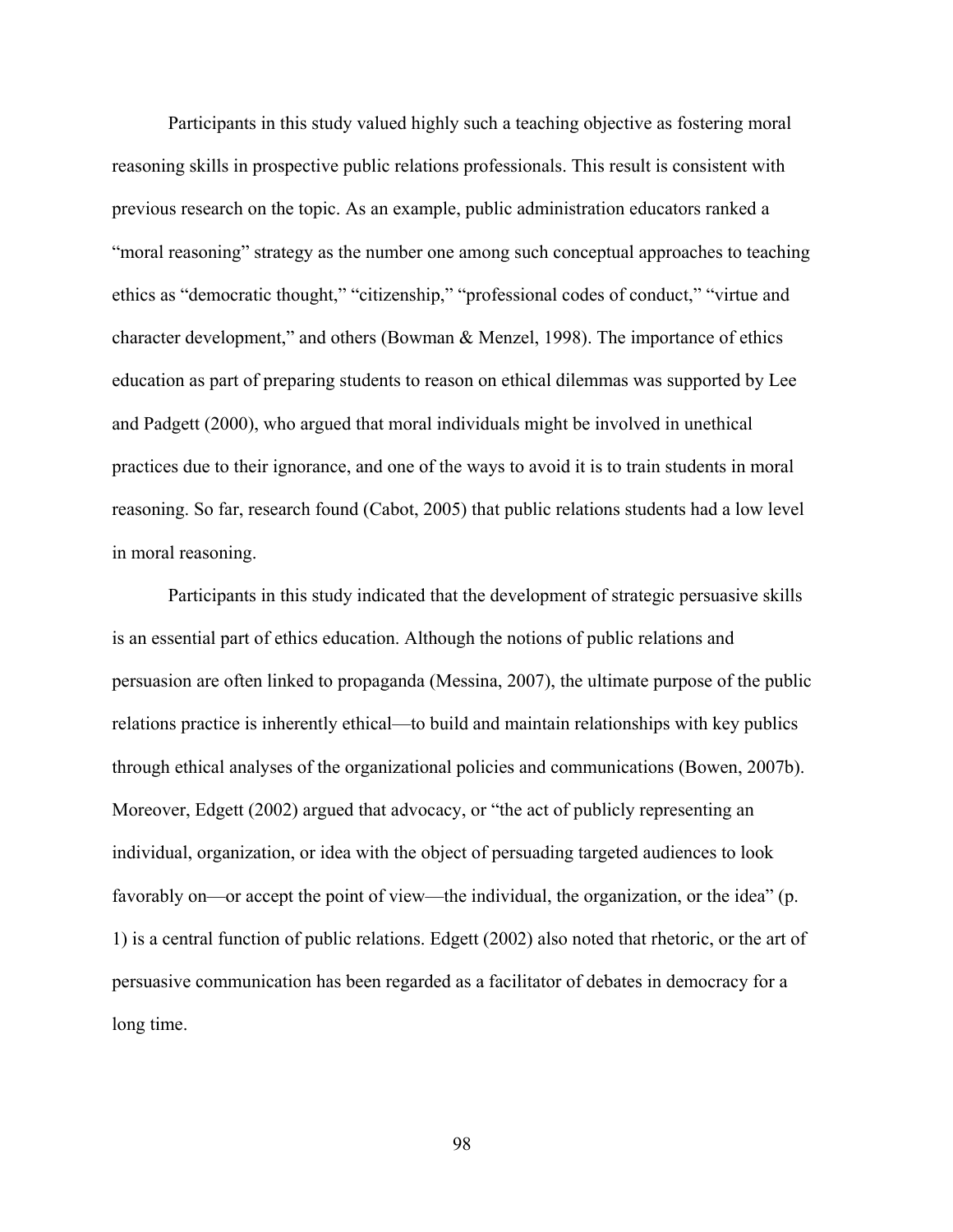Presumably, the university is the place where future public relations professionals begin to learn practical techniques of professional persuasion, and one task of educators is to connect the techniques with ethics, thus, providing guidance for ethically sounded strategic communication.

#### *5.2. Goals of ethics education through international lenses.*

A number of studies have examined the status of ethics instruction in U.S. university departments (Christians & Lambeth, 1996; Lee & Padgett, 2000; Lambeth et al., 2004; Canary, 2007). The present research appeared to be the first to explore the current perspectives on ethics education in the world scope. Importantly, Day et al. (2000) called ethics in international public relations one of the most significant issues for the  $21<sup>st</sup>$  century.

The findings in this study indicated that there were similarities and differences in teachers' beliefs in goals of ethics education depending on the country of origin and country in which respondents currently teach. Means indicated (Table 2) that compared to two groups of participants (those who were born and teach in the US and those who were born abroad but teach in the U.S.), respondents who were born and teach abroad were less enthusiastic about all five goals of ethics education—cultivating moral character, improving the moral cognitive capacities of public relations students, familiarizing them with ethical theories, developing socially responsible professionals, and helping students make good choices on the job.

However, only one difference—in perceptions of the last goal—reached its statistical significance, allowing an inference that compared to American teachers, their foreign counterparts were more realistic or skeptical about the environment in which future professionals would work. Elliott (2007) argued, "Environments encourage and discourage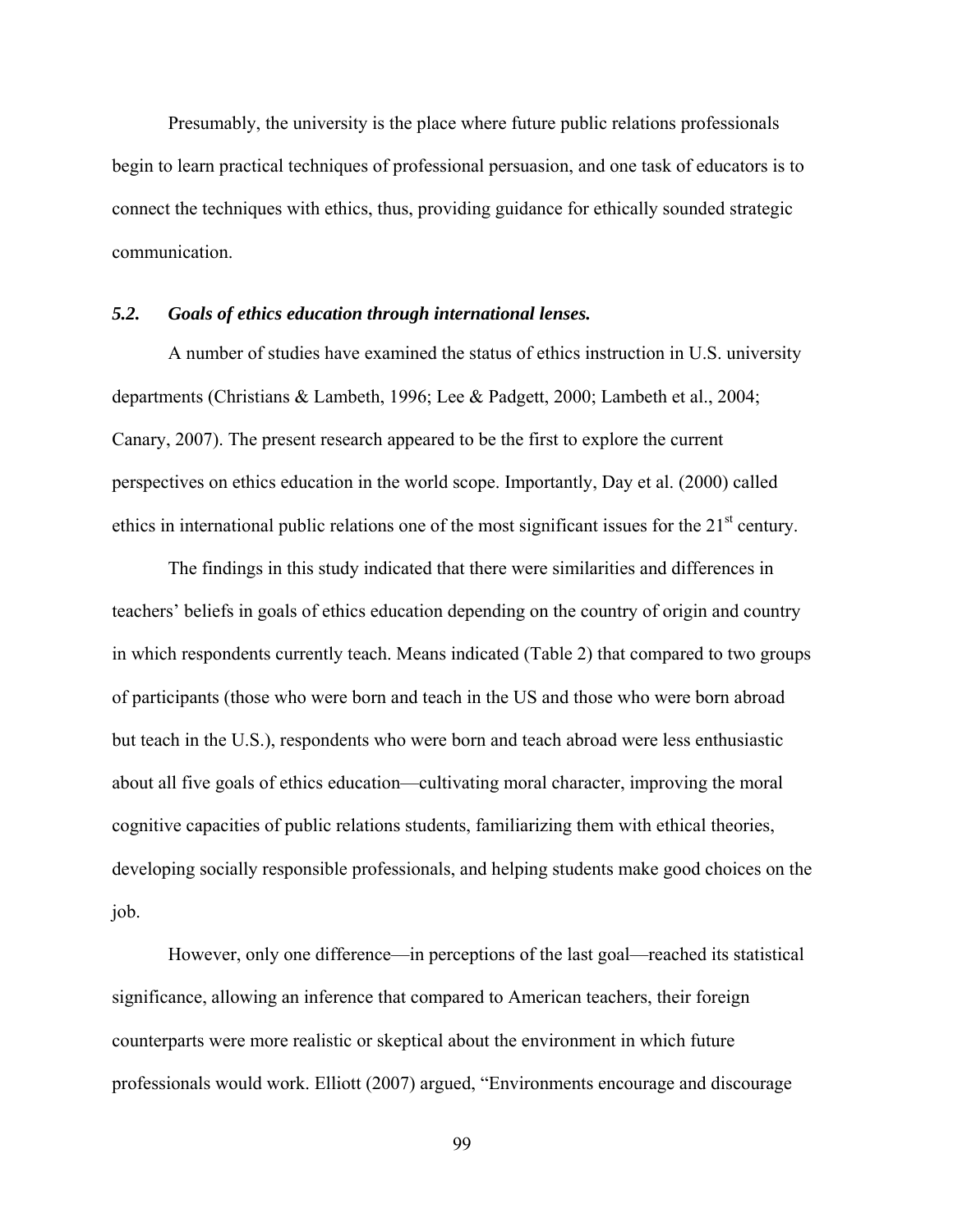moral growth and development" (p. 74). McBride cited in South (2004) said that journalism students tend to lose ethical strengths when they move to the professional world, because "newsrooms reinforce the principles of competition, ego and capitalism" (p. 11); these principles are not journalistic beliefs. The same discrepancy—between what students were taught at the university and what they experience in the workplace—might apply to public relations graduates (Martinson, 2000).

Another possible explanation of the fact that foreign teachers believed that even being prepared to solve ethical dilemmas, public relations graduates might make unethical decisions is presumably educators' belief that instead of making tough decisions, graduates would prefer to keep their jobs or avoid financial losses. As qualitative interviews showed, European teachers perceive the two-way symmetrical model, which is a "most ambitious one, especially in theoretical and ethical terms" (Nessmann, 1995) as rather utopian and illusory. In this regard, foreign public relations instructors' attitudes need a further investigation to see what factors (economic, political, social, professional, organizational, and (or) personal) influence their teaching philosophies.

Another quandary discovered in the study that deserves future investigation is an association between participants' ranks and their perceptions of value to students of ethics education. This study found that the higher rank the teacher had, the less he or she believed in the value to students of ethics education. A subsequent correlation test showed a negative association between the educator's rank and years of experience in the public relations industry. It seems logical—the earlier a person starts a career in the academia, the less industry experience he or she has. What intrigues is the tendency to value less ethics education by those who have significant academic experience and do not have a substantial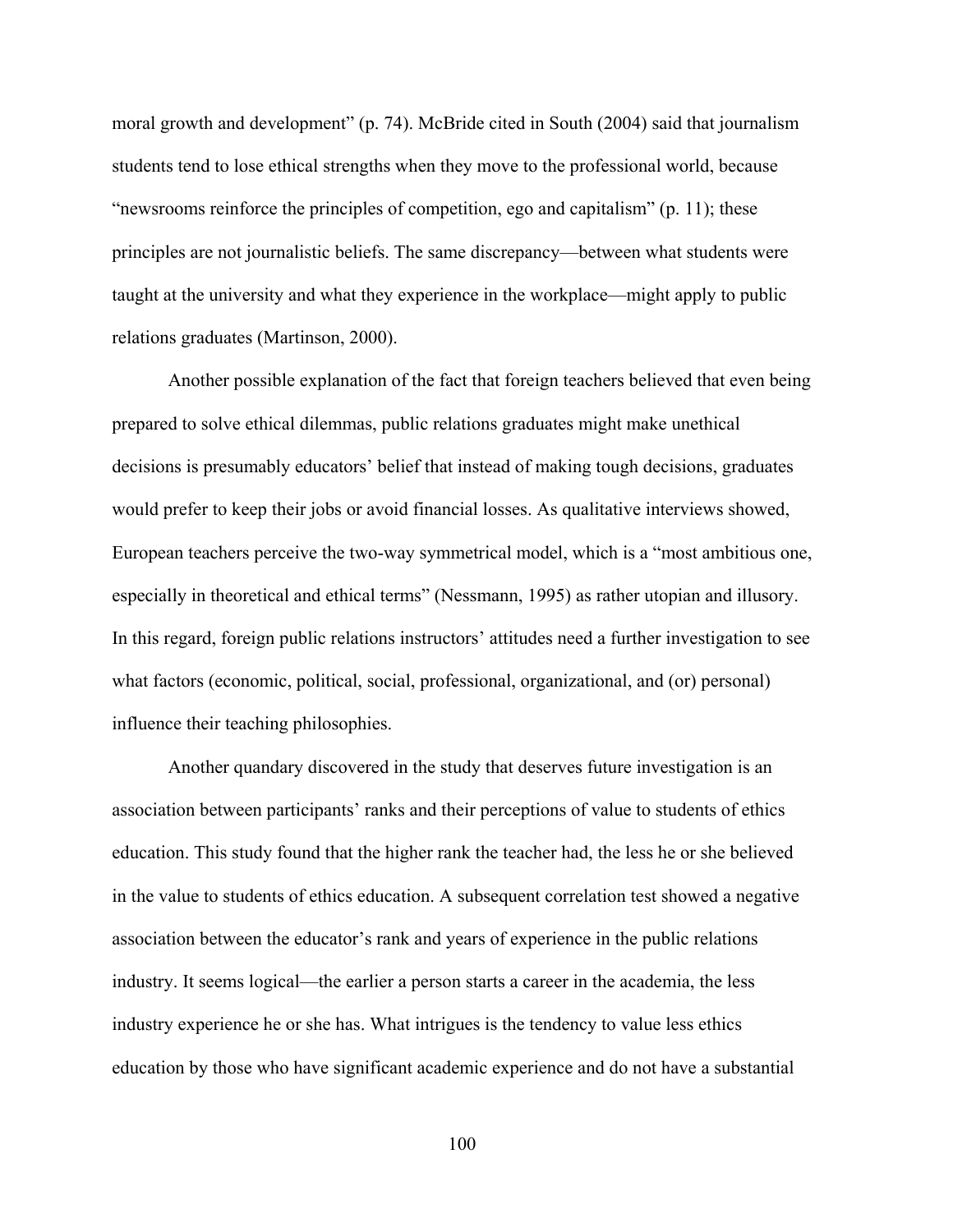professional practice. Whether these participants are skeptical of public relations education or practice, or they do not strongly believe in students' ethical growth, or whether there are other variables that influence high rank educators' attitudes—these questions need further examination.

According to Elliott (2007), moral development happens within two contexts personal and professional. A recent trend in teaching ethics has been the educators' focus not only on the individual practitioner who faces ethical dilemmas (a micro level) but also they examine how his or her profession operates in society (a macro level) (Elliott, 2007). University education might be considered an introduction into the public relations profession, and thus, educators are responsible for creating an environment that promotes the growth of moral sophistication. In Mahin's (1998) words, "All teaching is value-laden (p. 76), and for a teacher, "the right thing to do" becomes his or her involvement in fostering moral maturity of prospective professionals.

## *5.3. Attitudes toward format of ethics delivery.*

Two decades ago, only one in four universities offered a course in communication ethics (Harrison, 1990). According to the report provided by participants in this study, 60% of universities offered a course in public relations or communication/media ethics in 2008. This fact might indicate that the system of higher education has begun the process of a "moral reconceptualizing" (Long, 1992). As for the method of ethics instruction delivery, regardless of the country of origin and country in which respondents currently teach, the majority of participants regarded ethics incorporated throughout the curriculum as the best format of ethics instruction delivery.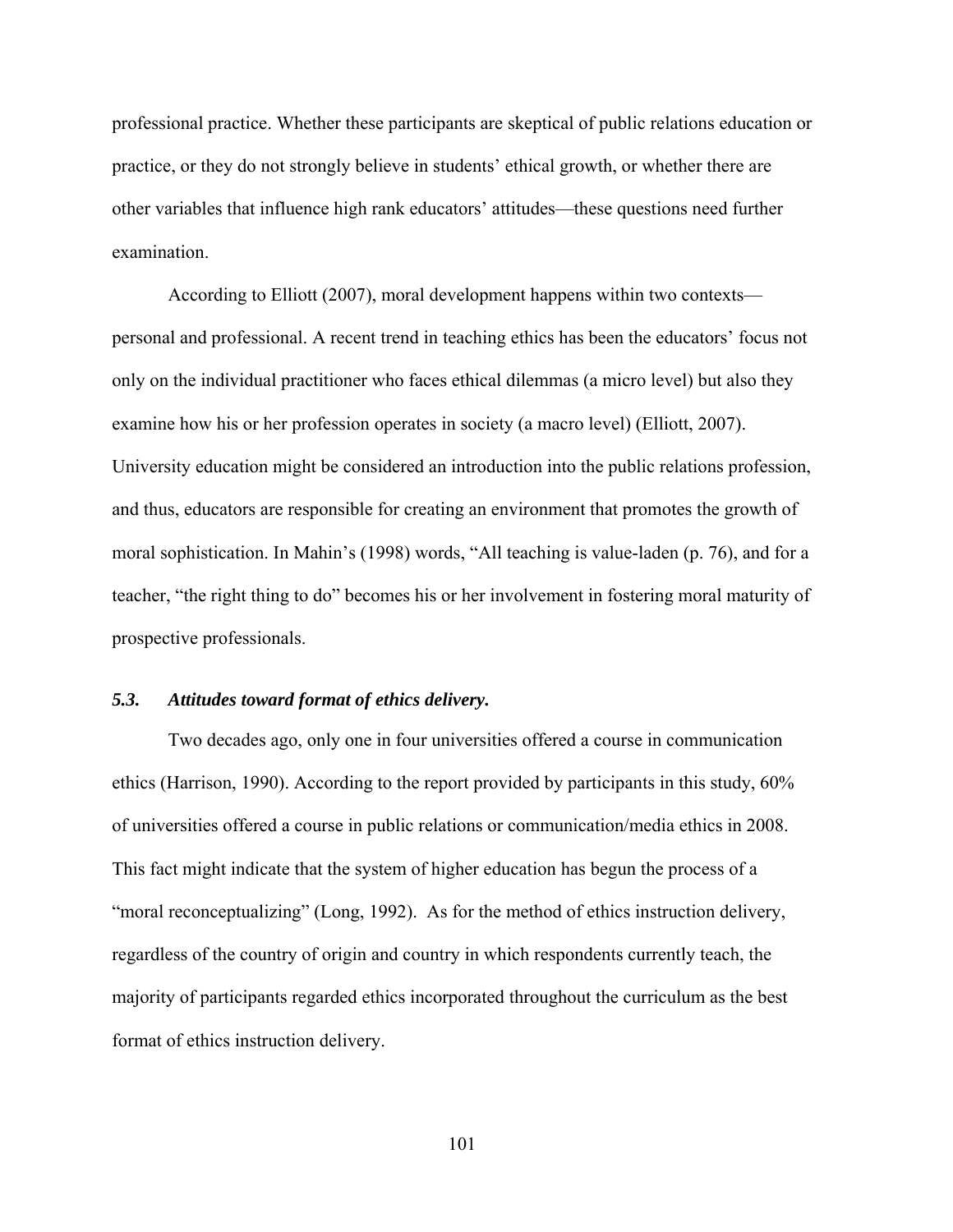Those who believed in a free-standing course chose ethics instruction as a separate PR ethics course over ethics instruction as a separate communication ethics course. This might be evidence of a long-term tension between public relations and other departments, primarily journalism, which has been accused of dominating over the public relations sequence or department (Harrison, 1990). Or it might be a reflection of public relations educators' beliefs that professional ethics is complex and multidimensional, and the course cannot be watered-down by issues that do not have direct relevance to public relations theories and practice. As the Commission on Public Relations education (2006) noted, "Coursework and instruction dedicated to mass media ethics cannot fully satisfy the needs of public relations professional education" (p. 23).

## *5.4. Pedagogies in teaching ethics.*

Although university instructors design ethics course differently (Plaisance, 2007), pedagogies, resources, and evaluation tools might significantly overlap. One of the goals of the present study was to examine public relations educators' perceptions of the effectiveness of pedagogical techniques and materials that they use in the classroom. Previously, PR teachers agreed that the best teaching strategies are those that help students put theory into practice (Coombs & Rybacki, 1999). Importantly, there is probably no a single learning pedagogy that is able to achieve all outcomes desired by teachers (Flannery & Pragman, 2008). It is a matter of the combination and thoughtful usage of techniques that facilitate students' personal and professional development.

In the present study, case study, group discussion, and teacher lectures occupied the first three places in instructors' hierarchy, being the most used and most effective pedagogies in teaching ethics to public relations students. In this regard, Christians (2008) named case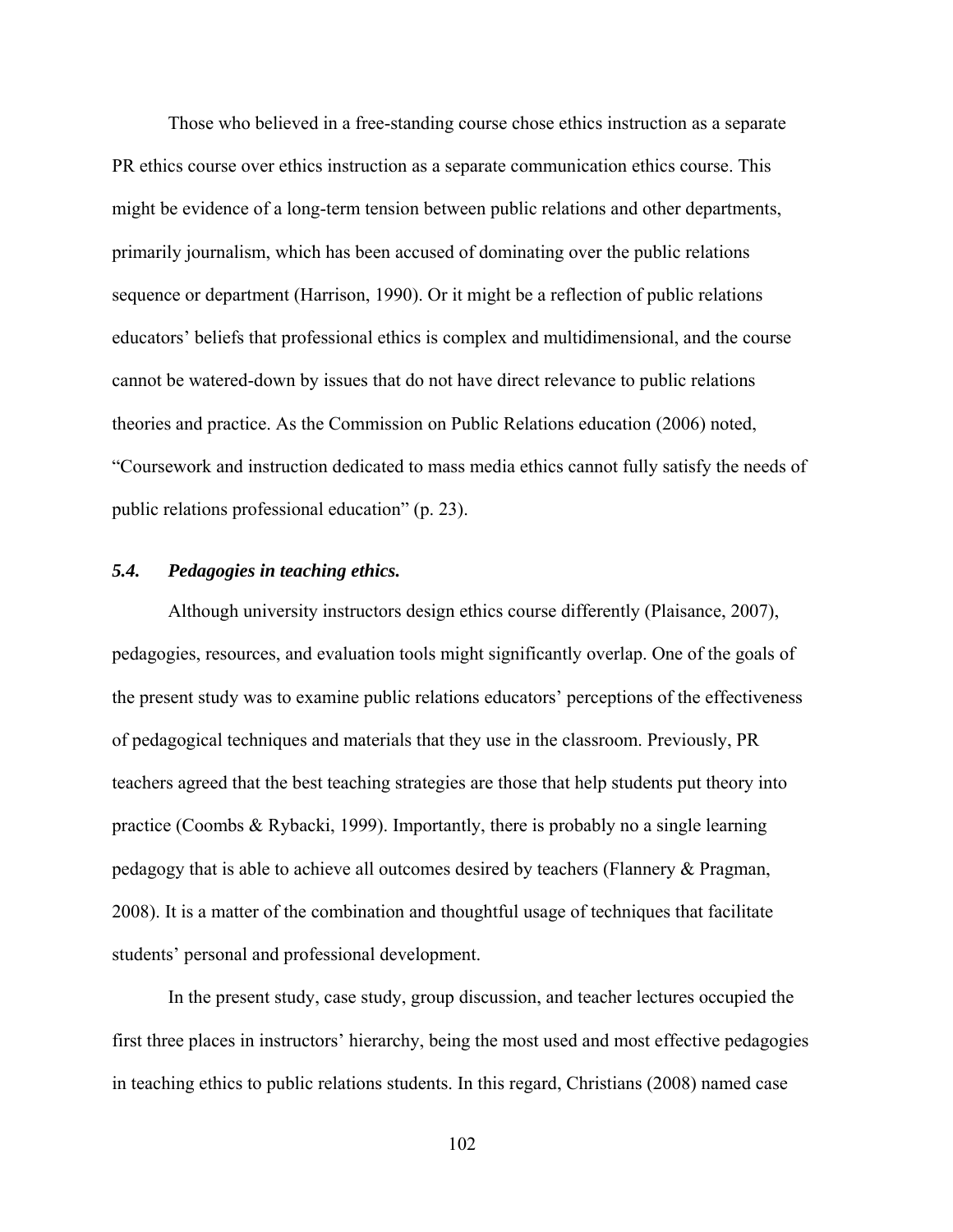study "the most dominant pedagogical technique" (p. 191), whereas Pauly and Hutchinson (2000) suggested that public relations teachers can help students become reflective professionals by using case study in the classroom. Canary (2007) found that the use of case studies as an instructional method resulted in higher degree of student moral reasoning, compared to other pedagogies.

Importantly, the quality of case studies offered by textbooks and journals has been significantly improved in the last four decades (Pauly  $\&$  Hutchinson, 2000). Not surprisingly, participants in this study ranked ethical decision-making case study highly. This finding was consistent with a previous research of teaching techniques preferred by professors and students (Hanson, 2002; Braun, 1999).

Group discussions were highly regarded in a previous study (Coombs & Rybacki, 1999), in which public relations teachers regarded this pedagogy as having potential to expand active learning through the inclusion of student voices. Silverman cited in Lieberman (1997) emphasized the effectiveness of class discussions by providing the following statistics: U.S. students are able to retain 10% of what they read and 70% of what they say.

Although class lectures were not associated with active learning, they were found to be effective in large classes and they were regarded as effective if lectures are delivered in an engaging and enthusiastic manner (Coombs & Rybacki, 1999). Elliott (2007) echoed this assumption by suggesting that "good teaching ethics" can be done through lecture if students have a chance to express their views.

Research papers and Socratic dialogs were on the bottom of the effectiveness list in the present study. The low rating of the former pedagogy might have revealed teachers' concern with the Internet plagiarism, or retrieving information without references to online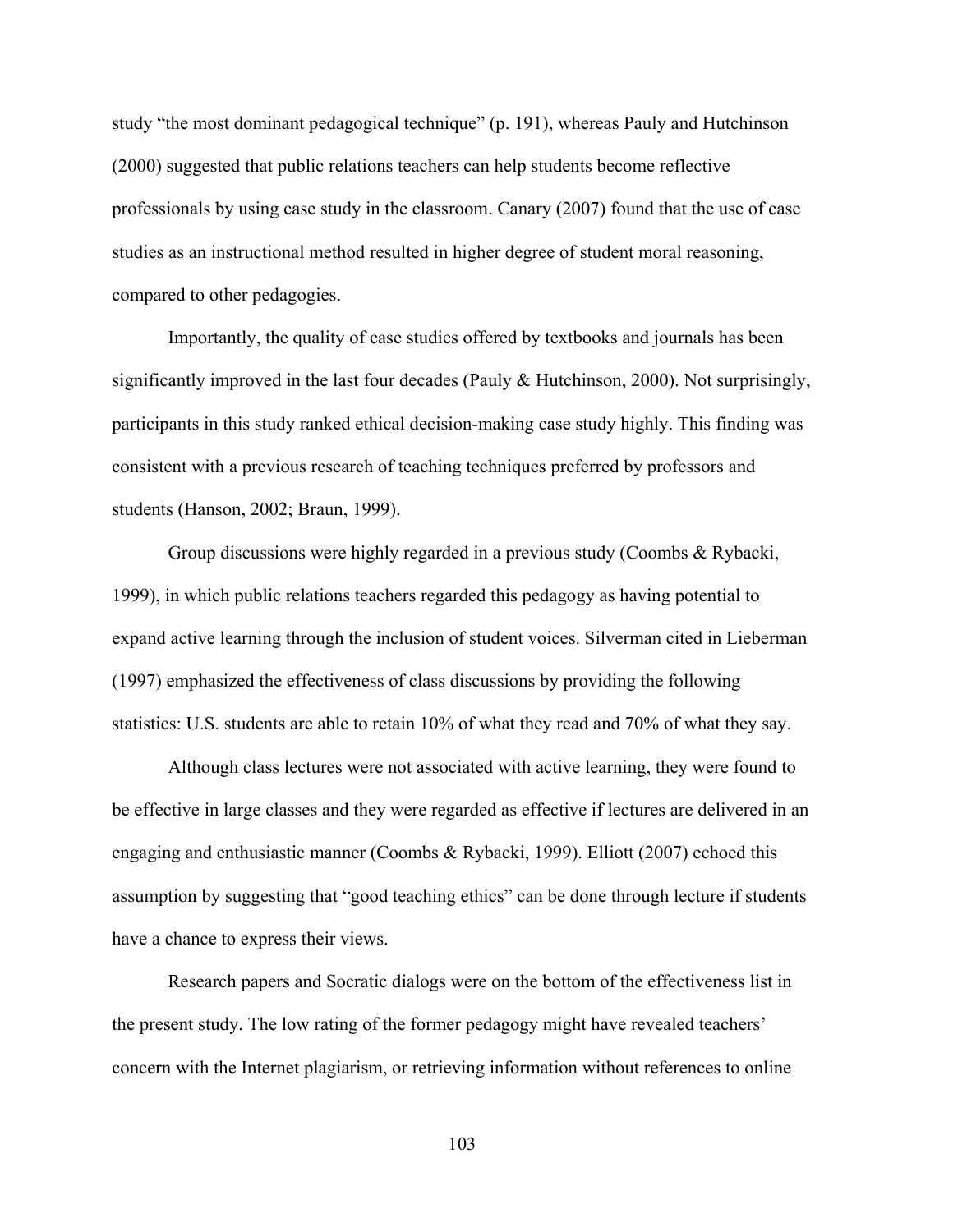sources. The accessibility of Internet material increases student plagiarism (Baggaley & Spencer, 2005) and might lead to the situation when teachers perceive written assignment useless.

Considering the fact that participants in this project rated case study as the most important pedagogy in teaching ethics, it was not clear why a Socratic method of questioning was the least used and regarded as one of the least effective technique. The rationale of linking two methods—case study and Socratic dialogue—is their active-learning nature, or active discussions and probing student comprehension of underlying principles involved in the case (McQueeney, 2006; Parkinson & Ekachai, 2002). Moreover, Altshul and Woolverton cited in Parkinson and Ekachai (2002) argued that a Socratic method is "better suited" to teach public relations undergraduate courses than the lecture approach. Definitely, a Socratic dialogue is an essential technique for the discussion of ethical dilemmas where clear-cut answers are hardly possible and where the teacher strives to avoid moralism and indoctrination (Christians & Lambeth, 1996).

Perhaps one reason the Socratic method was scored lower is because teachers are simply less comfortable or experienced in using, compared to other pedagogies. This is an area of further investigation.

## *5.5. Resources in ethics instruction.*

Public relations educators rated newspaper or magazine stories, trade magazine articles, and textbooks as the most effective resources in teaching ethics to public relations students. The fact that media publications were chosen over textbooks might have reflected at least two issues in public relations education. First, it showed teachers' dissatisfaction with available textbook options that had been a concern for decades (Coombs & Rybacki, 1999;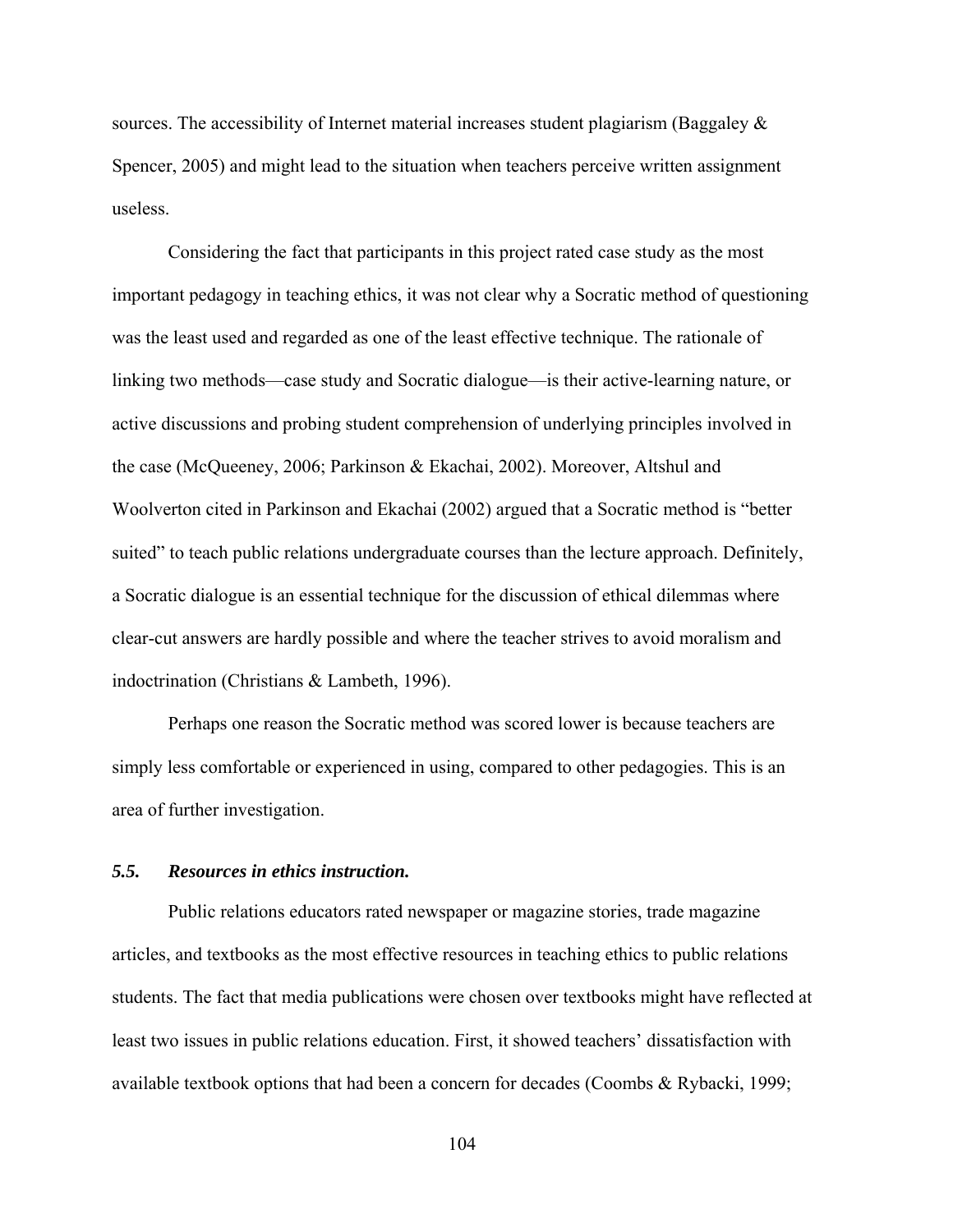Harrison, 1990; Bivins, 1989). Second, it showed teachers' attempts to keep up with current events in the public relations practice by bringing them into classroom discussions.

Public relations teachers perceived academic journal articles and blogs as the least effective materials in ethics instruction. As for published research studies, educators might argue that they could be too complicated for students' understanding of issues of public relations professional ethics. The fact that blogs appeared to be the least used and least effective resource in teaching ethics needs a future investigation. It might be implied that because the Internet represents a friendly environment for young people, teachers would take advantage of students' involvement in online activities.

Instructors' focus on online activities might be especially useful these days, when thousands of businesses and enterprises throughout the world have acknowledged competitive advantages of the Internet and actively use blogs in their public relations practices (Marken, 2006/2007). One respondent provided a new venue in using blogs in ethics classroom: "I haven't used blogs as a reading source, but I have had students create blogs to discuss professional ethics." Again, perhaps blogs and other new technologies are used less, or valued less by educators because they are less comfortable or familiar with them. In this regard, while delivering his lecture at Public Relations Council of Alabama's 2008 Annual conference, Robert French, a university instructor with 25 years of experience in teaching public relations, pointed out that teachers should be the first in introducing social media to PR students. In reality, according to French's observations, the teachers are the last to familiarize students with emerging digital media.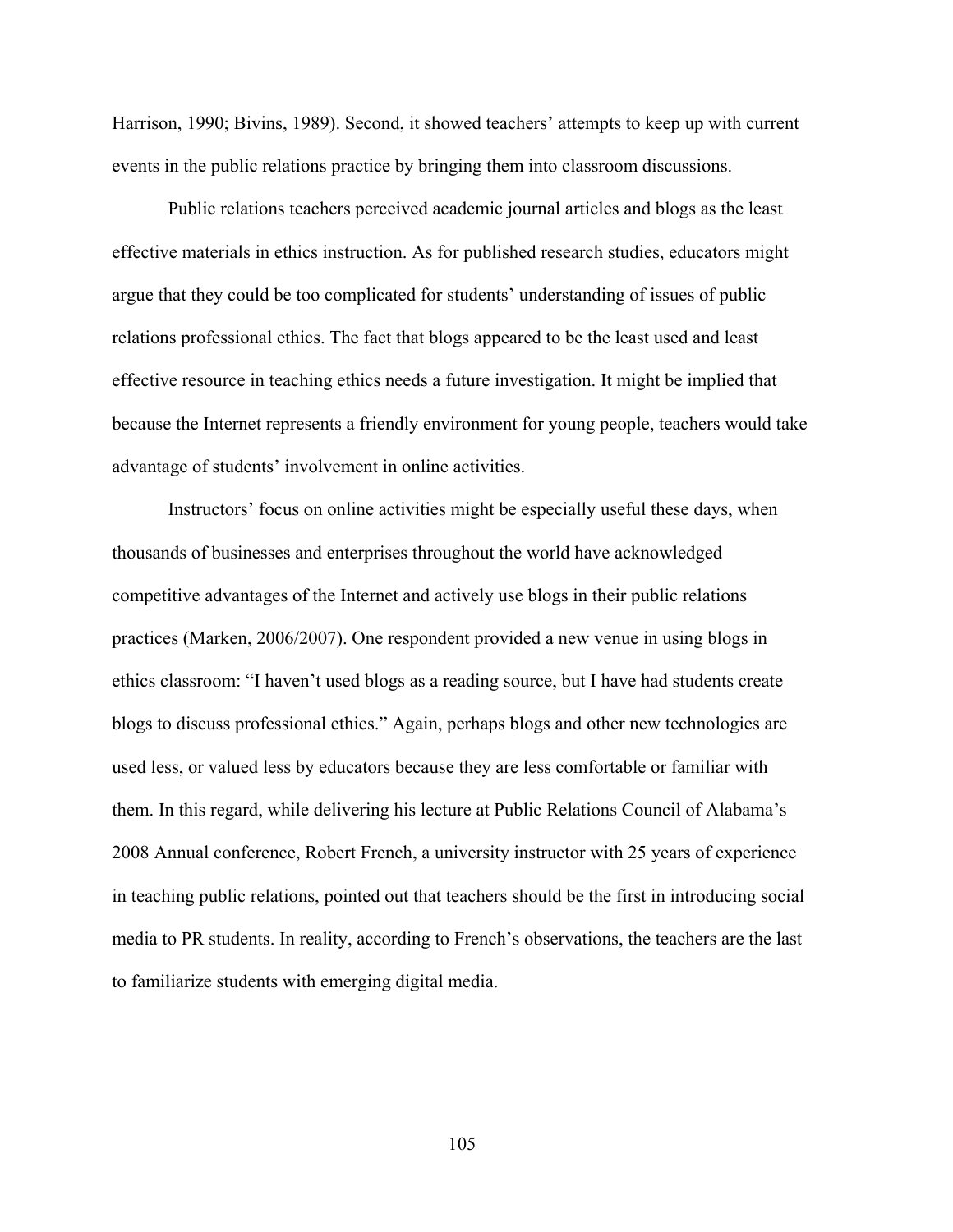## *5.6. Evaluating student learning.*

As for assessment tools, public relations educators considered written case studies, individual and panel presentations, and individual projects as the most effective methods to evaluate student learning, whereas written examinations and term papers appeared to be less valuable approaches. An important finding of this study is that respondents, using most often written examinations as an assessment tool, did not rank highly its effectiveness. Before implying that routine has won over creativity in public relations departments, one should consider the fact that written examinations, which are mostly designed as multiple choice exams, represent the most objective way of testing student knowledge. Importantly, Maureen Taylor (personal communication, August 7, 2008) distinguished between "evaluating" and "testing" students.

The challenge is to combine simple techniques—quizzes and tests—with more profound assessment methods while measuring the depth and breadth of student comprehension of ethical issues. In this regard, a highly rated pedagogy (e.g., case study) might become an effective technique for evaluating of student learning when the students are asked to write a paper, reflecting on a case that just has been reported by the media. The trinity—pedagogies, resources, and assessment tools—are crucial in every educational course. What makes the trinity stand out in the case of teaching public professional ethics is the necessity to prepare professionals who are able to be ethical and proactive in their decision making, while performing dual-advocacy duties—to the organization and public.

# *5.7. Similarities and differences in teaching philosophies and practices of American and European teachers.*

The two groups demonstrated similar attitudes toward ethics instruction in the public relations curriculum, seeing it as an important aspect of communication education. However,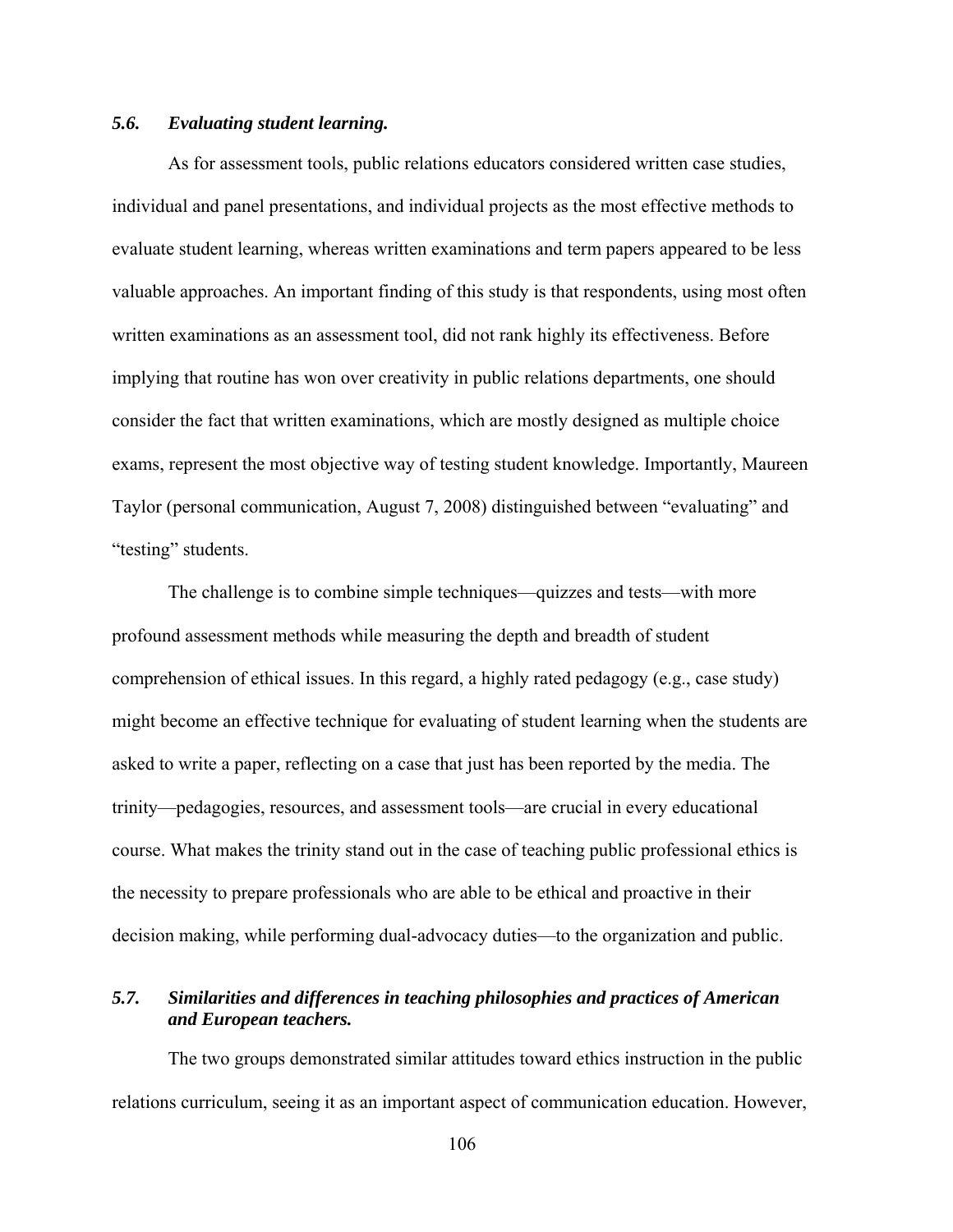while American educators called for a more thorough instruction in the professional ethics, European teachers emphasized the need to educate communication professionals who are experts in ethics in the philosophical sense. Thus, two different dimensions of ethics education emerged: Ethics instruction that helps students comprehend and subscribe to norms and behaviors of the PR profession (normative ethics), and ethics instruction that helps student to understand the nature of moral thought and practice (meta-ethics).

Importantly, both American and European educators were concerned with evaluation of student learning, saying that they might be able to evaluate students' performances in class, but they are not able to predict what framework graduates choose in the practice public relations and personal lives.

The specifics of the system of higher education in the U.S. and Europe led to the situation in which American PR educators feel obligated to help the industry thrive, while European educators distance themselves from the industry seeing universities as autonomous enterprises that are not "accepting orders" from practitioners. Accordingly, approaches in teaching ethics differ in the U.S. and Europe. While American teachers believe that good examples are able to induce moral behavior (Pratt, 1991), Europeans educators tend to focus on negative cases. One of the explanations of such a strategy of European teachers is the fact that 85% of PR practice is asymmetrical (press agentry, public information, the two-way asymmetrical model) (Nessmann, 1995). Moreover, Benson (2008) appealed to PR professionals and educators to set "realistic ground rules" and "abandon an ethical and intellectual project that suffers from a real 'legitimation' crisis" (p. 18).

While analyzing a number of public relations cross-national research projects, Nessmann (1995) said that these studies showed a great impact of culture on practical PR. In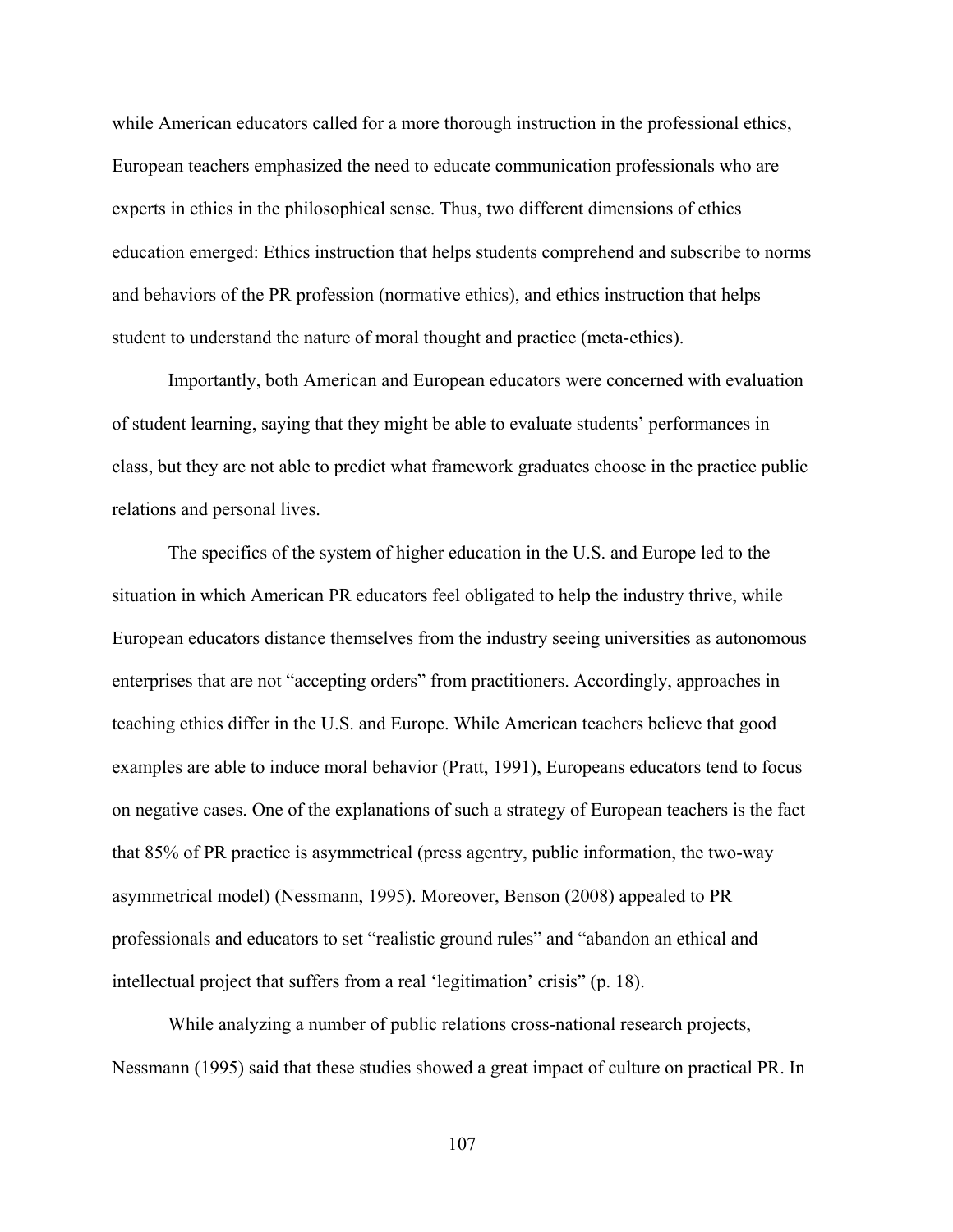regard to a cross-cultural comparison, the present study found that in the same manner as PR practices reflect national specifics of the countries in which pubic relations activities take place, PR educational philosophies reflect national PR practices and broader societal contexts. Thus, the teaching philosophies might diverge, and in some cases, quite sharply. It means that there might not be an opportunity to generalize educational practices even within Europe (Vercic, van Ruler, Butschi, & Flodin, 2001; Nessmann, 1995), needless to say, in the global scope. However, an attempt to uncover similarities among national PR practices continue to attract scholars' attention (Vercic et al., 2001), and there is a hope that a research interest on educational practices will be increased as well.

Finally, it is important to underline that a leitmotiv of qualitative interviews was that universities as advanced academic communities should perform a dual service to society: to disseminate knowledge and provide guidance for the responsible use of knowledge.

#### *5.8. Conclusion*

In the 1980s, ethics moved from its isolation in university philosophy departments and became increasingly accessible for students of medicine, business, law, communication, and many other disciplines (Christians & Lambeth, 1996). The challenge of the present day is "to ground media ethics education in the general morality, not first of all professional ethics" (Christians, 2008, p. 191). The reason is that when communication practitioners live up to their professional norms, they might prioritize the principles that can be self-serving and defensive, whereas general morality provides communicators with the opportunity to be on the same page with the public to whom they serve (Christians, 2008). An implication for public relations education is to implement a program that emphasizes "the-sacredness-of-life principle" (Christians & Nordenstreng, 2004) as the main framework for understanding and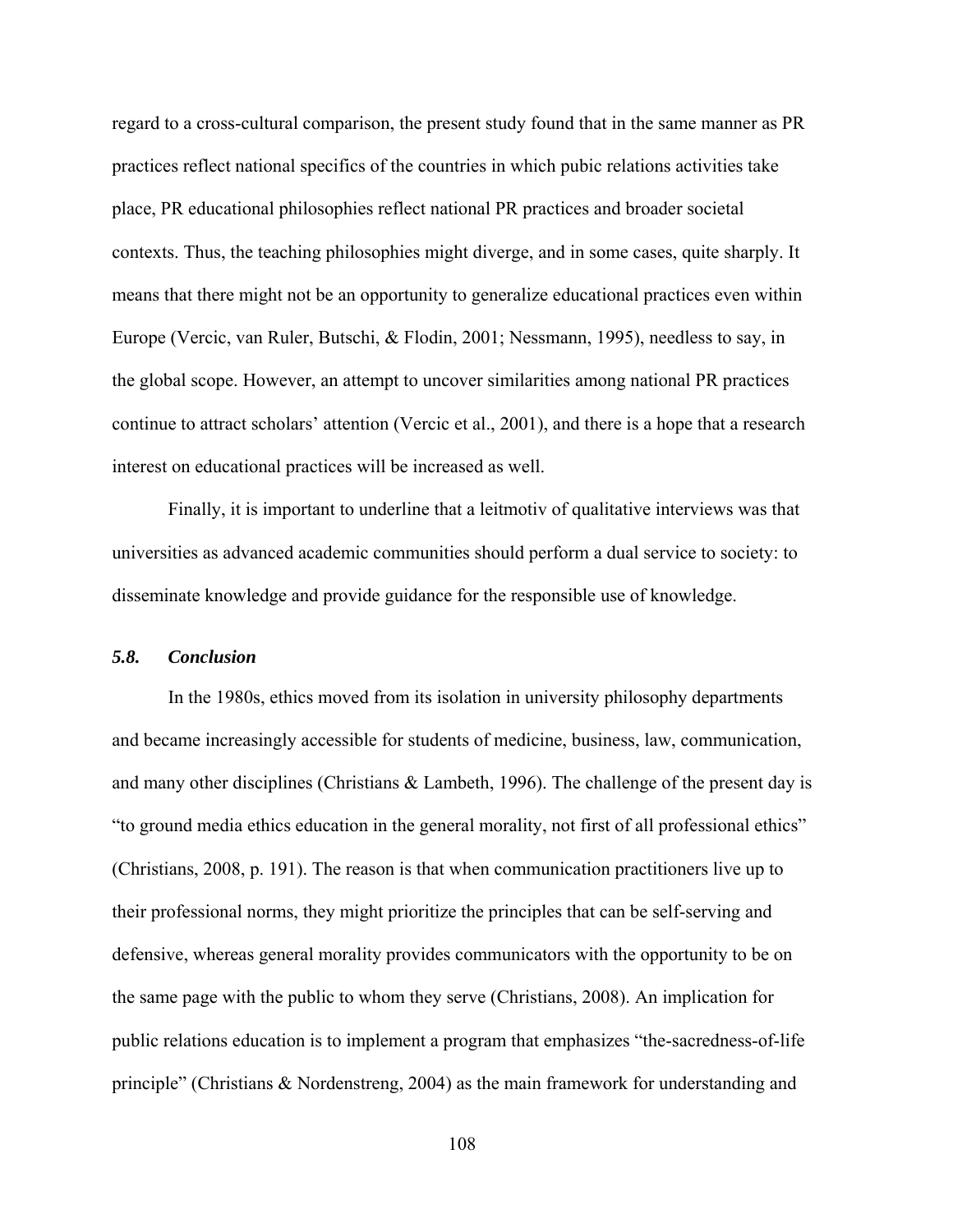evaluating professional ethics concepts. In this regard, the Commission on Public Relations education (2006) suggested that public relations practitioners determine their actions within their society's moral parameters.

The present study found that although public relations teachers valued highly ethics education, they were careful in defining their roles as mentors who *cultivate* moral character of students. Rather, they perceived themselves as educators who *contribute* in developing inherent moral capacities of future public relations professionals. According to the Commission on Public Relations education (2006), ethical values "can and must be taught to students who hopefully will accept and assimilate these common values" (p. 24). This might be a key issue in ethics education: To prepare public relations graduates to advise management on ethical dilemmas (Bowen, 2007b). As this project and others suggest the "how best to do that" remains an open question.

Not diminishing the importance of existing research on crisis communication, this study calls for a more intensive research on public relations ethics as a means of preventing crisis situations in public relations practice. Professional success in public relations like in any other occupation starts with education. The Latin root of the word education (*educare*) means "to lead out;" accordingly, education is the leading-out process, in which students advance their level of understanding and enhance their knowledge (Boylan & Donahue, 2003). Today, formal education is tightly connected to ethics education to provide students with a framework necessary for analysis of ethical dilemmas embedded in the profession. By learning how to make professional decisions based on a moral context, practitioners perform their duties with societal expectations. In other words, they act in behalf of the public and common good.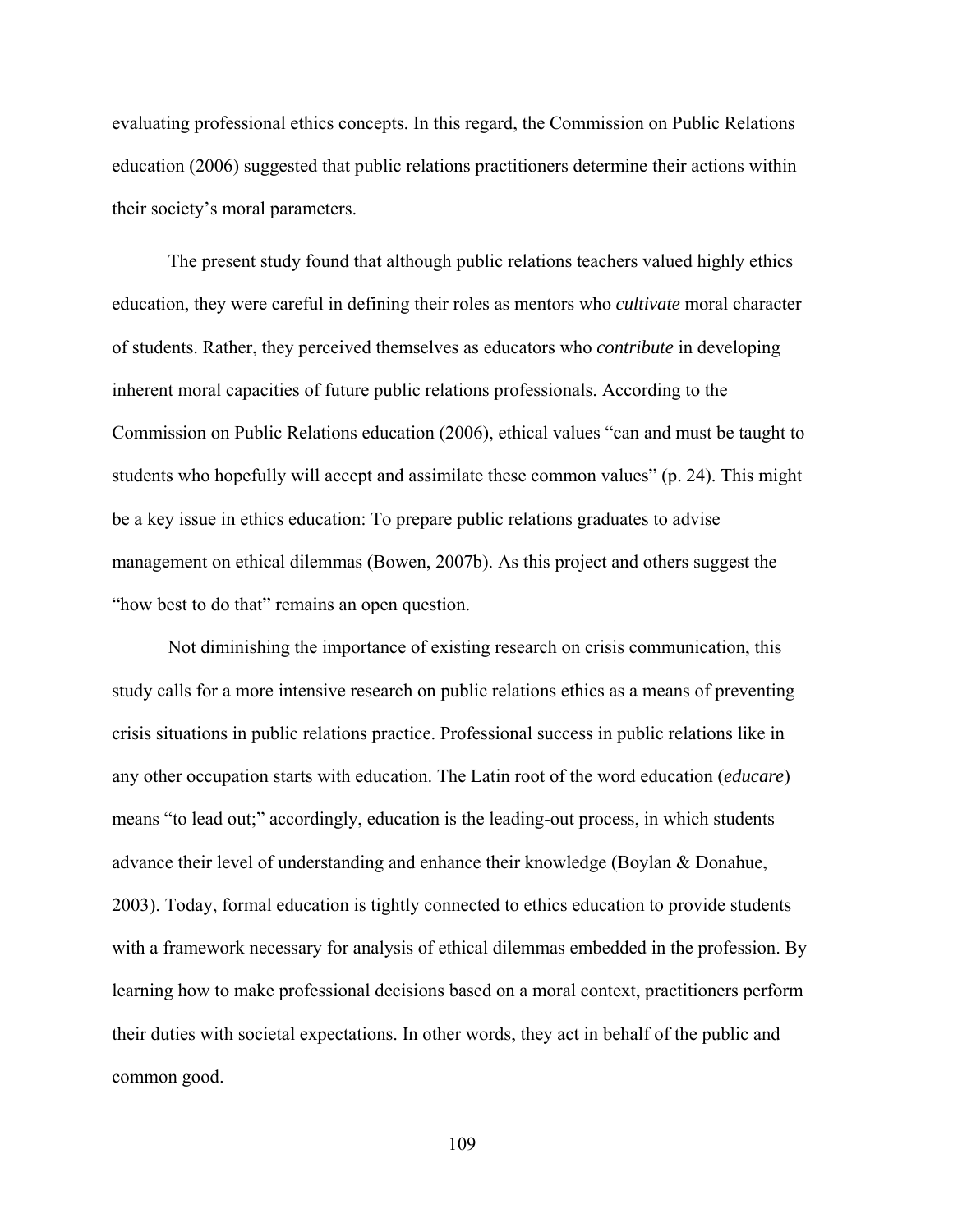Participants' reports showed that the number of ethics courses offered by communication departments has grown significantly in the last 20 years. Now 6 out 10 universities have such a course, compared to 1 out 4 universities previously. This might be a sign that universities have moved from "merely transmitters of facts and information" into "dynamic centers of inquiry" where students improve the "mode of moral knowing" (Boylan & Donahue, 2003, p. 4). It also might suggest that more universities seek to comply with the recommendations of certification and accreditation bodies regarding the need for more ethics instruction.

In the end of the  $20<sup>th</sup>$  century, those who opposed ethics courses in the university curriculum demanded "hard evidence" that such courses would improve the moral attitude and behavior of graduates. A growing number of ethics courses indicates a growing understanding that such evidence is unavailable due to the fact that it is impossible to hold every variable constant except a single ethics course while assessing whether student morality has been improved (Wines, 2008). Furthermore, there are no expectations that any university course is supposed to become a "life-changing" event. Rather, Wines (2008) argued, education helps students "to take charge of their intellects" and prepare them "to take a meaningful role in participatory government as an active and informed citizen" (p. 485). In other words, a university encourages not only intellectual development but also moral and social growth.

Scholarship on ethics education provides directions for future research in the university setting. Elliott (2007) said that the Hastings Center's book, *Teaching Ethics in Higher Education*, provided educators with a conceptual foundation for establishing and improving ethics courses at college and university level. Elliott believed that "the experiment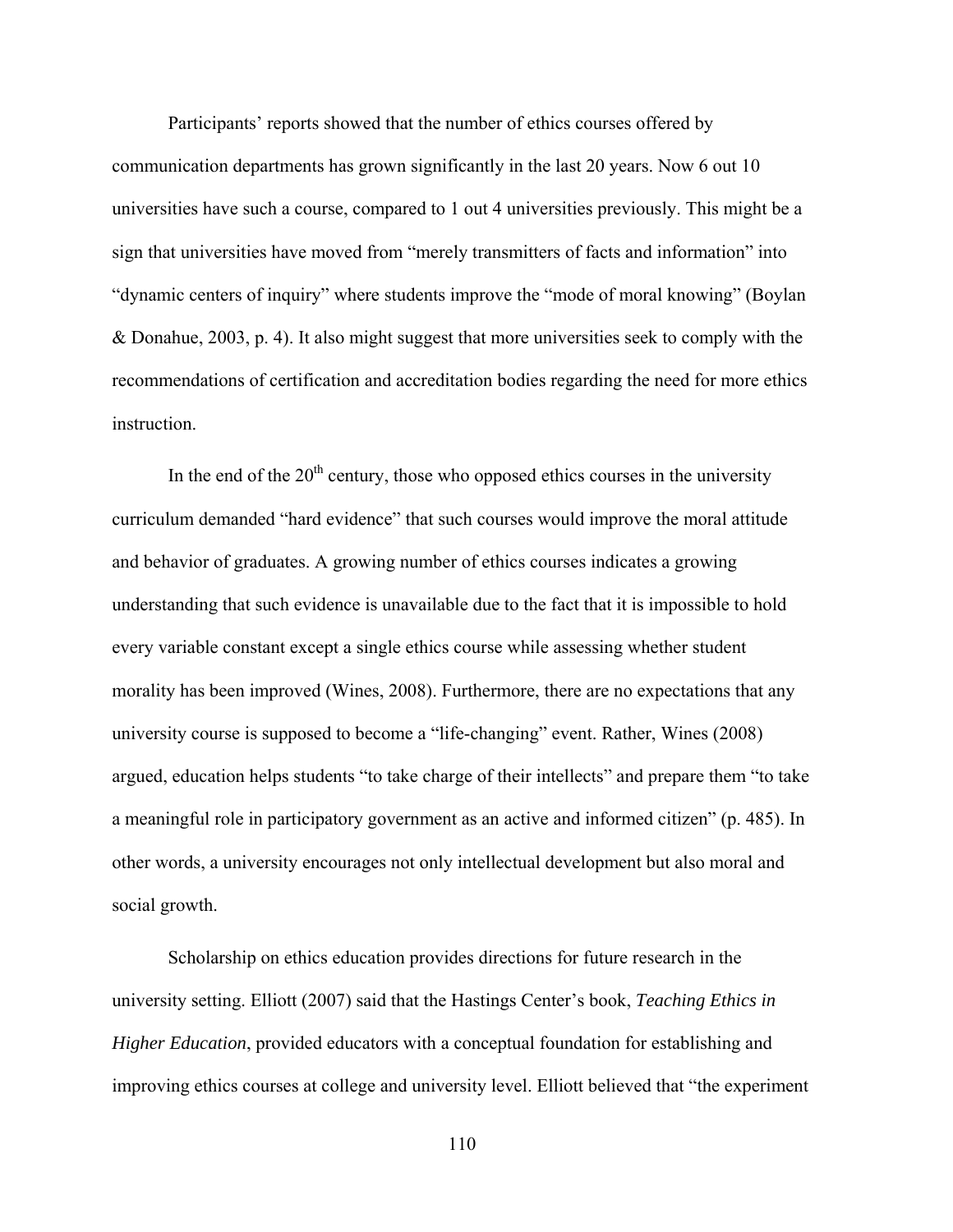has failed" (p. 39) because today, 25 years later after the book was published, there are still professionals who do not live up to high ethical standards. Will educators support Deni Elliott's opinion? Or they will agree with another scholar—Robin Barrow (2007)? The later author distinguished between a morally educated and moral person by arguing that a morally educated individual understands the nature of morality, but this understanding does not prevent him from ethical failures, whereas a moral person might not have formal ethics education but nevertheless he or she will act ethically. Barrow (2007) reasoned that

[W]e cannot assume that the test of successful moral education is simply the extent to which students go on to lead moral lives, and we should not be assessing the quality of the moral education we provide by estimating the improvement or decline in moral conduct in society (p. 166-167).

Barrow (2007) argued that while most people acquire moral understanding, which is an essential aspect of being moral, through formal education, universities should continue its attempts to develop moral understanding in students.

Both authors—Elliott and Barrow—triggered such an important issue as the assessment of a long-term effect of ethics education. Participants in this study indicated the most effective and least effective methods of evaluation of a short-term effect of student learning—the assessment that happens in the classroom. Gale and Bunton's (2005) widelycited survey of advertising and public relations professionals was based on self-reports, and a question of whether there are other methods of evaluating the impact of ethics instruction on an individual and aggregated levels remains open. Meanwhile, such an examination done in the work settings might uncover problematic issues and have implications for public relations education. Such research will provide teachers with ideas of how classroom instruction can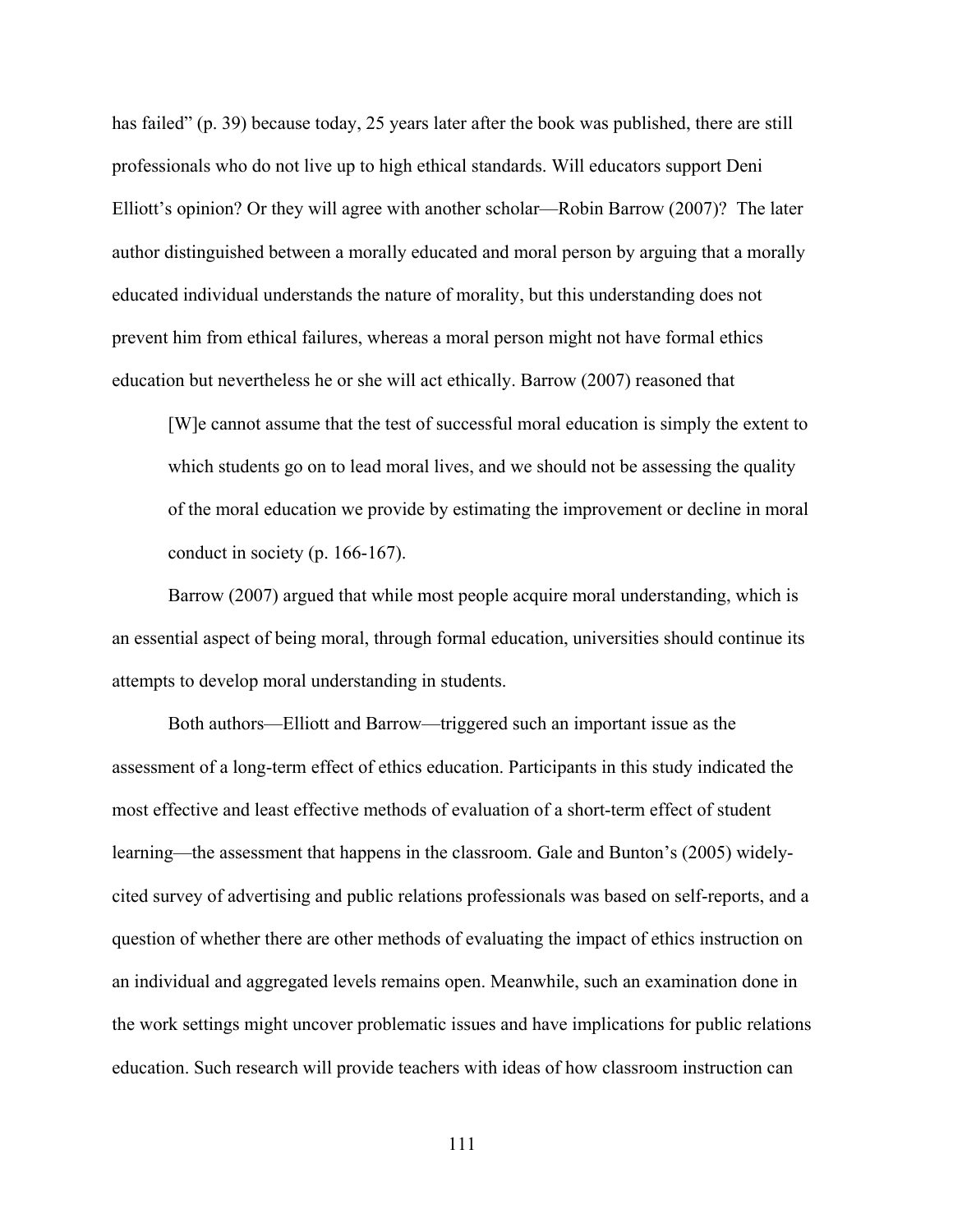increase moral resistance to unethical practices that graduates might face in the future. Post graduate ethics training provided by professional organizations have a potential to reinforce ethics beliefs formed in the undergraduate years. An overall thought is that ethics education does not start and does not finish in the university walls, but during the four years, students have an opportunity to build moral fortress that will protect their integrity in tough situations at the workplace. Moreover, students should have strength not only to avoid involvement in unethical practices but also to confront unethical decisions of those who in power.

#### *5.8.1. Future Research*

 Future research should focus on such issues as (1) whether and to what extent ethics is not only teaching but research interest of public relations teachers; (2) the content of ethics courses; (3) theoretical systems (e.g., Judeo-Christian ethics, Kantian deontology, utilitarianism, and others) examined in the course; and, the most important, whether and to what extent ethics instruction affects public relations graduates' future as individuals and professionals. A quantitative approach employed in the study aggregated its results, and this aspect calls for future qualitative research to examine individual differences in educators' perceptions of various dimensions of ethics education.

#### *5.8.2. Limitations*

This study has several limitations that must be noted. First, it is based on self-reports which can be associated with the social desirability issue. Second, although the number of respondents was enough to generalize to members of the Association for Education in Journalism and Mass Communication, International Communication Association, National Communication Association, and Educator's Academy of the Public Relations Society of America, one should be careful with generalizing to the overall population of U.S. and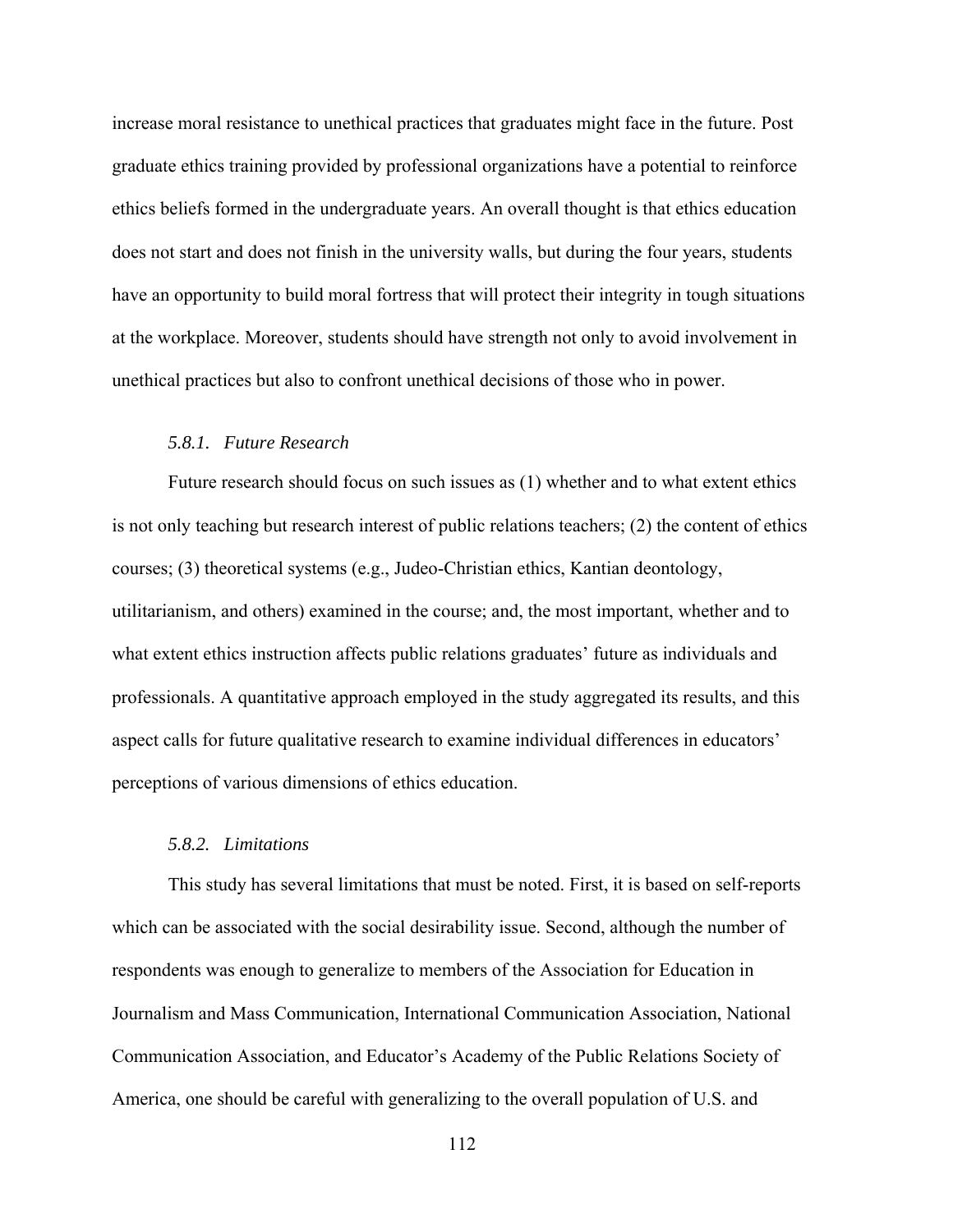foreign public relations educators. The reason is that not every person who teaches public relations courses at college or university level is a member of one of the organizations mentioned above. This is especially true about foreign teachers who are not well-represented in the U.S.-based academic organizations. Importantly, educators who teach abroad might have teaching objectives that might be both similar and different from educational philosophies of U.S. instructors. Thus, more research in international settings is needed.

#### *5.8.3. Research Contributions*

Anecdotal data show that despite a rapidly growing interest in public relations ethics, few studies have examined the state of teaching ethics to public relations students at the university level (Bowen, 2005). This paper makes a pedagogical and theoretical contribution to a thin literature on ethics education. Research based on examination of teachers' perceptions and preferences may help public relations educators see trends in contemporary education, better understand their underpinnings, and possibly enhance their own teaching and educational curricula. Believing in Chonko's (2004) statement that "Ethics education may not be able to change the world, but it may be able to influence some" (p. 40), an empirical effort to examine the ways and methods teachers employ to contribute to student moral character is worthwhile.

In addition, public relations ethics education is only one link in a much longer chain: the choices that practitioners make about ethical dilemmas are also influenced by parents and upbringing, reference groups, personal experience and ambitions, professional colleagues and the organization(s) in which they work.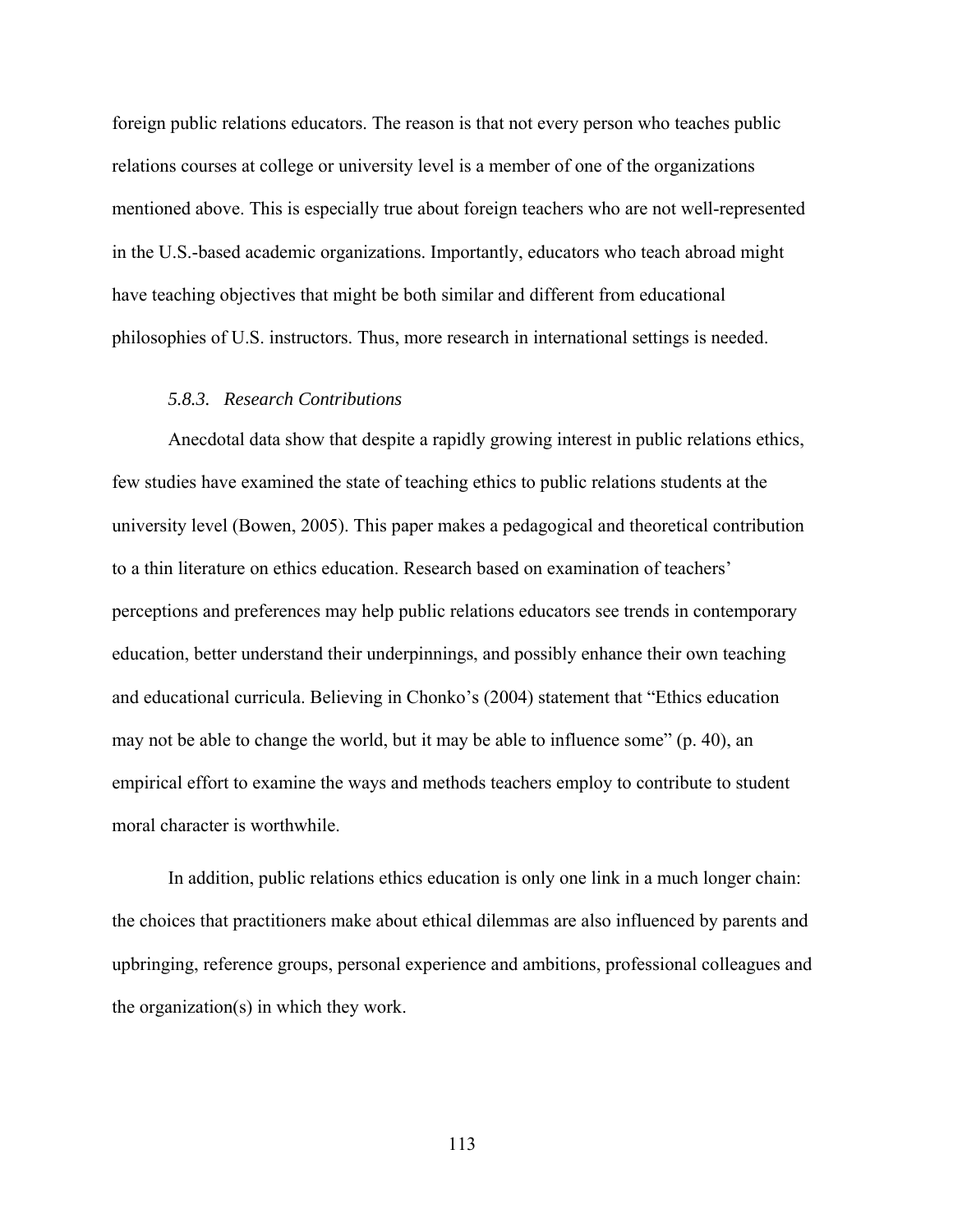#### **REFERENCES**

- Adams, G. P., Ducasse, C. J., Everett, W. G., Parker, D., Sharp, F. C, & Turfs, J. H. (1932). A symposium: The aim and content of graduate training in ethics. *International Journal of Ethics, 43*, 53-64.
- Adrian, W. (2005). Truth, freedom and (dis)order. *Christian Higher Education, 4*, 145-154.
- Allert, J. R. (1999). Ethics in communication: The role of public relations. In S.K. Chakraborty and S.R. Chatterjee (Eds.), *Applied ethics in management*, pp. 187-203.
- Azarova, L. (2003). Public relations higher education—a Russian experience. *Higher Education in Europe, 28*, 495-498.
- Baggaley, J, & Spencer, B. (2005). The mind of a plagiarist. *Learning, Media and Technology, 30,* 55-62.
- Baker, S., & Martinson, D. L. (2002, Fall). Out of the red-light district: Five principles for ethically proactive public relations. *Public Relations Quarterly*, 15-19.
- Barrow, R. (2007). *An introduction to moral philosophy and moral education*. New York, NY: Routledge.
- Benson, R. (2008). Public relations in the public sphere: Habermas, Bourdieu, and the question of power. Paper presented at the International Communication Association annual meeting, Montreal, Canada, May, 2008.
- Berger, B. (2008). Report on leadership in public relations. Paper presented at the Southern Public Relations Federation meeting, Sandestin, FL, July, 2008.
- Berger, B. K., Reber, B. H., & Heyman, W. C. (2007). You can't homogenize success in communication management: PR leaders take diverse paths to top. *International Journal of Strategic Communication, 1,* 53-71.
- Berger, B. K., & Reber, B. H. (2006). *Gaining Influence in Public Relations: The Role of Resistance in Practice*. Mahwah, NJ: Lawrence Erlbaum Associates.
- Berger, J., & Pratt, C. B. (1998). Teaching business-communication ethics with controversial films. *Journal of Business Ethics, 17*, 1817-1823.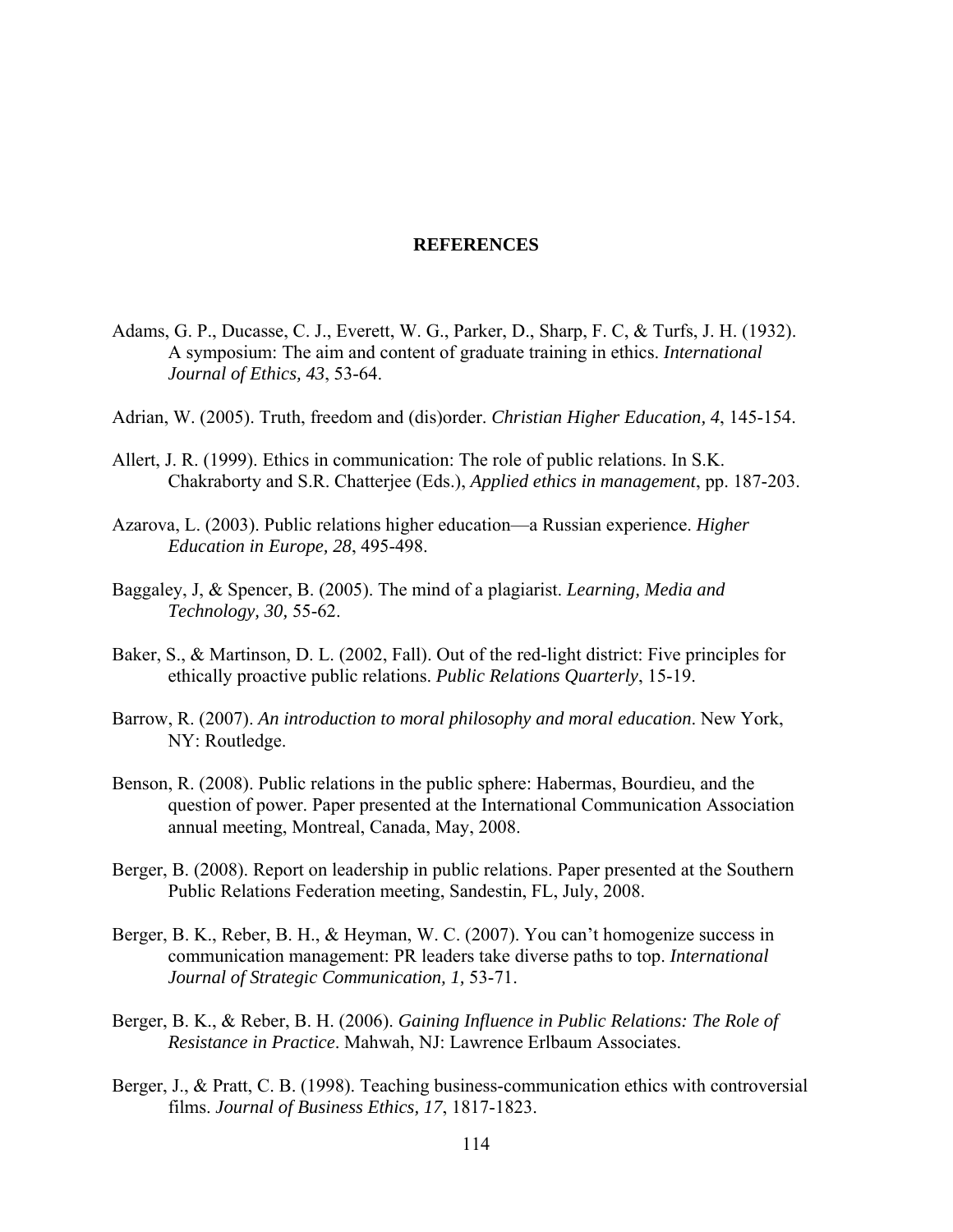- Bivins, T. H. (1992). A systems model for ethical decision making in public relations. *Public Relations Review, 18,* 365-383.
- Bivins, T. H. (1991, Winter). A theory-based approach to public relations ethics. *Educator,* 39-44.
- Bivins, T. H. (1989). Are public relations texts covering ethics adequately? *Journal of Mass Media Ethics, 4*, 39-52.
- Bok, D. C. (1976, October). Can ethics be taught? *Change*, p. 30.
- Bowen, S. A. (2008). Foundations in moral philosophy for public relations ethics. In T. L. Hansen-Horn and B. D. Neff, *Public relations: From theory to practice*, pp. 160-180.
- Bowen, S. A. (2007a). The extent of ethics. In E. L. Toth (Ed.), *The future of excellence in public relations and communication management. Challenges for the next generation,* pp. 275-297. Mahwah, NJ: Lawrence Erlbaum Associates.
- Bowen, S.A. (2007b). *Ethics and public relations*. Gainesville, FL: Institute for Public Relations.
- Bowen, S. A. (2005). A practical model for ethical decision making in issues management and public relations. *Journal of Public Relations Research, 17*, 191-216.
- Bowman, J., & Menzel, D. (1998). Introduction. In J. Bowman and D. Menzel (Eds.), *Teaching ethics and values in public administration programs*, pp. 1-17. Albany, NY: State University of New York Press.
- Boyd, J. (2004). A different kind of [Text]book: Using fiction in the classroom. *Communication Education, 53*, 340-347.
- Boylan, M., & Donahue, J. A. (2003). *Ethics across the curriculum. A practice-based approach.* Lanham, MD: Lexington Books.
- Boynton, L. A. (2002). Professionalism and social responsibility: Foundations of public relations ethics. In W. B. Gudykunst (Ed.), *Communication yearbook, 26*, pp. 230- 265.
- Braun, M. J. (1999). Media ethics education: A comparison of student responses. *Journal of Mass Media Ethics, 14*, 171-182.
- Bunch, W. H. (2005). Changing moral judgment in divinity students. *Journal of Moral Education, 34*, 363-370.
- Burton, B. (2007). *Inside spin. The dark underbelly of the PR industry.* Crows Nest, Australia: Allen & Unwin.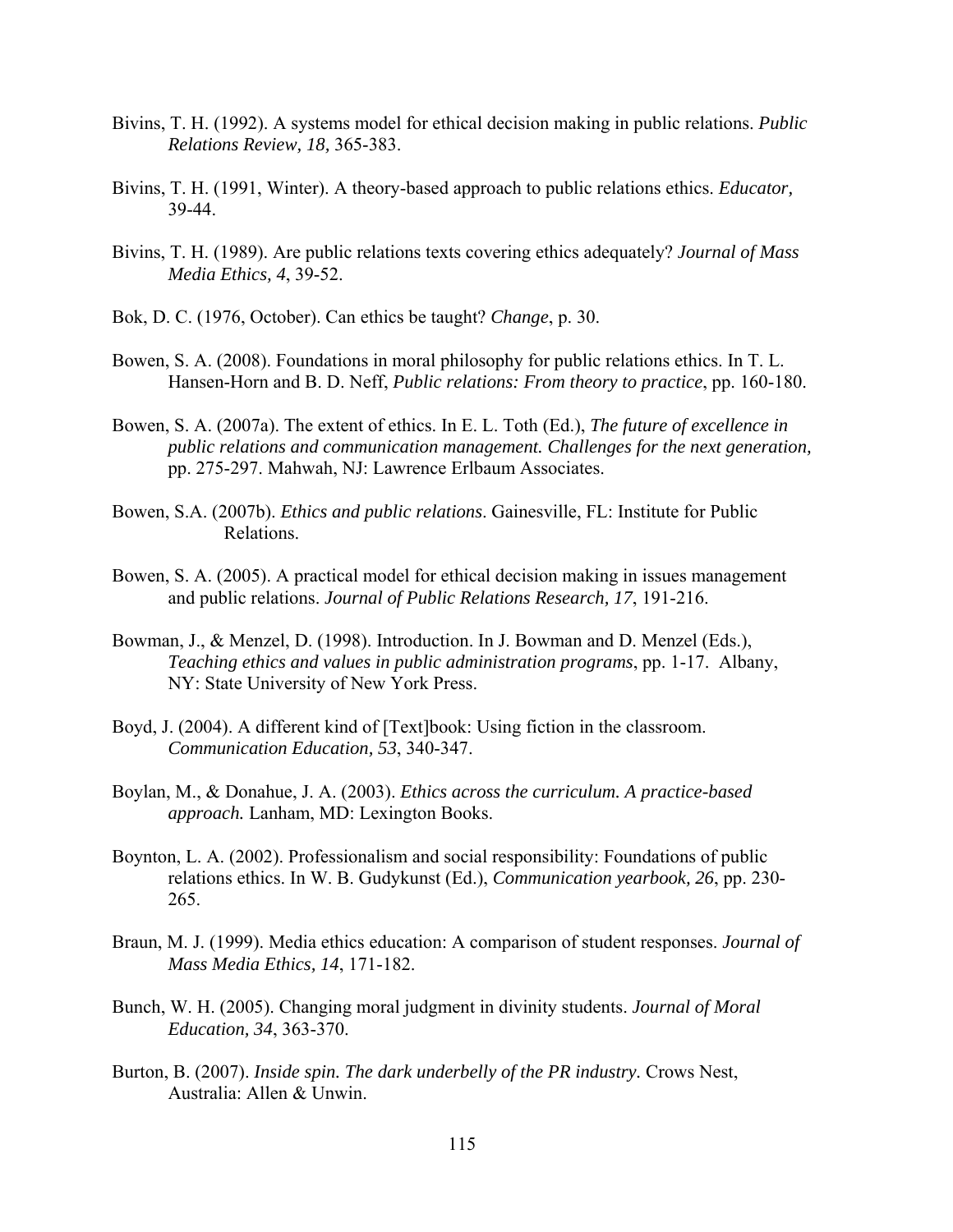- Cabot, M. (2005). Moral development and PR ethics. *Journal of Mass Media Ethics, 20*, 321- 332.
- Caddick, S. (2008). Back to Bologna. The long road to European higher education reform. *Science & Society (EMBO Reports), 9*, 18-21.
- Callahan, D. (1980). Goals in the teaching of ethics. In D. Callahan and S. Bok, (Eds.), *Ethics teaching in higher education,* pp. 61-80. New York: Plenum Press.
- Callahan, D., & Bok, S. (1980). *Ethics teaching in higher education*. New York: Plenum Press.
- Camenisch, P. F. (1986). Goals of applied ethics courses. *The Journal of Higher Education, 57*, 493-509.
- Canary, H. E. (2007). Teaching ethics inn communication courses: An investigation of instructional methods, course foci, and student outcomes. *Communication Education, 56*, 193-208.
- Carey, J. L. (1947). The realties of professional ethics. *The Accounting Review, 22*, 119-123.
- Chandler, R. C. (2007). Rationale for comprehensive corporate ethics training initiatives and role for remedial ethics training. Paper presented at the National Communication Association annual meeting, Chicago, IL, November, 2007.
- Chonko, L.B. (2004). Casuistry and change readiness: Fundamental aspects of teaching ethics in marketing decision making. *Marketing Education Review, 14*, 23-45.
- Christians, C. G. (2008). Media ethics in education. *Journalism Communication Monographs, 9*, 181-221.
- Christians, C. G. (1979). Beyond quandaries: A plea for normative ethics. *Mass Communication Review, 6*, 28-31.
- Christians, C. G., & Nordenstreng, K. (2004). Social responsibility worldwide. *Journal of Mass Media Ethics, 19*, 3-28.
- Christians, C. G., & Lambeth, E. B. (1996, July). The status of ethics instruction in communication departments. *Communication Education, 45*, 236-243
- Commission on Public Relations Education. (2006). *The professional bond—public relations education and practice.* New York: Public Relations Society of America.
- Commission on Public Relations Education. (1999). *Public Relations Education for the 21st Century: A Port of Entry*. New York: Public Relations Society of America.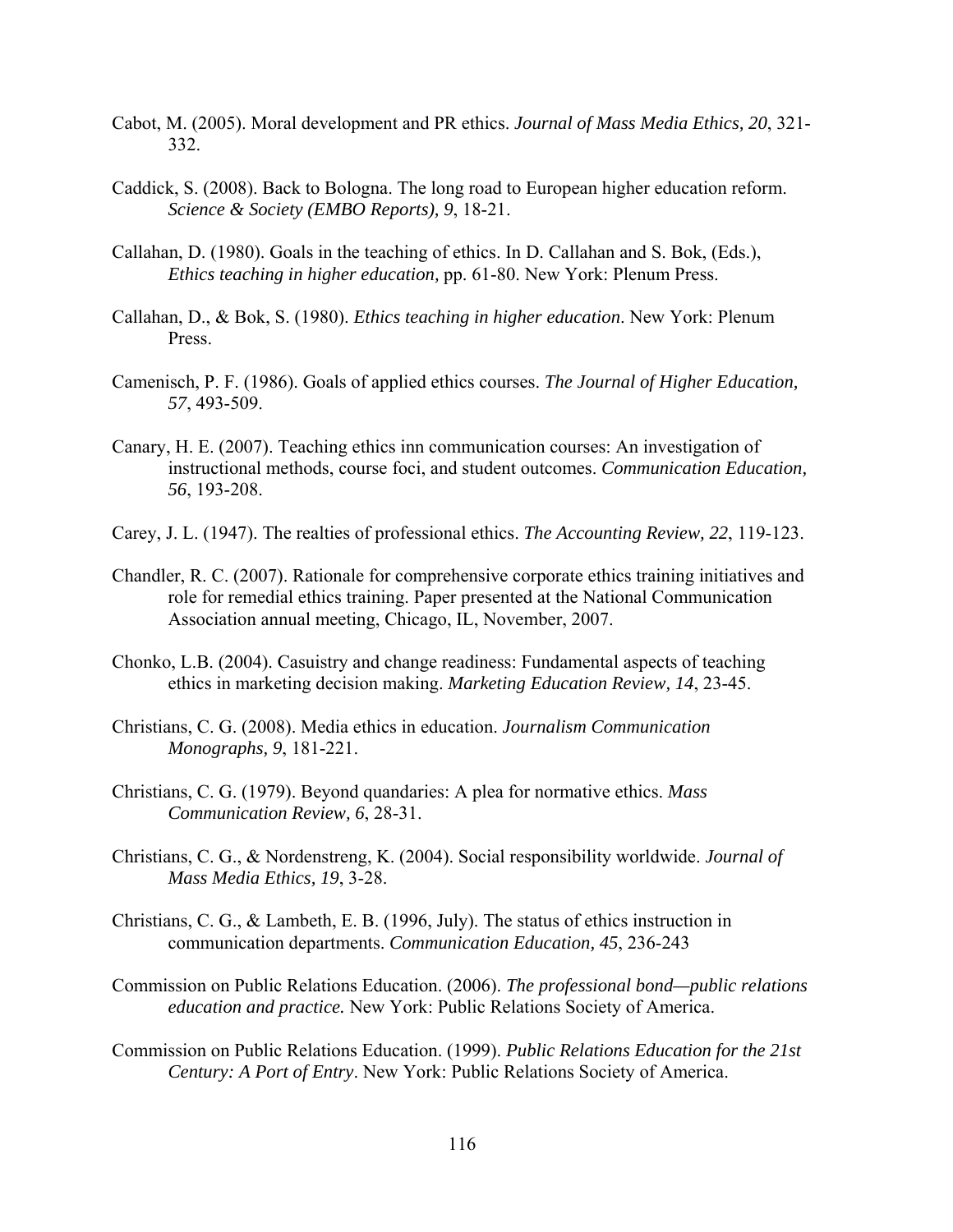- Cook, C., Heath, F., & Thompson, R.L. (2000). A meta-analysis of response rates in Web- or Internet-based surveys. *Educational and Psychological Measurement, 60*, 821-836.
- Coombs, W. T., & Rybacki, K. (1999). Public relations education: Where is pedagogy? *Public Relations Review, 25,* 55-63.
- Currie, J., DeAngelis, R., de Boer, H., Huisman, J., & Lacotte, C. (2002). Introduction. In J. Currie, R. DeAngelis, H. de Boer, J. Huisman, & C. Lacotte (Eds.), *Globalizing practices and university responses. European and Anglo-American perspectives,* pp. 1-21*.* Westport, CT: Praeger.
- Curtin, P. A., & Gaither, T. K. (2007). Ethical considerations in global practice. In P. A. Curtin and T. K. Gaither, (Eds.) *International public relations. Negotiating culture, identity, and power,* pp. 235-252. Thousand Oaks, CA: Sage.
- Curtin, P. A., & Boyton, L. A. (2001). Ethics in public relations. Theory and practice. In R. L. Heath (Ed.), *Handbook of public relations*, pp. 411-421. Thousand Oaks, CA: Sage.
- Day, K. D., Dong, Q., & Robins, C. (2000). Public relations ethics. An overview and discussion of issues for the 21<sup>st</sup> century. In R. L. Heath (Ed.), *Handbook of public relations*, pp. 403-409. Thousand Oaks, CA: Sage.
- Denzin, N. K. (1994). The art and politics of interpretation. In N. K. Denzin & Y. S. Lincoln (Eds.), *Handbook of qualitative research* (pp. 500-515). Thousand Oaks, CA: Sage.
- Dube L. F., & Wingfield, S. S. (2008). Economics, sociology, politics, and religion: Success of marketing students. *Atlantic Economic Journal, 36*, 503-504.
- Duffy, M. E. (2000). There's no two way symmetric about: A postmodern examination of public relations textbooks. *Critical Studies in Media Communication, 17*, 294-315.
- Edgett, R. (2002). Toward an ethical framework for advocacy in public relations. *Journal of Public Relations Research, 14*, 1-26
- Elliott, D. (2007). *Ethics in the first person. A guide to teaching and learning practical ethics.* Lanham, MD: Rowman & Littlefield Publishers.
- Elliott, G, & Koper, E. (2002). Public relations education from an editor's perspective. *Journal of Communication Management, 7*, 21-33.
- Ellwood, C. A. (1910). The sociological basis of ethics. *International Journal of Ethics, 20*, 314-329.
- Flannery, B. L., & Pragman, C. H. (2008). Working towards empirically-based continuous improvements in service learning. *Journal of Business Ethics, 80*, 465-479.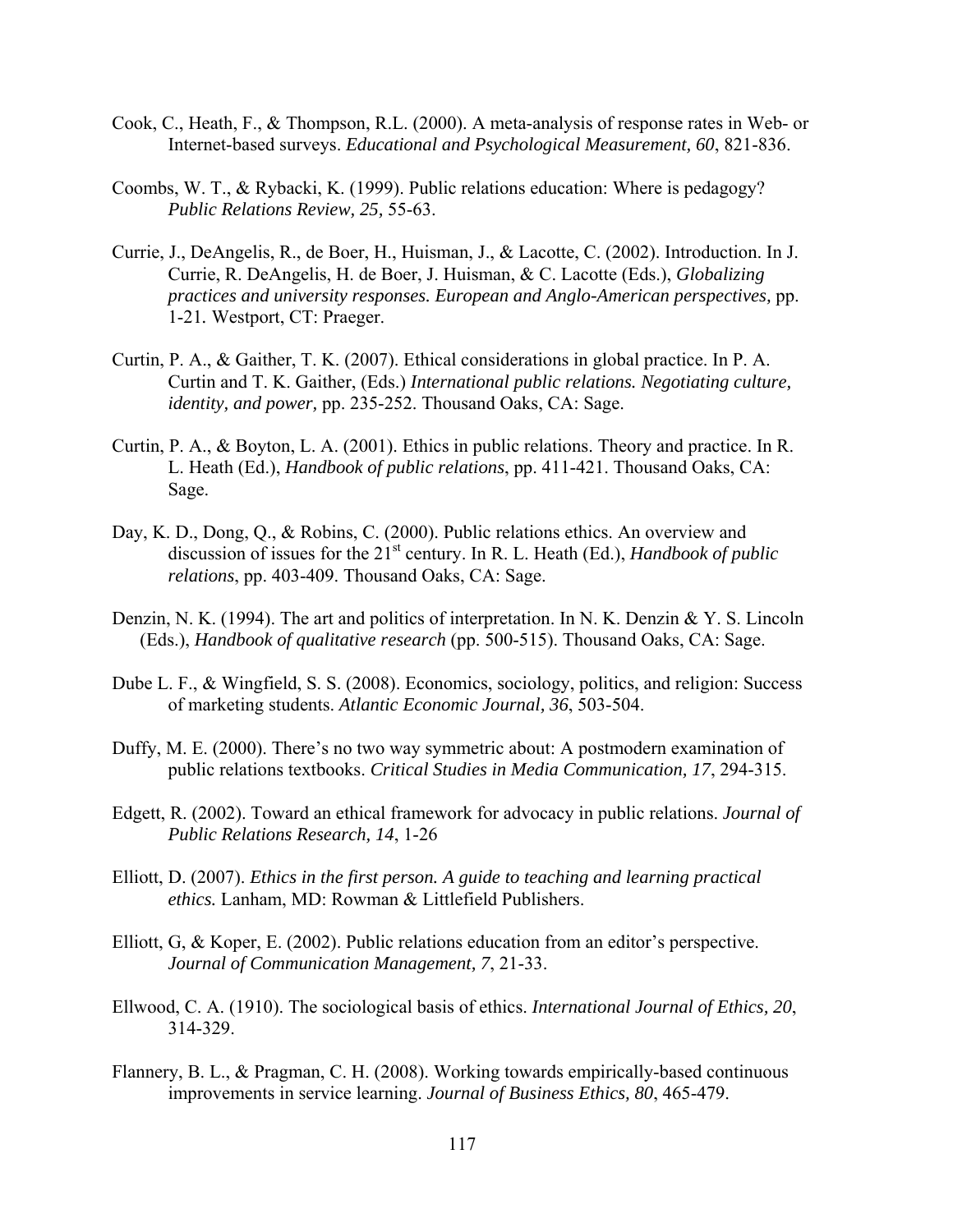- Gale, K., & Bunton, K. (2005). Assessing the impact of ethics instruction on advertising and public relations graduates. *Journalism and Mass Communication Educator, 60*, 272- 285.
- George, A. M. (2003). Teaching culture: The challenges and opportunities of international public relations. *Business Communication Quarterly, 66*, 97-113.
- Goree, K. (2000). Teaching moral development in journalism education. *Journal of Mass Media Ethics, 15*, 101-114.
- Goodpaster, K. E. (2002). Teaching and learning ethics by the case method. In N. E. Bowie (Ed.), *The Blackwell guide to business ethics*, pp. 117-141. Malden, MA: Blackwell Publishers.
- Grunig, J. E. (1992). *Excellence in public relations and communication management*. Hillsdale, NJ: Lawrence Erlbaum Associates.
- Grunig, J. E., & Grunig, L. A. (1991). Conceptual differences in public relations and marketing: the case of health-care organizations. *Public Relations Review, 17*, 257- 278.
- Hall, S. (1991). The local and the global: Globalization and ethnicities. In A.D. King (Ed.), *Culture, globalization, and the world system*, pp. 19-30. London, UK: Macmillan.
- Hanson, G. (2002). Learning journalism ethics: The classroom versus the real world. *Journal of Mass Media Ethics, 17*, 235-247.
- Harrison, S. L. (1990). Ethics and moral issues in public relations curricula. *Journalism Educator, 45*, 32-38.
- Hayes, R. (2008). *Public relations and collaboration: The role of public relations and communications supporting collaboration in a complex, converging world. IPRA Gold paper No. 17*. Retrieved December 16, 2008 from http://www.lulu.com/content/4602019.
- Heath, R. L. (1991). Public relations research and education: Agendas for the 1990s. *Public Relations Review, 17*, 185-194.
- Heika-Ekins, A. (1988). Teaching ethics in public administration. *Public Administration Review, 48*, 885-891.
- Hostetter, D. R. (2007). Universitas and moral excellence. Higher education and the judicious use of knowledge. Lanham, MA: University Press of America.
- Howard, R. A., & Korver, C. D. (2008). *Ethics for real world. Creating a personal code to guide decisions in work and life*. Boston, MA: Harvard Business Press.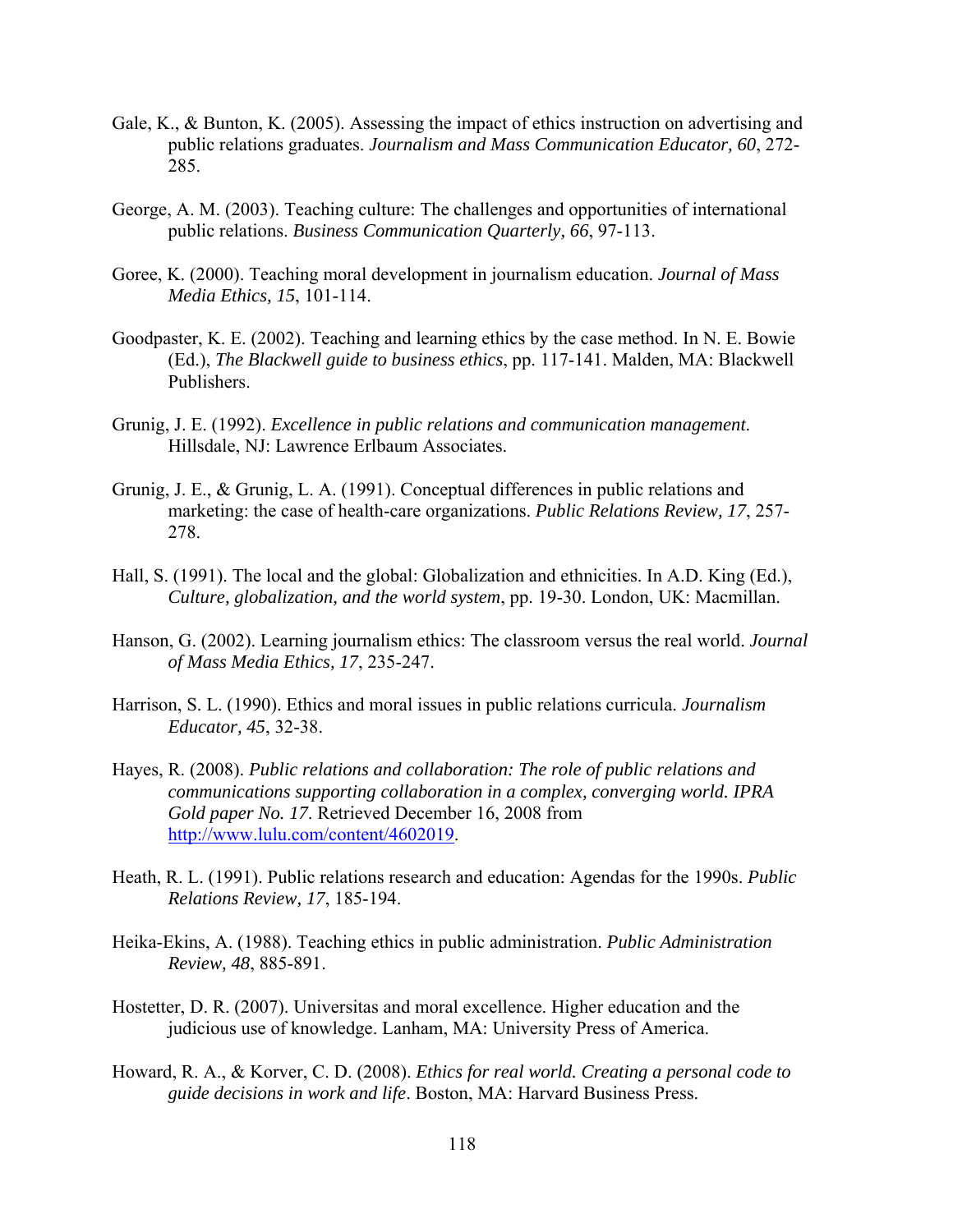- Hutchinson, L. L. (2002). Teaching ethics across the public relations curriculum. *Public Relations Review, 28*, 301-309.
- Jaffe, S., & Hyde, J. S. (2000). Gender differences in moral orientation: A meta-analysis. *Psychological Bulletin, 126,* 703-726.
- Johnson, C. E. (2005). *Meeting the ethical challenges of leadership. Casting light or shadow*  $(2<sup>nd</sup>$  ed.). Thousand Oaks, CA: Sage.
- Kruckeberg, D. (1998). The future of PR education: Some recommendations. *Public Relations Review, 24*, 235-248.
- Lambeth, E. B., Christians, C. G., Fleming, K., & Lee, S. T. (2004, Fall). Media ethics teaching in century 21: Progress, problems, and challenges. *Journalism & Mass Communication Educator*, 239-258.
- Lee, D. S. (1990). The difficulty with ethics education in public administration. *International Journal of Public Administration, 13*, 181-205.
- Lee, D. S., & Paddock, S. C. (1992). Improving the effectiveness of teaching public administration ethics. *Public Productivity and Management Review, 15,* 487-500.
- Lee, B., & Padgett, G. (2000). Evaluating the effectiveness of a mass media ethics course. *Journalism and Mass Communication Education, 55*, 27-39.
- Leichty, G. (2003). The cultural tribes of public relations. *Journal of Public Relations Research, 15*, 277-304.
- L'Etang, J. (2008). *Public relations. Concepts, practice and critics*. London, UK: Sage Publications.
- L'Etang, J. (2003). The myth of the 'ethical guardian': An examination of its origins, potency and illusions. *Journal of Communication Management, 8*, 53-67.
- Leys, W. A. R. (1950). Current application of ethical theory. *The Journal of Higher Education, 21*, 415-418.
- Lieberman, D. A. (1997). Culture, problem-solving, and pedagogical style. In L.A. Samovar and R.E. Porter (Eds.), *Intercultural communication. A reader* (8<sup>th</sup> ed.), pp. 191-207.
- Lincoln, Y. G., & Guba, E. G. (1985). *Naturalistic inquiry*. Beverly Hills, CA: Sage Publications.
- Lisman, C.D. (1996). *The curricular integration of ethics: Theory and practice*. Westport, CT: Praeger.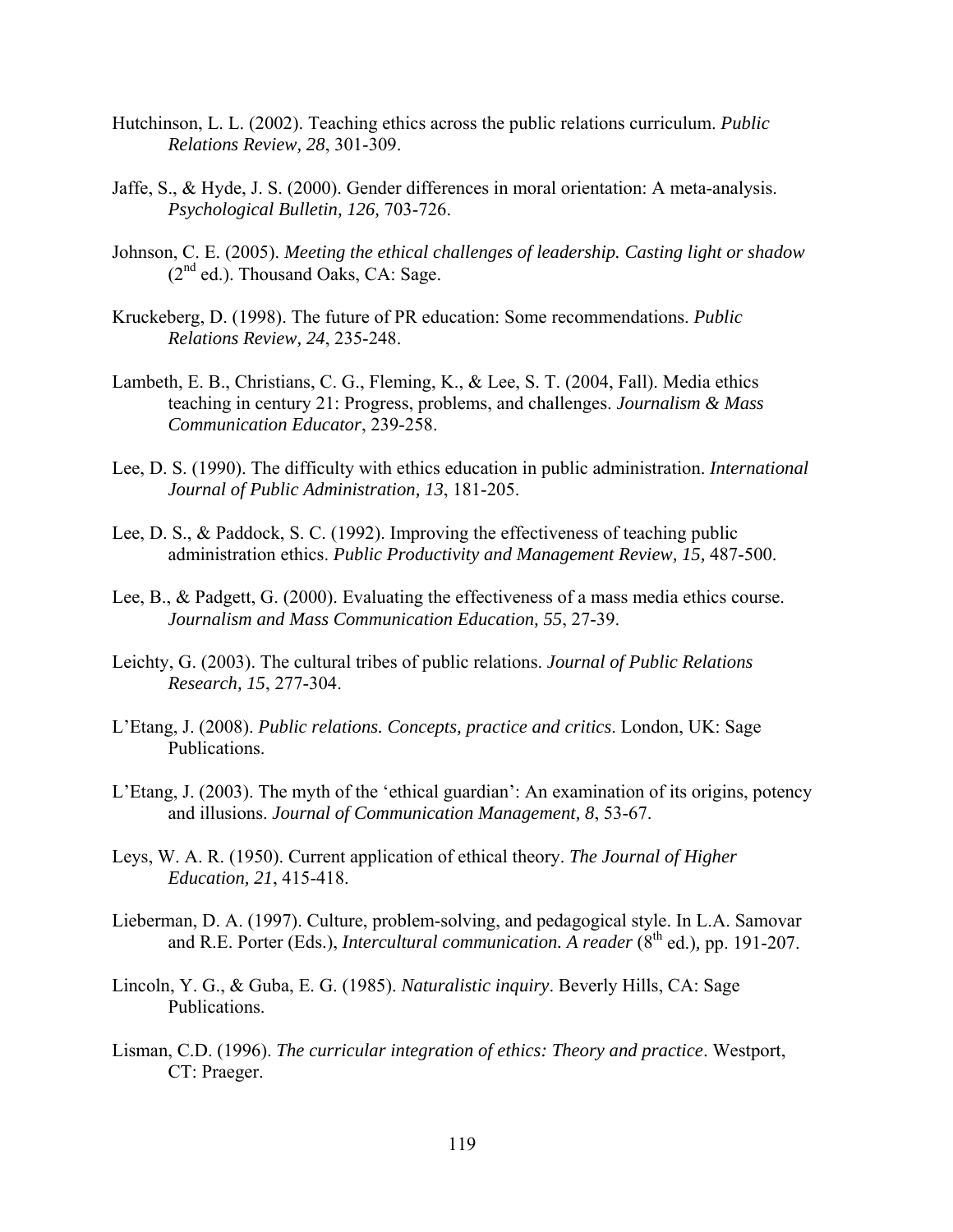- Long, E. L. (1992). *Higher education as a moral enterprise*. Washington, DC: Georgetown University Press.
- Lord, V. B., & Bjerregaard, B. E. (2003). Ethics courses: Their impact on the values and ethical decisions of criminal justice students. *Journal of Criminal Justice Education, 14*, 191-211.
- Ludlum, M. P., & Moskaloinov, S. (2005). Russian student views on business ethics: Post-Enron. *College Student Journal, 39*, 156-164.
- Mahin, lL. (1998). Critical thinking and business ethics. *Business Communication Quarterly, 61*, 74-78.
- Marken, G. A. (2006/2007, Winter). Blogosphere or blog with fear. *Public Relations Quarterly, 51*, 33-35.
- Marshall, C., & Rossman, G. B. (1989). *Designing qualitative research*. Newbury Park, CA: Sage.
- Martinson, D. L. (2000, Fall). Ethical decision making in public relations: What would Aristotle say? *Public Relations Quarterly*, 18-21.
- McDaniel, C. (2004). *Organizational ethics. Research and ethical environments*. Burlington, VT: Ashgate Publishing Company.
- McInerny, P.M. (1997-1998, Winter). Ethics throughout the curriculum. *Public Relations Quarterly, 42,* 44-47.
- McKee, A. (2003). *Textual analysis: A beginner's guide*. London, UK: SAGE.
- McKie, D., & Munshi, D. (2007). *Reconfiguring public relations. Ecology, equity, and enterprise*. New York: Routledge.
- McQueeney, E. (2006). Making ethics come alive. *Business Communication Quarterly, 69*, 158-171.
- Mendonca, M., & Kanungo, R. N. (2007). *Ethical leadership*. New York: Open University Press.
- Messina, A. (2007). Public relations, the public interest and persuasion: An ethical approach. *Journal of Communication Manager, 11*, 29-52.
- Morton, K. R., Worthley, J. S., Testerman, J. K., & Mahoney, M. L. (2006). Defining features of moral sensitivity and moral motivation: Pathways to moral reasoning in medical students. *Journal of Moral Education, 35,* 387-406.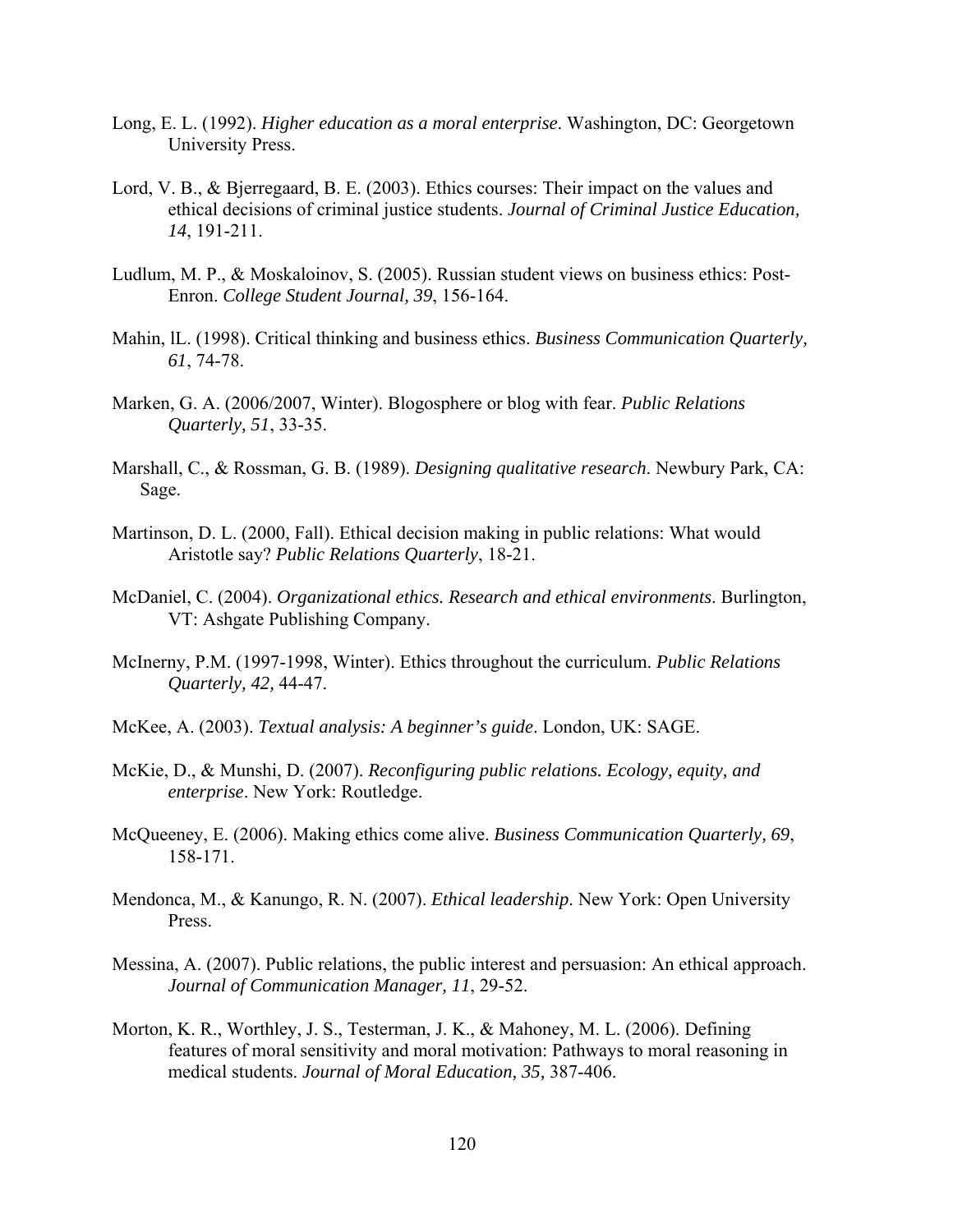- Neff, B. D., Walker, G., Smith, M. F., & Creedon, P. J. (1999). Outcomes desired by practitioners and academics. *Public Relations Review, 25,* 29-44.
- Nelson, R. A. (2003). Ethics and social issues in business: an updated communication perspective. *Competitiveness Review, 13*, 66-74.
- Nessmann, K. (1995). Public relations in Europe: A comparison with the United States. *Public Relations Review, 21*, 151-160.
- Nunnally, J.C. (1978). *Psychometric theory*, 2nd ed. New York: McGraw-Hill.
- Owen-Smith, J., Riccaboni, M., Rammolli, F., & Powell, W.W. (2002). A comparison of U.S. and European university-industry relations in the life science. *Management Science, 48,* 24-43.
- Paluszek, J. (1989). Public relations and ethical leadership. *Vital Speeches of the Day, 55*, 747-750.
- Parkinson, M. G., & Ekachai, D. (2002). The Socratic method in the introductory PR course: An alternative pedagogy. *Public Relations Review, 28*, 167-174.
- Pauly, J, J., & Hutchinson, L. L. (2000). Case studies and their use in public relations. In R. L. Heath (Ed.), *Handbook of public relations*, pp. 381-388. Thousand Oaks, CA: Sage.
- Pearson, R. (1989). Business ethics as communication ethics: Public relations practice and the idea of dialogue. In C.H. Botan and V. Hazleton (Eds.), Public relations theory (pp. 111-131). Hillsdale, NJ: Lawrence Erlbaum.
- Pierce, A.R. (2007). Woodrow Wilson and Harry Truman: Mission and Power in American Foreign Policy. Edison, NJ: Transaction Publishers.
- Plaisance, P. L. (2007, Winter). An assessment of media ethics education: Course content and the values and ethical ideologies of media ethics students. *Journalism and Mass Communication Educator*, 378-396.
- Pratt, C. B. (1991). Public relations: the empirical research on practitioner ethics. *Journal of Business Ethics, 10*, 229-236.
- Radest, H. B. (1989). *Can we teach ethics?* New York: Praeger.
- Report by the Hastingss Center. (1980). *The teaching of ethics in higher education*. New York: The Hastings Center.
- Rest, J. R. (1986). *Moral development: advances in research and theory*. New York: Praeger Publishers.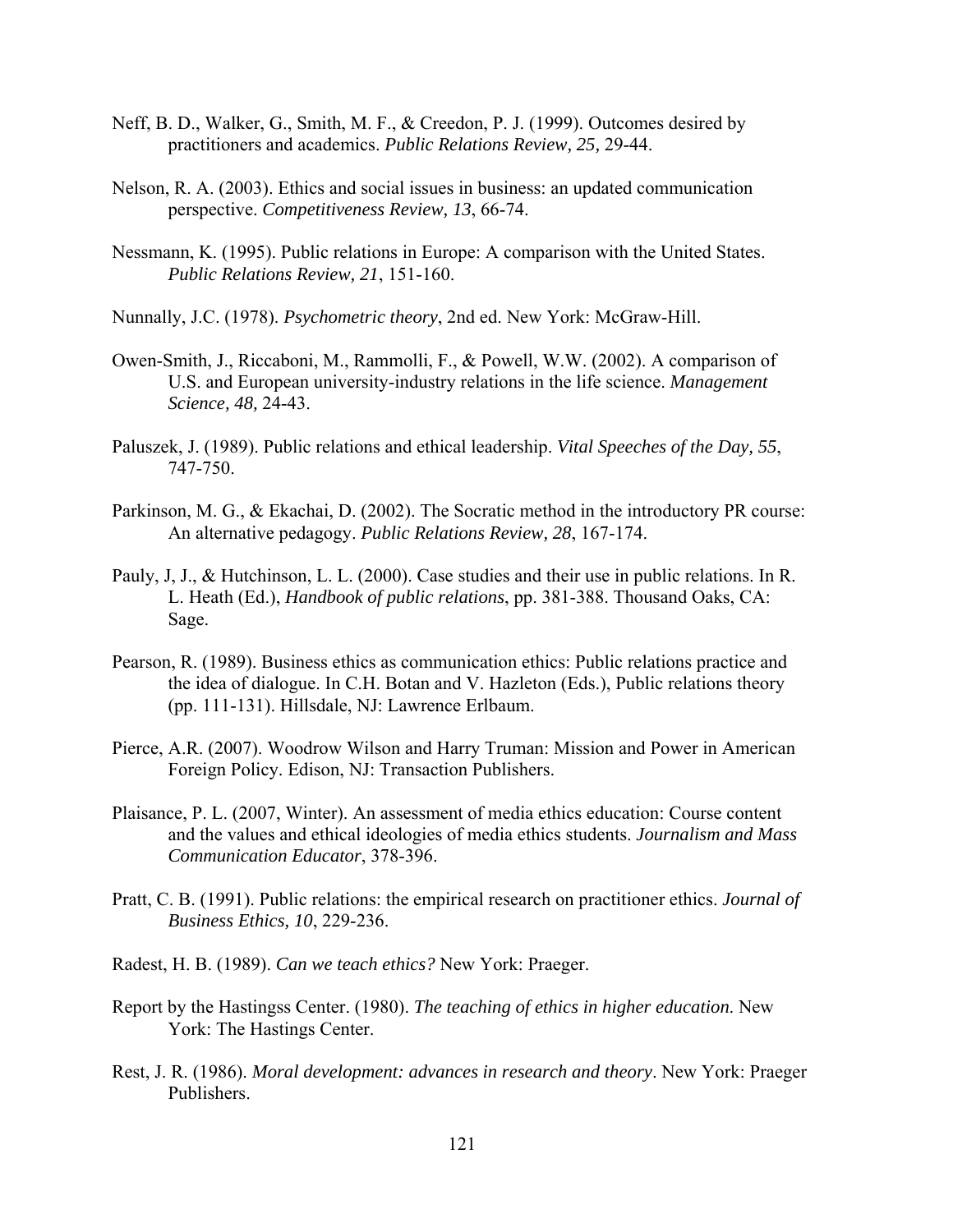- Rest, J. R. (1984). The major components of morality. In W. M. Kurtines and J. L. Gewirtz (Eds.), *Morality, moral behavior and moral development*. New York, NY: John Wiley & Sons, pp. 24-38.
- Reyhold, S. J. (2006). Moral awareness and ethical predispositions: Investigating the role of individual differences in the recognition of moral issues. *Journal of Applied Psychology, 21*, 233-243.
- Rizvi, F., Engel, L., Ruthkowski, D., & Sparks, J. (2007). Equality and the politics of globalization in education. In G. K. Verma, C. R. Bagley, and M. M. Jha (Eds.), *International perspectives on educational diversity and inclusion. Studies from America, Europe and India*, pp. 3-20. New York, NY: Routledge.
- Phode, D. L. (2006). Introduction: Where is the leadership in moral leadership? In D. L. Phode (Ed.), *Moral leadership. The theory and practice of power, judgment, and policy*, pp. 1-53. San Francisco, CA: Jossey-Bass.
- Rosen, B. (1980). The teaching of undergraduate ethics. In D. Callahan and S. Bok, (Eds.), *Ethics teaching in higher education,* pp. 171-189. New York: Plenum Press.
- Rosen, B., & Caplan, A. L. (1980). *Ethics in the undergraduate curriculum*. New York: The Hastingss Center.
- Rothblatt, S., & Wittrock, B. (1993). Introduction: universities and 'higher education.' In S. Rothblatt and B. Wittrock (Eds.), *The European and American university since 1800. Historical and sociological essays*, pp. 1-15. Cambridge, MA: Cambridge University Press.
- Ryan, M., & Martinson, D. L. (1984). Ethical values, the flow of journalistic information and public relations persons. *Journalism Quarterly, 61*, 27-34.
- Saunders, M. D., & Perrigo, E. (1998, Winter). Negotiation as a model for teaching public relations professionalism. *Journalism and Mass Communication Educator*, 57-65.
- Seccion Especial (2004, March). The Latest Mergers: Why Some Will Fly, And Others Won't. Retrieved from November 9, 2008 from http://wharton.universia.net/index.cfm?fa=viewArticle&id=738&language=english&s pecialId=82.
- Shamir, J., Reed, B. S. Connell, S. (1990). Individual differences in ethical values of public relations practitioners. *Journalism Quarterly, 67*, 956-963.
- Sheehan, K. B., & Hoy, M. G. (1999). Using e-mail to survey Internet users in the United States: Methodology and assessment. *Journal of Computer Mediated Communication, 4 (3).*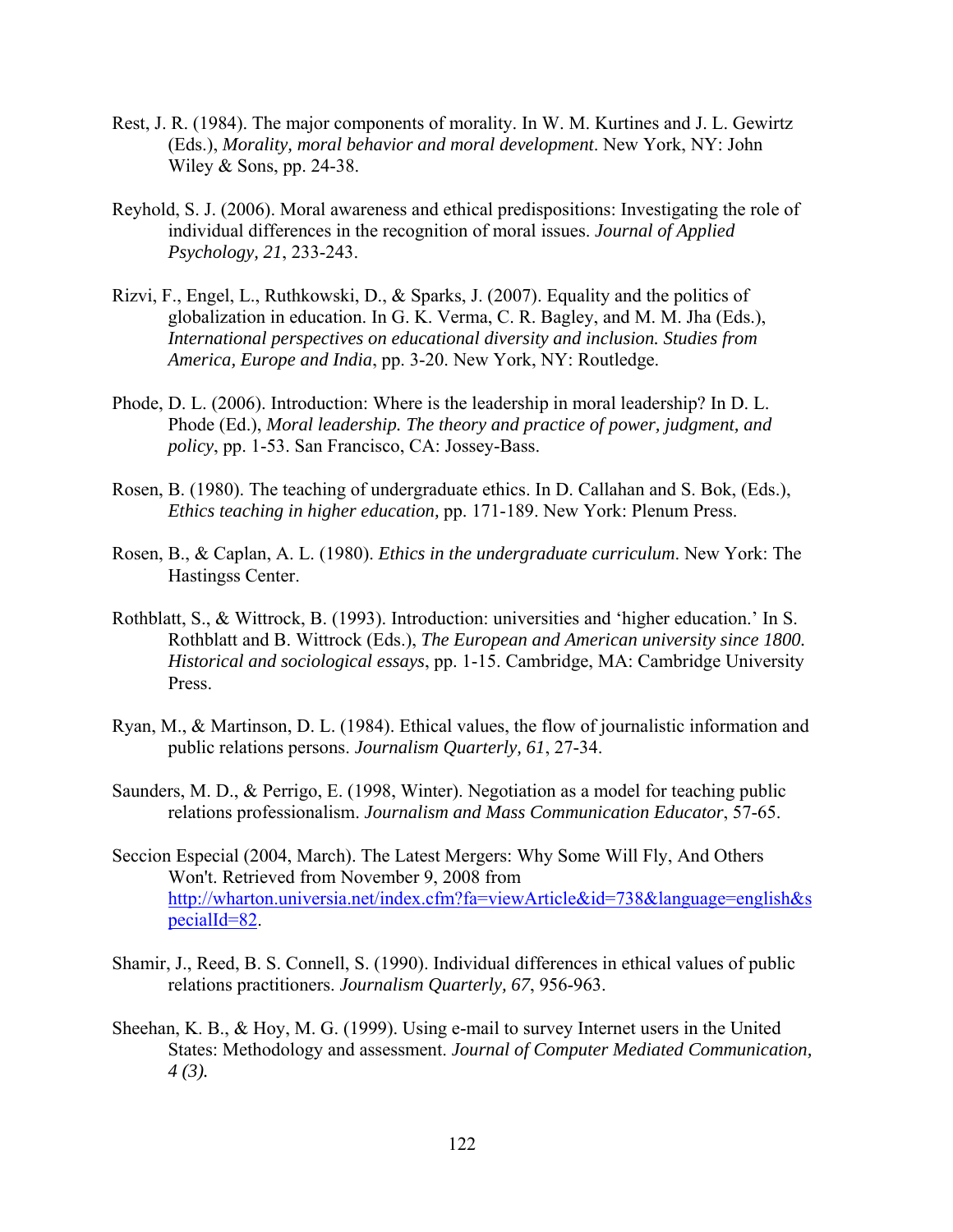- Sloan, D. (1980). The teaching ethics in the American undergraduate curriculum, 1876-1976. In D. Callahan and S. Bok (Eds.), *Ethics teaching in higher education,* pp. 1-57. New York: Plenum Press.
- South, J. (2004, August). Ethics in the classroom: Preparing journalism students for making tough decisions. *Quill*, 10-13.
- Sparks, S. D., & Conwell, P. (1998, Spring). Teaching public relations—does practice or theory prepare practitioners? *Public Relations Quarterly*, 41-44.
- Stacks, D. W., Botan, C., & VanSlyke Turk, J. (1999). Perceptions of public relations education. *Public Relations Review, 25*, 9-28.
- Stacks, D. W., & Wright, D. K. (1989). A quantitative examination of ethical dilemmas in public relations. *Journal of Mass Media Ethics, 4*, 53-67.
- Surlin, S. H. (1987). Value system changes by students as result of media ethics course. *Journalism Quarterly, 64*, 564-676.
- Tilley, E. (2005). The ethics pyramid: Making ethics unavoidable in the public relations process. *Journal of Mass Media Ethics, 20*, 305-320.
- Toth, E. L. (1999). Models for instruction and curriculum. *Public Relations Review, 25*, 45- 53.
- Trow, M. (1993). Comparative perspective on British and American higher education. In S. Rothblatt and B. Wittrock (Eds.), *The European and American university since 1800. Historical and sociological essays*, pp. 280-299. Cambridge, MA: Cambridge University Press.
- Vercic, D., van Ruler, B., Butschi, G., & Flodin, B. (2001). On the definition of public relations: A European view. *Public Relations Review, 27*, 373-387.
- Wines, W. A. (2008). Seven pillars of business ethics: Toward a comprehensive framework. *Journal of Business Ethics, 79*, 483-499.
- Worley, D. (2007). Relationship building in an Internet age. How organizations use web sites to communicate ethics, image, and social responsibility. In S. C. Duhe (Ed.), *New media and public relations*. New York: Peter Lang Publishing.
- Wrench, J. S., Thomas-Maddox, C., Richmond, V. P., & McCroskey, J. C. (2008). *Quantitative research methods for communication. A hands-on approach*. New York, NY: Oxford University Press.
- Wright, D. K., & Turk, J. V. (2007). Public relations knowledge and professionalism: Challenges to educators and practitioners. In E. L. Toth (Ed.), *The future of*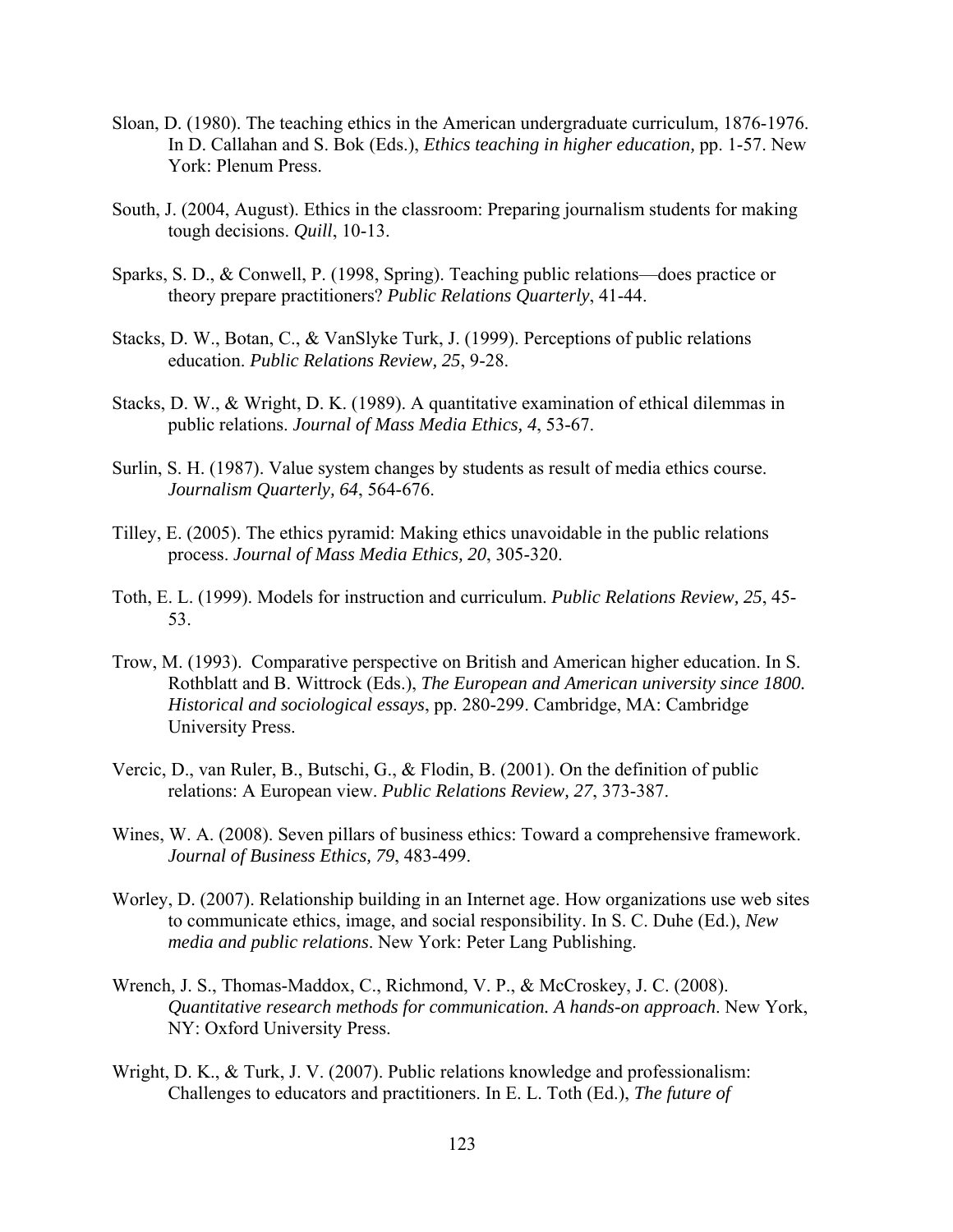*excellence in public relations and communication management. Challenges for the next generation,* pp. 571-588. Mahwah, NJ: Lawrence Erlbaum Associates.

- Wright, D.K. (1985). Age and the moral values of practitioners. *Public Relations Review, 11*, 51-60.
- Wueste, D. E. (1994). Introduction. In D. E. Wueste (Ed.), *Professional ethics and social responsibility,* pp. 1-35. Lanham, MD: Rowman & Littlefield Publishers, Inc.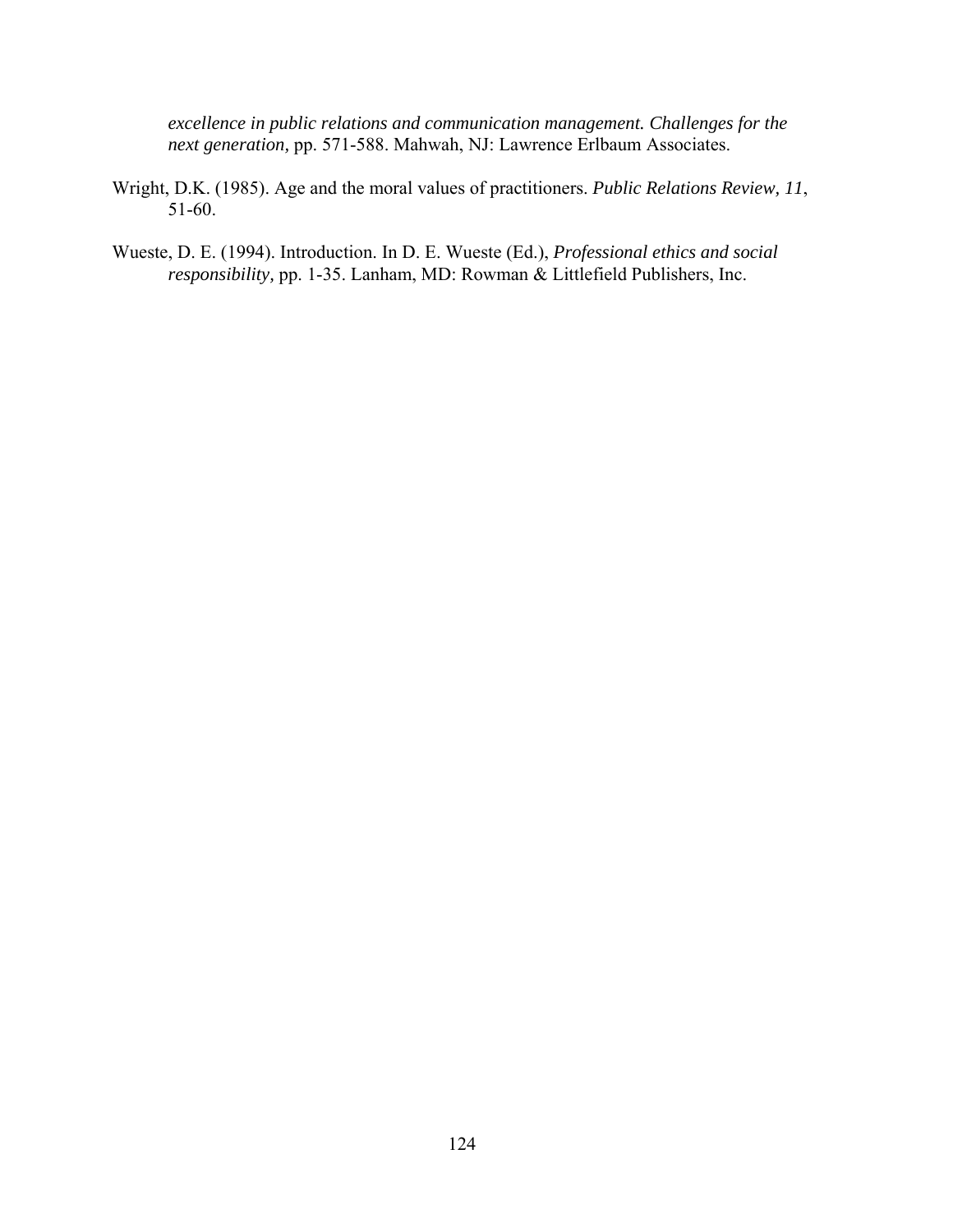# **APPENDIX 1**

# **SURVEY QUESTIONNAIRE**

# **UNIVERSITY TEACHERS' PERCEPTIONS AND EVALUATIONS OF ETHICS**

# **INSTRUCTION IN PUBLIC RELATIONS CURRICULUM**

## **PART I**

#### Section 1: **Goals in teaching ethics**

## PLEASE INDICATE THE EXTENT TO WHICH YOU AGREE OR DISAGREE WITH EACH OF THE FOLLOWING STATEMENTS:  $\mathcal{L}_\text{max} = \mathcal{L}_\text{max} = \mathcal{L}_\text{max} = \mathcal{L}_\text{max} = \mathcal{L}_\text{max} = \mathcal{L}_\text{max} = \mathcal{L}_\text{max} = \mathcal{L}_\text{max} = \mathcal{L}_\text{max} = \mathcal{L}_\text{max} = \mathcal{L}_\text{max} = \mathcal{L}_\text{max} = \mathcal{L}_\text{max} = \mathcal{L}_\text{max} = \mathcal{L}_\text{max} = \mathcal{L}_\text{max} = \mathcal{L}_\text{max} = \mathcal{L}_\text{max} = \mathcal{$

|                                                                  | Strongly |                | Somewhat       |                | Somewhat |       | Strongly |
|------------------------------------------------------------------|----------|----------------|----------------|----------------|----------|-------|----------|
|                                                                  | Disagree | Disagree       | Disagree       | Neutral        | Agree    | Agree | Agree    |
|                                                                  |          |                |                |                |          |       |          |
| A goal of ethics education is                                    |          |                |                |                |          |       |          |
| 1.  to cultivate moral character.                                |          | 2              | 3              | $\overline{4}$ | 5        | 6     |          |
|                                                                  |          |                |                |                |          |       |          |
| 2.  to improve the moral cognitive<br>capacities of PR students. |          | $\overline{2}$ | 3              | $\overline{4}$ | 5        | 6     | 7        |
|                                                                  |          |                |                |                |          |       |          |
| 3.  to familiarize students with ethical<br>theories.            | 1        | 2              | $\overline{3}$ | $\overline{4}$ | 5        | 6     | 7        |
|                                                                  |          |                |                |                |          |       |          |
| 4.  to develop socially responsible<br>professionals.            | 1        | 2              | 3              | $\overline{4}$ | 5        | 6     | 7        |
| 5.  to help students make good<br>choices on the job.            | 1        | 2              | $\overline{3}$ | $\overline{4}$ | 5        | 6     | 7        |
| Please list any other goal(s) that you believe is<br>important:  |          |                |                |                |          |       |          |
|                                                                  |          |                |                |                |          |       |          |
|                                                                  |          |                |                |                |          |       |          |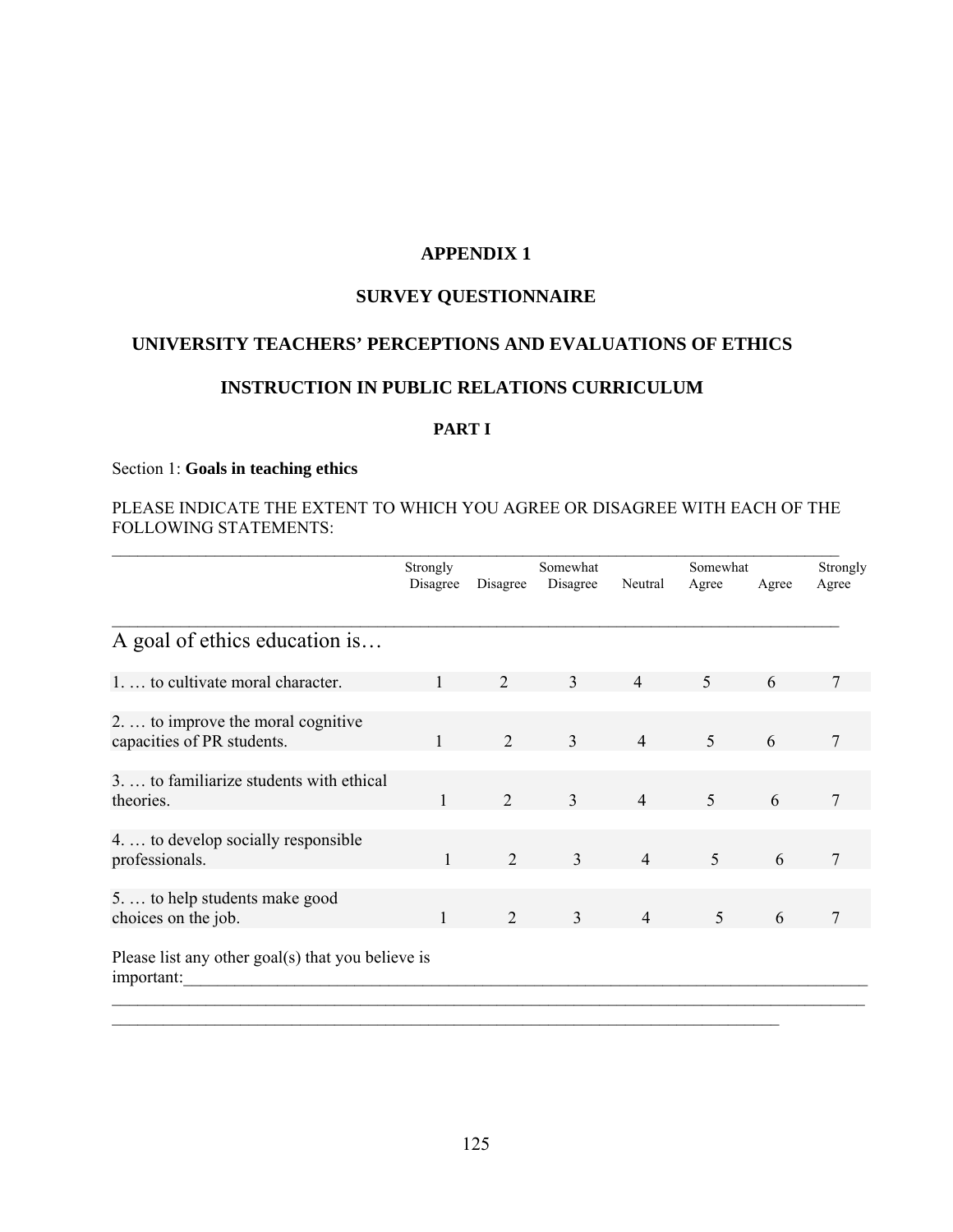#### Section 2: **Format of ethics instruction delivery and importance of ethics education**

PLEASE RANK THE VALUE OF THE FOLLOWING FORMATS OF ETHICS INSTRUCTION DELIVERY BY ENTERING A "1" IN THE SPACE AFTER THE MOST VALUABLE FORM OF DELIVERY, A "2" AFTER THE NEXT MOST VALUABLE FORM, AND A "3" AFTER THE LEAST VALUABLE :

1. Ethics instruction as a separate public relations ethics course:

2. Ethics instruction as a separate communication ethics course: \_\_\_\_\_\_\_\_\_\_\_\_\_\_\_

3. Ethics instruction incorporated in courses throughout the public relations curriculum: PLEASE INDICATE THE EXTENT TO WHICH YOU AGREE OR DISAGREE WITH THE FOLLOWING STATEMENT:

|                                                                      | Strongly | Mildly | Agree&Disagree<br>Disagree Disagree Disagree (mixed emotions) Agree | Mildly | Agree | Strongly<br>Agree |
|----------------------------------------------------------------------|----------|--------|---------------------------------------------------------------------|--------|-------|-------------------|
| 1. Ethics instruction in public<br>relations education is essential. |          |        |                                                                     |        |       |                   |

**\_\_\_\_\_\_\_\_\_\_\_\_\_\_\_\_\_\_\_\_\_\_\_\_\_\_\_\_\_\_\_\_\_\_\_\_\_\_\_\_\_\_\_\_\_\_\_\_\_\_\_\_\_\_\_\_\_\_\_\_\_\_\_\_\_\_\_\_\_\_\_\_\_\_\_\_\_\_\_\_\_\_\_\_\_\_\_\_** 

Section 3: **Pedagogies and resources in teaching ethics and tools for evaluating ethics learning**

## **1. How effective have the following PEDAGOGIES IN TEACHING ethics been for you?**

|                                                        | Very<br>ineffective |                             |   | Ineffective Somewhat Neither ineffective Somewhat Effective<br>ineffective nor effective | effective                |   | Very<br>effective | Haven't<br>used |
|--------------------------------------------------------|---------------------|-----------------------------|---|------------------------------------------------------------------------------------------|--------------------------|---|-------------------|-----------------|
| 1. Socratic dialogue                                   |                     | 2                           | 3 | $\overline{4}$                                                                           | 5                        | 6 | 7                 | 9               |
| 2. Guest presentations                                 |                     | 2                           | 3 | $\overline{4}$                                                                           | 5                        | 6 | 7                 | 9               |
| 3. Teacher lectures                                    |                     | $\mathcal{D}_{\mathcal{L}}$ | 3 | $\overline{4}$                                                                           | $\overline{\mathcal{L}}$ | 6 | 7                 | 9               |
| 4. Case studies                                        |                     | 2                           | 3 | $\overline{4}$                                                                           | 5                        | 6 | 7                 | 9               |
| 5. Group discussion                                    | $\mathbf{1}$        | 2                           | 3 | $\overline{4}$                                                                           | 5                        | 6 | 7                 | 9               |
| 6. Reading from trade and<br>professional publications | 1                   | 2                           | 3 | $\overline{4}$                                                                           | 5                        | 6 | 7                 | 9               |
| 7. Student-led projects                                |                     | $\mathcal{D}_{\mathcal{L}}$ | 3 | $\overline{4}$                                                                           | $\overline{\mathcal{L}}$ | 6 | 7                 | 9               |
| 8. Research papers                                     | 1                   | 2                           | 3 | 4                                                                                        | 5                        | 6 | 7                 | 9               |

Please list any other pedagogies that have been effective for you: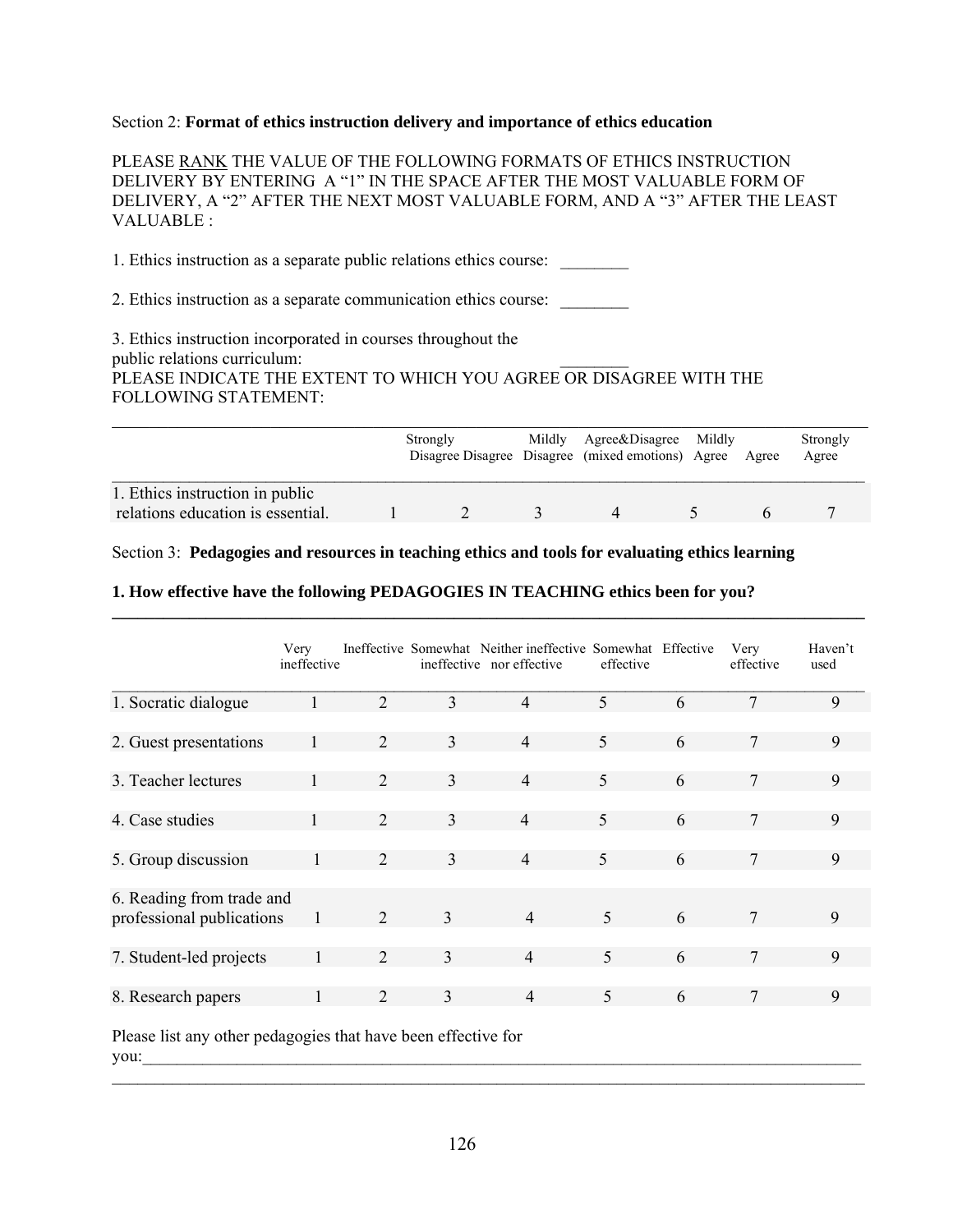|                                           | Very<br>ineffective |                |                | Ineffective Somewhat Neither ineffective Somewhat Effective<br>ineffective nor effective | effective |   | Very<br>effective | Haven't<br>used |
|-------------------------------------------|---------------------|----------------|----------------|------------------------------------------------------------------------------------------|-----------|---|-------------------|-----------------|
| 1. Textbook(s)                            |                     | $\overline{2}$ | $\overline{3}$ | $\overline{4}$                                                                           | 5         | 6 | $\overline{7}$    | 9               |
| 2. Academic journal<br>articles           | 1                   | 2              | $\overline{3}$ | $\overline{4}$                                                                           | 5         | 6 | 7                 | 9               |
| 3. Trade magazine<br>articles             | 1                   | 2              | 3              | $\overline{4}$                                                                           | 5         | 6 | 7                 | 9               |
| 4. Newspaper or news-<br>magazine stories |                     | 2              | 3              | $\overline{4}$                                                                           | 5         | 6 | 7                 | 9               |
| 5. Videos                                 |                     | 2              | 3              | $\overline{4}$                                                                           | 5         | 6 |                   | 9               |
| 6. Blogs                                  |                     | $\overline{2}$ | 3              | $\overline{4}$                                                                           | 5         | 6 | 7                 | 9               |
| 7. Internet stories<br>or data bases      | 1                   | 2              | 3              | $\overline{4}$                                                                           | 5         | 6 | 7                 | 9               |

# **2. How effective have you found the following RESOURCES in teaching ethics to PR students?**

Please list any other teaching resources that have been effective for you:\_\_\_\_\_\_\_\_\_\_\_\_\_\_\_\_\_\_\_\_\_\_\_\_\_\_\_\_\_\_\_\_\_\_\_\_\_\_\_\_\_\_\_\_\_\_\_\_\_\_\_\_\_\_\_\_\_\_\_\_\_\_\_\_\_\_\_\_\_\_\_\_\_\_\_\_\_\_\_\_\_\_\_\_

 $\frac{1}{2}$ 

 $\frac{1}{2}$ 

\_\_\_\_\_\_\_\_\_\_\_\_\_\_\_\_\_\_\_\_\_\_\_\_\_\_\_\_\_\_\_\_\_\_\_\_\_\_\_\_\_\_\_\_\_\_\_\_\_\_\_\_\_\_\_\_\_\_\_\_\_\_\_\_\_\_\_\_\_\_\_\_\_\_\_\_\_\_\_\_\_\_\_\_\_\_\_\_

## **3. How effective have the following ASSESSMENT tools been for evaluating ethics learning in your PR classes?**

**\_\_\_\_\_\_\_\_\_\_\_\_\_\_\_\_\_\_\_\_\_\_\_\_\_\_\_\_\_\_\_\_\_\_\_\_\_\_\_\_\_\_\_\_\_\_\_\_\_\_\_\_\_\_\_\_\_\_\_\_\_\_\_\_\_\_\_\_\_\_\_\_\_\_\_\_\_\_\_\_\_\_\_\_\_\_\_\_** 

|                                          | Very<br>ineffective |   |   | Ineffective Somewhat Neither ineffective Somewhat Effective<br>ineffective nor effective | effective |   | Very<br>effective | Haven't<br>used |
|------------------------------------------|---------------------|---|---|------------------------------------------------------------------------------------------|-----------|---|-------------------|-----------------|
| 1. Written examinations                  |                     | 2 | 3 | $\overline{4}$                                                                           | 5         | 6 |                   | 9               |
|                                          |                     |   |   |                                                                                          |           |   |                   |                 |
| 2. Written case studies                  |                     | 2 | 3 | $\overline{4}$                                                                           | 5         | 6 | 7                 | 9               |
|                                          |                     |   |   |                                                                                          |           |   |                   |                 |
| 3. Individual and<br>panel presentations |                     | 2 | 3 | $\overline{4}$                                                                           | 5         | 6 | 7                 | 9               |
|                                          |                     |   |   |                                                                                          |           |   |                   |                 |
| 4. Term papers                           |                     | 2 | 3 | $\overline{4}$                                                                           | 5         | 6 | 7                 | 9               |
|                                          |                     |   |   |                                                                                          |           |   |                   |                 |
| 5. Group projects                        |                     | 2 | 3 | $\overline{4}$                                                                           | 5         | 6 |                   | 9               |
|                                          |                     |   |   |                                                                                          |           |   |                   |                 |
| 6. Individual projects                   |                     | 2 | 3 | 4                                                                                        | 5         | 6 |                   | 9               |

Please list any other assessment tools that have been effective for you:\_\_\_\_\_\_\_\_\_\_\_\_\_\_\_\_\_\_\_\_\_\_\_\_\_\_\_\_\_\_\_\_\_\_\_\_\_\_\_\_\_\_\_\_\_\_\_\_\_\_\_\_\_\_\_\_\_\_\_\_\_\_\_\_\_\_\_\_\_\_\_\_\_\_\_\_\_\_\_\_\_\_\_\_

 $\mathcal{L}_\mathcal{L} = \{ \mathcal{L}_\mathcal{L} = \{ \mathcal{L}_\mathcal{L} = \{ \mathcal{L}_\mathcal{L} = \{ \mathcal{L}_\mathcal{L} = \{ \mathcal{L}_\mathcal{L} = \{ \mathcal{L}_\mathcal{L} = \{ \mathcal{L}_\mathcal{L} = \{ \mathcal{L}_\mathcal{L} = \{ \mathcal{L}_\mathcal{L} = \{ \mathcal{L}_\mathcal{L} = \{ \mathcal{L}_\mathcal{L} = \{ \mathcal{L}_\mathcal{L} = \{ \mathcal{L}_\mathcal{L} = \{ \mathcal{L}_\mathcal{$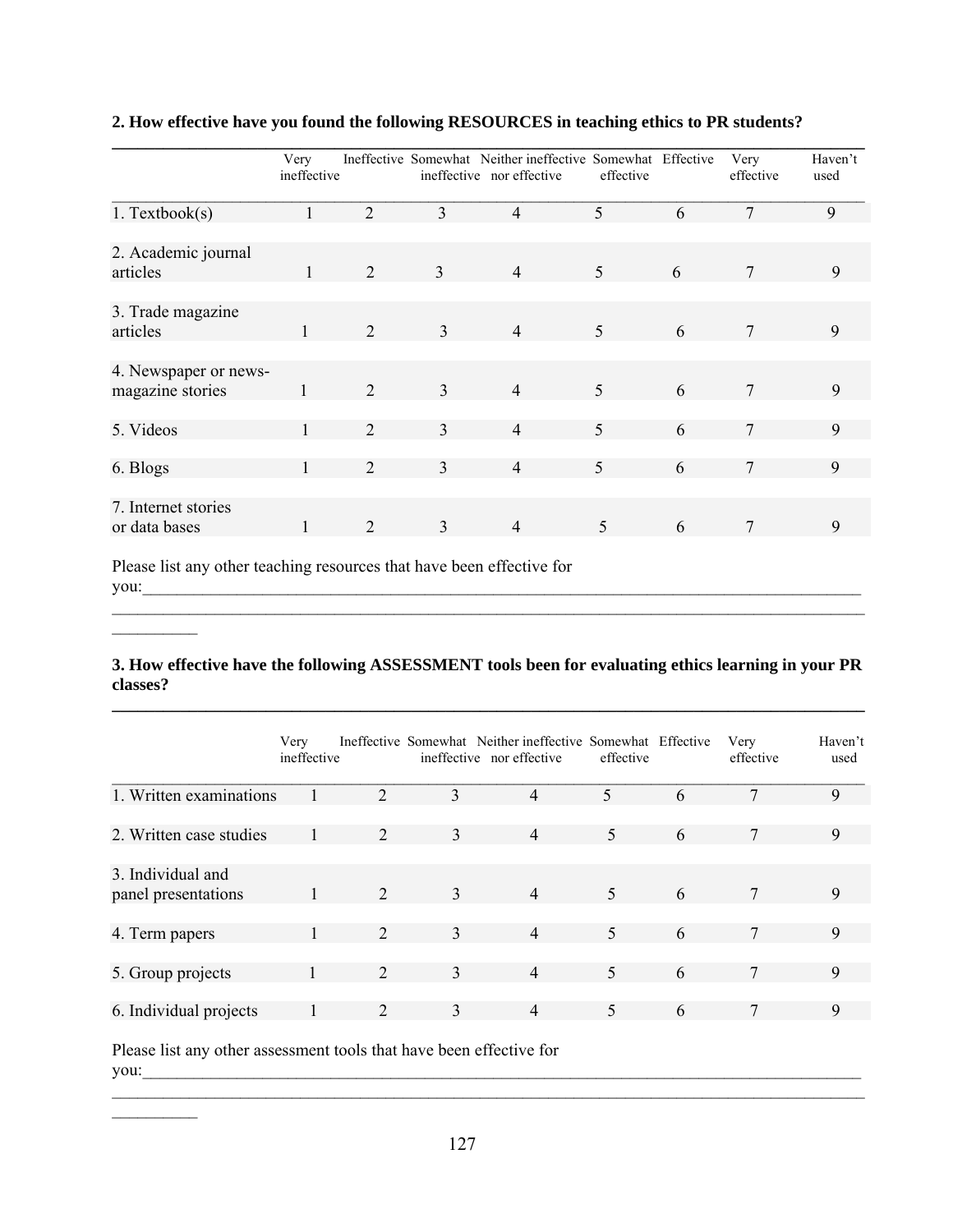# Section 4: **Value to students of ethics education**

PLEASE INDICATE THE EXTENT TO WHICH YOU AGREE OR DISAGREE WITH EACH OF THE FOLLOWING STATEMENTS:

|                                                                                             | Strongly     | Disagree Disagree | Somewhat<br>Disagree | Neutral        | Somewhat<br>Agree | Agree | Strongly<br>Agree |
|---------------------------------------------------------------------------------------------|--------------|-------------------|----------------------|----------------|-------------------|-------|-------------------|
| 1. Ethics education helps students<br>become aware of ethical issues in PR.                 | $\mathbf{1}$ | $\overline{2}$    | 3                    | $\overline{4}$ | 5                 | 6     | 7                 |
| 2. Ethics education equips PR majors with<br>the ability to make better moral judgments.    | 1            | $\overline{2}$    | 3                    | $\overline{4}$ | 5                 | 6     | 7                 |
| 3. Ethics education helps students develop<br>a sense of moral obligation.                  | 1            | $\overline{2}$    | $\overline{3}$       | 4              | 5                 | 6     | 7                 |
| 4. Ethics education helps students develop<br>analytical skills.                            | $\mathbf{1}$ | $\overline{2}$    | $\overline{3}$       | $\overline{4}$ | 5                 | 6     | $\overline{7}$    |
| 5. Ethics education inspires students to be moral<br>in their professional lives.           | 1            | $\overline{2}$    | $\overline{3}$       | $\overline{4}$ | 5                 | 6     | 7                 |
| 6. Ethics education teaches students to use<br>moral reasoning to help resolve conflicts.   | $\mathbf{1}$ | $\overline{2}$    | 3                    | $\overline{4}$ | 5                 | 6     | 7                 |
| 7. Ethics education helps students develop tools<br>for reasoning through ethical dilemmas. | 1            | $\overline{2}$    | 3                    | $\overline{4}$ | 5                 | 6     | $\overline{7}$    |
| 8. Ethics education does NOT create<br>moral character.                                     | 1            | $\overline{2}$    | $\overline{3}$       | $\overline{4}$ | 5                 | 6     | 7                 |
| 9. Ethics education arms PR students with<br>ethical principles of persuasion.              | 1            | $\overline{2}$    | $\overline{3}$       | $\overline{4}$ | 5                 | 6     | $\overline{7}$    |
| 10. Ethics education helps PR students realize<br>that they have to be ethical to succeed.  | $\mathbf{1}$ | $\overline{2}$    | $\overline{3}$       | $\overline{4}$ | 5                 | 6     | $\overline{7}$    |
| 11. Ethics education helps students develop<br>strategic thinking skills.                   | 1            | $\overline{2}$    | $\mathfrak{Z}$       | $\overline{4}$ | 5                 | 6     | 7                 |
| 12. Ethics education helps students maintain<br>integrity in their professional lives.      |              | $\overline{2}$    | $\overline{3}$       | $\overline{4}$ | 5                 | 6     | 7                 |
| 13. Ethics education helps students form<br>an ethical frame of mind.                       | 1            | $\overline{2}$    | $\overline{3}$       | $\overline{4}$ | 5                 | 6     | $\overline{7}$    |
| 14. Ethics education helps students to understand<br>their personal values.                 |              | $\overline{2}$    | $\overline{3}$       | $\overline{4}$ | 5                 | 6     | 7                 |
| 15. Ethics education positively affects<br>students' value systems.                         | $\mathbf{1}$ | 2                 | 3                    | $\overline{4}$ | 5                 | 6     |                   |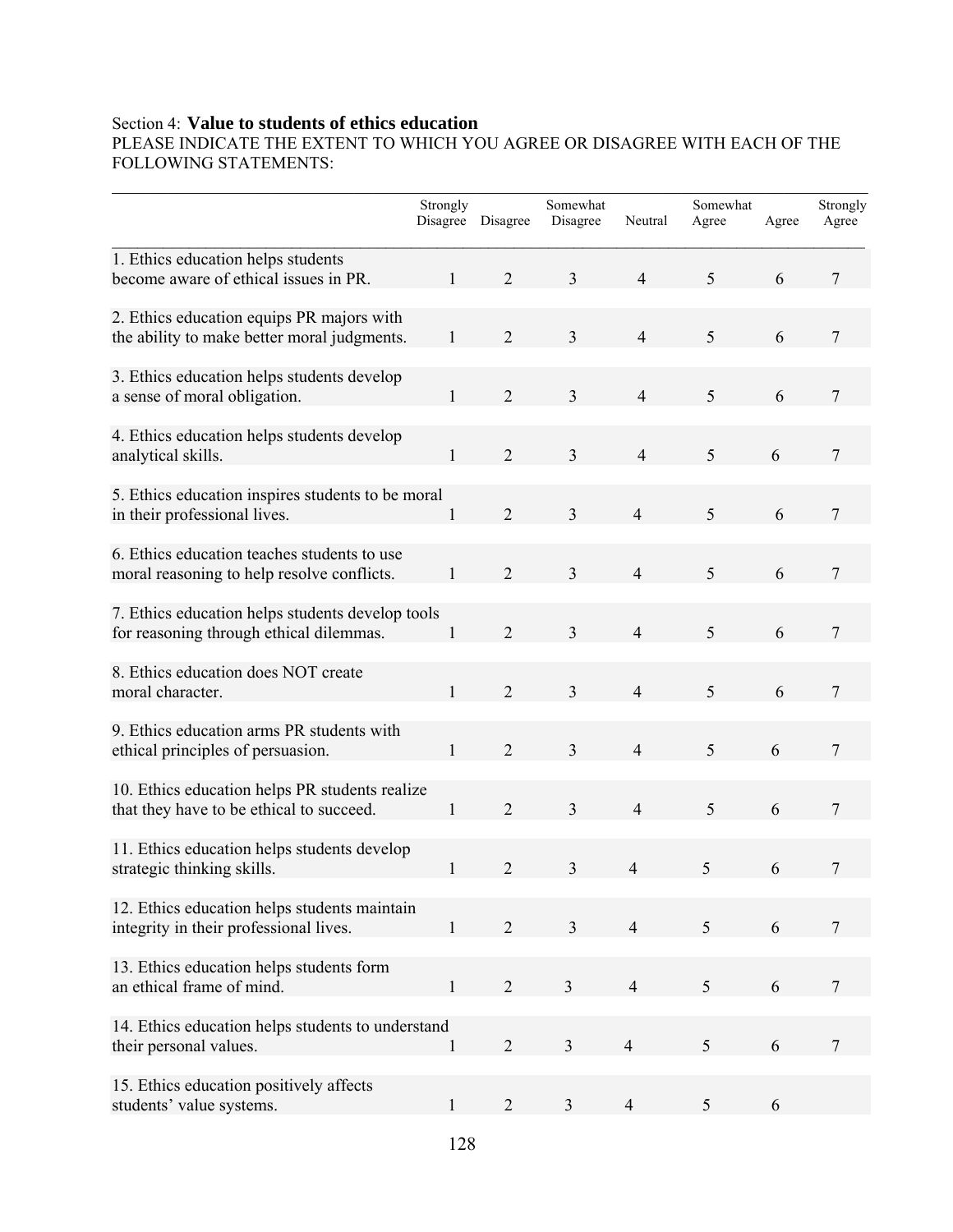#### Section 5: **Ethics courses in the curriculum**

PLEASE ANSWER THE FOLLOWING BY CIRCLING ALL THAT APPLY:

## **1. Does your department/college offer:**

a. a specific course in PR ethics

- b. a specific course in media/communication ethics
- c. no specific courses in ethics

#### **2. If your department/college DOES NOT have a free-standing course in ethics, what in your opinion is the reason:**

- 1. Ethics is not as important as other elements of the profession
- 2. Ethics are lived, not learned
- 3. The curriculum can't include all important courses
- 4. Ethics is best taught throughout the curriculum, not just in one class
- 5. No one is qualified to teach an ethics course
- $6.$  other

# **PART II**

## PLEASE ANSWER THE FOLLOWING QUESTIONS ABOUT YOURSELF:

#### **1. Gender:**

- a. Male
- b. Female

#### **2. Highest degree obtained:**

- a. Bachelors
- b. Masters
- c. Doctorate
- d. Other

## **3. Highest degree in:**

- a. anthropology
- b. business
- c. communication studies
- d. English
- e. journalism
- f. mass communication
- g. philosophy
- h. political science
- i. public relations
- j. sociology
- k. other\_\_\_\_\_\_\_\_\_\_

## **4. Academic rank:**

- a. Instructor/lecturer
- b. Assistant professor
- c. Associate professor
- d. Professor
- e. Other\_\_\_\_\_\_\_\_\_\_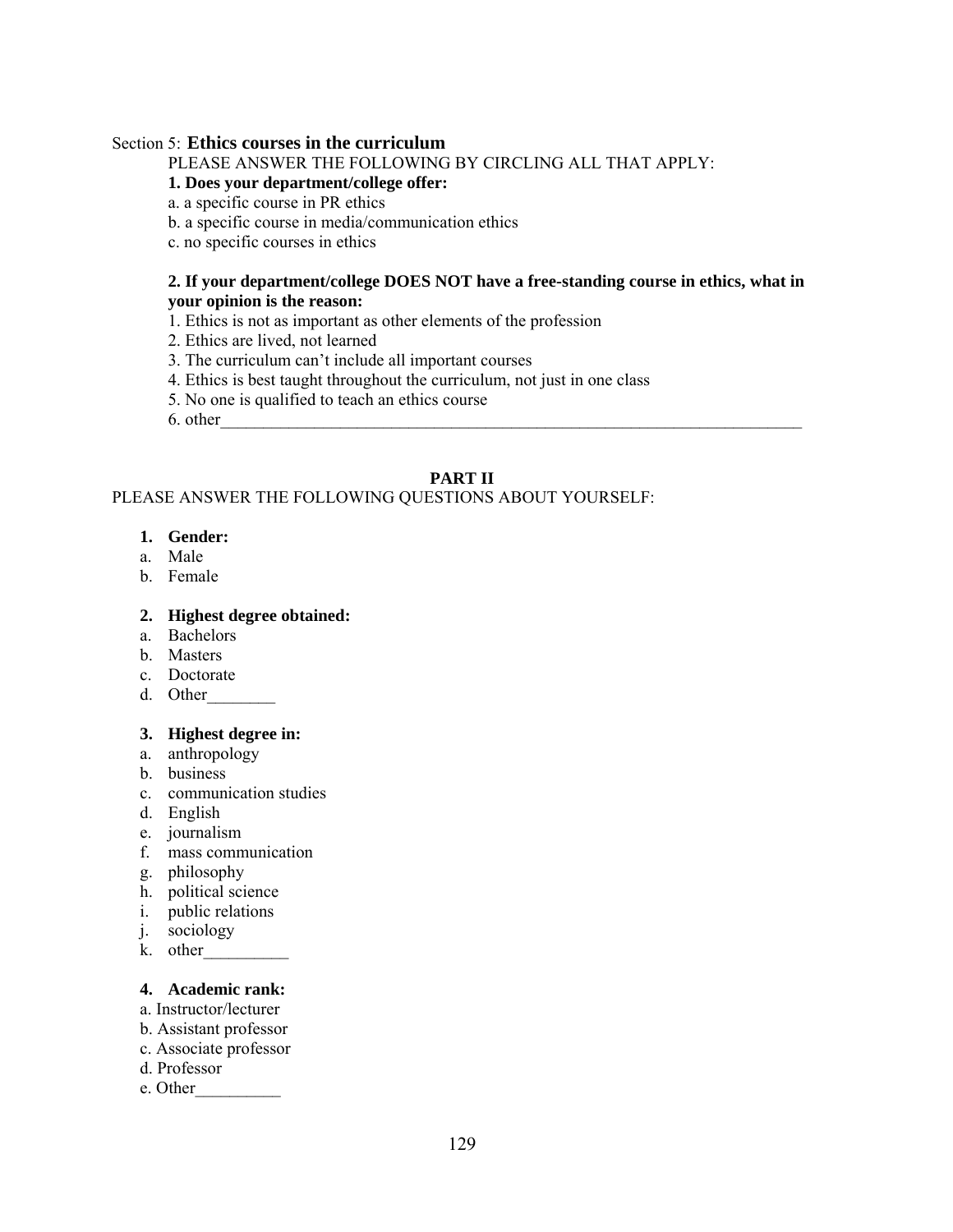**5. Country of birth:**  a. The US b. Germany c. Netherlands d. South Korea e. United Kingdom f. Other (you may specify:  $\Box$ 

#### **6. Country in which you currently teach:**

- a. The US
- b. Germany
- c. Netherlands
- d. South Korea
- e. United Kingdom
- f. Other (please specify: \_\_\_\_\_\_\_\_\_\_\_\_\_\_\_\_\_\_\_\_\_\_\_\_)

**7. How many graduate level courses on average do you teach each year (12-month period**)?

**8. How many junior/seniors courses on average do you teach each year (12-month period**)?

**9. How many freshmen/sophomore courses on average do you teach (12-month**  period)?

**10. How many years have you taught PR courses at the college or university level?**

**11. Have you ever taught a separate ethics course (PR ethics or communication/media ethics)?** 

a. yes

 $\mathcal{L}_\text{max}$ 

b. no

**12. Did you complete an ethics course when you were a university student?** 

- a. yes
- b. no

## **13. Did you work as a PR practitioner?**

a. yes b. no If your answer is "yes," please answer the following question: **14. How many years did you work as a PR practitioner?\_\_\_\_\_\_\_\_\_\_\_** 

#### **15. Indicate all of the professional and academic organizations in which you a member:**

- a. Arthur W. Page Society
- b. Association for Education in Journalism and Mass Communication
- c. European Public Relations Education and Research Association
- d. Institute for Public Relations
- e. International Association of Business Communicators
- f. International Communication Association
- g. International Public Relation Association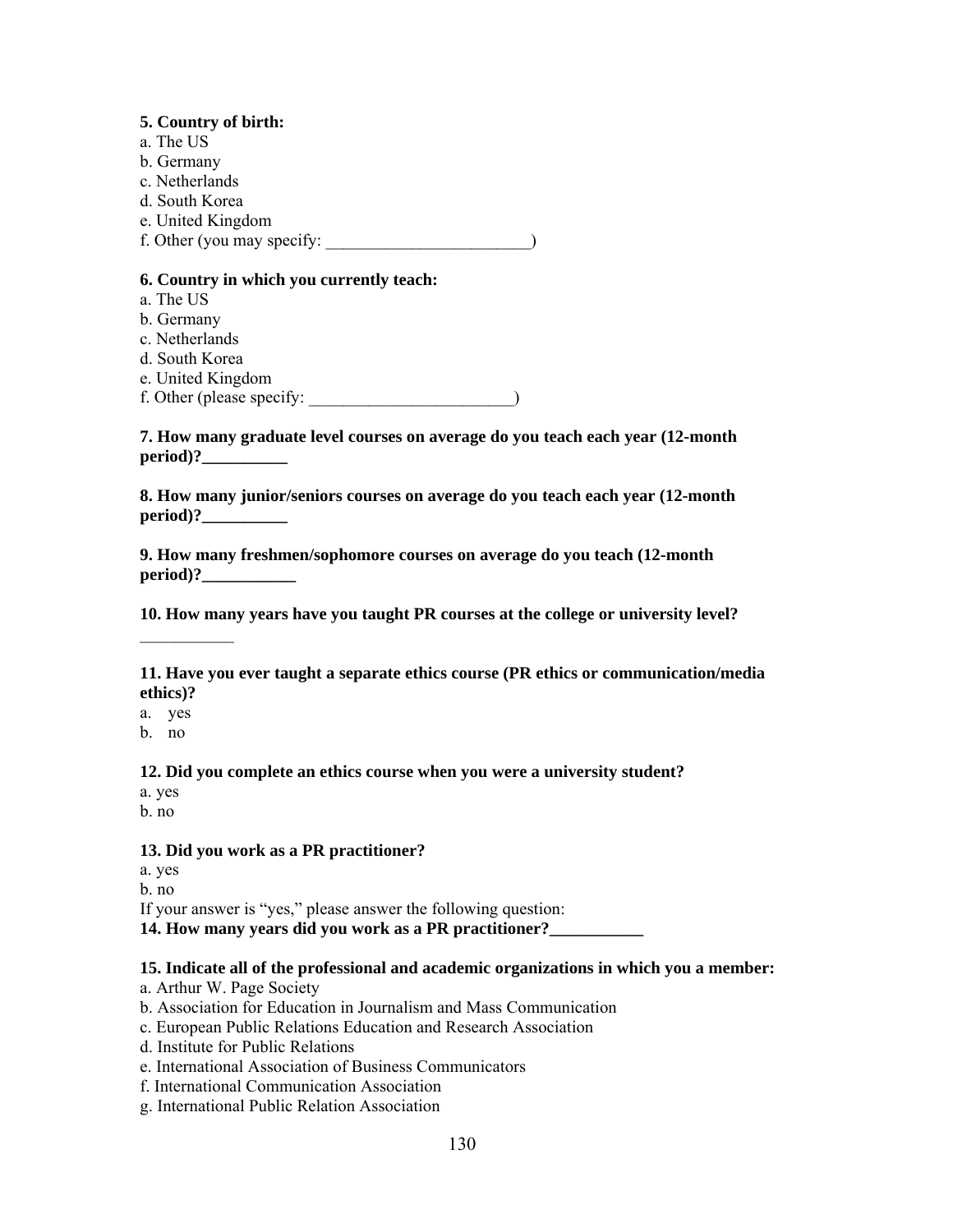h. National Communication Association i. Public Relations Society of America

 $j.$  other

**Thank you.**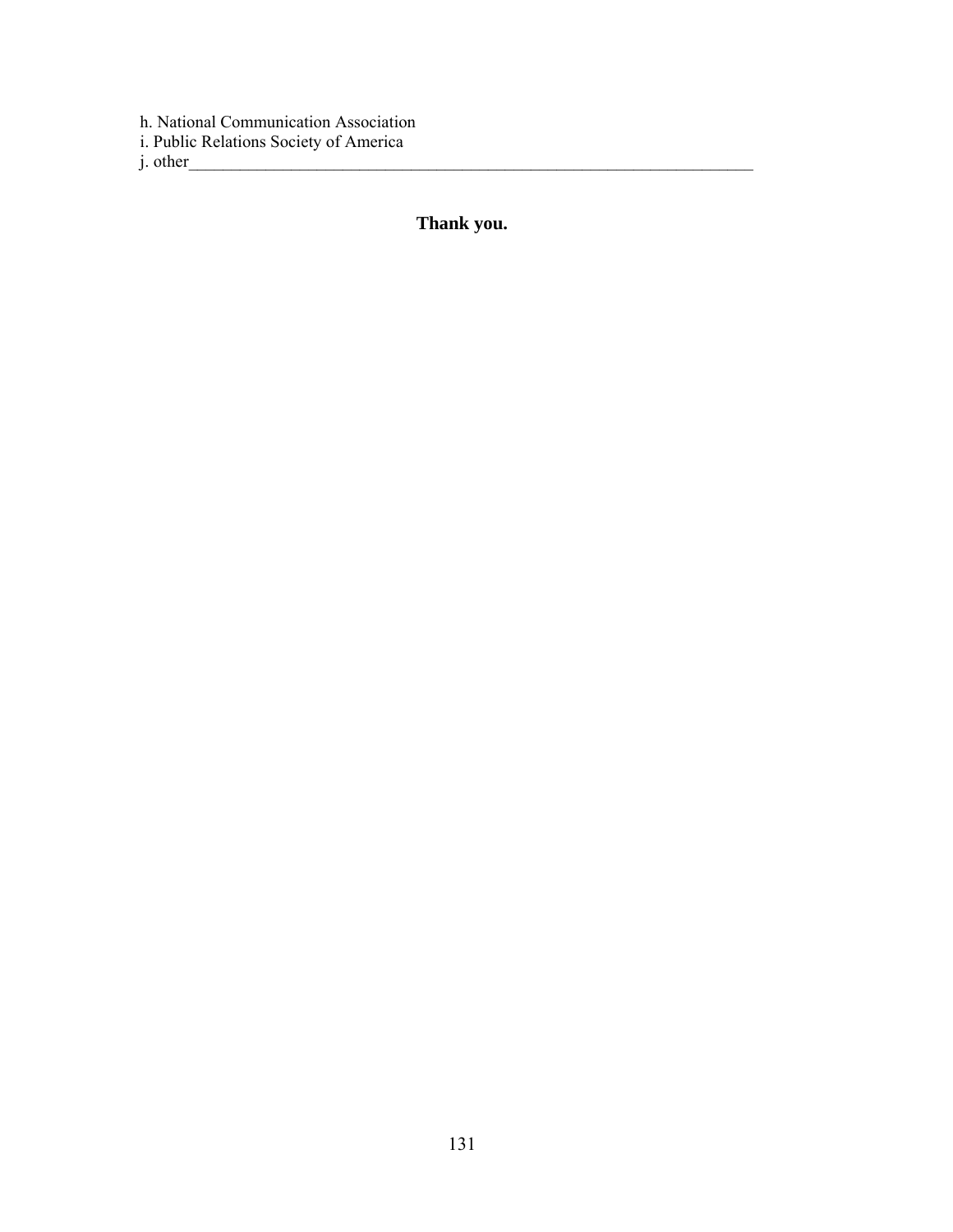# **APPENDIX II**

# **ELECTRONIC INVITATION TO PARTICIPATE IN SURVEY**

## **First email**

Dear public relations teacher,

My name is Elina Erzikova. I am a doctoral candidate in the College of Communication and Information Sciences. These days, I am working on my dissertation, Teaching Ethics to PR Majors. The purpose of this study is to examine the present state of teaching ethics in university public relations departments in the United States and in selected European countries. Your opinion is valuable to me and will help me better understand teaching perspective of those who educate future professionals. Your responses will be completely confidential and your participation is strictly voluntarily.

To access the survey, please visit following website:

[survey URL]

When you click on the above link, you will automatically be logged into the survey.

Thank you, Elina Erzikova

## **Second email**

Dear public relations teacher,

Three weeks ago I started collecting data for my dissertation, Teaching Ethics to PR Majors. If you haven't participated in the web-based survey, please take a few minutes to complete it. Your responses will be completely confidential and your participation is strictly voluntarily. Your input is extremely valuable to this study because it will help analyze the current state of teaching ethics in public relations departments in the US and selected European countries. To access the survey, please visit following website:

[survey URL]

When you click on the above link, you will automatically be logged into the survey.

Thank you, Elina Erzikova

## **Third email**

Dear public relations teacher,

Two months ago I started collecting data for my dissertation, Teaching Ethics to PR Majors. If you haven't participated in the web-based survey, please take a few minutes to complete it. Your responses will be completely confidential and your participation is strictly voluntarily. Your input will be greatly appreciated.

The website will be closed at midnight on July 7, 2008

To access the survey, please visit following website: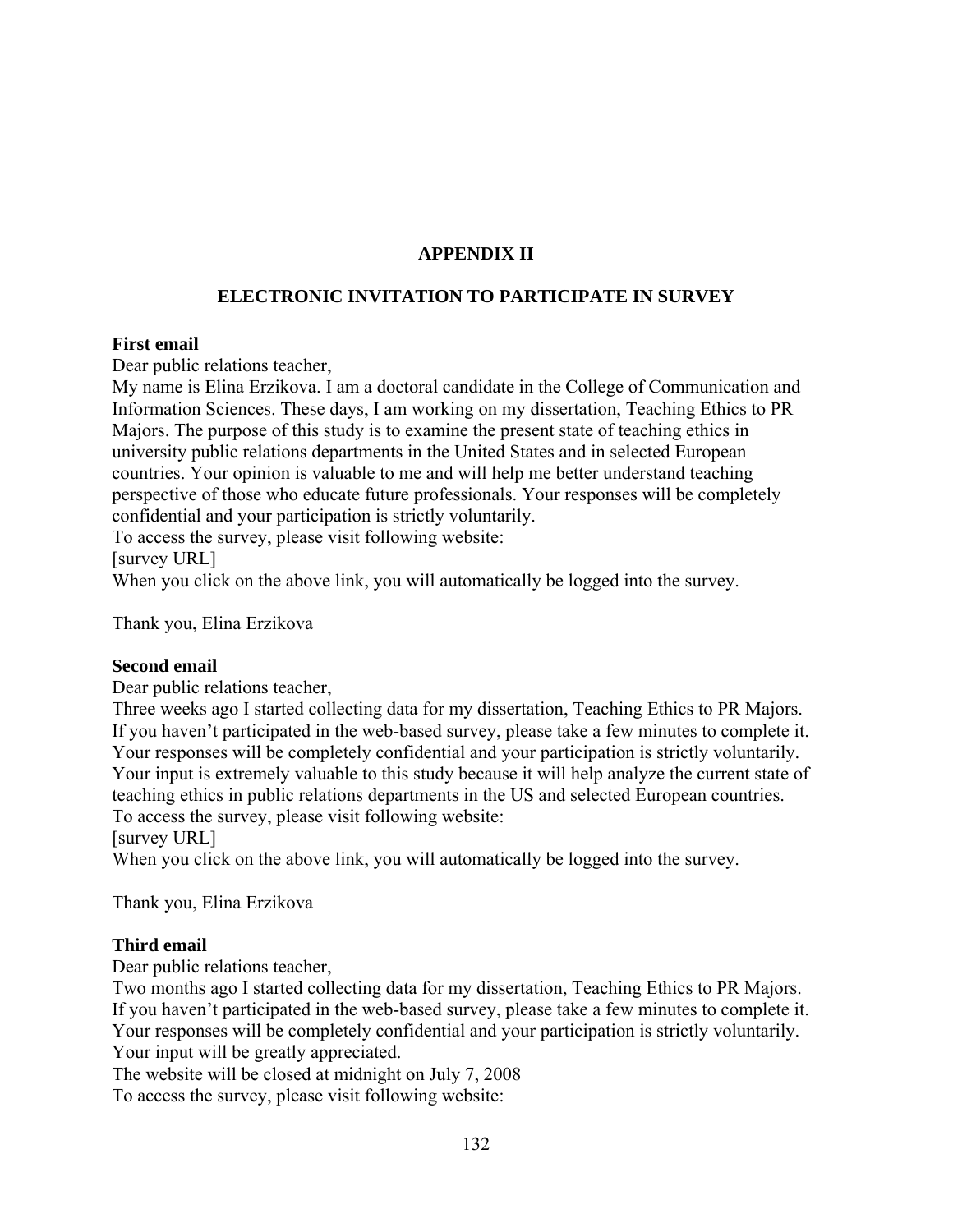[survey URL] When you click on the above link, you will automatically be logged into the survey.

Thank you, Elina Erzikova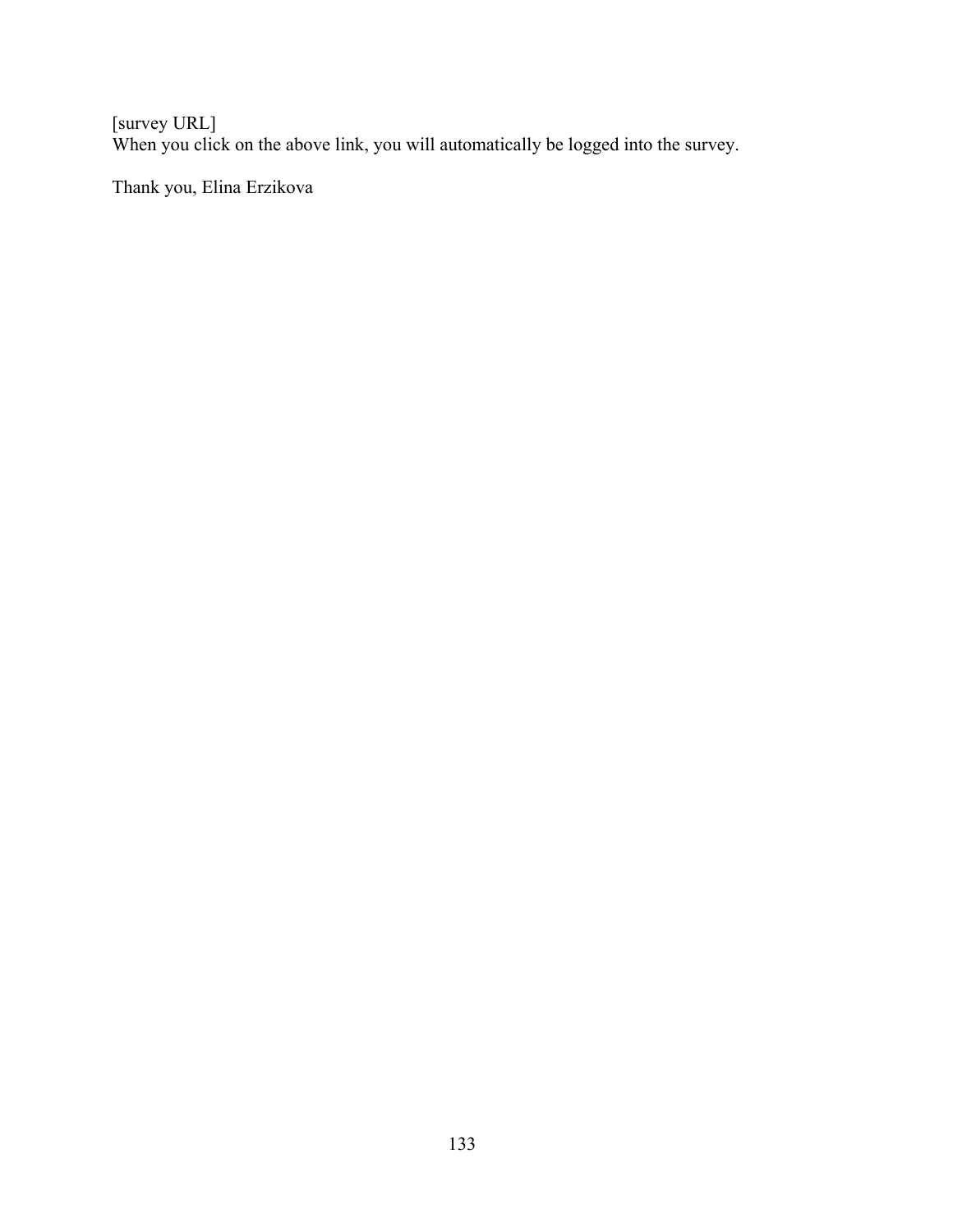## **APPENDIX III**

# **PARTICIPANT INFORMED CONSENT FORM FOR UNIVERSITY TEACHERS' PERCEPTIONS AND EVALUATIONS OF ETHICS INSTRUCTION IN PUBLIC RELATIONS CURRICULUM**

You are invited to participate in a research study conducted by Elina Erzikova, a doctoral student in the College of Communication and Information Science at the UNIVERSITY OF ALABAMA.

The purpose of this study is to explore perceptions of PR instructors toward teaching ethics in the undergraduate curriculum. Your opinion is valuable to me and will help me better understand teaching perspective of those who educate future professionals. You were selected as a possible participant in this study because you are a PR instructor*.* 

If you decide to participate, you will be asked to complete a two-part questionnaire. It will take about 20 minutes to complete the questions.

Any information obtained in connection with this study and that can be identified with you will remain confidential and will be disclosed only with your permission or as required by law. To analyze the data, quantitative methods will be employed by me, Elina Erzikova. Subject identities will be kept confidential, and the files will be destroyed when the project is finished (or no later than three years from today's date). When reporting the results, no individuals will be identified.

This study is not being funded. This study is a dissertational research.

Your participation is voluntary. If you decide not to participate, you are free to withdraw your consent and discontinue participation at any time.

If you have any questions, please feel free to contact Elina Erzikova by phone 205.292.6819 or email erzik001@bama.ua.edu. If you have questions regarding your rights as a research subject, contact the Research Compliance officer at 205.348.5152. You can print a copy of this form to keep.

Completing the questionnaire constitutes your consent to participate in this study.

Thank you.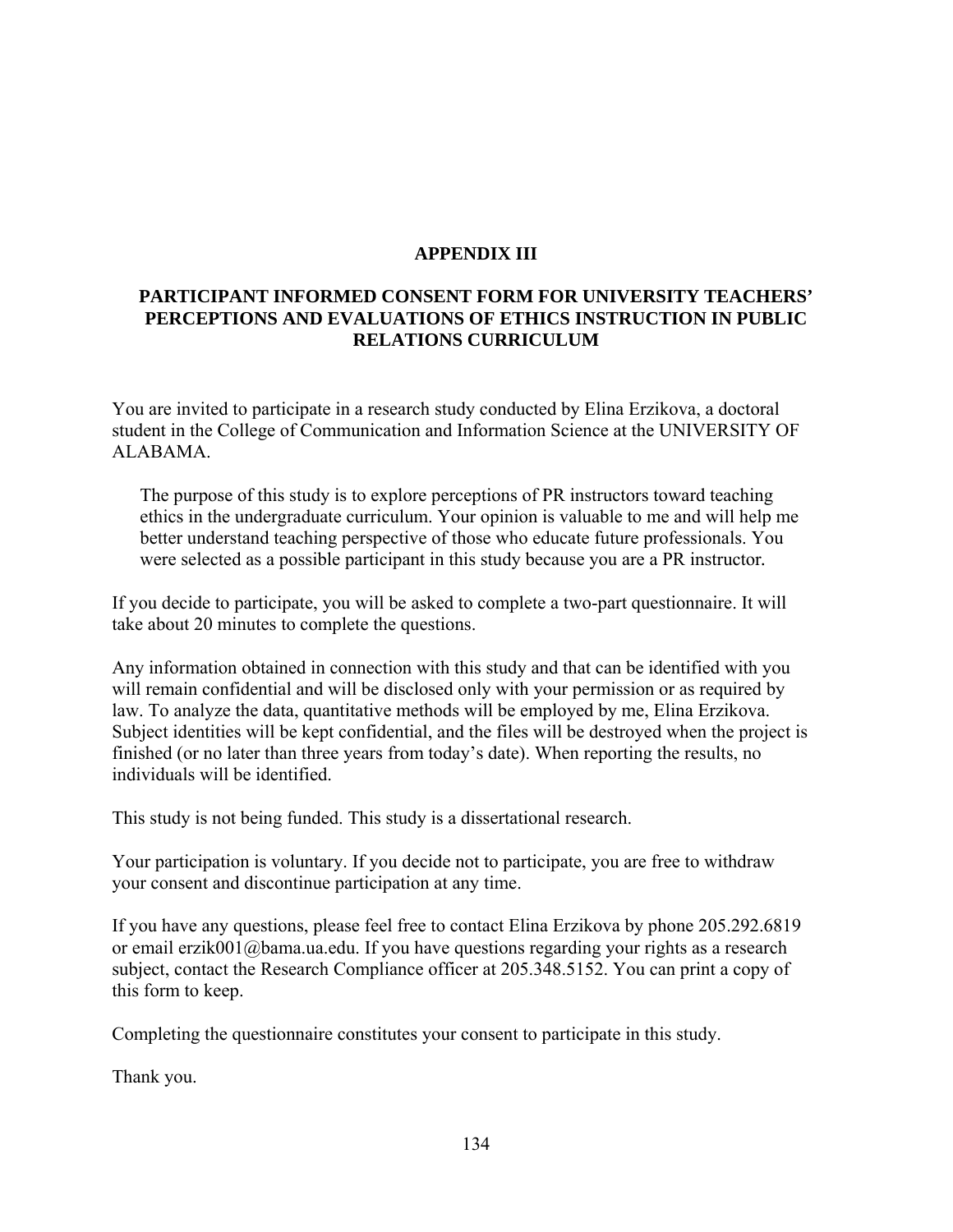#### **APPENDIX IV**

### **INTERVIEW GUIDE WITH AMERICAN AND EUROPEAN PUBLIC RELATIONS INSTRUCTORS**

#### **Teaching Ethics to Public Relations Majors**

Thank you for agreeing to share your perspective about teaching ethics to public relations students. I would like you to ask a few questions that will help me understand your teaching philosophy and practice.

- 1. Do you think ethics education is essential for public relations students? Why?
- 2. What kind of approaches do you employ in your ethics classroom to insure students' effective learning?
- 3. What kind of resources and material do you find the most effective in the ethics classroom?
- 4. What are some ways to improve students' ethical capacity, or the ability to comprehend ethics issues?
- 5. How do you evaluate the effectiveness of your ethics instruction?
- 6. Do you believe that ethics education has a long-term effect on PR students? On what kind of evidence your opinion is based?
- 7. In your opinion, what is the most important goal of ethics education?
- 8. In your opinion, what is an overall value to students of ethics education?
- 9. Based on your experience, what advice would you give to your colleagues regarding how to enhance ethics instruction at the university or college level?